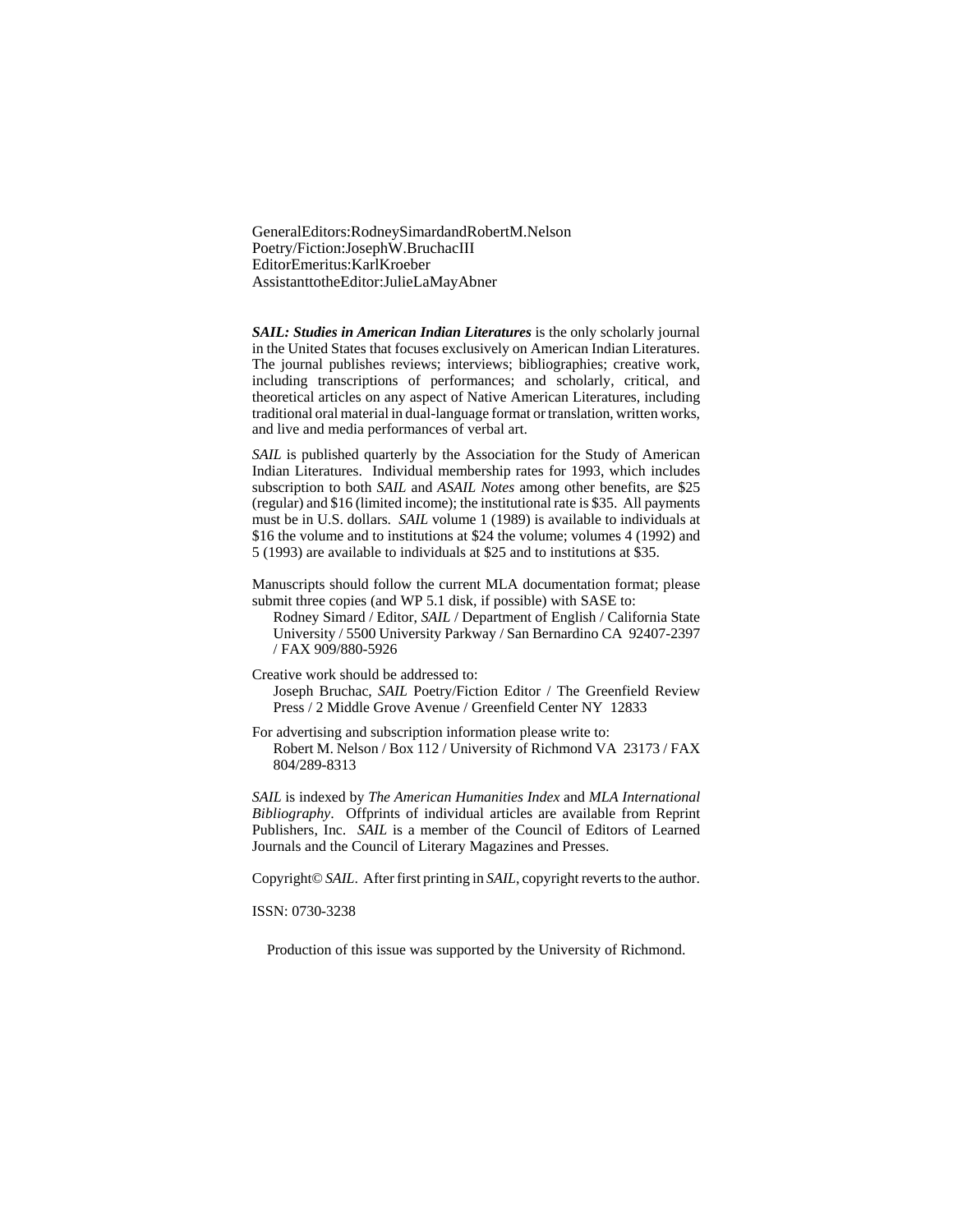# **SAIL**

*Studies in American Indian Literatures* Volume 6, Number 1

> **Feminist and Post-Colonial Approaches** Susan Gardner, Guest Editor

## *CONTENTS*

| <b>Post-Colonial Literature and Hawaii: Teaching Ethnic American</b><br><b>Literature in a Colony</b>               |  |  |     |
|---------------------------------------------------------------------------------------------------------------------|--|--|-----|
| Ann Rayson                                                                                                          |  |  | 1   |
| White Men Can't Teach: Native Authors, White Teachers, and<br><b>Classroom Authority</b>                            |  |  |     |
| <b>Burns Cooper</b>                                                                                                 |  |  | 11  |
| Working (In) the In-Between: Poetry, Criticism, Interrogation,<br>and Interruption                                  |  |  |     |
| Jeannie Ludlow                                                                                                      |  |  | 24  |
| <b>Reclaiming the Lineage House: Canadian Native Women Writers</b><br><b>Agnes Grant</b>                            |  |  | 43  |
| Pocahontas: "Little Mischief" and the "Dirty Men"<br>Betty Louise Bell.                                             |  |  | 63  |
| <b>Beyond False Boundaries</b><br>Norma C. Wilson                                                                   |  |  | 71  |
| <b>Uneasy Ethnocentrism: Recent Works of Allen, Silko, and Hogan</b><br>Janet St. Clair                             |  |  | 83  |
| Re Membering Ephanie: A Woman's Re-Creation of Self in Paula<br><b>Gunn Allen's The Woman Who Owned The Shadows</b> |  |  |     |
| Vanessa Holford                                                                                                     |  |  | 99  |
| <b>FORUM</b><br><b>From the Editors</b>                                                                             |  |  | 115 |
| <b>CONTRIBUTORS</b>                                                                                                 |  |  | 117 |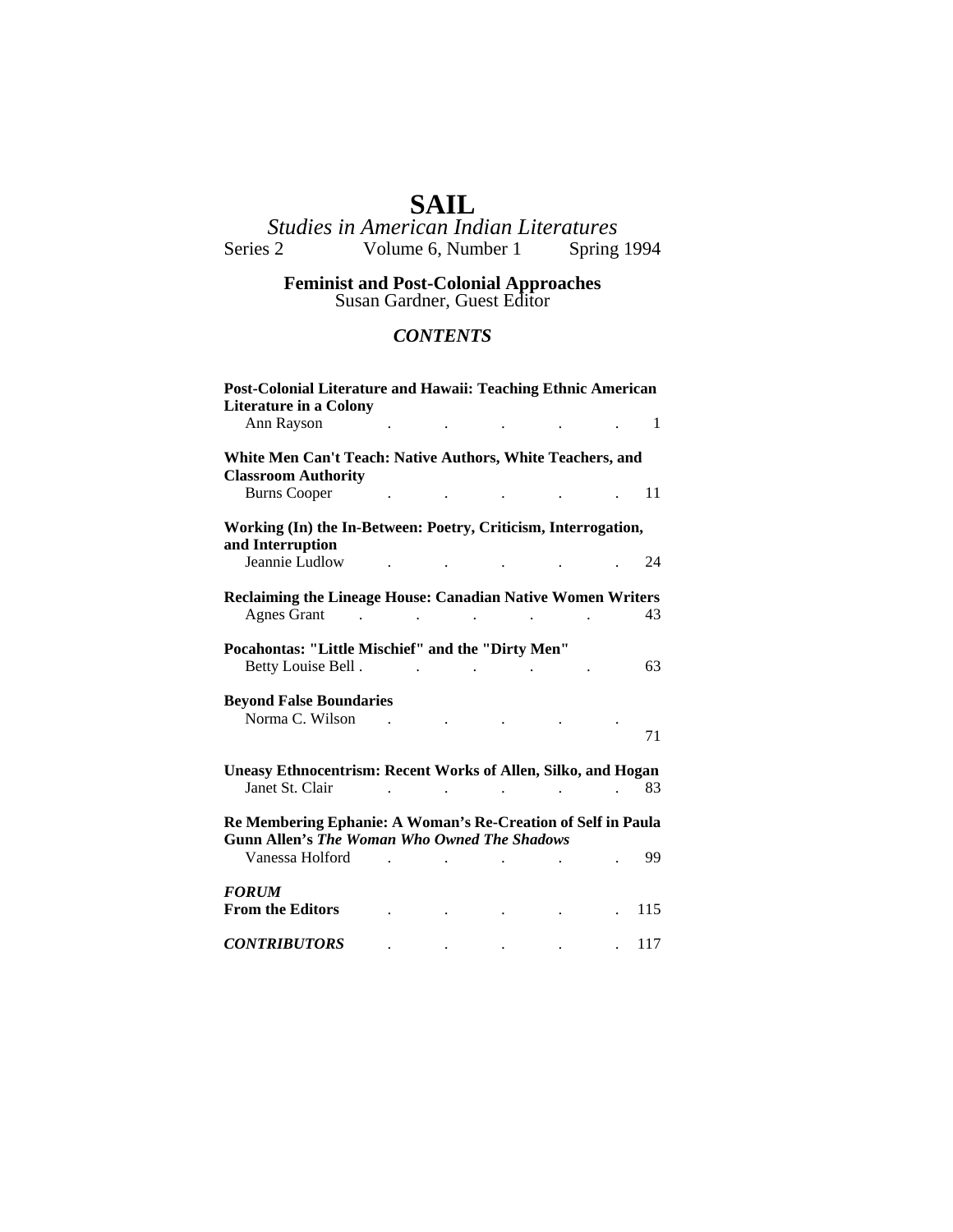## **1994 ASAIL Patrons:**

**California State University, San Bernardino Western Washington University University of Richmond Karl Kroeber A. LaVonne Brown Ruoff** and others who wish to remain anonymous

## **1994 Sponsors:**

**Arnold Krupat Andrea Lerner** and others who wish to remain anonymous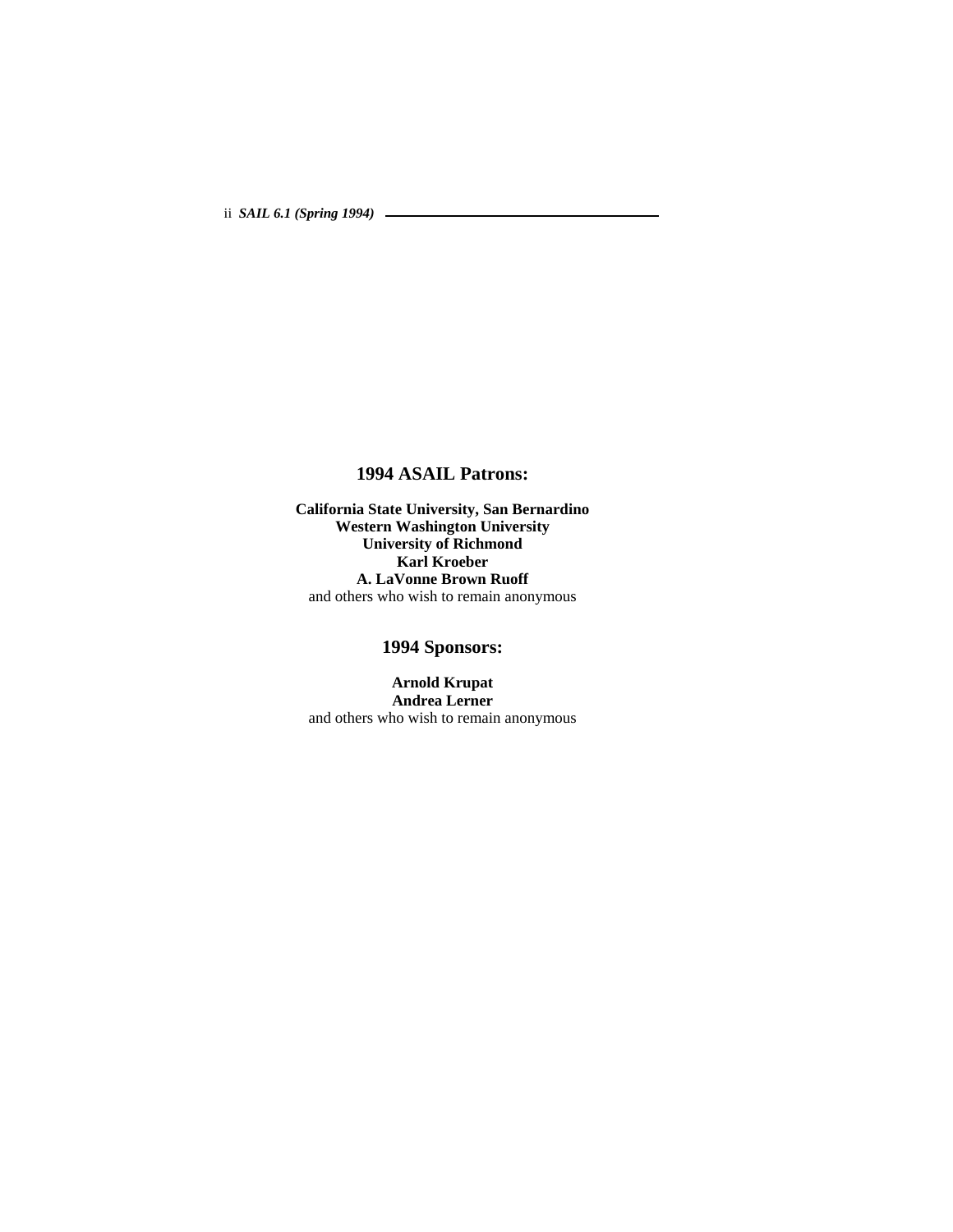## *Post-Colonial Literature and Hawaii: Teaching Ethnic American Literature in a Colony*

Ann Rayson

Hawaii, once as a monarchy, then a U.S. Territory, and now a state, is the marginalized other. Perceived as the exotic primitive, Hawaii itself has been represented as the land of the lascivious hula, once banned by New England missionaries, the land of lotus-perfumed nights, warm breezes. This unreality is promoted by the Hawaii Visitors Bureau in conjunction with the state government because tourism is the foundation of Hawaii's economy; tourism depends on the successful rendition of Hawaii as the exotic other, the dusky feminine, the not-American aloha land where brown races still graciously cater to vacationers mostly from the U.S. mainland and Japan. Hawaii has not moved from colonialism to neo-colonialism, as has most of the world since 1945, despite Hawaiian activists who work with increasing voice to demand reclamation of land and power. The colonizer, the U.S. government, did not leave this indigenous country to its own devices. Instead it co-opted and incorporated Hawaii under the umbrella of America beginning in 1819 when the first missionaries arrived, while at the same time treating it as the dark other, the exotic primitive as twentieth-century post-Freudian noble savage.

Hawaii is literally off the map in national newspapers and weather reports. At the 1992 National Democratic Convention, Hawaii's roll call was immediately interrupted by commentators talking of something unrelated, but "the great state of Alabama" was heard in excruciating detail as were other mainland states. Nothing, it is thought, ever happens in Hawaii or changes there, "there" as opposed to "here." Hawaii fulfills the role of America's Shangri-la, seemingly far removed from the divisive racial tensions and domestic problems of the "real" America.

Hawaii itself is ambivalent about its position, hence tensions arise.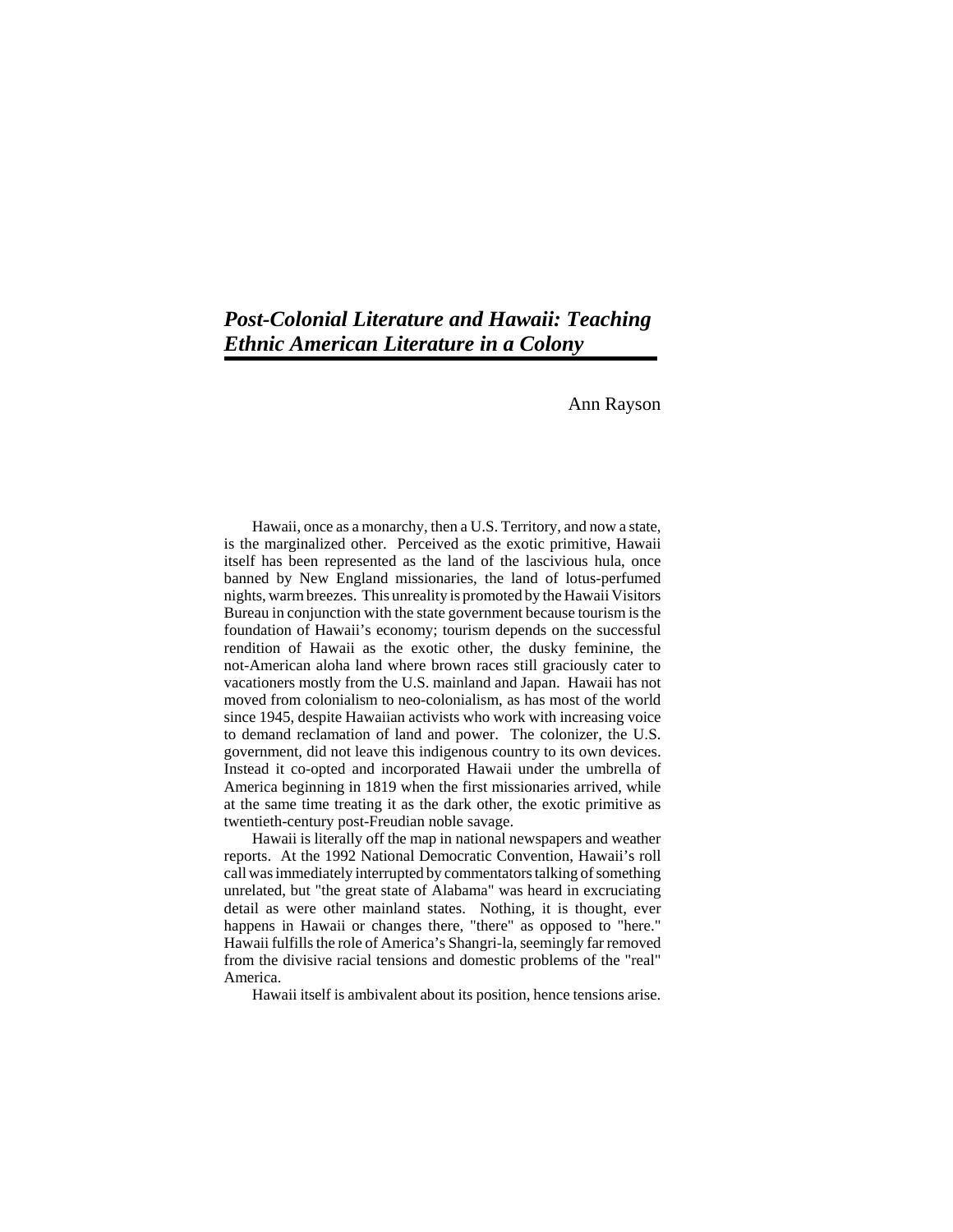To survive economically, Hawaii must be, remain, and perform as the alluring other with an aloha spirit. Local people, however, chafe at the pressure to perform as stereotypes. To eat, they must smile and dance, since Hawaii is now dependent on a tourist economy, but there is a falseness beneath the aloha facade, the double voice and mask of the colonized. At the same time, the Hawaiian Renaissance, a cultural and political movement begun in the early 1970s, has reintroduced traditional dance, music, crafts, and language in a quest to recover the "authentic" past. Hawaiian history is taught as a course in the 4th, 7th, and 11th grades of the statewide public school system. There are now several Hawaiian language immersion schools. Kupunas (elders) visit all school classes to teach traditional arts, and hula halaus compete and perform regularly everywhere. The current cultural direction is away from Don Ho's "Tiny Bubbles" and back to ancient hula. And authenticity sells; locals find that traditional Hawaiian arts are more appealing than kitsch to the more sophisticated tourists of today. While recapturing authenticity, Hawaiians paradoxically still find themselves entertaining colonials.

Within Hawaii there is class and caste struggle. Haoles (once "stranger," now "white"), representing the colonizer and owning disproportionate wealth, are one-quarter of the population, a minority. Japanese Americans, also one-quarter of the population, largely control the state government and public education. Chinese Americans, a small percentage of the population (4%), have much wealth and influence. But Caucasians and Japanese Americans are the two "land-and-power" (see *Land and Power in Hawaii*) target groups for the smaller percentages of other ethnic groups, particularly for the activist Hawaiians. Yet the Governor, John Waihee, is Hawaiian, and the Lt. Governor, Ben Cayetano, Filipino. The word "local" refers to the mixed culture of Hawaii. Locals are of all ethnic backgrounds, but usually not white (excepting Portuguese), although there is the "local haole." Because the Portuguese were brought to Hawaii in the Nineteenth Century to work the plantations, often as overseers, they were seen as a group separate from the white planter class. This difference remains in the way "Portagee" and "haole" are used today. The "local haole," having established a certain right to be here by circumstance of birth and family roots, has more clout than the mainland haole, often labeled an opportunist. Stephen Sumida in *And the View from the Shore* (1991) says that "'local' is usually thought of as nonwhite," but "the term 'local' does not itself denote race" (xiv-xv). Hawaii's racial mixture diffuses tensions in that tensions exist among all racial groups; the black-white dichotomy of many American populations is here more varied and complex. The situation in Hawaii of multiple ethnic groups under the stereotypical white male leadership (also Japanese-American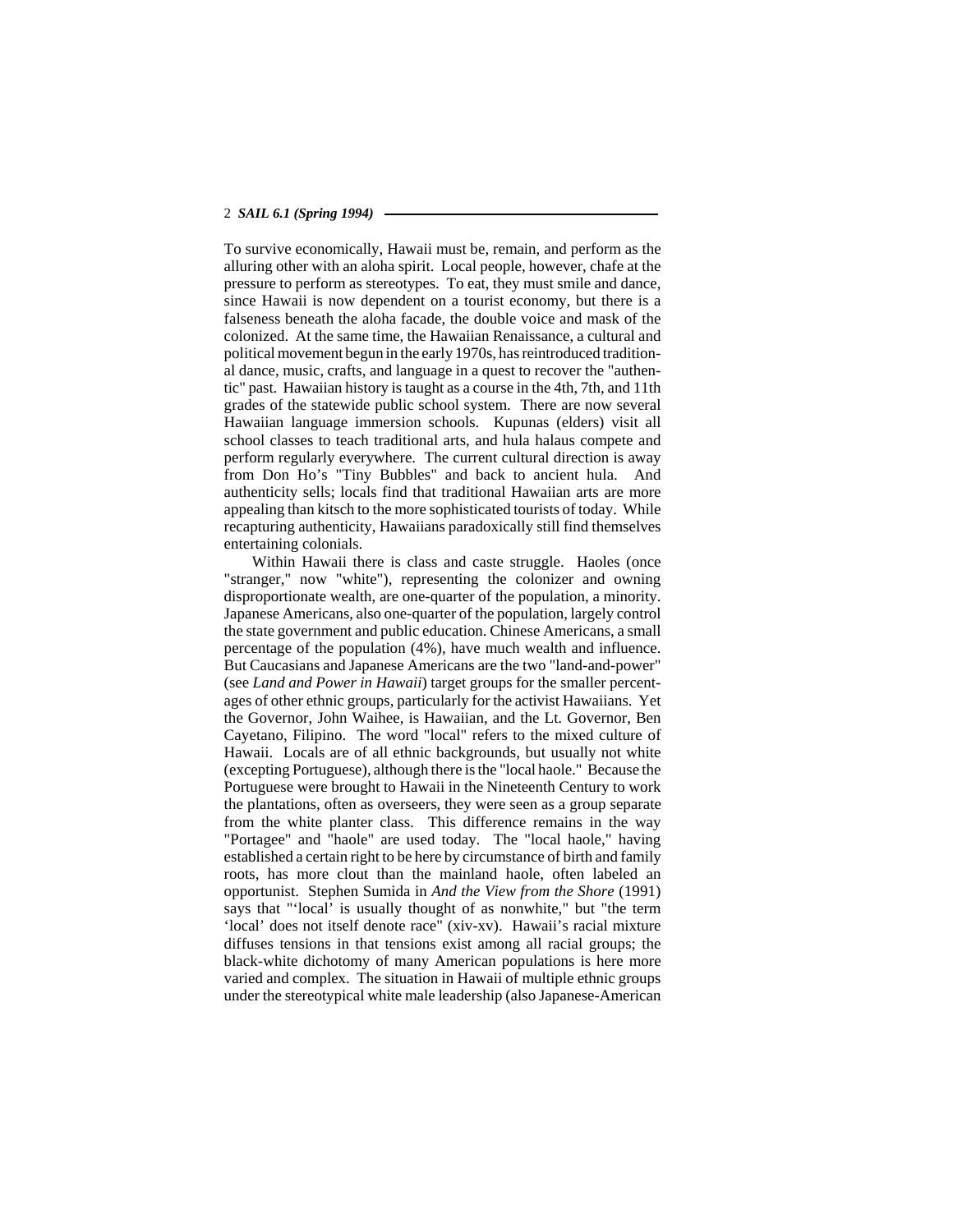male, in Hawaii) presages the situation that will exist on the mainland as Hispanic and Asian immigrant groups change the original blackwhite division into a many-faceted multi-cultural reality. These changes have been occurring in America's large cities and are spreading to suburban and rural areas as demographics change. $<sup>1</sup>$ </sup> Hawaii best represents itself as the vanguard of racial mixture in America, and what defines or applies to Hawaii will have increasing relevance for the rest of America. In Hawaii racial jokes and ethnic humor are popular and accepted because every group gets targeted in the absence of a dominant group. In a place of many others, all citizens of Hawaii at one time or another are made to feel other by "the mainland," as we in Hawaii call it. In this multi-cultural state it becomes impossible to separate geography from history from politics from education and from literary study.

 As a white professor, I represent the colonizer, but as a female, the other; as a WASP the colonizer, as a resident of Hawaii the other—both to the mainland and in a state dominated by a non-white, Asian-Pacific population. Recognizing and using the interplay of these realities in the classroom enriches our readings of texts as we try to compare, place, and learn from ethnic writers from contexts like ours. As Trinh T. Minh-ha says, "The challenge is thus: how can one re-create without re-creating domination?" (329). Imported to teach at the University of Hawaii in 1976, I embody familiar class/race divisions on the campus. While the faculty is overwhelmingly white and male, the student body is largely non-Caucasian and more female than male. In one sense the students, ethnic, female, and local, are colonized by the faculty—white, male, and from the mainland. $2$  This structure echoes the political history of Hawaii, a monarchy from 1795 to 1893, when Queen Liliuokalani was overthrown by American colonialists with help from the U.S. Marines. Although President Cleveland condemned the overthrow, nothing was done to redress it. Now, a hundred years later, Hawaiians mock both the quincentennial of Columbus and the centennial of Hawaii as part of the United States. Indeed, a full-page advertisement from "King Kamehameha VI" appeared in *The Honolulu Advertiser* on June 5, 1992, as a public announcement and "A Message from the King," the would-be king of today had not the United States usurped the legitimate government of Hawaii. The current "King" announced members appointed to his cabinet, Supreme Court, and House of Nobles, proclaimed ownership of the land, told the public to gather for a morning of prayer, and offered a prayer. The entire announcement, however, was in English, not Hawaiian, but under the caption, "Kingdom of Hawaii Restored." Ironies include the juxtaposition of the colonials with democracy and the colonized with monarchy. In a national acknowledgment of guilt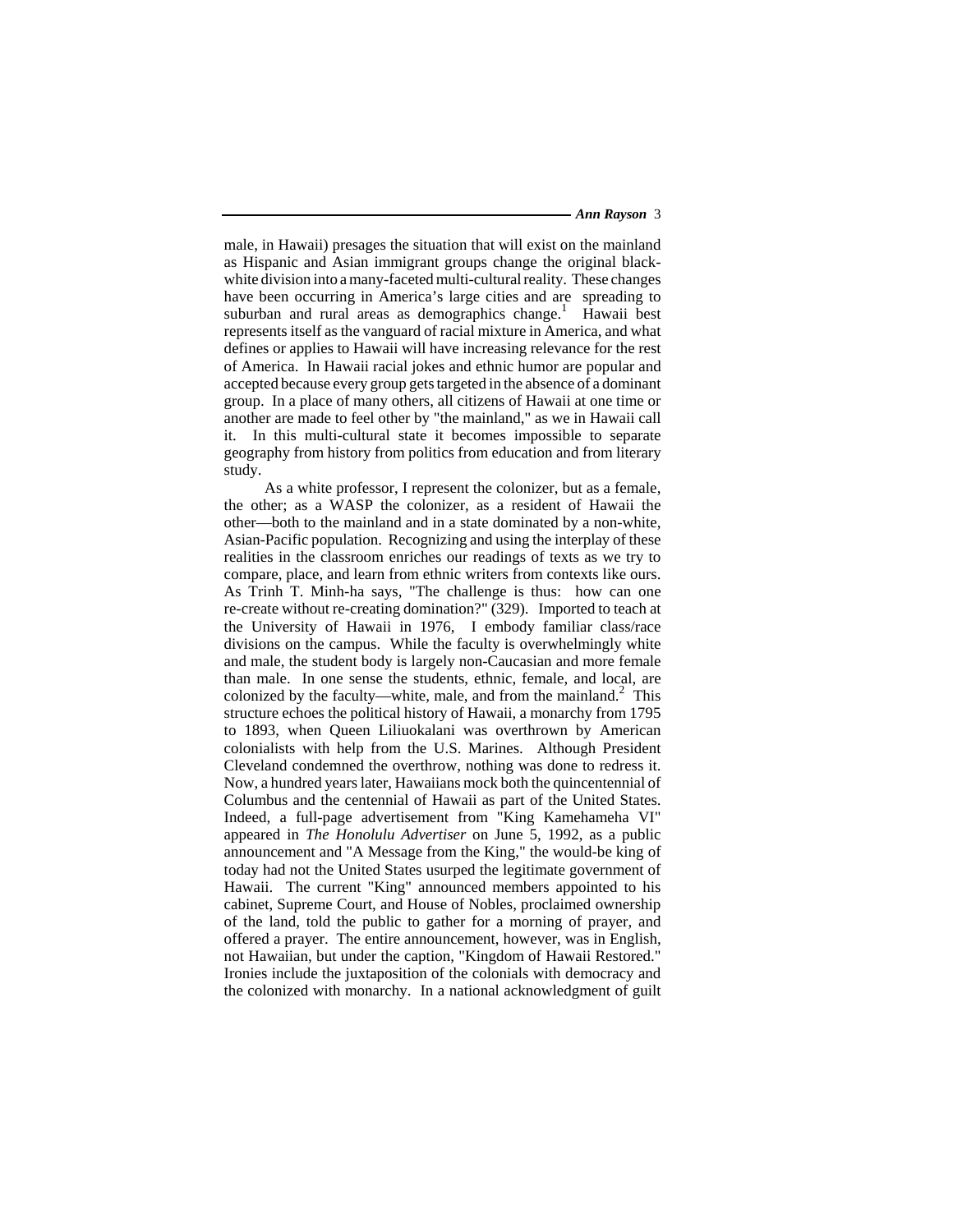and acceptance of responsibility for the taking of Hawaii, on November 23, 1993, President Clinton signed the resolution that had been passed by the House and Senate formally apologizing for the overthrow of the Hawaiian nation on January 17, 1893. Hawaiian leaders both applauded and scoffed at this apology.

The Hawaiian movement has struggled consistently and sometimes successfully to prevent economic development in certain areas, to recapture legitimate Hawaiian Home Lands, and to collect rent due Hawaiians for leased Hawaiian Home Lands (Hilo Airport is one well-known example). This movement is lobbying for the return of Hawaii to the Hawaiians, a return of land stolen, sold, and given away in a series of exchanges not sufficiently understood by Hawaiians in the Nineteenth Century. Early Hawaiians used, but never owned, land, the concept of individual ownership of land being unknown. The U.S. government is not going to return native lands, i.e., the entire country of Hawaii, although on May 7, 1994, the federal government did formally sign over Kahoolawe, the island used for years as a naval bomb target, to the state's Kahoolawe Island Reserve Commission. The ceremony was observed by many Hawaiian sovereignty groups. Yet, Kahoolawe will remain under the aegis of the state. Unfortunately, the "us and them" language and politics still continue. At a recent Unitarian Church service in Honolulu on Hawaiian Redress, concerned woman asked speaker Dr. Kekuni Blaisdell what she could do to help the Hawaiians. He answered, "Give us your house." While the crusade to regain Hawaiian land seems largely doomed to fail, except for the Hawaiian Home Lands, the mission grows in strength and vehemence despite some battles within the Office of Hawaiian Affairs itself and contention among various Hawaiian sovereignty organizations over what Hawaiians want.

The creation of the Hawaiian Home Lands in the early Twentieth Century can be compared to the establishment of Indian reservations on the mainland, although the HHL are not set aside and reserved as sovereign nations the way reservations are. There is a sad history of abuse and misuse of the Hawaiian Home Lands in this century now requiring attention and redress. Davianna Pomaika'i McGregor summarizes this history in her *Ka Leo O Hawai'i* letter to the editor, "Rent for Native Hawaiian Ceded Lands is Past Due," as follows:

When a system of private property was established in

1848 under The Mahele, the "ceded lands" were made the property of the Crown and Government of the Hawaiian Kingdom. The Provisional Government confiscated these lands when it illegally overthrew the Hawaiian monarchy with the backing of U.S. naval forces in 1893.

When the Provisional Government set up the Republic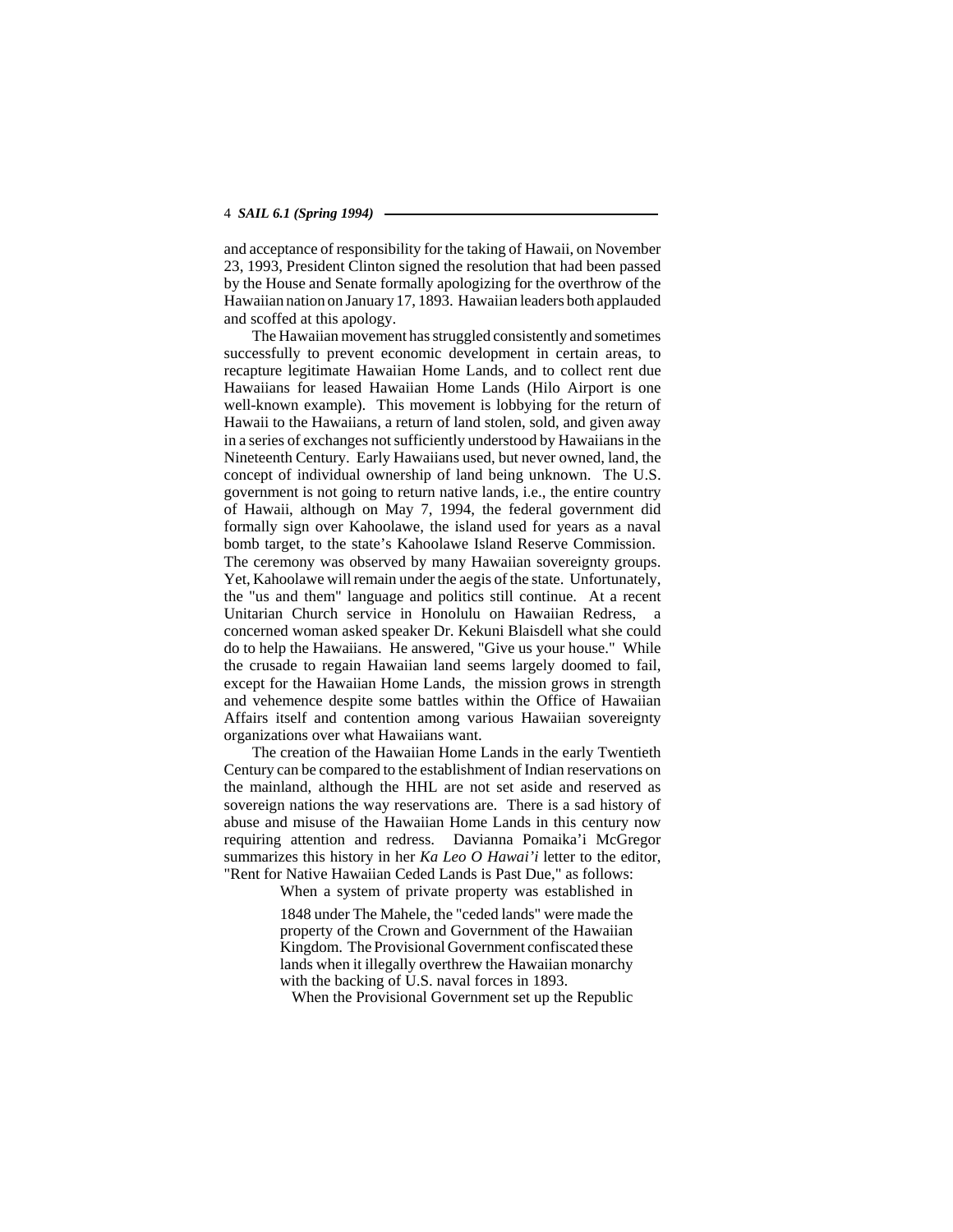of Hawaii as its successor, it turned control of these stolen lands to that government. In 1898, the Republic of Hawaii illegally ceded 1.8 million acres of the Crown and Government Lands of the Kingdom of Hawaii to the U.S. government.

 In 1921, the U.S. Congress set aside 200,000 acres of Crown and Government Lands for exclusive homesteading by Hawaiians of half-Hawaiian ancestry or more.

 At statehood, the U.S. government kept 400,000 acres of these lands for their own use (military bases, post offices, etc.) and mandated the State of Hawaii to manage the remaining 1.4 million acres (including the 200,000 acres of Hawaiian homelands) for the Native Hawaiians and the general public. This is called the "Ceded Public Lands Trust."

 In 1980, the State of Hawaii began to turn over 20 percent of the revenues generated from these lands to the Office of Hawaiian Affairs to use for the betterment of the conditions of native Hawaiians. . . . The Hawaii State Constitution clearly states that there are two beneficiaries for the ceded lands: the native Hawaiians and the general public. Yet, native Hawaiians received only 20 percent, rather than 50 percent of the revenues.

 Native Hawaiians seek complete restoration of all the national lands of the Kingdom of Hawaii, the entire 1.8 million acres that was illegally ceded to the U.S. government. (4)

These political and colonial issues enter my classroom in various

ways and affect attitudes students bring into the classroom. The 1992 L.A. riots broke out in the middle of a Senior Seminar on Ethnic American Literature. The tone of hope and amelioration established through the discussions of Jewish-, African-, Asian-, and Native-American texts was shattered by this event, which seemed to proclaim that America had not progressed on racial and economic issues since the upheaval of the sixties. Had the civil rights movement been for nothing? I was eighteen and living in L.A. when the 1965 Watts riot exploded; now my students were grappling with the same experience. These riots were a sobering event for them, born in the early seventies and never having experienced this part of American history.

In my Honors Colloquium, "The American Melting Pot: Myth or Reality?," students write an original research paper on family history and present an oral report on their findings at the end of the semester. Using books and articles from the colloquium along with outside sources (interviews, photos, original documents) and reading, they are to construct a concept or theory of ethnicity and nationality in America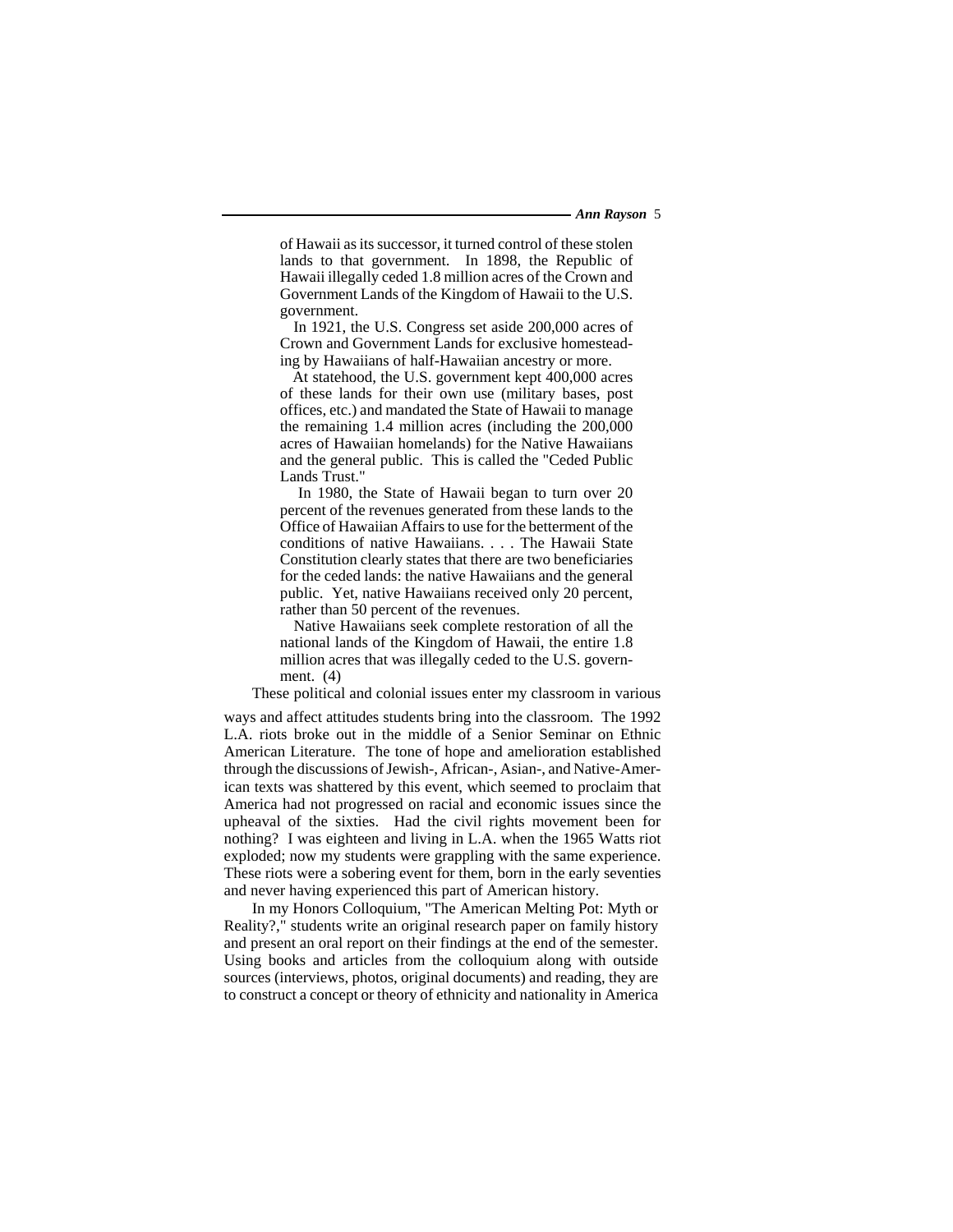based on family history, knowledge of American history and culture, and insights gleaned through literature and autobiography. Texts we read in this colloquium include the following: *The Immigrant Experience* (ed. Thomas Wheeler), *Yekl*, *Giants in the Earth*, *Christ in Concrete*, *Maus*, *Black Boy*, *The Woman Warrior or Typical American*, *Farewell to Manzanar*, *Love Medicine*, *Hunger of Memory*, and *Jasmine*. In addition, we read essays on immigration history and theory and see documentary films, for example "Who Killed Vincent Chin?" and "Ethnic Notions." This course is limited to twelve junior and senior honors students who invariably submit outstanding papers combining research, family history, and autobiography with original theories about the ethnic American experience based on their own. One student and her family were illegal immigrants from China and lived in terror of discovery for several years in Hawaii, working menial jobs at night for below minimum wage, unable to afford even the daily quarter for the public school lunch. Another student from Thailand grew up in a parochial central Illinois community before moving to more polyglot Honolulu for college. Others have had relatives in World War II Japanese-American internment camps or in the Japanese military, sometimes both. Many are from mixed racial and cultural backgrounds and are looking for understanding of their own identities. Working with students in Hawaii has been a rewarding and stimulating experience. The richness of students' backgrounds provides an endless source of material that bears on any discussion of ethnic American literature.

A cause celebre on campus two years ago was the public debate between Haunani-Kay Trask, Director of Hawaiian Studies at the University of Hawaii, and Joey Carter, a white student from the mainland, over racism. In a university newspaper editorial Carter had complained of the racist treatment he had received in a certain Honolulu neighborhood because he was white, to which Trask replied that if Carter didn't like it, he could go back to the mainland and that Hawaii could do with one fewer haole. The university and larger community jumped on this debate and argued free speech and administrator-student issues for a year with little resolution. Trask (half white, half Hawaiian herself) maintained that a person of color can never be the oppressor. As many Hawaiians opposed Trask as supported her; many "politically correct" haoles championed her.

This campus controversy illustrates part of the racial dilemma of Hawaii. Hawaii, however, seems not to have entered the post-colonial world since the Hawaiian activist movement is still working to overthrow the American colonialists. The centennial of January 1993, mourning the overthrow of the monarchy, was quite a series of events. Governor Waihee even flew the American flag at half mast for five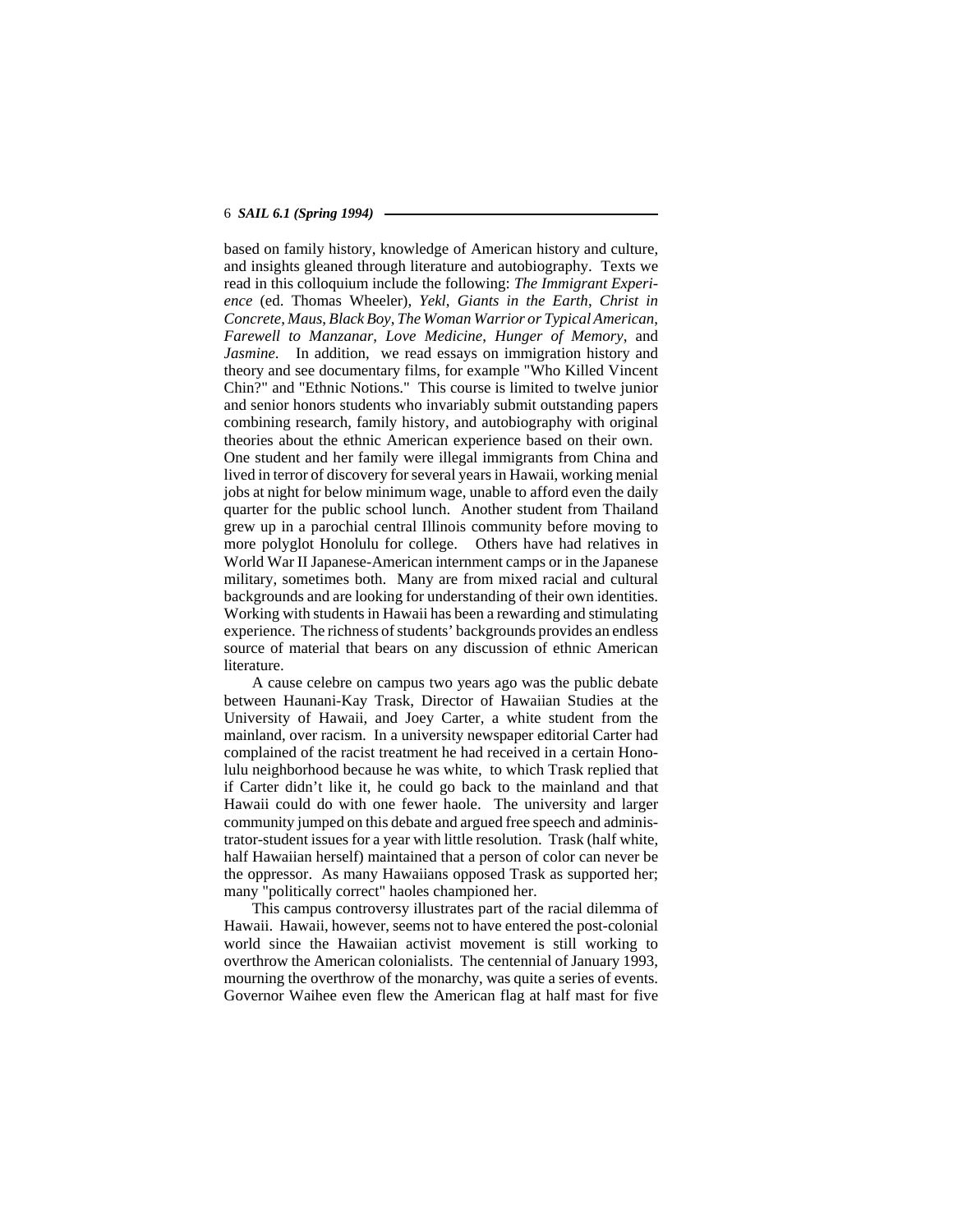days at the state capital. Hawaii's social structure has been further complicated by the growing presence of Asian Americans and other Pacific Islanders. Since the mid and late 1800s, Chinese, Japanese, Portuguese, and Filipino workers were brought in to work on the sugar and pineapple plantations to the extent that now in Hawaii non-whites are 3/4 of the population. Hawaiians, like Native Americans, were decimated by diseases brought in after first contact in1778 and through the Nineteenth Century. Native Hawaiians still have the worst position on any set of health, social, or economic statistics—life span, infant mortality, heart disease, alcoholism, drug abuse, obesity, prison population, income, educational level; the list continues and compares to statistics for Native Americans, the sad history of the colonized so demoralized as to be largely unable to recover as a group. At the same time a good number of Hawaiians are well educated and financially secure. Ancient Hawaiian culture consisted of distinct social classes organized in a caste system, and remnants of class divisions survive. The ancient ruling class continued as the Hawaiian monarchy; many descendants are social and political leaders today and traditionally intermarried first with Caucasians, then with other immigrants.

It is this milieu that university classes must address, particularly classes in ethnic American literature. I find myself teaching Native American texts, for example *Love Medicine* and *Black Elk Speaks*, not in a post-colonial environment, but in what still can be termed a colonial environment. Most of my students are non-Hawaiian, although most of them are also non-Caucasian. They, too, have usurped Native Hawaiians as have the haoles. As new immigrants always seem to do, they have, through past generations, moved up the economic and educational chain to carve solid places in this society, while traditional Hawaiians continue to question the value of education in the Western sense. Concerning employment, what Jason DeParle says, paraphrasing William Julius Wilson, of blacks and immigrants has relevance for Hawaiians: "Many immigrants, fleeing lands of desperate poverty, find even bad jobs a step up. By contrast, he said, many blacks—men, in particular—are frustrated by falling wages and sensitive to employer slights. 'And the more they complain,' he [Wilson] said, 'the more they reinforce the image that they're less desirable as workers'" (E7). Hawaiians who don't perform for tourists may reject jobs immigrants are glad to take. Because Hawaiians originally rejected plantation labor, owners had to bring in cheap and willing labor from Asia. Over the past hundred years the imported laborers have succeeded economically while the native Hawaiians have been left behind. As a result the chasm between rich and poor, non-Hawaiian and Hawaiian, widens despite high rates of intermarriage across all ethnic groups. Often the pull of "local" ethnicity discourages students from doing well, i.e.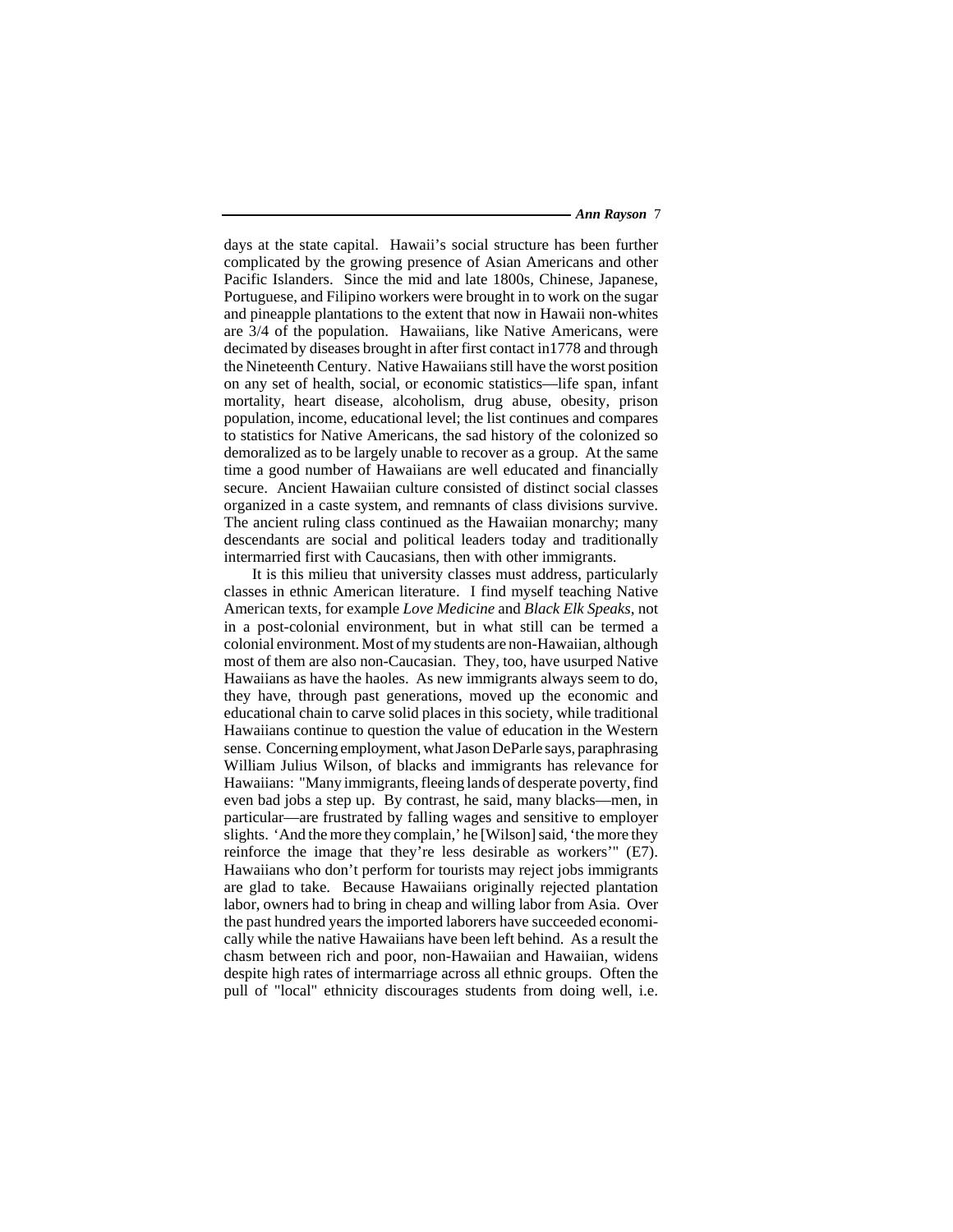"acting like one haole." A student who excels may be criticized for trying to "make A" or be white; this situation reinforces existing stereotypes of class and ethnicity while it puts local students in a quandary. To succeed they need to be literate or at least bilingual (speak Pidgin as well as "talk like a haole") but then can be perceived by peers as going over to the enemy. Thus caste and class differences are reinforced. Lorene Cary recently addressed this pattern in the *Newsweek* essay "As Plain as Black and White": "Cornel West . . . has said that because of stereotypes, black people 'rarely get free of the fear of white gaze, the fear of black put-down, the fear of stepping out on their own . . . . ' At the same time, there is a fear of failure, because your stereotypical image is that black people are always failing; there is also a fear that if you are too successful you will be too alienated from black people, since you have failed to fall into a stereotype" (53). The fact that whites are a minority in Hawaii helps to put this cultural dominance in perspective, since various ethnic groups dominate different aspects of society, yet ambivalence about embracing Western values does reinforce stereotypes. Ted Jojola makes an important point about stereotypes and authenticity:

Native societies have a complex pluralistic human settle-

ment history, and are characterized by subtle cultural transformations and the constant adaptation of new artistic traditions among distinct communities. Many of these transformations have emerged from the interaction of diverse indigenous and Euro-western communities. The ability of people and their communities to adapt outside traditions has been ignored as a result of image-making intended to portray 'authenticity.'

 There were two distinctive and often parallel aspects of this image-making. One was promulgated by social scientists in the fields of anthropology, ethnography, and history. The other was developed by entrepreneurs of the tourism and film industry. Among social scientists, native peoples became a 'living laboratory.' Among entrepreneurs, native peoples became a 'living backdrop.' In both instances, however, the investigations were dominated by outsiders who were looking for their own affirmation of a primitive and exotic humanscape. (3)

As educators, we must be wary of both racist and politically correct stereotyping.

In a new graduate course, Race in American Literature, I am placing traditional canonical texts alongside texts by ethnic writers to read for conscious and unconscious racial encoding and the subversion of this encoding of Black and Indian characters in white texts by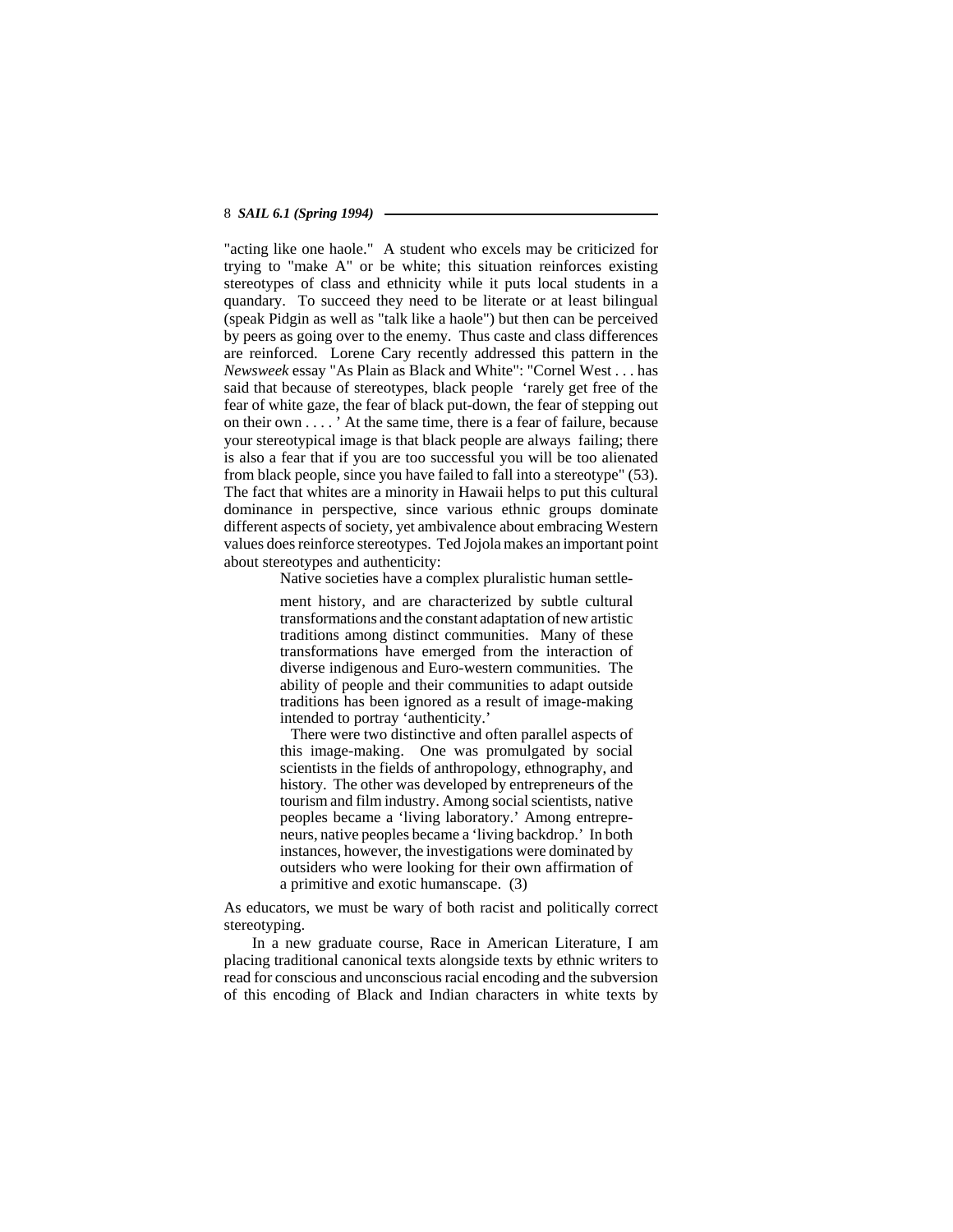African-American and Native-American writers themselves. The emphasis in this course is on the dark other in American fiction, the Indian and the slave, and how racial encoding has enabled American literature to express two contradictory themes, the striving for individualism along with an acceptance and justification of subjugation by race, class, and sex. Toni Morrison, in her new critical work, *Playing in the Dark: Whiteness and the Literary Imagination*, sets up a theoretical structure for looking at American literature in a new way. Morrison asks, in her preface, "how is 'literary whiteness' and 'literary blackness' made, and what is the consequence of that construction? How do embedded assumptions of racial (non racist) language work in the literary enterprise that hopes and sometimes claims to be 'humanistic'?. . . Living in a nation of people who *decided* that their world view would combine agendas for individual freedom *and* mechanisms for devastating racial oppression presents a singular landscape for a writer" (xii-xiii). This course assumes and expects that students have read enough of the classic American novels to build a context for this approach to the traditional canon and will read works by ethnic American writers to determine what differences in language and racial encoding exist and why they exist. We move from the encoding of the Indian and slave to the encoding of the Hawaiian and Polynesian in American fiction. Here Stephen Sumida's *And the View from the Shore: Literary Traditions of Hawaii* (1991) is helpful as an introduction to American and local literature with Polynesian reference. While I do not want to list texts, readings, and sources here, I do want to explain this course as an attempt to address postcolonial approaches to American Indian literatures (including Hawaiian and local literature) and describe the context of the culture in which I am teaching such a course. There are always more questions than answers, and, of course, the process, the journey towards an education that fosters interest, awareness, critical thinking, and self-examination is the goal, which is why we won't tire of asking and trying to answer questions about race, class, sex, and ethnicity. I invite and welcome correspondence from other people teaching courses in ethnic American literatures.

NOTES<br><sup>1</sup> For example, the April 1994 issue of *Atlantic Monthly* has the feature

article, "The Ordeal of Immigration in Wausau" with this summary: "The flow of immigrants into Wausau, Wisconsin–mostly Southeast Asians–was turned on in the late 1970s and has yet to be turned off. The result: a preview of the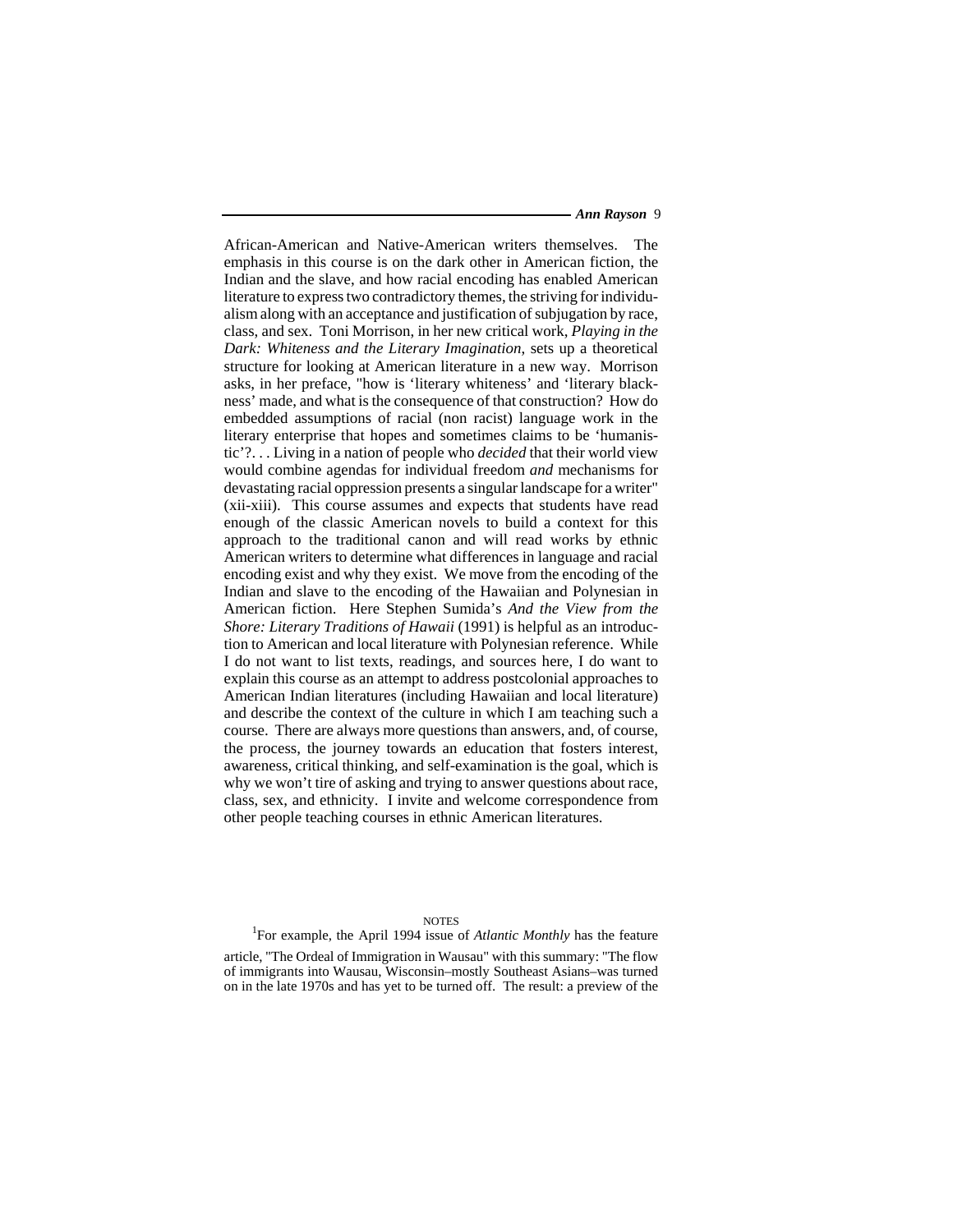tensions that may soon afflict many other American communities." Wausau is small city of 37,500 ninety miles south of the Chippewa reservation I spend summers on. I was able to buy a Hmong quilt at the "Musky Jamboree" in Boulder Junction, a town of maybe 5000. <sup>2</sup>

<sup>2</sup> Entering University of Hawaii freshman in the Fall of 1993 consisted of

these percentages: 28.1 Japanese, 13.8 Filipino, 11.1 Caucasian, 10.8 Hawaiian/Part Hawaiian, 9.1 Chinese, 5.2 Korean, 9.5 mixed, and 12.3 other. 57% were women, 43% men (Office of Admissions and Records, University of Hawaii). In addition, the UH Manoa campus was 29th in the U.S. in number of foreign students; 2,130 comprised 11% of enrollment, one of the highest in the nation (UHPA Faculty News). Of full-time University of Hawaii-Manoa faculty, 72% are male, 28% female. Caucasians number 70%, minorities 30%. Of minority faculty, 29% are Asian-Pacific with only 1.9% of these Hawaiian (UH EEO office, Mei Wantanabe).

#### WORKS CITED

- Beck, Roy. "The Ordeal of Immigration in Wausau." *Atlantic Monthly* April 1994: 84-97.
- Cary, Lorene. "As Plain as Black and White." *Newsweek* 29 June 1992: 53.
- Cooper, George and Gavin Daws. *Land and Power in Hawaii: The Democratic Years*. Honolulu: U of Hawaii P, 1990.
- DeParle, Jason. "Conversations / William Julius Wilson: Responding to Urban Alarm Bells at Scholarship's Glacial Pace." *The New York Times* 19 July 1992: E7.
- Jojola, Ted. "Revisionist Columbus: American Indian Stereotypes." *Native American Cultures: Before and After Columbus*. Honolulu: U of Hawaii Summer Session, 1992.
- Minh-ha, Trinh T. "Cotton and Iron." *Out There: Marginality and Contemporary Culture*. Eds. Ferguson, Gever, Minh-ha, and West. Cambridge: MIT P, 1990.
- McGregor, Davianna Pomaika'i. "Rent for Native Hawaiian Ceded Lands Is Past Due." *Ka Leo O Hawai'i* 16 September 1993: 4.
- Morrison, Toni. *Playing in the Dark: Whiteness and the Literary Imagination*. Cambridge: Harvard U P, 1992.
- Sumida, Stephen. *And the View from the Shore: Literary Traditions of Hawaii*. Seattle: U of Washington P, 1991.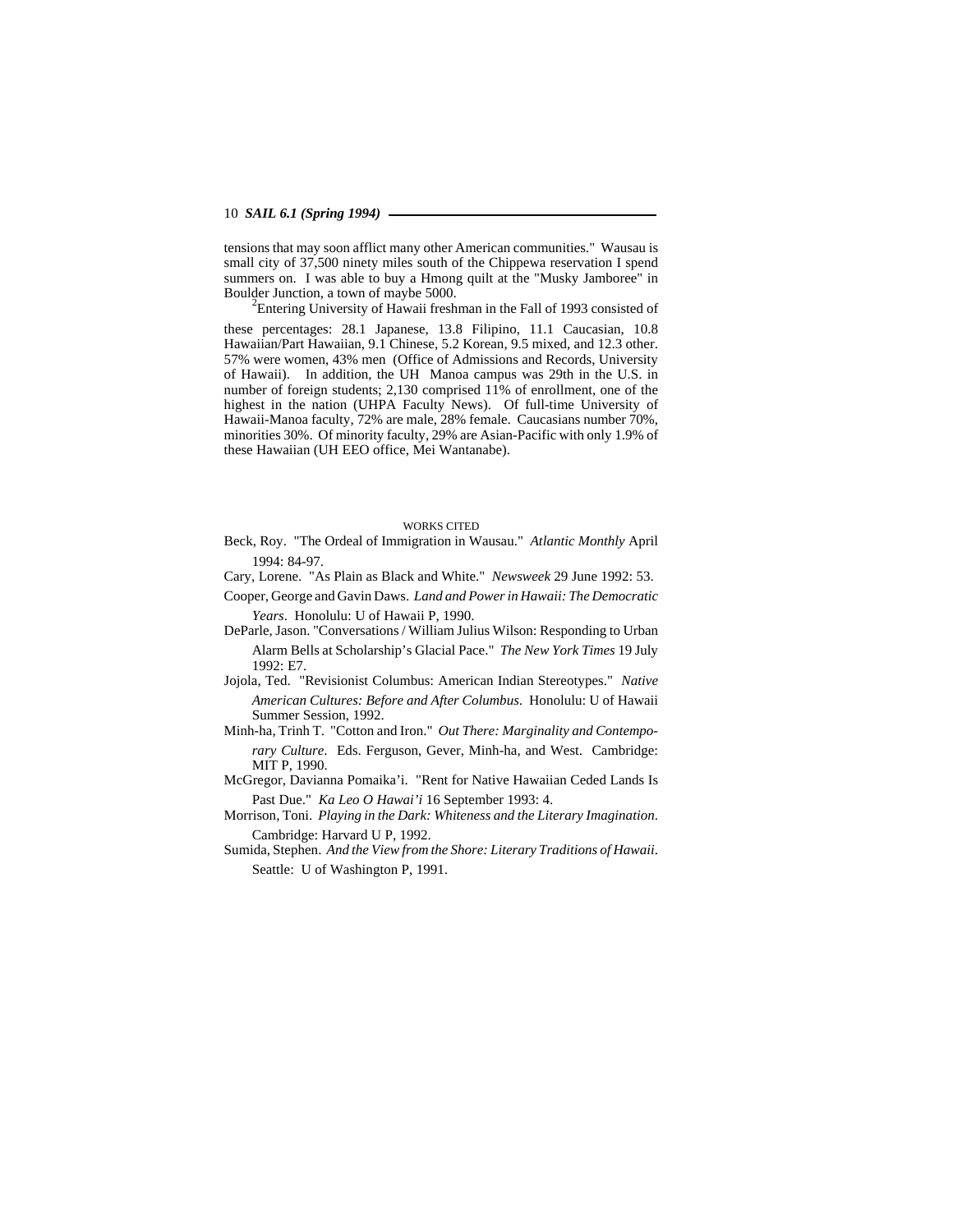## *White Men Can't Teach: Native Authors, White Teachers, and Classroom Authority*

### Burns Cooper

I was hip and progressive. I was on the side of Good in the canon wars, for multiculturalism, for feminism, for the marginalized and oppressed against the central and oppressive. I knew what was wrong with old paradigms of education and meant to do things the up-to-date way. I was also naive.

So when a colleague stopped me in the hall to ask me to volunteer to offer a new and impeccably-intentioned class, I agreed, with only the slightest hesitation.

This article is about some of the ways theory and literature can intersect in a particular classroom situation. It is a simple and unexceptional case study, but it has forced me to rethink the ways my teaching practice is affected, or not, by feminism, colonialism, liberation classroom theory, and theories of pedagogy in composition.

#### **The Basic Story:**

In Spring of 1992, at the University of Alaska Fairbanks, I taught an experimental section of our required sophomore composition course. In general, this has been taught as a rather traditional survey course that looks at poems, short stories, plays, and novels by "great authors." Mine was different only in that it was taught with a reading list composed almost entirely of Native American and Alaska Native authors. This was only the second time such a section had been offered. The first, taught by an instructor who was leaving, had received fairly positive, though mixed, student response. I modeled my syllabus after that one, but had some doubts about the way it was taught—it seemed a bit spoon-fed. I thought I could improve it by giving students more responsibility.

Some faculty members considered the Native American-Alaska Native reading list too "narrow" for a required, general-purpose, lower-division course. However, a majority of us considered this a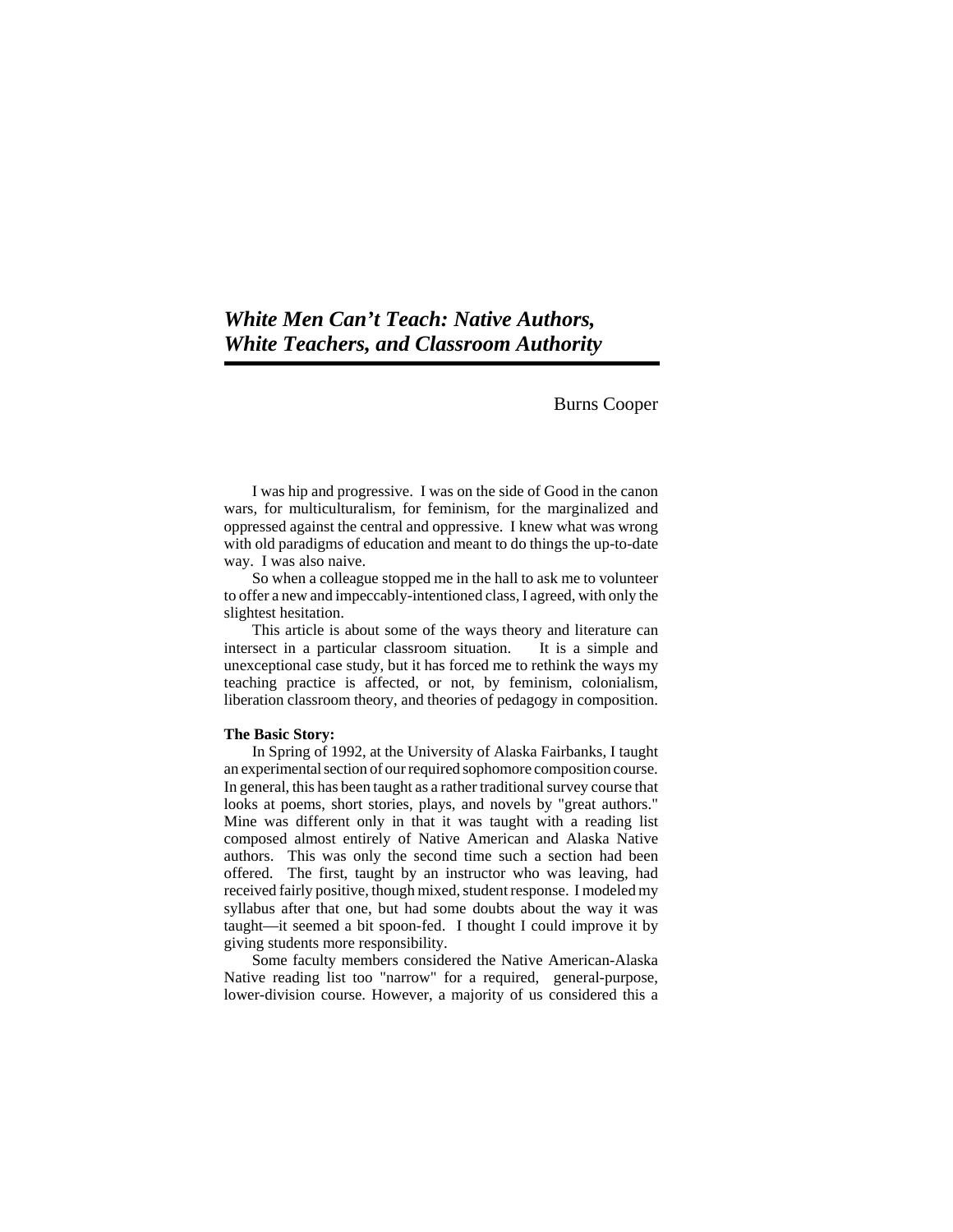chance to put our principles into practice by moving literature that is often considered marginal into a central place in the curriculum. The precedent would also open the way for special sections using African-American literature, women authors, and so on. The fact that about 15% of our students are Alaska Natives made the issue more immediate.

The course went along in what I thought was a marvelous way until a little past mid-term when the whole class exploded into vitriolic controversy that divided the class along political, religious, and personal lines, and paralyzed its ability to work as a group. I'm not sure it ever recovered.

I still think that adding this section was a good idea, and I have since then taught it again. Yet I must admit that teaching it the first time brought up, in a forceful way, some issues that I had not thought through very clearly when I embarked. I hope that this account will encourage others to think about the same issues, and use their different expertise to go beyond what I am able to puzzle out.

#### **The issues:**

#### **1. Authority and Liberation**

Paulo Freire's ideas about education and liberation, both as I have read them directly and as they have come to me filtered through other people's writings and speech, have had a powerful shaping influence on the way I think about teaching and learning. Because his ideas have become part of the common discourse of teaching theory, I believe most of my generation of university teachers have been influenced by him, directly or indirectly—whether they know it or not.<sup>1</sup> His criticism of "the 'banking' concept of education," in which the teacher deposits knowledge into the passive receptacles we call the minds of students, is deeply disturbing, and such "education" has seemed to me to be worse even than no education at all.

Freire's critique has both a positive and a negative aspect, for me. The positive has to do with my memory of being a student in some wonderful classes where the exchange of ideas among all participants seemed open and spirited and I truly felt myself gaining the confidence to be an independent, thinking adult—a responsible intellectual. I have never quite equalled this ideal in the classes I teach, but I have always subconsciously considered this a defect either in my teaching ability, the quality of my students, or the subject matter I have to teach.

It took a long time to occur to me that the experience of being a student is inevitably different from the experience of being a teacher; that while teaching can offer its own satisfactions, it can never present the kind of easy and frequent epiphanies that are available to an enthusiastic student, because once you graduate, there is no one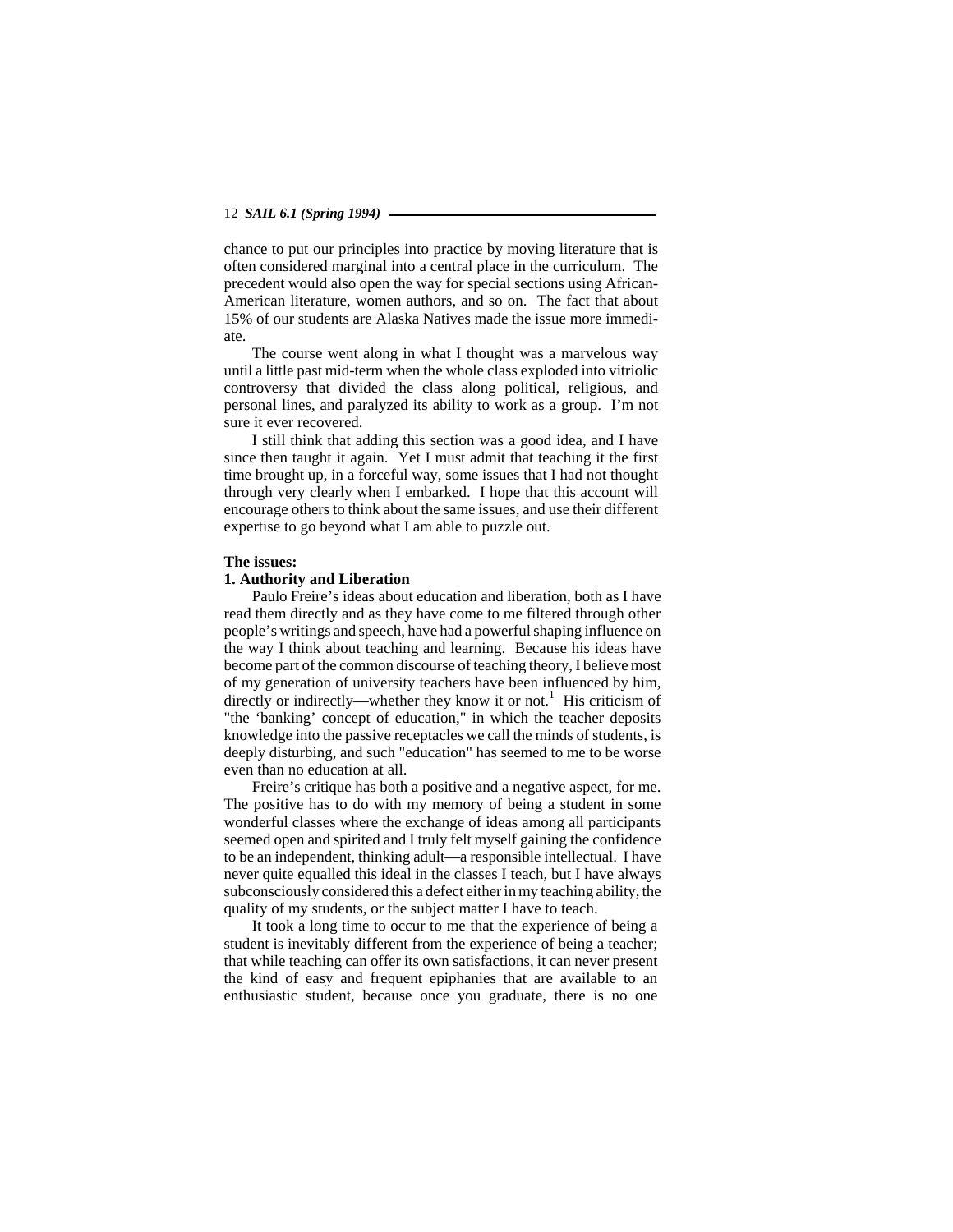laboring many hours behind the scenes to provide those revelatory moments. This is part of the paradox of the way power works in education—the teacher may try to use her or his power to "empower" students; yet this exchange, if successful, cannot but increase the power of the teacher. The guru is inevitably more in control than the clerk. This leads to another ethical difficulty:

The negative result of liberation-style critiques is the fear of being an oppressor. If education is an institution operating to disenfranchise its clients by making them passive, if it merely replicates the unjust power structure of the society as a whole and works to preserve the status quo, then I do not want to be an agent of that institution. I want, at the very least, to do no harm, and preferably to be an agent of change working for justice. Most of us want that, I imagine; the problem is figuring out how to do it.

In some places in the world, including Freire's part of it, literacy itself is revolutionary. To educate those who have been forcibly kept illiterate is to empower them. However, all my students can read and write, at least to some degree. Liberatory education in Freire's sense—education for social change—cannot mean merely giving them the tools they need to do what they want; what most of them want is to be successful at their future jobs, and for many that will mean exploiting the mineral, organic, and human resources of the state, and blocking social change. I can move most of my students toward change only by changing what they want. That may be empowerment, but it may also be violence. $<sup>2</sup>$ </sup>

 My new class seemed to offer a good laboratory for exploring these questions. In the "banking" concept, "the teacher knows everything and the students know nothing"; "[the students] never discover that they educate the teacher" (59). Yet in this case it seemed not only undesirable but impossible for me to pretend to know everything. I am not a specialist in Native American or Alaska Native literature. I do read and think about Native literature, but my field is linguistics. I was deliberately open about admitting it whenever I didn't know the answer to a question.

Naturally, I also used all the other tricks I know to decenter the classroom: circular seating arrangement, small group work, creative writing assignments, student-determined grades, forcing myself to keep my mouth shut in discussions so students could talk.

This demotion from professorial omnipotence to fellow reader and writer had some very good effects on the class, especially because the nature of the class created an unusual mix of students. Only a few students had chosen the course at random to fulfill the composition requirement. Among the others were several Alaska Natives (Yup'ik, Inupiaq, and Athabaskan), several majors in Alaska Native Studies and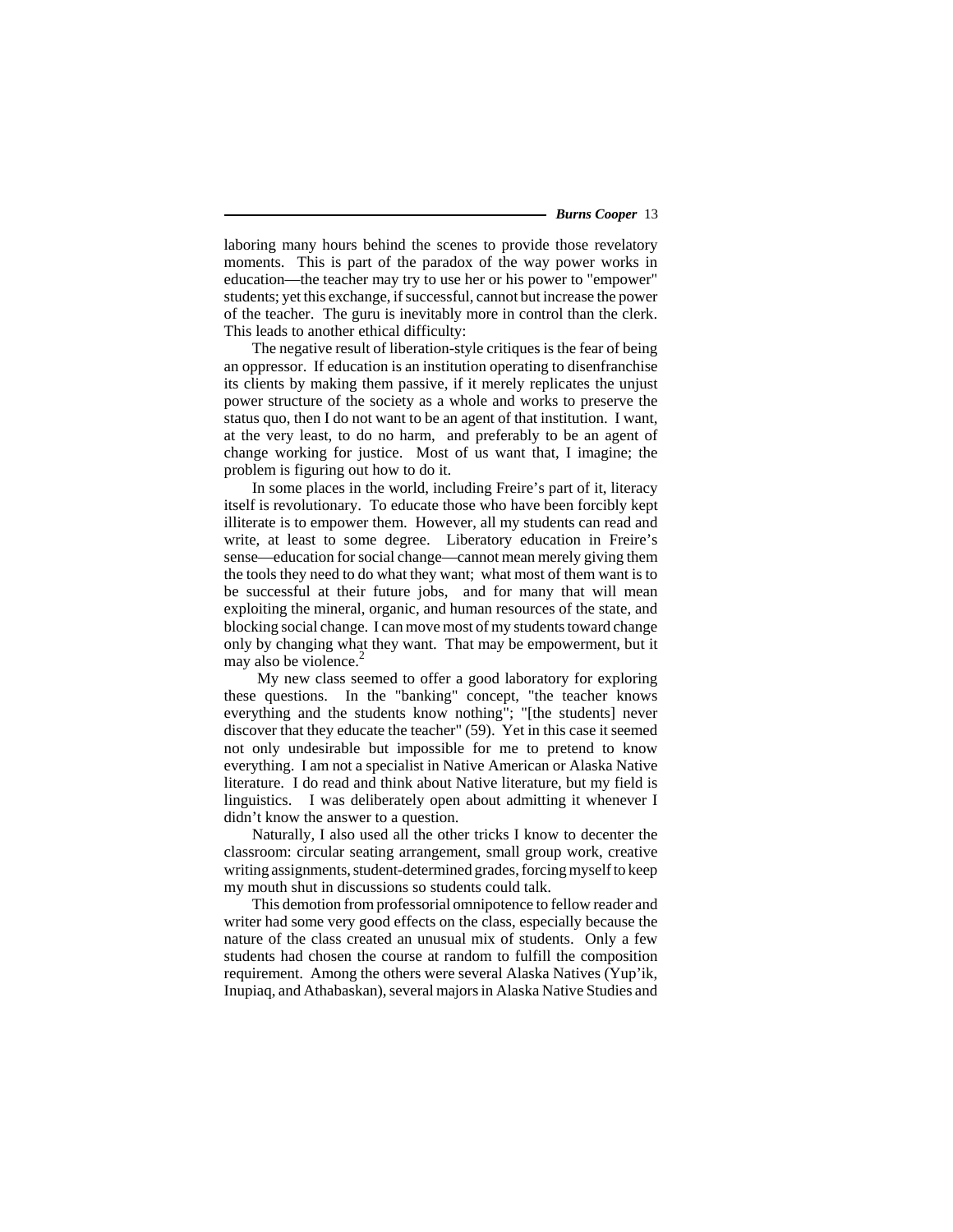related fields (Native and non-Native), a couple of Women's Studies majors who chose the class because of the large proportion of women authors on the reading list, and a few interested others. A number were juniors and seniors who had put off taking the course earlier. Almost half the class had lived in Native villages. What this meant was that almost everyone had some particular kind of expertise relevant to the course, and could speak with more authority than others (and often than me) on some subject. This was crucially valuable for the kind of collaborative learning atmosphere I tried to foster. It further eroded my place as center and sole arbiter of knowledge—a situation which I welcomed, but which created some problems later on.

In practical terms, this arrangement produced some of the best discussions I have had in a lower-division class, and got some fairly alienated students attempting risky writing projects I do not think they would ever have tried in a less democratic setting. One very quiet woman wrote a term paper on masks in her home area, citing herself and her relatives as sources. Students began to refer to each other for help and information so habitually that I felt a little left out when they did not ask me first even about linguistic issues. "Finally," I thought, "a class that is going just how I want it to go!" Yet relinquishing authority ultimately means less, not more, ability to say how a class will go, and this logic had to surface eventually. When bitter controversy arose, I found that I could do little more than watch it play itself out, and try to mediate. In a class of true equals—that is, a class where everyone's voice is allowed equal weight—the narrow-minded and bigoted are at least as empowered as the thoughtful and generous.

#### **2. What is Native Literature, and who gets to define it?**

The controversies I keep alluding to were triggered mainly by students being offended, for several different reasons, by the readings for the course. Although I would not, of course, have assigned any text I considered offensive without a strong rationale for doing so, what offends *me* was not the question. My students had their own sensibilities, and I repeatedly had to defend requiring them to read things they did not like. Making students read things they don't like is hardly an unusual problem, but in this case they had enough moral leverage and rhetorical strength that defending myself turned out to be not as easy as you might think.

A combination of fundamentalist Christian values (more about that later), lack of experience in reading literature, and understandable sensitivity about ethnic issues led to some touchy discussions, even early on. For example, several students were offended by Wendy Rose's touristic poems about Alaska and Eskimos, especially because the Alaskan poems were right next to one on Greenlandic (Inuit)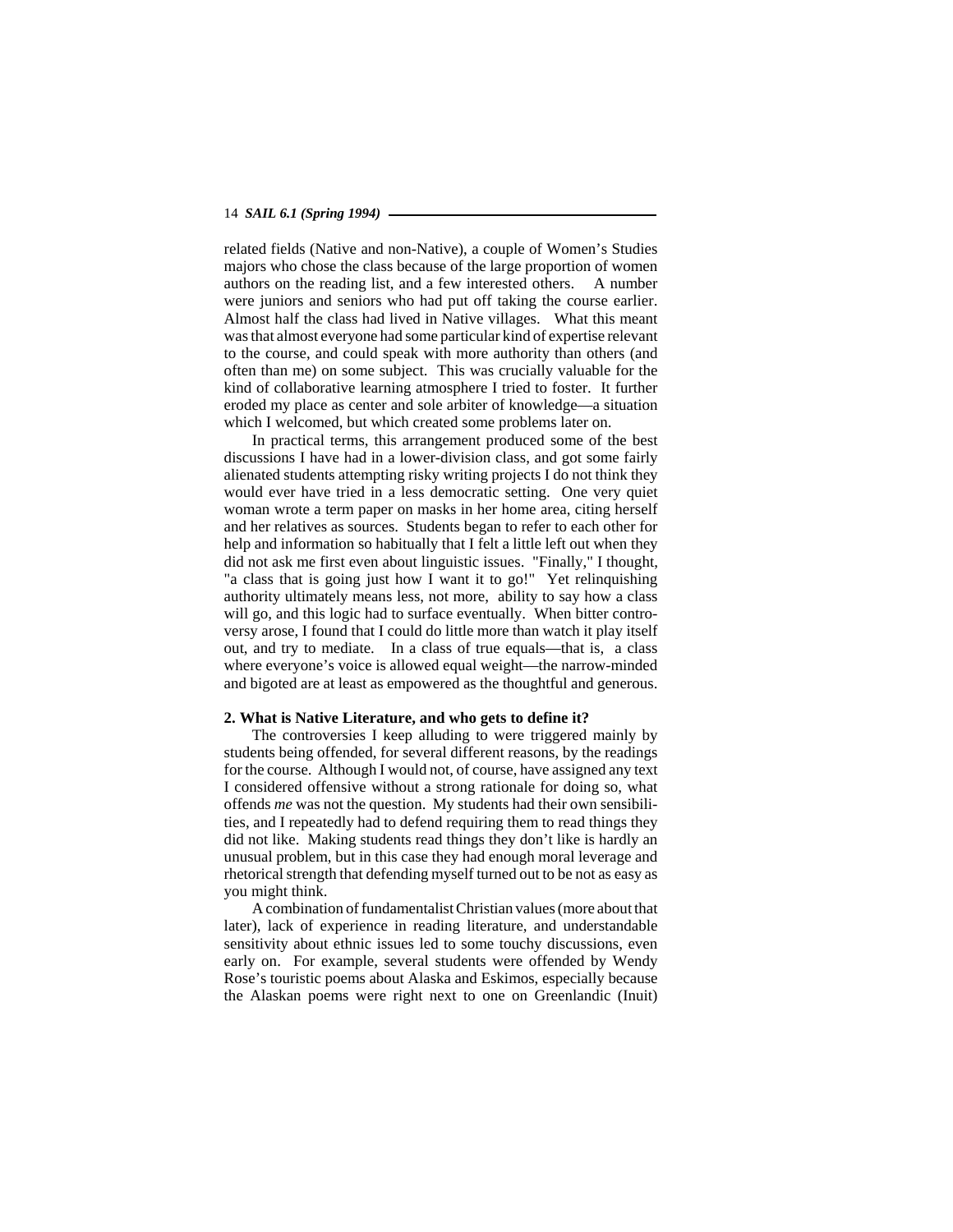Eskimos and some students thought she was still (very inaccurately) trying to describe Alaskan (Inupiaq) Eskimos. But the more telling argument was that an "academic at Berkeley" has no right to speak for people here, or to use them to decorate her poems. My suggestions that all writers use other people for subject matter, and that perhaps Rose was also trying to lend her voice to people who aren't often heard, was taken as less than compelling—given Eskimos' and Indians' history of being spoken *for* more often than *to*. Of course, I was mainly arguing that writers have a right to write *about* other people, about whom their knowledge must be incomplete. But writing *about* is an objectivizing, analytical process; in a charged personal and political atmosphere, it tends to be taken personally. It is hard to understand descriptions of yourself as serving any other function than evaluation of yourself. That the author might be interested in examining *her*self, that she might be both an academic and a genuine Native American, and writing from that juxtaposition, seemed—not implausible, but irrelevant.

(This blurring of the boundary between storytelling and evaluation has shown up again recently in the controversy over the publication of Velma Wallis' *Two Old Women*, a Gwich'in Athabaskan tale of two women who are abandoned and work together to survive. I have not read of anyone questioning the authenticity of this story—the author heard it from her mother, after all—but some have questioned whether it was proper to present what could be considered an unflattering image of Native people, an image of abandoning elders.)

The paradigmatic example, both of students taking offense and of the processes which created this offense, occurred in reading N. Scott Momaday's *The Ancient Child*. Although several Native writers have written of the feeling of liberation they experienced when Momaday's House Made of Dawn came out and won the Pulitzer Prize,<sup>3</sup> and I subconsciously assumed this fact gave my choice of his more recent novel a kind of validity, my students did not necessarily share either those writers' feelings or mine.

The first day, several students, not very experienced readers of novels, expressed frustration with the difficulty of Momaday's structure, its jumps from Kiowa myth and history to the Anglo legend of Billy the Kid to two different contemporary points of view. This was expected, and I told them I considered it a useful and not insurmountable challenge for them. In the second class, we got to the Dwight Dicks rape scene, and without warning, one student began a vitriolic attack on the book, and was eventually joined by a number of others. It was criticized variously as being pornographic, misogynistic, badly written, and "not Native American literature, but just crap." I was criticized for selecting the book ("Did you even read this before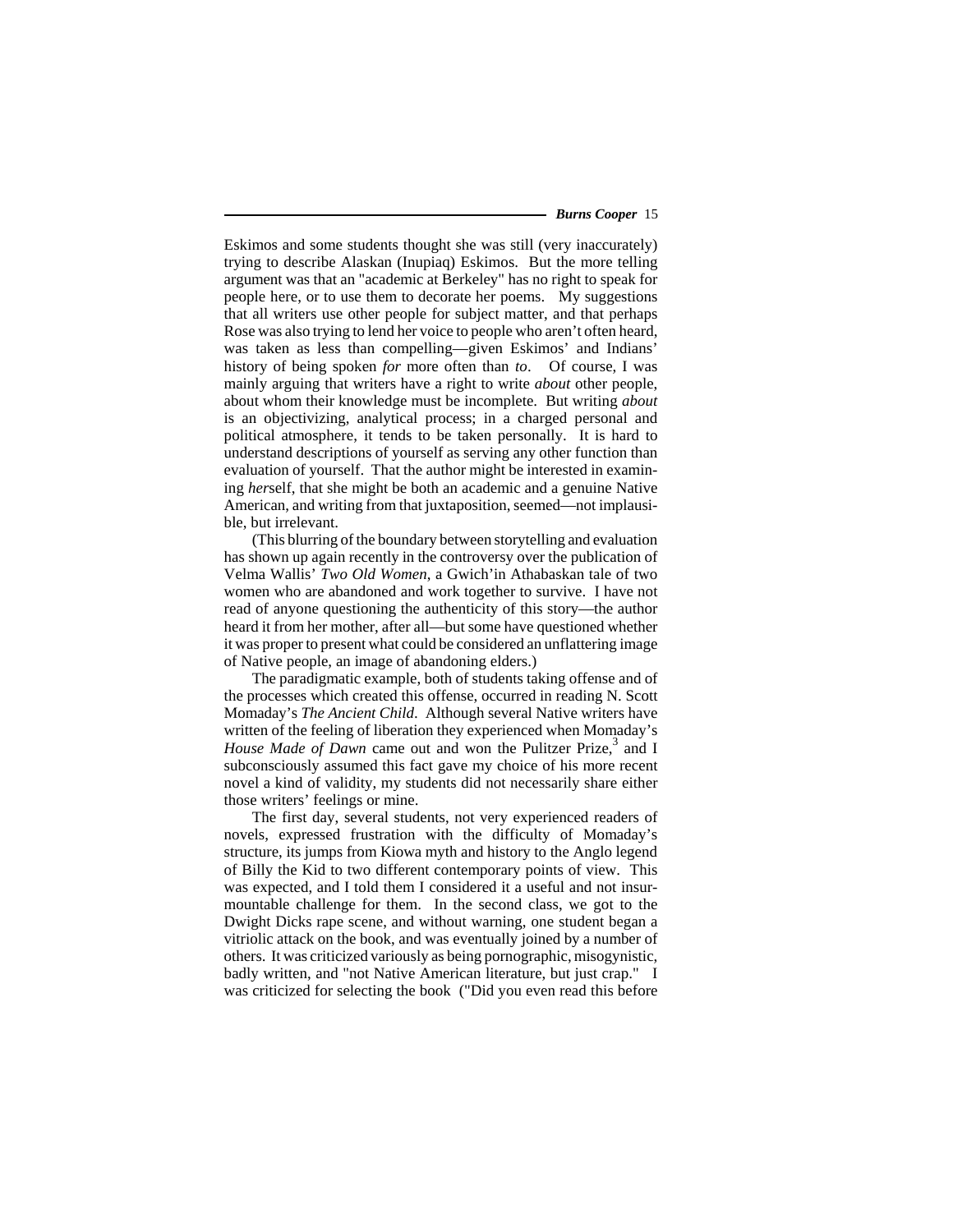you assigned it?"), for requiring it, and for not issuing an advance warning about the explicit sex and sexual violence. The antagonists seized on the most salacious words and phrases out of context, and likened the book to *Hustler* magazine. The students who did not sympathize with this attack felt bewildered and silenced, and I felt betrayed and stunned and perhaps incompetent; I was visibly shaking by the end of the hour-and-a-half. The students who did participate felt confirmed in their antagonism and alienated from the goals of the class. The subtle balance had broken down. From that point on, everything, from the choice of every reading to the wording of assignments to the structure of grading, was not only open to argument but certain to be argued about. Several students simply ceased to contribute anything to the class except complaining. It also became almost impossible to discuss the subjects I had assumed were the relevant ones: plot structure, point of view, imagery, the appearance of mythic figures in contemporary narrative.

Now, not all that was going on here had much to do with ideology; or to be more precise, it's important to remember that emotional reactions generate ideology at least as much as ideology generates emotional reactions. As I later found out, two of the women involved were going through serious personal crises outside of class. Also, the angriest several students had done a very poor job of reading the book, to the point that they got crucial plot details wrong and conflated characters.

Still, there is a theoretical issue here: what gives me the right to tell them that they have to read this, and treat it as important (Native American) literature? Being White and male, I lack the visible authority of heritage or experience to give my judgments authenticity. Another thing that could have given me that right, the authority of expertise, was seriously undermined. I might point out that mine is not an uncommon situation; very few of my department's composition teachers are composition specialists, most of our graduate teaching assistants are creative writing MFA candidates and thus not specialists in any field of literary scholarship, and almost no faculty member is an expert on every genre and period that he or she teaches. No one would raise an eyebrow at my teaching a Hemingway story despite having read only a little scholarship on Hemingway. However, both colleagues and students seemed a little shocked at my frank admission that I was teaching this course because it was needed and because I knew a lot about reading, writing, and interpreting texts, not because I knew everything about the authors and their cultural backgrounds. Because the works I was teaching are largely relegated to specialty status, a different set of assumptions about expertise seemed to apply.

Besides, I had been arguing all semester that the students should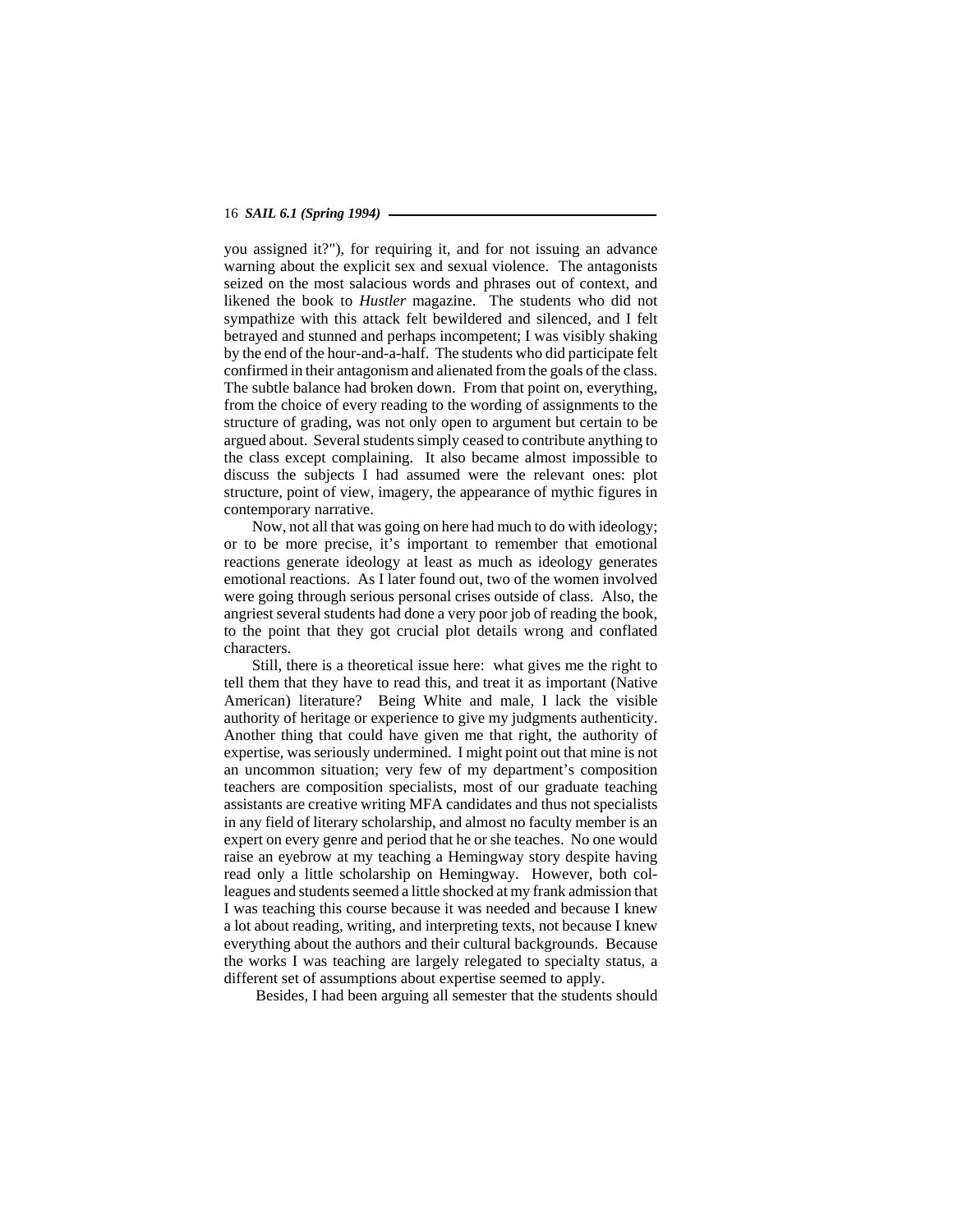be making their own judgements and not passively accepting mine. They seemed to take this to heart more than the argument that they should also not passively accept anybody else's judgments (such as the church's or other students'), either. Freire argues that "the more students work at storing the deposits entrusted to them, the less they develop the critical consciousness which would result from their intervention in the world as transformers of that world" (60), and I agree. However, the converse, that the less students work at storing deposits of information, the more they develop critical consciousness, decidedly does not follow.

Unfortunately, I believe that the students who were the most critical, by shutting themselves off from the possibility of sharing and synthesizing interpretations, were learning the least, and, by refusing to let the conversation proceed, were also disabling the learning of others.

While I was aware of this problem immediately, though, I found myself hamstrung by the question of how much I can impose my cultural values (however well-informed) on others. *The Ancient Child* clearly did not match up with the values of some of my students, both Native and non-Native, nor did Louise Erdrich's earthy, bawdy story of Old Man Potchikoo, nor did Wendy Rose's poems, nor did Dave Hunsaker's dramatic enactment of sometimes cruel, sometimes sexual Eskimo myths and fables. Acceptable to them was literature with very positive, heroic views of older times (such as Tallmountain's "The Sinh of Niguudzagha") and realistic depictions of well-publicized contemporary problems such as alcoholism and Fetal Alcohol Syndrome. To what extent can I, a White professor who grew up in Dallas, say that, yes, the former group of works are valuable and are genuinely Native? That my students' dislike of these writers is perhaps due to unfamiliarity with both European and Native literary traditions, or perhaps to an unwillingness to see Native American literature as something besides either harmless fables or a record of victimizations? That my efforts are not merely an attempt to force them to "understand it my way?"

Alaska has a long and ignoble history of Christian missionary activity, both Russian Orthodox and Protestant, as well as some Protestant fundamentalist communities established for purposes of White settlement rather than conversion of the Natives. Some of my White students come from backgrounds similar to the preacher's wife in Homer who was recently in the news for getting the Postal Service to ban all artwork from Alaska Post Offices because she claimed they were displaying "satanic" images (pyramids). While I consider this to be a misguided understanding of Christianity, that is my interpretive judgment. Is it religious intolerance to ignore their beliefs in my class?

Many of my Native students' grandparents went to mission schools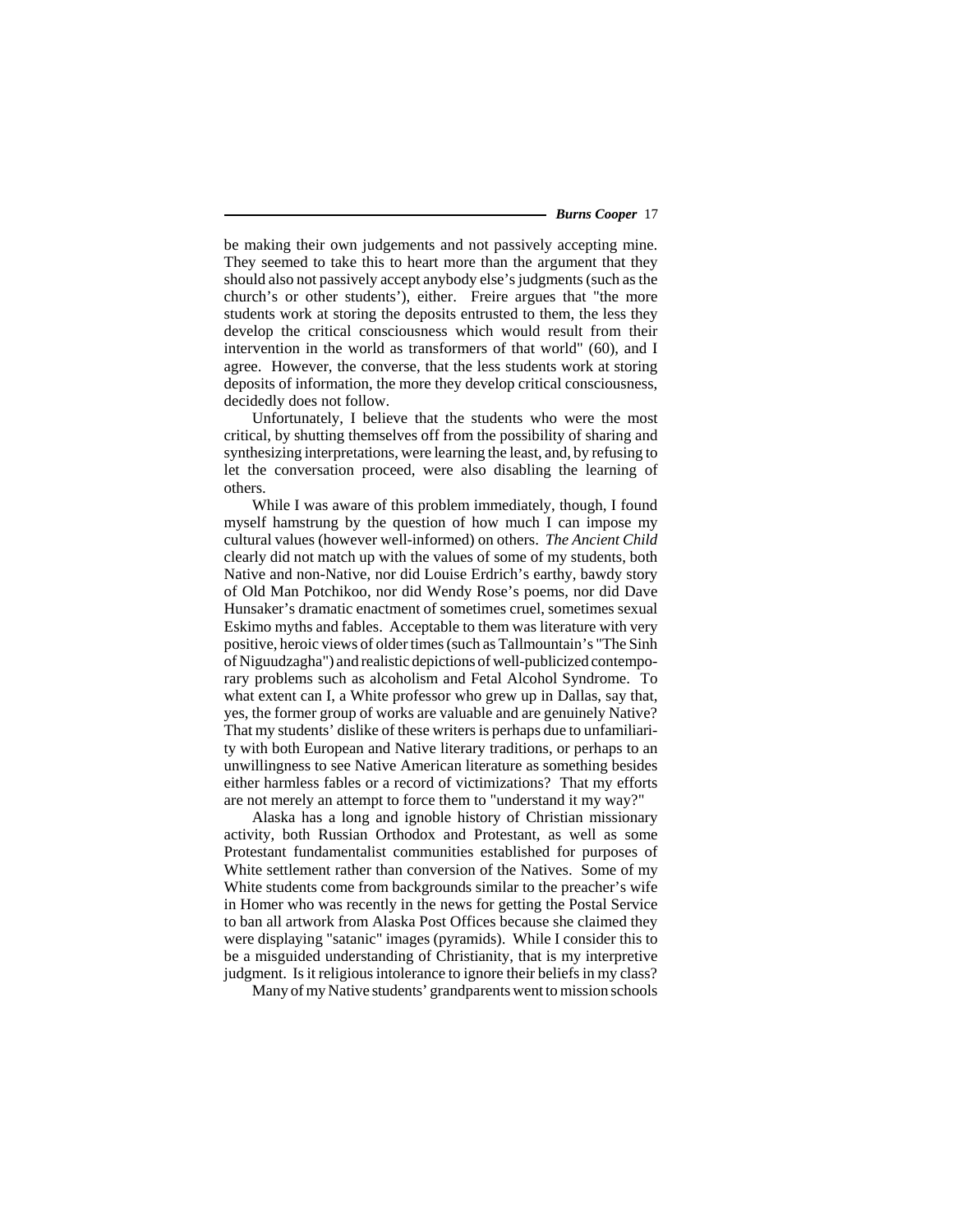where they were beaten for speaking their native languages and subject to forcible religious training. While I consider this activity to have been colonialist exploitation, that is a historical judgment. In the present what exists is a group of students who hold very conservative personal values (though different in many respects from those of the White fundamentalists, as well as those of other, more liberal, Natives). Is it double colonialism to ignore those values now?

Even if you could arbitrarily decide to adhere only to the oldest Native traditions, that would not be simple. The very nature of reading a published novel or seeing a play is completely unlike hearing traditional stories in the context of a traditional village society. Dave Hunsaker had to choose just one version of the widespread story of the woman who put on a bearskin and turned into a bear; some of my students had heard other versions and thought his was wrong; for them, perhaps, it was. To present this play at all could be offensive to some Athabaskans who have strong taboos concerning women interacting with the bodies of animals, and here it is not just a question of hurt feelings but a genuine belief that bad events, such as ruined hunting, could result.

#### **3. Feminism and representation**

This belief in the power of representation to affect reality makes the stakes significant, even in an English class. It is something that is perhaps most often associated with Native ceremonials, as in hunting rituals and curing chants, but it is actually much more widespread, both in Native and White cultures. Perhaps the most dramatic example of this belief, in my class, came when one of the women told me that she felt that she had actually been raped by having to read Momaday's rape scene.

Now, I do not hold with the anti-obscenity arguments and ordinances advanced by Andrea Dworkin and Catharine MacKinnon that any representation of the sexual subjugation of women constitutes actual (and actionable) civil harm to any woman in the society. This conception, which Henry Louis Gates, Jr., calls "hermeneutic harm" (902), is too extreme and too self-contradictory to be very useful. But, again in Gates's words, "And yet, and yet . . . because I want to believe that culture *matters*, I cannot refuse to contemplate that texts have effects as well as causes" (903).

Really, the argument my students were making was not so subtle. Two of them told me they had actually been raped in the past, and given the statistics we all know too well, the odds are that they were not the only ones. They felt they were being forced to relive their experiences, and that I had no right to make them do that. I wanted to argue that the transformative power of art was enough to justify their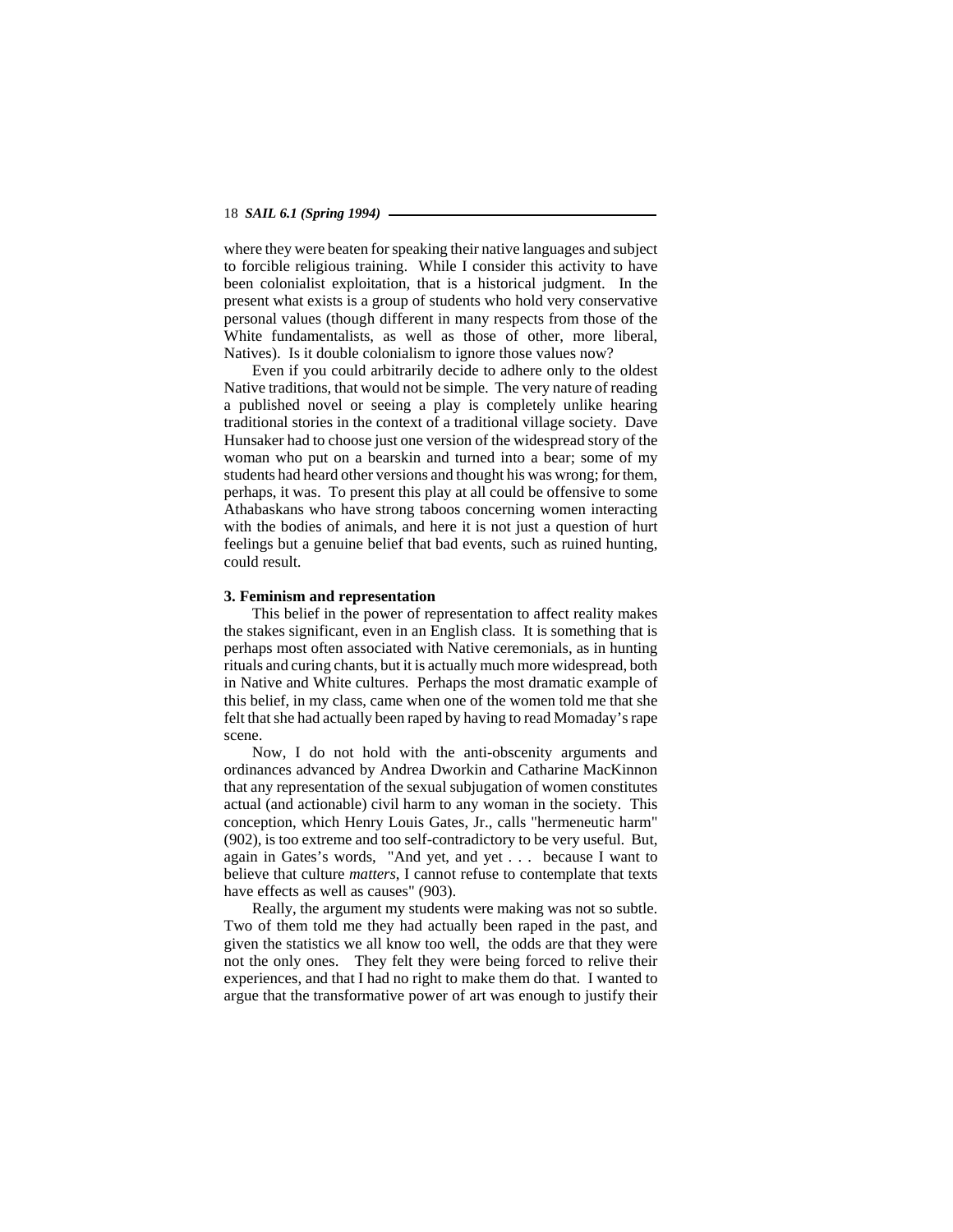pain, and that running away from the truth never helps. But who am I to make that judgment for them? What makes it worse is the fact that while I think Momaday does some excellent things in *The Ancient Child*, the rape scene is not his best writing, and in fact all his descriptions of women are problematic. (For example, he can't seem to describe an attractive woman without reference to "full, firm breasts.")

Of course, I had noticed these problems before and decided that what we could learn from the book outweighed them. In fact, I thought that discussing what I considered Momaday's sexism could be an enlightening activity—but the stakes were raised so quickly beyond a dispassionate discussion of ideology that we never did deal with that very coherently. In response to the students' anger at having to read this work, I pointed out the many instances of violent sexuality in our whole traditions, from Native myths to the Bible to Shakespeare to romance novels to Louise Erdrich to radical feminist novels, and said that it's an issue that one can't escape. The fact that White men sometimes rape Native women, another touchy issue, is also a fact of life here in Fairbanks, and it should be talked about. But all that's easy for me to say, isn't it?

#### **Conclusions**

 The problems I have described are at least partly an artifact of what I had originally considered an advantage: the fact that this literature was introduced into a lower-level, universally required, composition course. No doubt they could also arise in an elective Native American/Alaskan Native Studies course, but the dynamics would be rather different. For one thing, the fact that the course is required makes student charges of coercion more plausible. For another, the need to spend a good deal of time on issues of composition and basic literary terms meant it was not possible to provide nearly as much context for each work as would otherwise be possible. Finally, the usual emphasis of Sophomore English on formal concerns and the emphasis of Native literature on social responsibility are in competition. At a higher level, I would like to discuss the ways authors' social motivations affect the formal shapes of their writing. I am, as a linguist, a formalist through and through; I do not believe form and content are separate issues. But for students encountering questions of genre and style for the first time, it may be useful to have a little more distance from the subject matter.

 Still, it is important not to think of everything I have brought up as a problem. Students who would not otherwise have read this literature were exposed to it. They were forced to decide what they thought about some very hot issues, to write and speak about them, and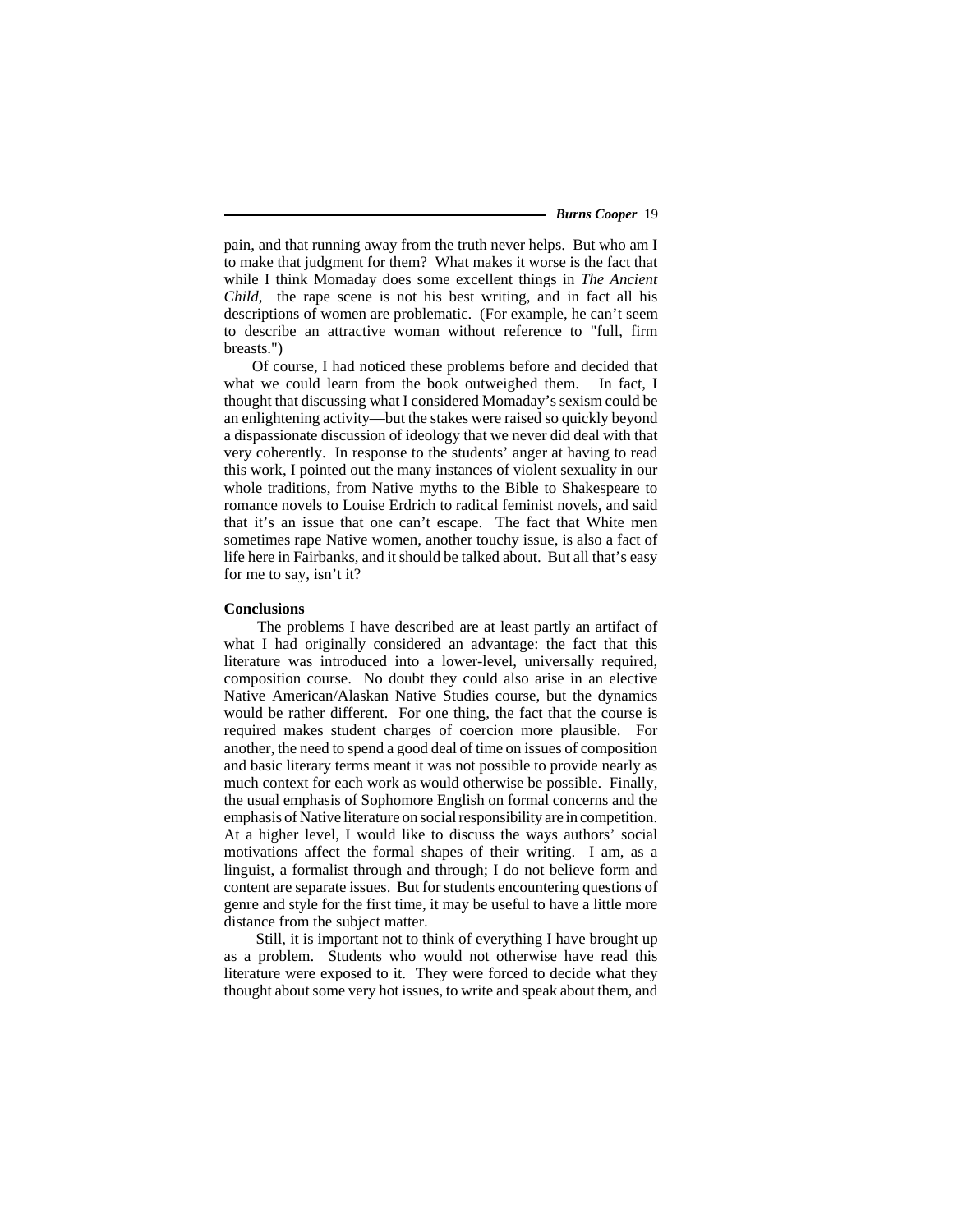to deal with other students who might feel quite differently. Even if the decisions they made and the interaction they took part in (or opted out of, in some cases) were not what I would have liked them to be, they genuinely belonged to the students. Perhaps that is the first step toward a truly liberating pedagogy.

I asked earlier how I could know that I am not just trying to get students to see things my way. In fact, I undoubtedly am, at least in part. Jane Tompkins has described how, while she was looking for historical background on White/Native relations in colonial New England, every historian she came across described that history in a different way, partly because what they were able to see was limited by the time and culture from which they wrote. She describes being almost paralyzed with indecision because it seemed impossible to find out what had really happened. But she also points out that not making a judgment is a luxury that one ordinarily can't afford: "One encounters contradictory facts and divergent points of view in practically every phase of life, from deciding whom to marry to choosing the right brand of cat food, and one decides as best one can given the evidence available" (118). This is the teacher's dilemma, too: There is no way I can completely reconcile my readings of the texts, my beliefs about social justice,and the incompatible world-views of my various students. But in the end my students were harmed not by my oppressing them, not by my force-feeding them the model of reality that "fits" into an oppressive society, but by my failure to vigorously articulate and stand up for a model that could serve as an alternative to the views that are already being pressed on them by angry fellow-students, fearful parents, and a society that doesn't, as a rule, care very much about them one way or the other.

I was focused on what I saw as purely social, rather than literary, issues; in fact I was frustrated at not being able to get to what I thought were the literary issues. But ultimately the most volatile differences among my students and me were hermeneutic: not only could we not agree on how to interpret the literature, but we couldn't agree about what kind of a disagreement this was, because we couldn't see that interpretation was the problem. Blaming "fundamentalism" is easy enough (at least if you were raised a left-wing Methodist like me), but it is more useful to see that fundamentalism is at its core a denial that interpretation takes place, not only in the Bible but in other texts and issues as well. In this sense the intractability of fundamentalism is not defined by conservative attitudes toward sexuality, or even toward sexual language or images. It is defined by an ultra-literal and antiholistic (literal in the sense of letter-by-letter) method of reading texts, and for that matter reading the world. If I believe that a pyramid shape, no matter what the context, can stand for one and only one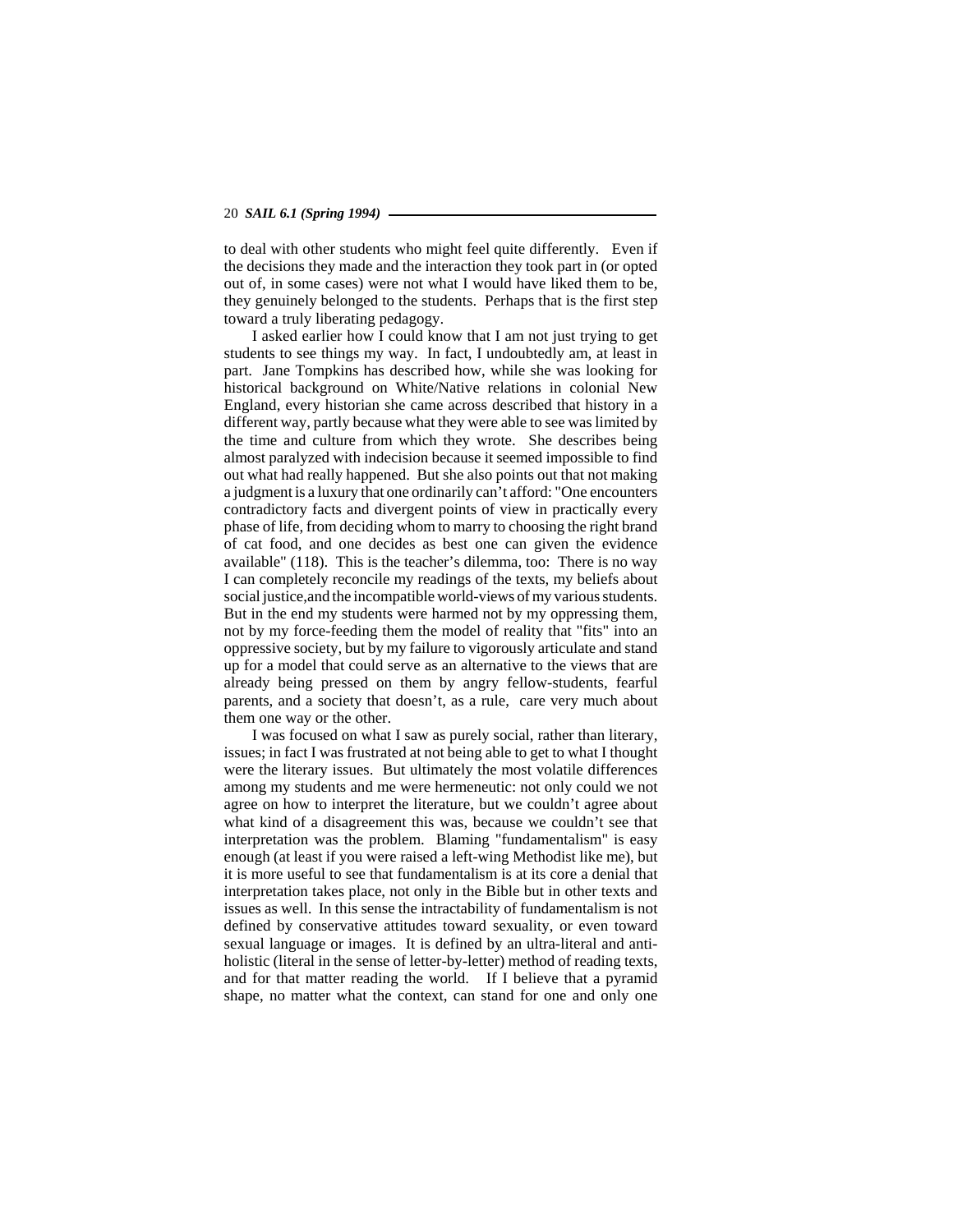thing—satanism—that is fundamentalism. If I read carefully selected, isolated passages from the Bible about sexuality, idolatry, women's roles, and so on, and call them God's word, that is fundamentalism. If I read carefully chosen, isolated dirty words from *The Ancient Child* and call them Momaday's word, that too is a kind of fundamentalism. Further, if I believe that any poem with Eskimos in it must be taken as a definitive, correct or incorrect, statement about Eskimos, rather than as a statement about a poet's limited and personal understanding, that is fundamentalism. And if I believe that a depiction of an act of rape is identical to the act itself, or that a dramatic representation of a violation of a taboo is identical to the violation itself, that too is akin to fundamentalism.

 I do not intend to tell my students that this kind of interpretation is wrong. The truth is, I am (like everyone) prone to it myself at times. But I do owe it to them and to myself to try to show them that it *is* a kind of interpretation. And here is where my authority reappears—I have spent my adult life studying the nature of language, and how it is interpreted; I do have some things to say about it, and my students may benefit from hearing them.

### **Ironic Postscript:**

Here is the concluding paragraph of the first version of this article:

There are several changes I will make when I teach this

class again, among them: providing more literary context earlier, having students work out more discussions in writing before beginning to talk, setting ground rules for turn-taking. But also, next time I will have enough respect for my students to fear them a little bit, to tell them when I think they're blowing hot air, and to realize that they may very well not believe me.

In the interval since I wrote that and sent it off to the editor for this special issue, I have taught the course again. I put all those lessons I thought I'd learned into practice. I also changed the reading list slightly: I replaced *The Ancient Child* with Erdrich's *Tracks*, both because I decided that *Tracks* is easier to read and more clearly illustrates the things I wanted to discuss about point of view and the use of history and myth, and because, quite frankly, I was afraid of *The Ancient Child*. In addition, the makeup of the class was quite different. For the most part, these students had less personal experience with Native cultures, and in any case were more inclined to write their concerns to me in reading responses than to speak them in class. Ironically, there was only one Alaska Native (a Tlingit) in the class this time, and he, like the other students, was reluctant to speak about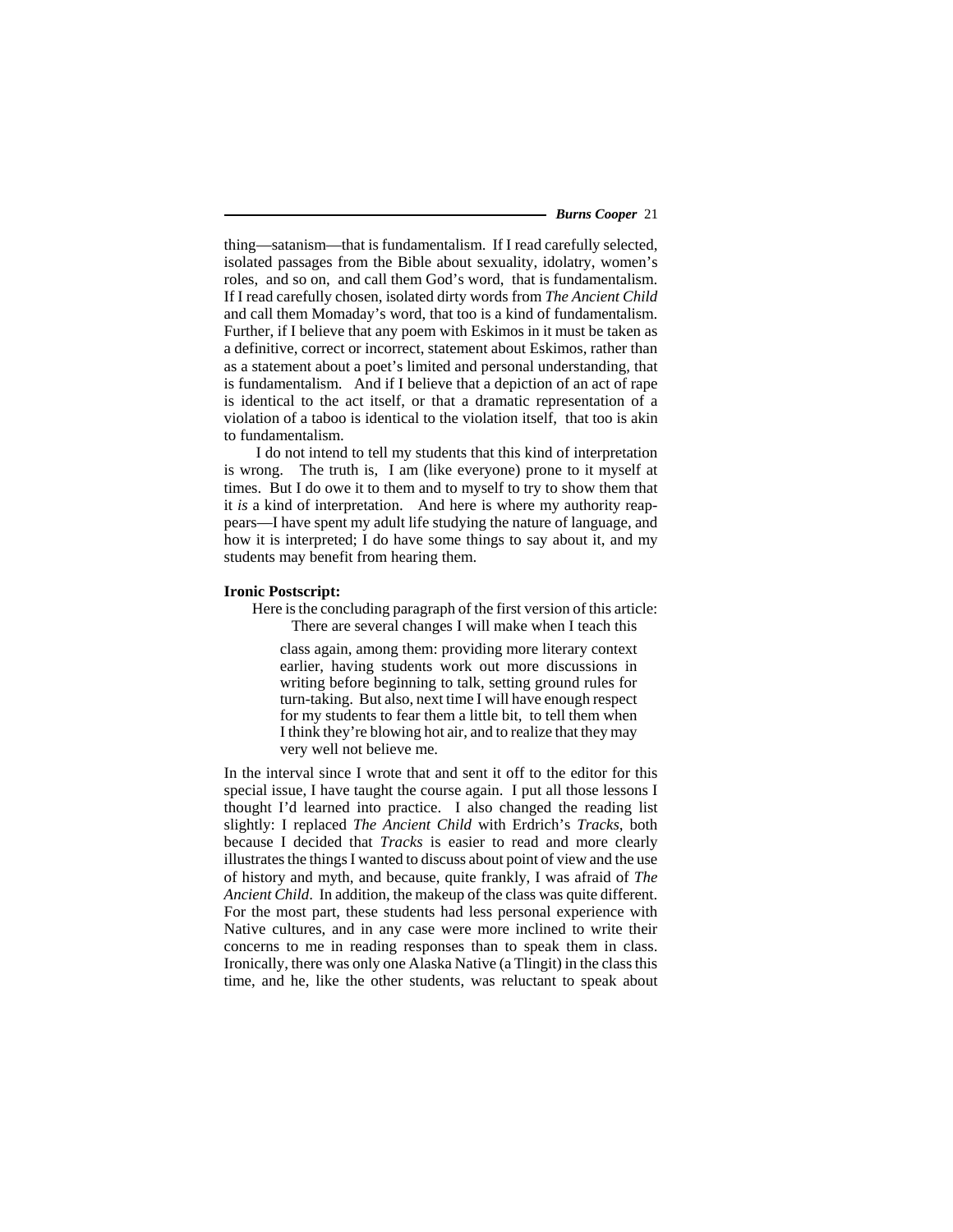emotional issues, even when I brought them up. Sure enough, the problems I had the first time never surfaced. The class went smoothly and steadily. The all-important student evaluations of the course, on which my promotion chances depend, were higher. No one called me any insulting name all semester long. And the level of intellectual and emotional excitement was startlingly low. Frankly, it was rather dull.

The next step in the thought process I have been at pains to outline in this article is to figure out how to bring in the controversies that give a class stakes in the real world, without on the one hand inviting psychic injury to myself and some of my students, and without on the other hand diluting the class to the point where it loses its reason for existing.

I plan to teach this course again someday, but not right away. I have other things I need to do, and I need time to sort through this experience. It turns out that Experience, like all teachers, must be questioned. And it turns out that in teaching, as in texts, form may not be separable from content: I find I don't know how to teach conflict in a conflict-free class; I don't know how to introduce violence without feeling that violence turned back against me; I don't know how to pull the rug of assumptions out from under my students' feet without hitting the ground harder myself. These things may be just as hard as getting students to look at structure when they can't see past words, as hard as getting them to look at authors' and characters' points of view instead of their own.

And so I find I am not at any kind of end here. My questions, so far, only produce more questions. And yet, I suppose, that is what education is: an effort to identify the questions, and a willingness to follow them. The students educate the teacher, and the teacher educates the teacher. Just as I have learned from teachers who have wrestled with these questions in the past, I will follow with interest the efforts of other teachers to take them further than I have.

#### **NOTES**

 $<sup>1</sup>$ An in-depth examination of Freire's influence is beyond the scope of this</sup> article. However, in addition to Freire's own fairly prolific writings, and the 15 or so citations that make their way each year into the *Arts and Humanities Citation Index*, one regularly sees other, less quantifiable evidence. For example, a classified ad in a recent issue of *The Nation* offers "Intensive Spanish in a Solidarity Environment. Paulo Freire's methodology. . . ." (CETLALIC).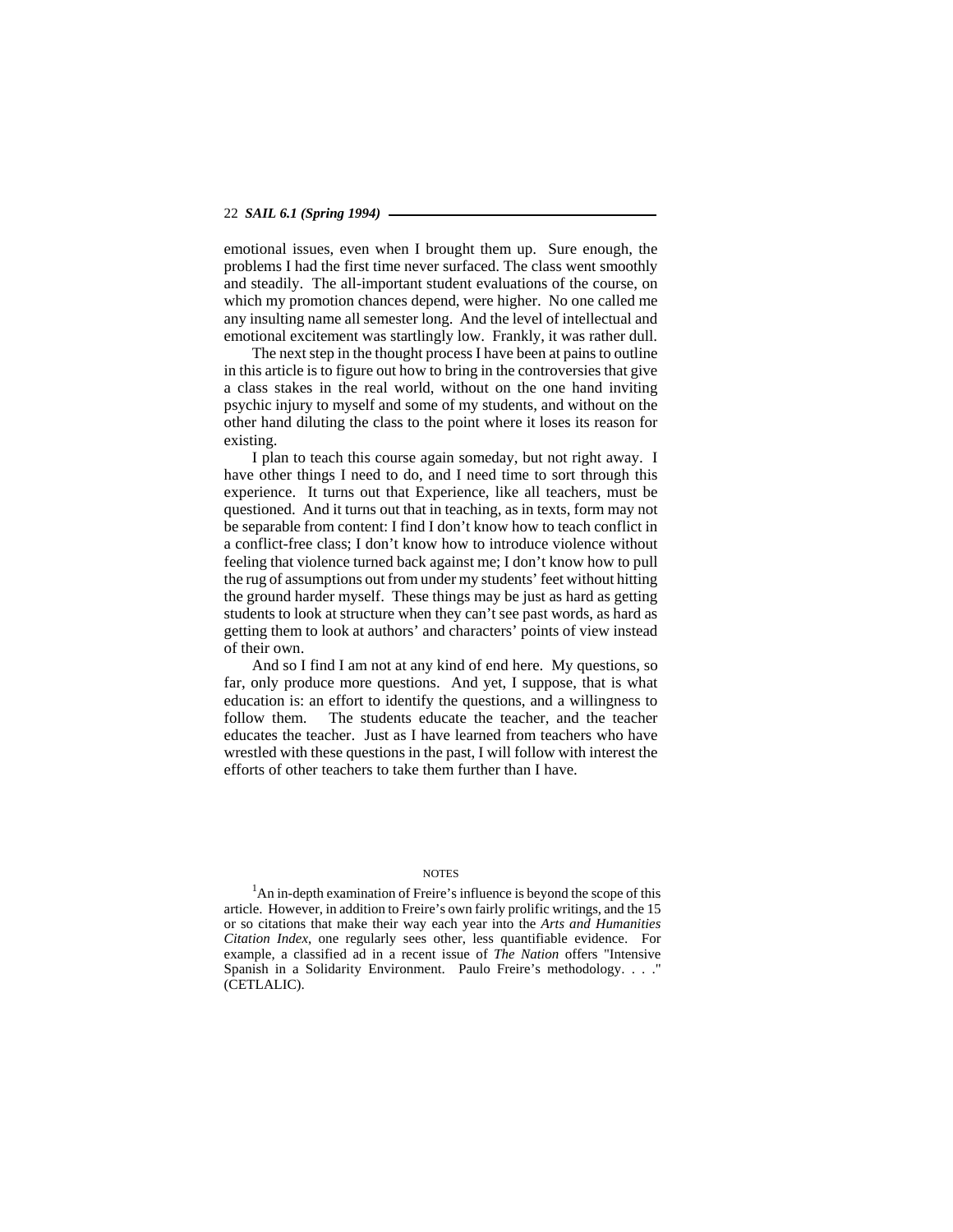$2$ For another discussion of how Freire's ideas may apply in an economically privileged environment (a U.S. university), see Hochheimer.

<sup>3</sup>For example: Gunn Allen, Lockwood.

#### WORKS CITED

Allen, Paula Gunn. Craft talk. University of Alaska Fairbanks. Fairbanks, 13 April 1992.

Bruchac, Joseph, ed. *Raven Tells Stories: An Anthology of Alaskan Native Writing*. Greenfield Center NY: Greenfield Review, 1991.

CETLALIC. Advertisement in *The Nation* 30 (1993): 477.

- Erdrich, Louise. "Old Man Potchikoo." Niatum 347-51.
- Freire, Paulo. *The Pedagogy of the Oppressed*. Trans. Myra Bergman Ramos. New York: Continuum, 1986.
- Gates, Henry Louis, Jr. "To 'Deprave and Corrupt.'" *The Nation* 29 (1992): 898-903.
- Hochheimer, John L. "Toward Liberatory Pedagogy for Journalism Students: Adapting Paulo Freire's Praxis to the Non-Poor." *College Literature* 19.1 (1992): 12-27.
- Hunsaker, Dave. *The Spirit in All Things*. Unpublished play. Juneau AK, 1989.
- Lockwood, Mary. "Starbear." Bruchac 107.
- Momaday, N. Scott. *The Ancient Child*. New York: Harper, 1989.
- Niatum, Duane, ed. *Harper's Anthology of 20th Century Native American Poetry*. San Francisco: Harper, 1988.
- Rose, Wendy. "Alaskan Fragments June 1981—Summer Solstice." Niatum 229-32.
- ---. "Throat Song: The Whirling Earth." Niatum 233.
- Tallmountain, Mary. "The Sinh of Niguudzagha." *Earth Power Coming: Short Fiction in Native American Literature*. Ed. Simon J. Ortiz. Tsaile AZ: Navajo CC, 1983.
- Tompkins, Jane. "'Indians': Textualism, Morality, and the Problem of History." *Critical Inquiry* 43 (1986): 101-19.
- Wallis, Velma. *Two Old Women*. Fairbanks AK: Epicenter, 1993.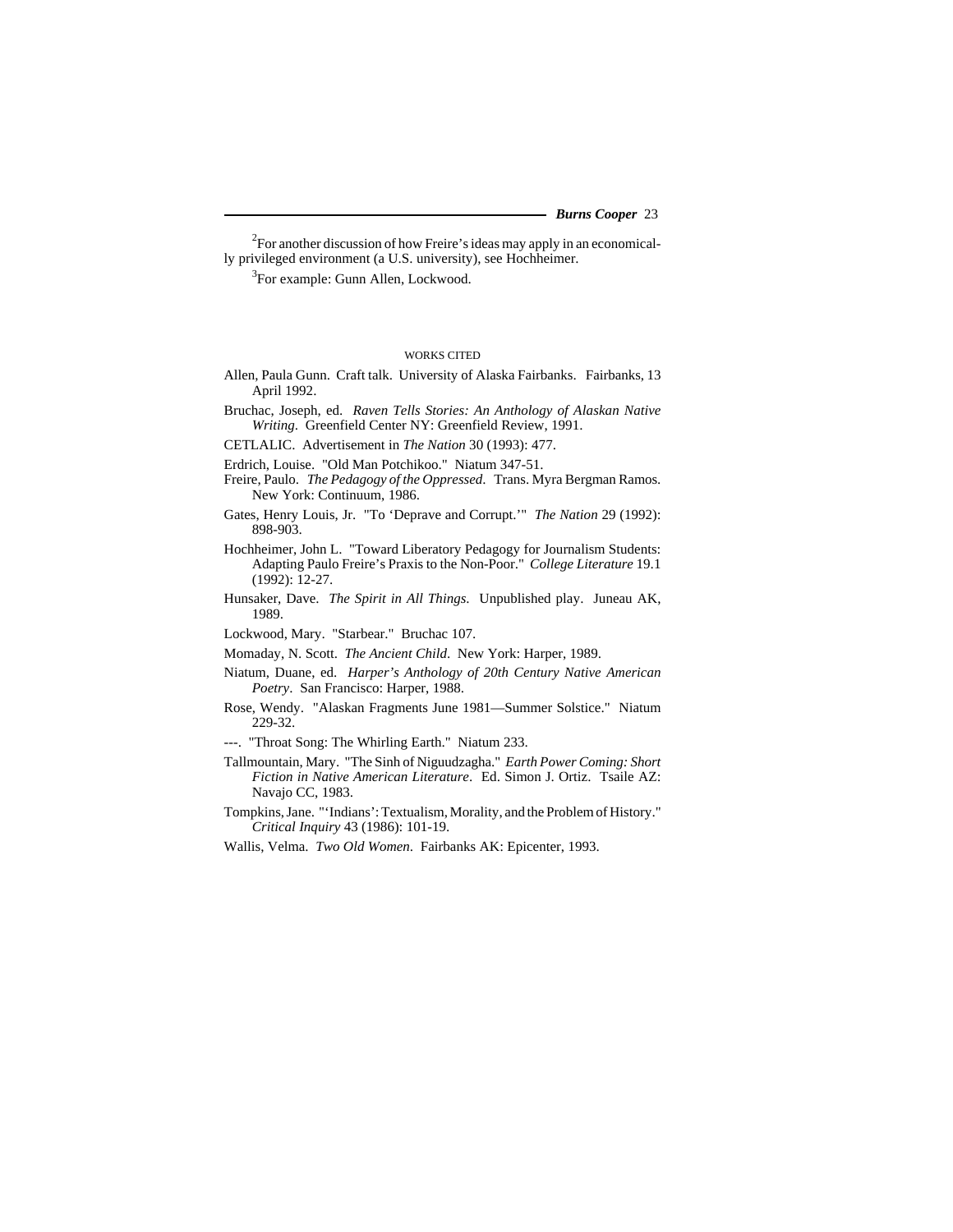## *Working (In) the In-Between: Poetry, Criticism, Interrogation, and Interruption*<sup>1</sup>

Jeannie Ludlow

. . . the mixed-bloods are between [worlds] . . . . And a mixed-blood must waver in the blood and it's difficult to waver the page. You have to find some meaning not in the sides but in the seam in between and that's obviously where a mixed-blood . . . must try and find all meaning, imaginative meaning. . . . Perhaps it's a blessing in a way that there aren't any fixed images of the in-between, so, as the deconstructionists might argue, the meaning is in the play; it's in the trace, it's in the difference, it's in what isn't there. (Gerald Vizenor, interview, 1990)

Because most [contemporary Native writers]—with few exceptions—are "breeds," "mixed-bloods," not reserve-raised, they aren't "traditional,"—whatever that might mean now. Some might say that writing is just their role. That's what breeds do. They stand in the middle and interpret for everyone else, and maybe that's so. That's what they are. But "identity" is never simply a matter of genetic make-up or natural birthright . . . identity is a matter of will, a matter of choice, a face to be shaped in a ceremonial act. (Rayna Green, Introduction to *That's What She Said: Contemporary Poetry and Fiction by Native American Women*, 1984)

Joy Harjo's "The Woman Hanging from the Thirteenth Floor Window" and Louise Erdrich's "The Lady in the Pink Mustang" tell stories about the brutal reality of isolation for Native American peoples, and about the difficulty/necessity of ceremonial action, of shaping one's face, one's identity when one finds oneself in the in-between without a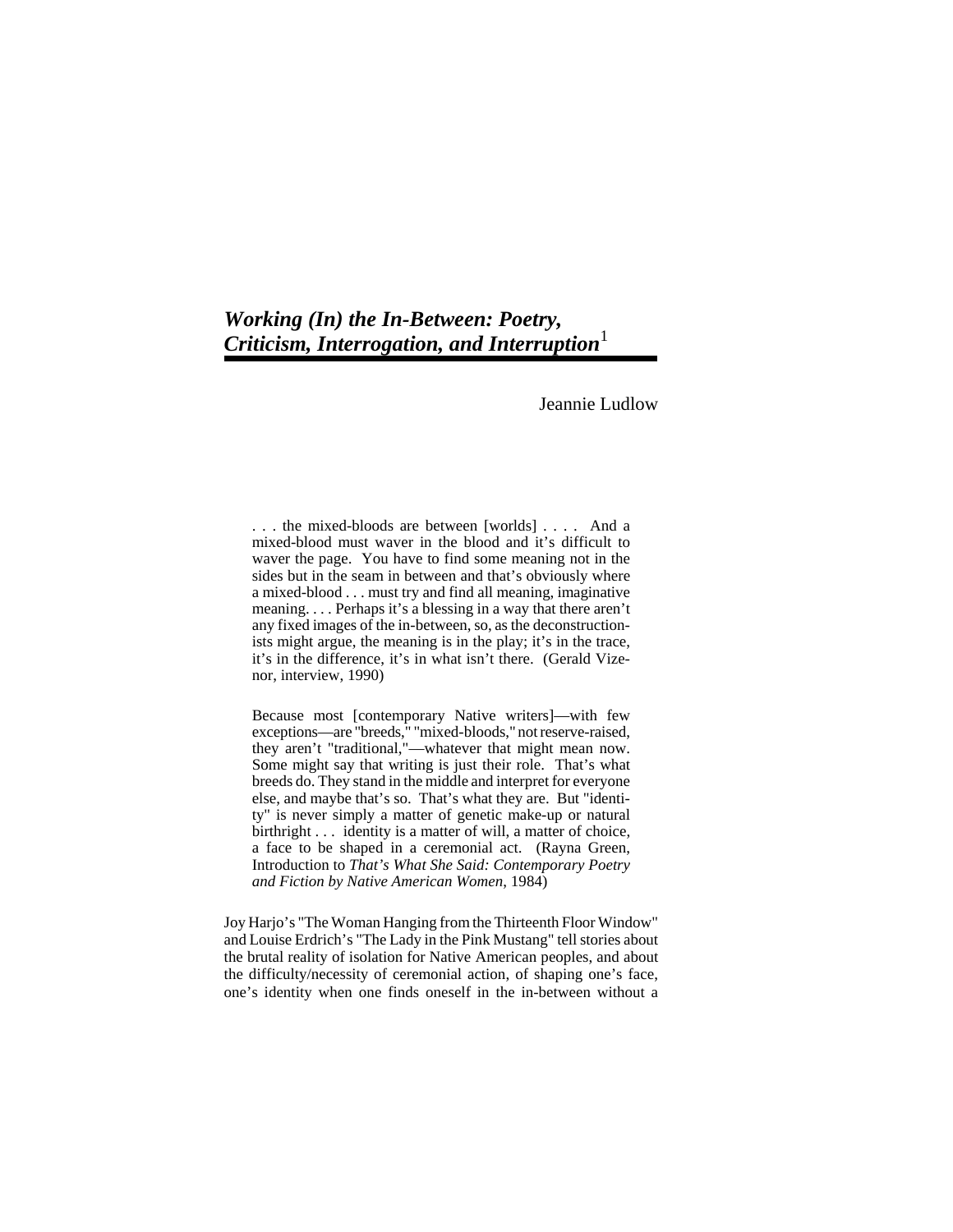choice, without a community, and often without will. This essay is intended as one interrogation of the in-between as a symbolic location for these poets, for Native American women, for readers, and for critics (especially for Western critics working with Nonwestern<sup>2</sup> texts). Each of these roles can be understood in terms of interpretation. An interpreter's work is always conducted in the in-between. Between Green's notion of the interrelationship among writing, interpreting, and identity and Vizenor's trickster-like emphasis on the play of the trace, on the in-between as the site of imaginative meaning, lies a location from which these poets are writing, and in which the deconstruction of oppositions (Indian/white, reservation/urban) not only occurs but necessarily results in constructions of new possibilities.

In her "Laugh of the Medusa," an extended manifesto on women's writing as necessary to undo women's silencing, Hélène Cixous, French feminist poet and theorist, writes:

> *To admit that writing is precisely working (in) the inbetween, inspecting the process of the same and of the other without which nothing can live, undoing the work of death—to admit this is first to want the two, as well as both, the ensemble of the one and the other, not fixed in sequences of struggle and expulsion or some other form of death but infinitely dynamized by an incessant process of exchange from one subject to another.*<sup>3</sup> (883)

Cixous' location of writing *in* the in-between, her understanding of writing as working the in-between,<sup>4</sup> echoes Green's and Vizenor's statements, indicating that there is a relationship between Cixous' inbetween (as a space for women writing in order to undo the work of oppression/silencing) and Native American writers' between (publishing poetry for multicultural audiences and, often, working within academic communities<sup>5</sup>). However, because these poets have often been objectified, denied subjectivity within American culture, Cixous' characterization of working (in) the in-between as "inspecting the process of the same and of the other" and as "dynamized by an incessant process of exchange from one subject to another" must be problematized in relationship to their work, in much of which many locate (in) the in-between a site for the exploration/recuperation of that subjectivity. In other words, although Cixous' assertion that women have been silenced by Western civilization certainly holds true, her exhortation of women to write implies a simple causal relationship between writing and finding voice. This notion of writing beyond silence is inadequate to address the layers of oppression, of silencing, that women of colors in general (and, for the purposes of this study, Native American women specifically) have experienced.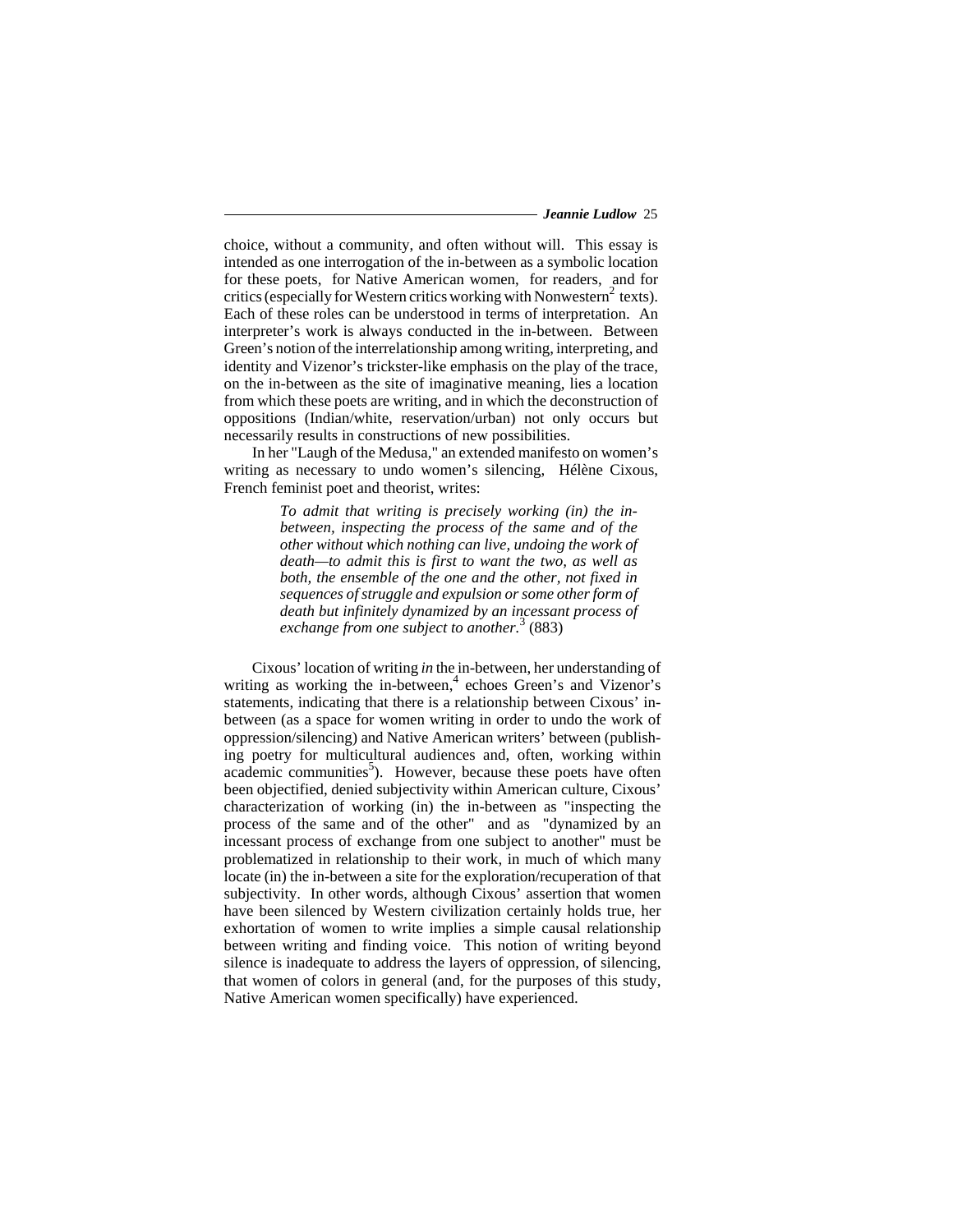At the same time, Cixous' unqualified, unnamed writing subject—an understood "you"?—extends the implications of her description of writing considerably. A critic writing could be said to be working (in) the in-between. A Euro-American feminist critic writing about works by Native American women must work (in) the in-between if she is to avoid critical colonization. You are writing; you are attempting to work (in) the in-between, to consciously create your criticism around the centralized poetic voices. The attempt to write as a deliberately decentered subject is an attempt to represent and problematize the relationships among various subject positions<sup>6</sup>: poet, critic, audience. In order to negotiate these various positionalities, you turn to the concept of the interstice. The interstice, as African American critic Hortense Spillers uses the term, is a "lexical gap," an "absence," a "missing word," a "negative [aspect] of symbol-making" providing for the possibility of representing the unrepresentable. Spillers locates the origin of the interstice in the "empowered['s]" encounter with what she experiences as "chaos" (in the form of a "black female" in her analysis), which "allows us to speak about and that . . . enables us to speak at all" (77). In a further development of this analogy, Third World (by her own definition) filmmaker and cultural critic Trinh T. Minh-ha locates her work in an interstice, in "that new in-between-thenaming space" via Roland Barthes' use of the term. She cites Barthes, for whom the interstice is a location of instability:

> *Roland Barthes'* ecriture *is informed by the principles of Asian art, which he describes as "always seeking to paint the void," or better, as grasping "the representable object in that rare moment when the plenitude of its identity falls abruptly into a new space, that of the* interstice."7 (112, Trinh's italics)

Thus is Trinh's notion of the interstice characterized by a "seeking" rather than the "allowing" that characterizes Spillers'. Spillers' interstice begins with and provides for a deconstruction of identity into "non-being," while Trinh's interstice is a space into which identity can fall (and, by implication, fall out of and into again), in which subjectivity can be captured only momentarily.

You seek to deconstruct your own location as critic/subject in this critique in order to resist being "fixed in sequences of struggle and expulsion or some other form of death" (sequences echoing the history of conflict between whites and Native American peoples); you must find interstices to move among, from which to effect that "infinitely dynamized" and "incessant process of exchange from one subject to another." If subjectivity is defined as a (series of) position(s) into and out of which a subject can move, then a critic should be able to move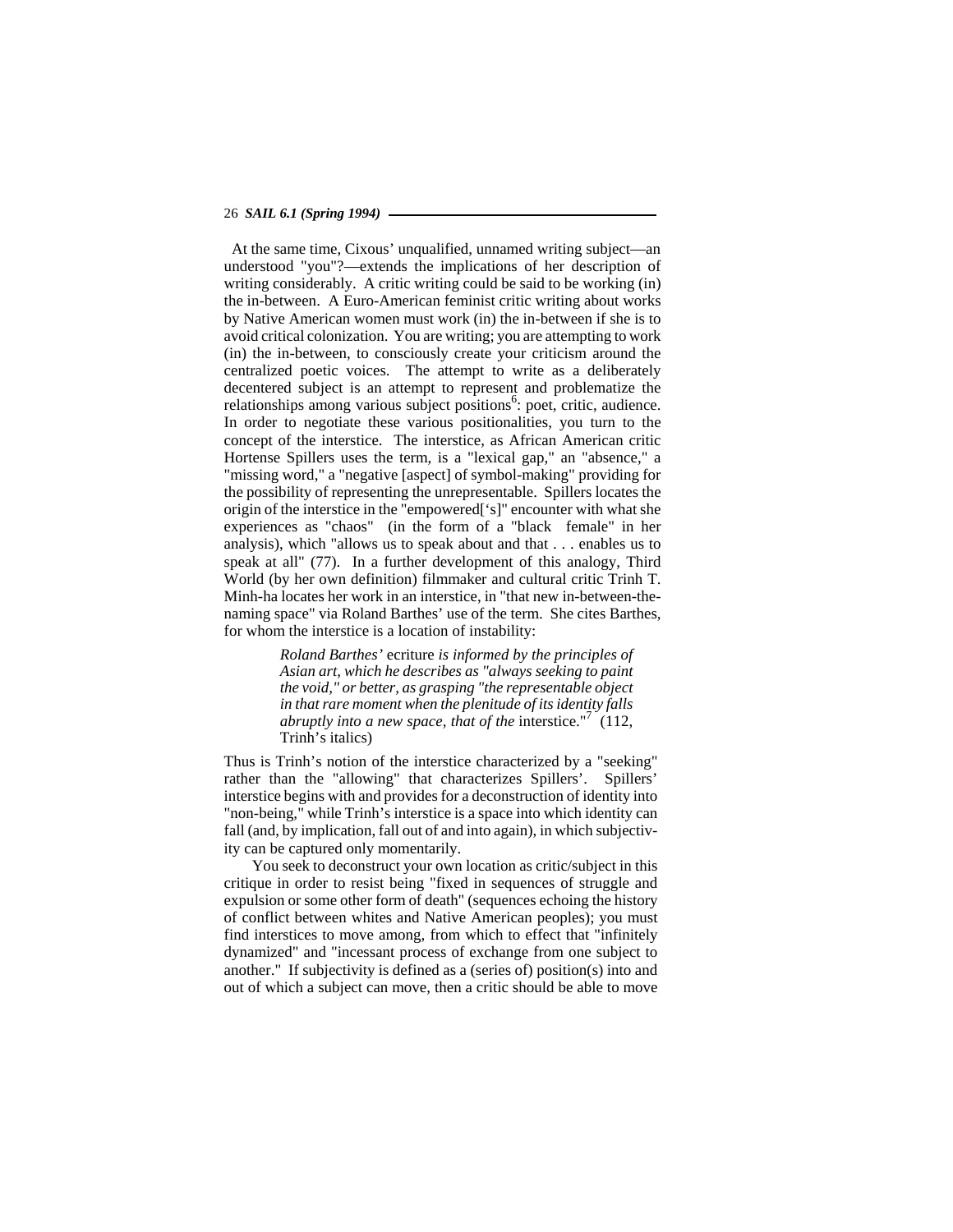into and out of subjectivity in order to provide a space within the criticism for the subjectivity of the poet(s). This is especially crucial when the critic's relationship to the poets is politically and historically hegemonic. Although the deliberate occupation of an object position seems unlikely (if the critic is actually to write the critique), a movement to the side, a decentering of the critic's own subjectivity is desirable. In order to emphasize this movement, you choose to locate yourself in the second person, thinking that this might effectively serve as a linguistic representation of the interstitial relationship—a relationship that is both focused in and moving within the in-between, one that "allows [all parties] to speak about and that . . . enables [them] to speak at all"—which you want to cultivate with the poetry, with your writing, and with your audience.

"You" is the only personal pronoun that moves, unchanged, between the singular and the plural, between the subjective and the objective. Therefore, "you" might be more easily decentered. Perhaps you can allow "you" to be seen as working with(in) Spillers' "negative aspects of symbol-making," especially if "negative" is understood in terms of its photographic context as well as of "absence." The negative aspects of symbol-making, then, would imply both the deconstruction of another's identity (into, as Spillers says, "chaos" and "non-being") and the use of that negativity to reinforce one's own identity (as "the empowered"). A (photographic) negative of the negative aspects of symbol-making would invert this process, resulting in the deconstruction of one's (your) own identity and the reinforcement of another's (the poets') subjectivity. These contexts allow the "negative" to function as Gayatri Chakravorty Spivak has explained, as a "methodological presupposition," as the subject's "desire for/of [the power of the Other] that produces an image of the self" (203) as the writing subject.<sup>8</sup> Perhaps "you" can become a (non-)name, a "new in-betweenthe-naming" critical location. And the constant repetition of such an unconventional (in critical discourse) subject pronoun—a "missing word"—should serve to continuously decenter yourself, to jar your readers, reminding them of some of the implications of examining Continental philosophy and Western feminist theory along with Native American poetry.<sup>9</sup> The act of literary criticism—standing in the middle and interpreting for everyone else—locates you in between theory and practice; you work (in) the in-between.

"The Woman Hanging from the Thirteenth Floor Window" by Creek poet Joy Harjo begins:

> She is the woman hanging from the 13th floor window. Her hands are pressed white against the concrete molding of the tenement building. She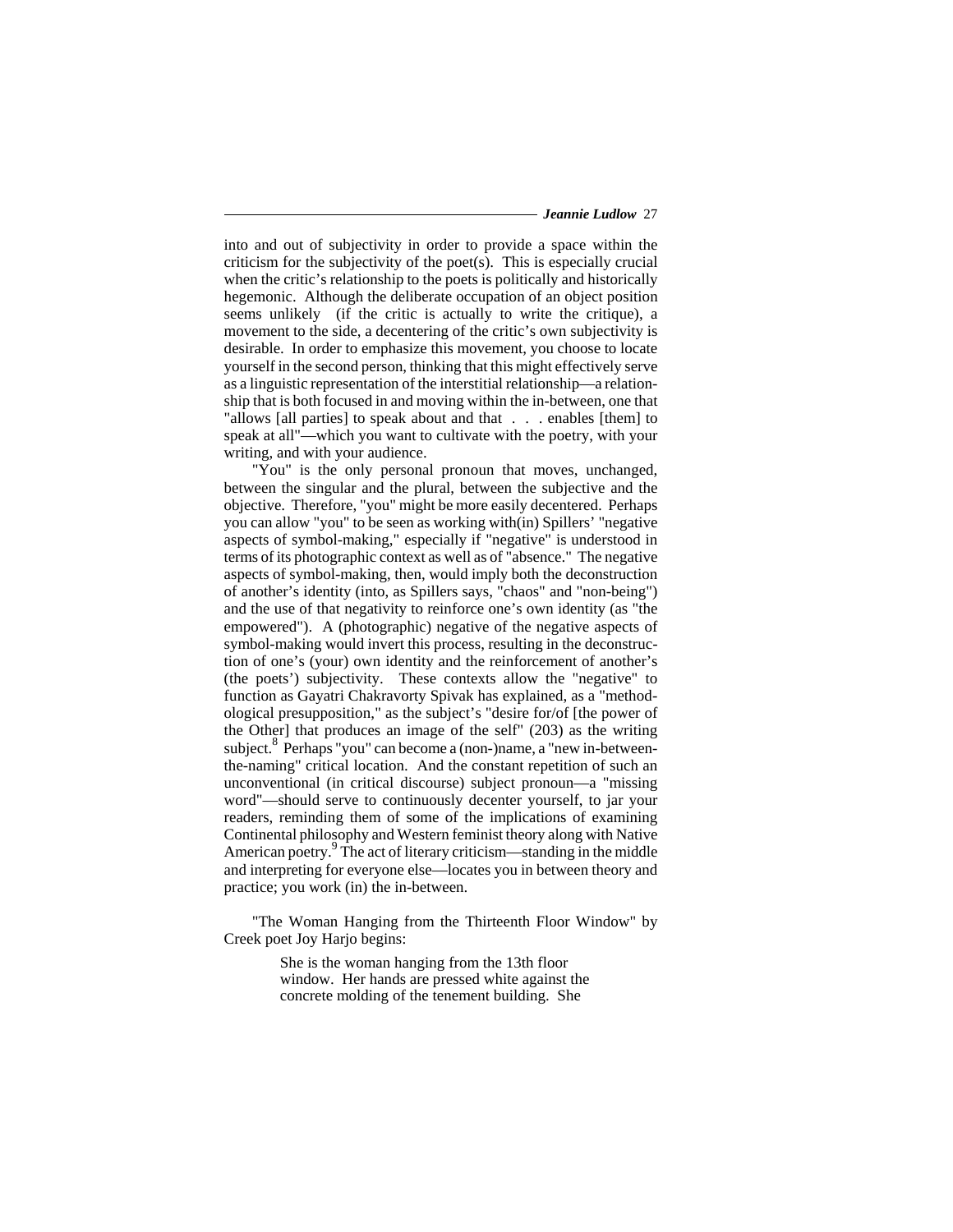hangs from the 13th floor window in east Chicago, with a swirl of birds over her head. They could be a halo, or a storm of glass waiting to crush her. . . . . . . . . . . . . . . . . .

She thinks she will be set free. (22-23)

You are struck by the starkness of the images of between: a woman hanging, dangling between life and death, between freedom and her lack of it. The "birds over her head" represent her position between life—invoked by the word "swirl," which implies flight, energy—and death, with the image of the halo invoking both the "life" of Christian afterlife (with its attendant angels) and the impending death of the "storm of glass." Even the window (between inside and outside) from which she hangs is an in-between. Popular folklore has it that most people are superstitious about the number 13, so many buildings do not have a 13th floor. This woman can only be located in the in-between, in interstices—in spaces between life and death, in a space that may be no place and is, in any event, certain to conjure up images of bad luck in you.

This particular interstitial positionality can not be seamed together and, therefore does not provide a space for a definition of the woman's identity. *Woman is a common noun for which no identity can be defined.*10 Although most of the phrases of the poem begin with the words "She is," you never get a feeling that this woman's being in the in-between opens up a space from/in which her identity can be defined. In fact, all statements that might lead to a definition of her identity manage simultaneously to negate it. These lines indicate that she is always already defined in terms of others (' possession of her):

> She is a woman of children, of the baby, Carlos, and of Margaret, and of Jimmy who is the oldest. She is her mother's daughter and her father's son. She is several pieces between the two husbands she has had. She is all the women of the apartment building who stand watching her, watching themselves.

She seems to belong to, but not with, these people.

Thus, the woman hanging from the 13th floor window elucidates $11$ for you Luce Irigaray's concept of the specula (riza)tion of woman,  $12$ especially of woman as speculum—woman as a dilating instrument that allows others' identities to be examined and defined; woman as a mirror, which, in her ability (only) to reflect, provides for the discovery or reification of others' identities. *Is she, by nature, a being that exists for/by another?*<sup>13</sup> These lines of the poem, each descriptive phrase layered upon another, reveal the extent of her refraction as a specular woman, the extent to which she can only be defined from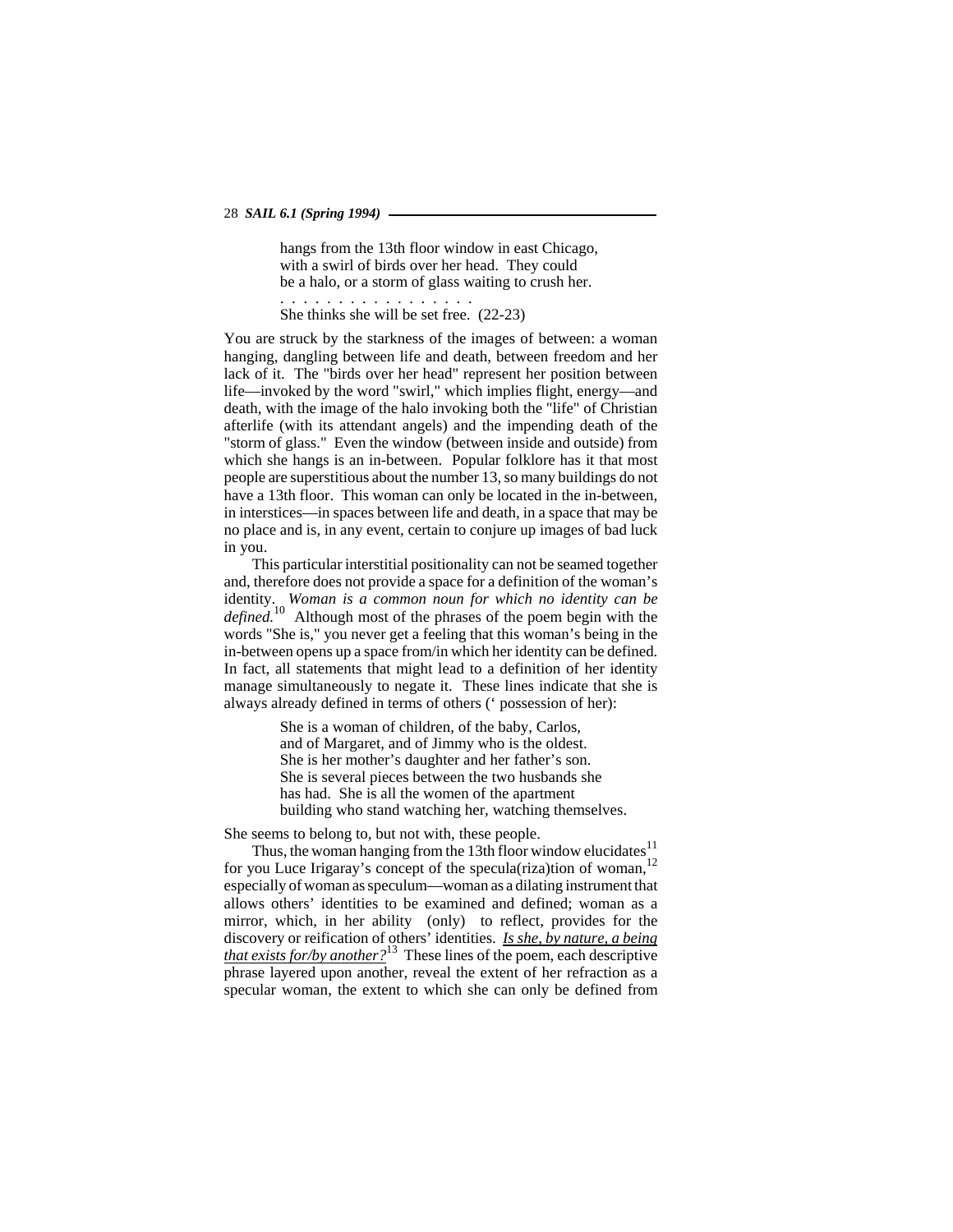within her relationships. *[S]he is already scattered into x number of places that are never gathered together into anything she knows of herself, and these remain the basis of (re)production—particularly of discourse—in all its forms.*14 As "a woman of children," the woman in the poem is necessarily defined in terms of (biological) reproduction at the same time that her (potential) identity as "mother" is secondary to her being possessed by and defined by her children. As "her mother's daughter and her father's son," she not only is possessed by these people but is de-gendered in order to more accurately mirror/represent their identities. As "several pieces between . . . two husbands," she can be *scattered into x number of places* from which she reflects one specific (transcendent? *the primacy [of the (masculine) subject's (self-)identity] resides in the name(s) of the father, which is/are transcendent or immanent in his (as it were) natural development*<sup>15</sup>) aspect of these men's identities—husband-ness; without her reification of this husband-ness, these men would not even exist within the context of this poem. And the description of her as "several pieces"—reflected in the later image of "[h]er teeth break[ing] off at the edges," preventing her speaking—conjures up an image of a broken mirror (intensifying the sense of "bad luck" represented by the number thirteen), which is extended into the next lines: she is the mirroring device through which "all the [other] women" are able to stand "watching themselves." Thus she is *unnecessary in and of herself, but essential as the non-subjective subjectum*.

You re-read Irigaray's interrogation of the various layers of woman's specula(riza)tion:

> *Is she the reverse of the coin of man's ability to act and move around in the physical world we are calling "place"? Is she unnecessary in and of herself, but essential as the non-subjective sub-jectum? As that which can never achieve the status of subject, at least for/by herself. Is she the indispensable condition whereby the living entity retains and maintains and perfects himself in his self-likeness?Despite the risks of falling down into the "infinite,"or of uncontrollable movements in the "void."*<sup>16</sup>

The woman hanging from the 13th floor window is obviously unable to act or move around as she dangles there. However, there is no indication in the poem that she was able to act or move with subjective agency before she found herself hanging from that window ledge, thinking "she [would] be set free." In fact, when in the night she "hears voices," "sometimes they are gigantic men of light whispering / to her to get up, to get up, to get up." Obviously, she does not get up (one doesn't repeat a direction to someone who has already carried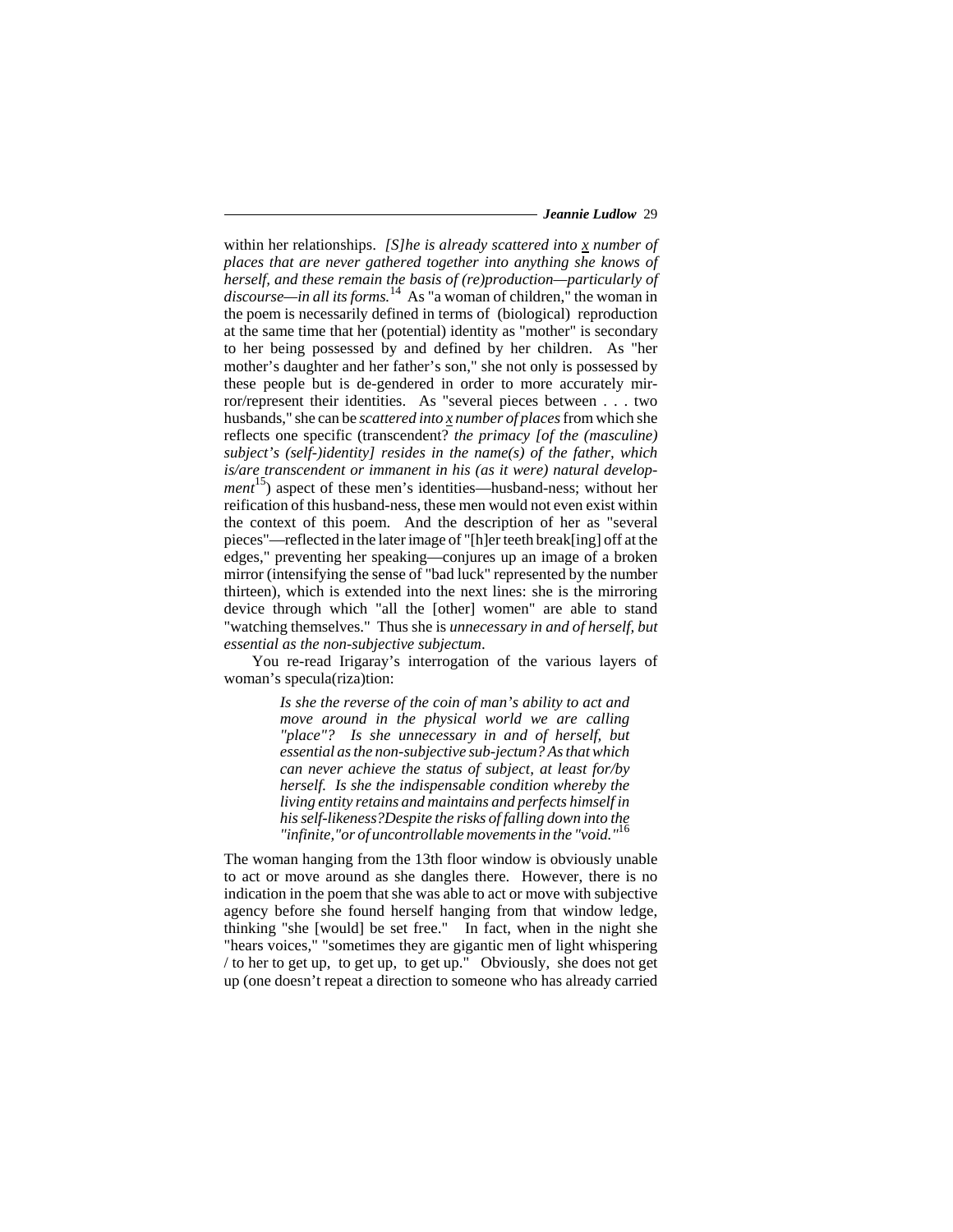it out)—she does not act—but instead, she wants: "[t]hat's when she wants / to have another child to hold onto in the night, to be able / to fall back into dreams." Again, she does not act on her wants. "And the woman hanging from the 13th floor window / hears other voices. Some of them scream out from below for her to jump," but she cannot even muster the agency (dubious though it would be) to do that: "she knows she is hanging by her own fingers, her / own skin. her own thread of indecision."

The repetition of the modifier "own" in these lines serves, by contrast, to emphasize that in the language of the poem, this woman has nothing. She "has" nothing that is external to herself: only her "own fingers" "own skin," and "own thread of indecision." In fact, she only "has" in her past, when "she was young" and "ate wild rice on scraped down / plates in warm wood rooms": "she was the baby then. They rocked her." When she thinks back on this time when she was a part of a community, she remembers being her "own": she is "crying for / the lost beauty of her own life." Because identity in a traditional Nonwestern culture is often closely tied to a sense of community and a sense of place, her identity was, indeed, beautiful in that other place ("It was in the farther / north"), that place of her people, of the "they" who rocked her and of the grandmother whose voice sometimes "come[s] to her in the night."

This short stanza describing the woman's life in that place is made more poignant by its contextualization between the stanza (quoted above) in which the woman is identified as having no identity, and the following:

> She sees Lake Michigan lapping at the shores of herself. It is a dizzy hole of water and the rich live in tall glass houses at the edge of it. In some places Lake Michigan speaks softly, here, it just sputters and butts itself against the asphalt.

In these lines, the intersections between the woman and Irigaray's specular woman begin to multiply and become multiply-layered, permitting you to work toward a better understanding of both the poem, with its layers of meaning in between traditional consciousness and both Nonwestern and Western imagery, and of Irigaray's theoretical movements, which seem always to be glancing off one concept and onto another. The woman hanging from the 13th floor window is specular both as a "hole"/lake *this mirror . . . makes a hole*17 and as the edge, the outline that provides a definition of what is reflected there, as the dilating "arms" of a speculum/dilator provide for the speculative (seeking) eye the outline/definition of a particular body cavity. In confronting this overlapping of meanings you, like Irigaray's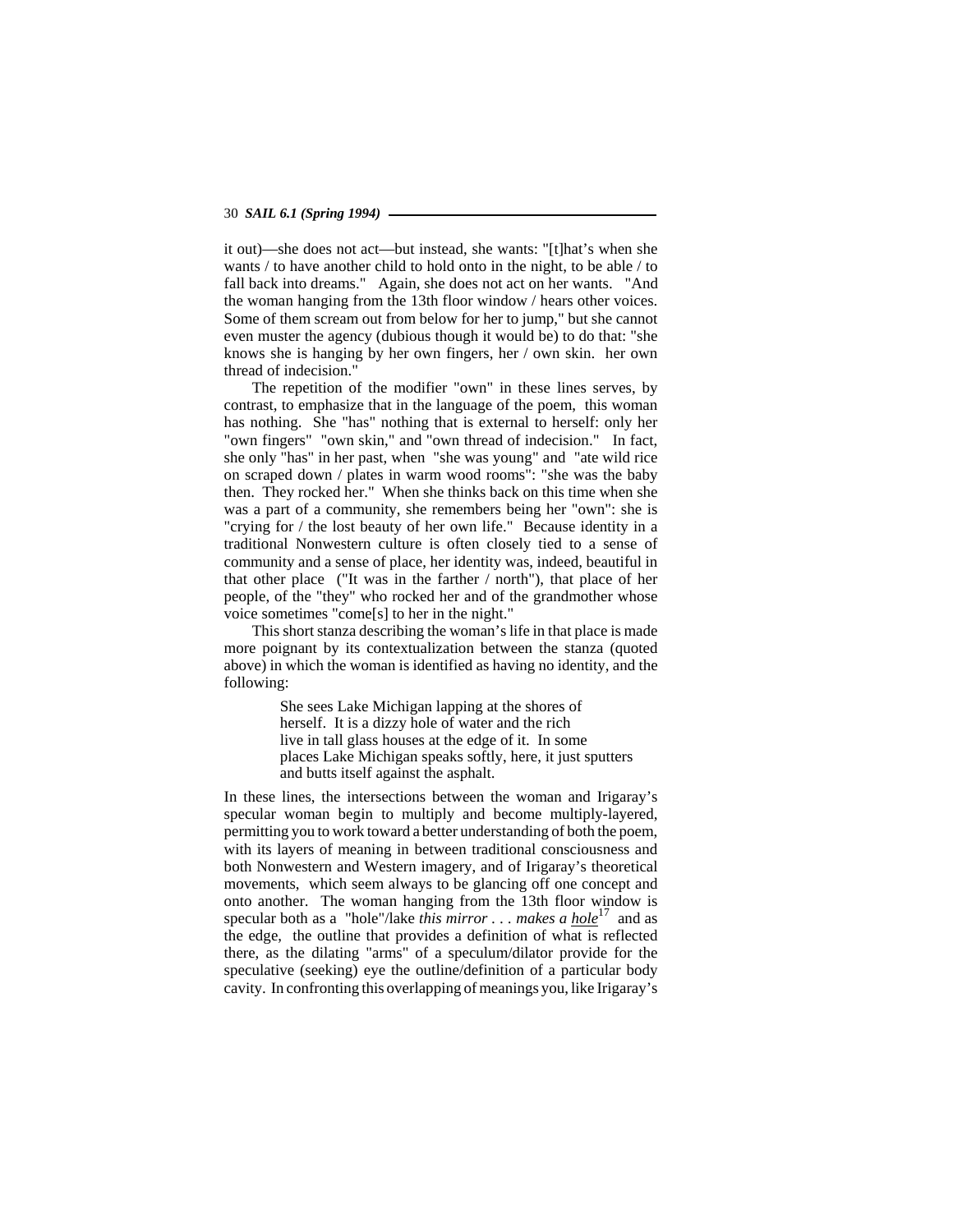"subject," are *faced by another specularization. Whose twisted character is her inability to say what she represents.*18 The woman is not granted an identity with the use of the pronoun "herself." Instead, this particular word, referring back to "[s]he," indicates that the woman can only conceive of herself/her self as the outline, a specular frame for the Lake and, referring back to "Lake Michigan," conveys the intermutability of the woman and the Lake. Thus is the Lake/woman both within the economy of specularization (a "hole of water" with "tall glass houses at the edge of it") and of speculation (a "dizzy hole," "lapping at the shores of / herself").

> *[She] is vacancy of form, gap in form, the return to another edge where she re-touches herself with the help of—nothing. Lips of the same form—but of a form that is never simply defined—ripple outwards as they touch and send one another on a course that is never fixed into a single configuration.*<sup>19</sup>

"[L]apping at the shores of / herself," the Lake/woman elucidates this explanation of the specular woman's impossibly/multiply defined identity, echoing the image of the two lips that are simultaneously multiple and single, and are always already (self-)touching, untouched by another, a not-her.

It strikes you that Harjo's specular woman is, above all else, isolated. Although she can be read in terms of Irigaray's two lips, she cannot be read as belonging to a community, having a function/identity within a community. And this difference marks a location in which the intersections between Irigaray's theorizations of female subjectivity and the poets' break down. The woman hanging from the 13th floor window is a singular "she" throughout the poem, (like) other women and yet alone, as each of the other women is also alone. Although "[s]he is all the women," none of them can help her: "They would help her, like themselves" but cannot. The potentiality of suicide, you decide, comes from the danger of isolation for a Native American person. Allen points out that "[t]he horrors that visit an Indian who attempts isolate individuality" have "form[ed] a major theme in the oral literatures of all tribes" and in "past [traditional] as in present [written] narratives" (Allen, *SWG* 5).<sup>20</sup> Similarly, a ceremony is often employed to effect the individual's reconnection with the community and, thus, the survival of the individual('s identity); one well-known example of this employment of ceremony is the story of Tayo in Silko's *Ceremony*. But Harjo's woman hanging from the 13th floor window is without community, without a ceremony. In fact, the poem gives only a glimmer of hope; interestingly enough, that glimmer is, again, interstitial, located in the in-between. In the last four lines of the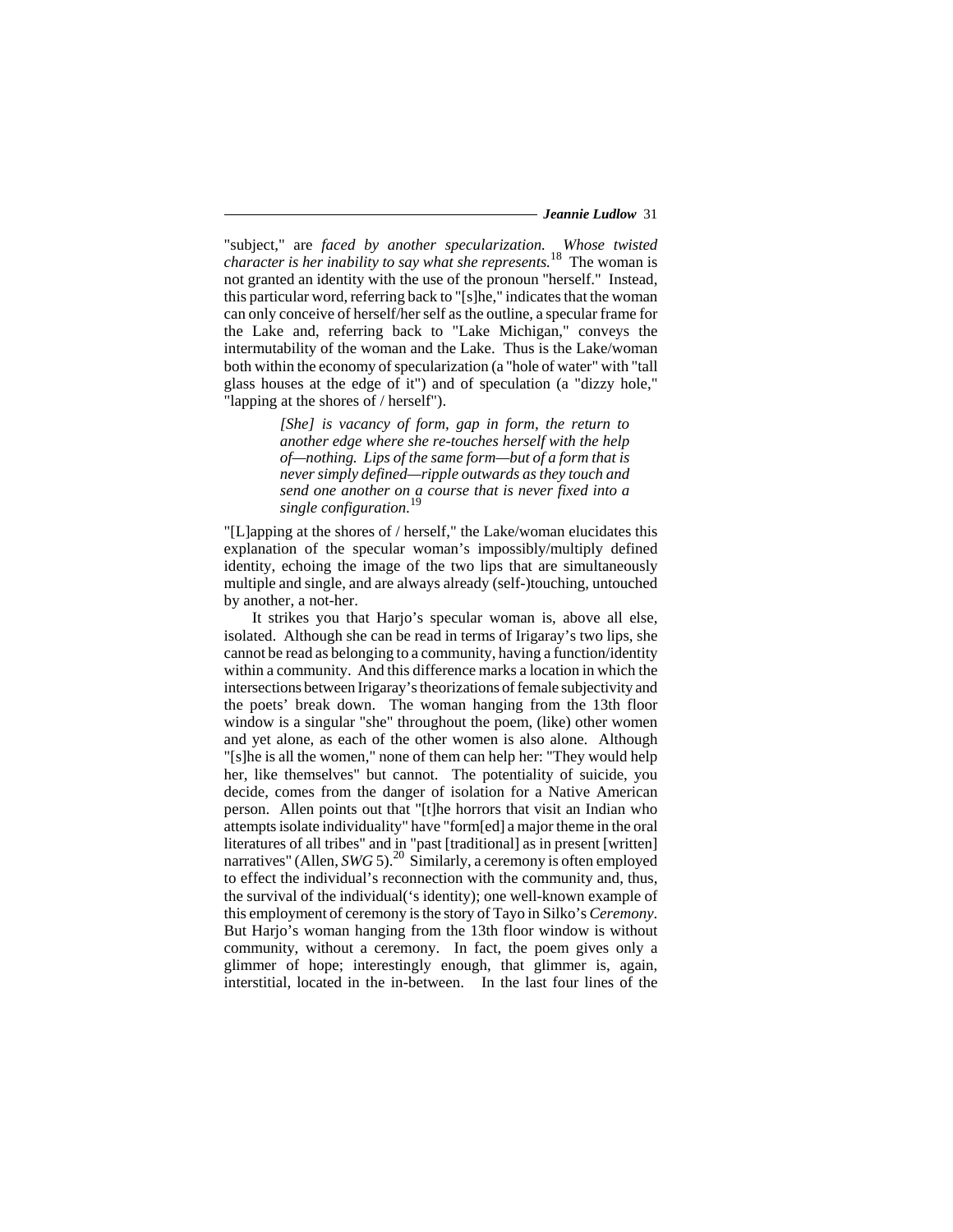poem, Harjo maintains the interstices in her oscillation between two possible outcomes:

> She thinks she remembers listening to her own life break loose, as she falls from the 13th floor window on the east side of Chicago, or as she climbs back up to claim herself again.

By expressing these two possibilities in one sentence—indeed, not even separating them with a line break–and invoking the image of "herself," Harjo leaves you (and the woman) in a state of interstitialcy.<sup>21</sup> And although interstitialcy opens up a space, a glimmer of hope that identity is not impossible for the woman hanging from the 13th floor window, identity is not constructed by/for her either. The woman hanging from the 13th floor window remains in a state of identity-lessness in Irigaray's terms because she is a speculum without a "subject." Since there is, in the poem, no remaining (male) "subject" whose identity depends on her reflection/re-presentation, she is doubly self-referential, always already reflecting her own reflection. And even if, within that reflection, she can "claim herself again," she is still isolated, without a community.

*Woman, having been misinterpreted, forgotten, variously frozen in showcases, rolled up in metaphors, buried beneath carefully stylized figures, raised up in different idealities, would now [under the subject's speculative gaze, aided by the speculum/dilator] become the object to be investigated.*<sup>22</sup>

An examination of the critic/interpreter/yourself as occupying a specular position might prove valuable. Certainly the "[literary criticas-]interpreter's work is always conducted in the [specular] in-between: . . . between repetition and transformation." But what is your relationship to the "subject?" Which "subject?" The poet(s)? The patriarchal subject that is implied within the tradition of literary criticism? You find that African American literary critic Henry Louis Gates Jr. has written: "What all students of literature share in common is the art of interpretation." Gates does not, however, say (or even imply) that the "art of interpretation" involves occupying a location in the (specular) in-between—between a subject and that subject's subjectivity. In fact, Gates explicitly locates in literary criticism a political responsibility to be a subject working for change: "I have tried to work through contemporary theories of literature *not* to 'apply' them to black texts, but rather to *transform* by *translating* them into a new rhetorical realm." He charges:

> It is only through this critical activity that the profession, in a world of dramatically fluid relations of knowledge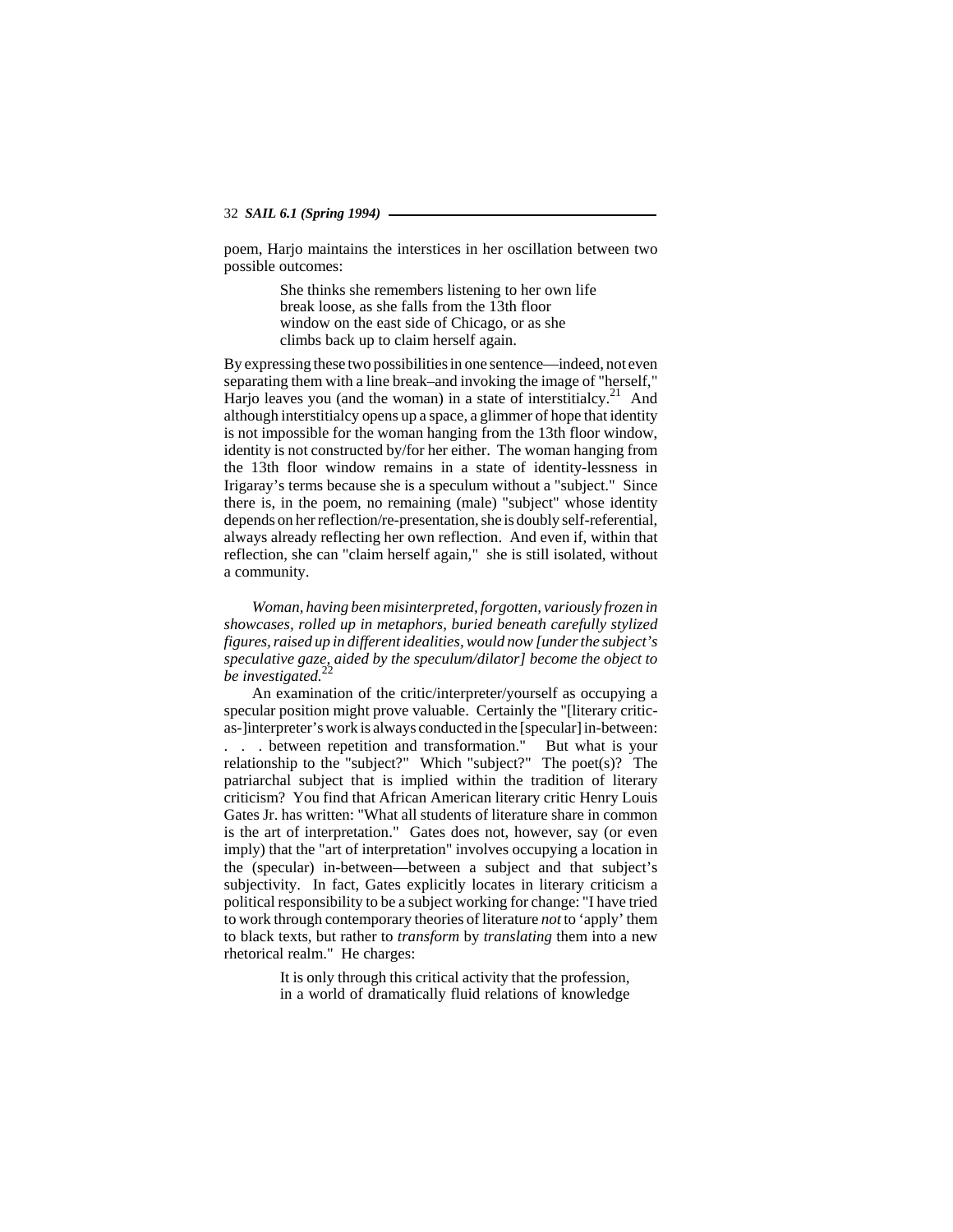and power . . . , can redefine itself away from a Eurocentric notion of a hierarchical canon of texts, mostly white, Western, and male, and encourage and sustain a truly comparative and pluralistic notion of the institution of literature. (351)

Because you have made explicit your own desire to work for that redefinition of the profession and because, in working (in) the inbetween, you work to invoke a "comparative and pluralistic notion of the institution of literature" (a notion of an institution that can encourage the simultaneous reading of Native American/marginalized literatures and Continental theoretical concepts), you must resist the rather desirable image of the critic as specular. Although a specular critic might seem, on the surface, to work beyond racist readings by practicing reflection/re-presentation of texts, the specular critic also, by definition, will practice racist readings because specular reflection/representation is only possible within a denial of a critical subjectivity (the specular woman *can never achieve the status of subject*<sup>23</sup>) which, in turn, will lead the critic back to the assumption of objectivity and the pretensions of political neutrality on the part of the researcher that underlay New Criticism. This regression must be rejected in favor of a subject(ive)/critic who is capable of occupying various subject positions in the service of this political activity—the critic as mobile.

"The Lady in the Pink Mustang," by Louise Erdrich (Chippewa), tells the story of a woman as mobile, a prostitute who travels the highways in a pink Mustang, flashing headlights with truckers to convey interest, price, agreement. The title of the poem locates the prostitute in between: the woman is called a "Lady," a word usually reserved for white, "respectable" women, a word used perhaps only ironically to name poor women, prostitutes, or Native American women. In her (ironic) name(lessness), the Lady is between having and lacking identity. The image of the pink Mustang serves to emphasize the woman's socio-cultural position. The Mustang, the Ford Motor Company's (and Lee Iacocca's) marketing success as the "affordable" car for the working man (read: working and lower classes), certainly places the Lady within a subordinated class and draws the readers' attention to the economic elements of hooking as opposed to the sexualized elements. That the Mustang is pink serves both to cheapen and feminize it, echoing the image of the prostitute "[p]ainting her nipples silver for a show" near the end of the poem. The Mustang, the often romanticized wild horse roaming the Plains, contextualizes theLady in relationship to stereotypical images of rugged individualism–the cowboy, who captured and tamed the Mustang, who eventually led to the wild horse's endangered status, who is a symbol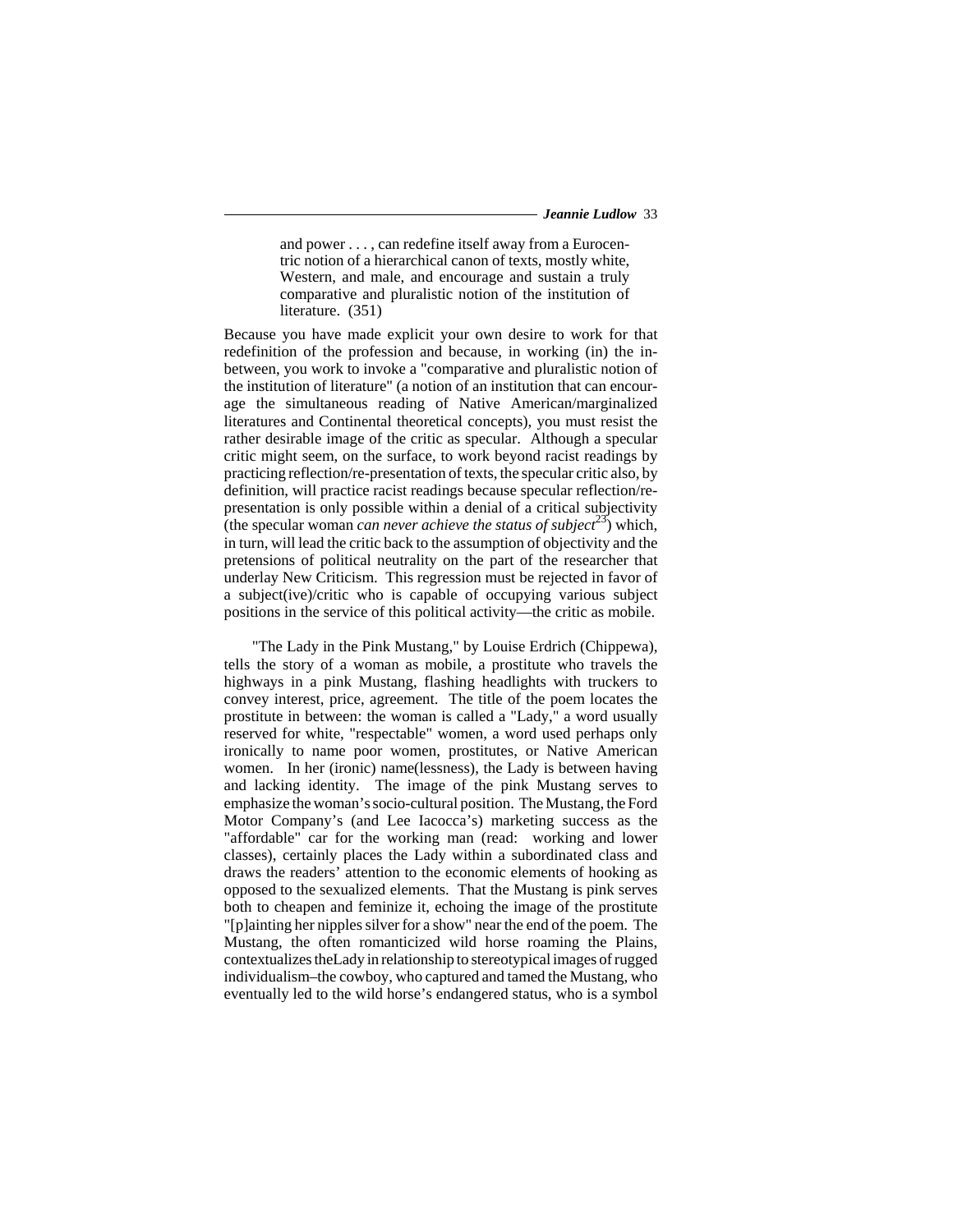of the oppression of Native American peoples in the Western U.S. Between these two images of the Mustang is evidenced the woman's socio-cultural status as both marginalized and between.

It is important to emphasize that other than the allusion to the Mustang horse (often associated with Plains Peoples) inherent in the name of the car, there is no textual evidence that the Lady in the poem is Native American: this, however, does not invalidate your reading of the poem as an example of the difficulties surrounding the shaping of a Native American identity as Green has delineated them. This is not to say that the Lady symbolizes a Native American: the concept of symbolization is reductive (at best) of the complex relationship between the Lady in the poem and the poets' representations of attempts at shaping identity. Instead, because writing is "their role," as Green explains, they shape identity through writing, "becom[e] through writing" and writing is, for these poets, a ceremony—that "ceremonial act" within which "a face [can] be shaped" (7). Within this ceremonial context, the Western notion of symbolization" or "symbolism" is inadequate. As Paula Gunn Allen writes, there is inherent in traditional Nonwestern thought a mystical/psychical aspect that is not, as it might be in Western cultures, relegated to "special" circumstances (church services, for example, or poetry). And an understanding of symbolism is one aspect of that mystical/psychical aspect. Allen explains that "symbols" are "statements of perceived reality rather than metaphorical or poetic statements." She elaborates:

> The symbolism in Native American ceremonial literature then, is not symbolic in the usual sense; that is, the . . . color red, as used by the Lakota, doesn't stand for sacred or earth, but it is the quality of a being, the color of it, when perceived "in a sacred manner" . . . . That is, red is a psychic quality not a material one . . . . its material aspect is not its essential one. (*SH* 68-70)

In this sense, then, the Lady in the Pink Mustang is not a metaphor of Native American women but is instead best perceived as being a woman subject(ed) to the difficulties of isolate individualization like those experienced by Native American women.

One of the characteristics of being in between as Rayna Green characterizes it is being on "the Road"  $(7)$ , which would be antithetical to a more traditional, Nonwestern notion of identity, one that is characterized by connectedness to place, to community.24 Being on "the Road" is about being no place, and often being alone. Although these conditions associated with being on the Road have been highly romanticized in Euro-American literary celebrations of individualism, they mean something quite different for Nonwestern peoples, for whom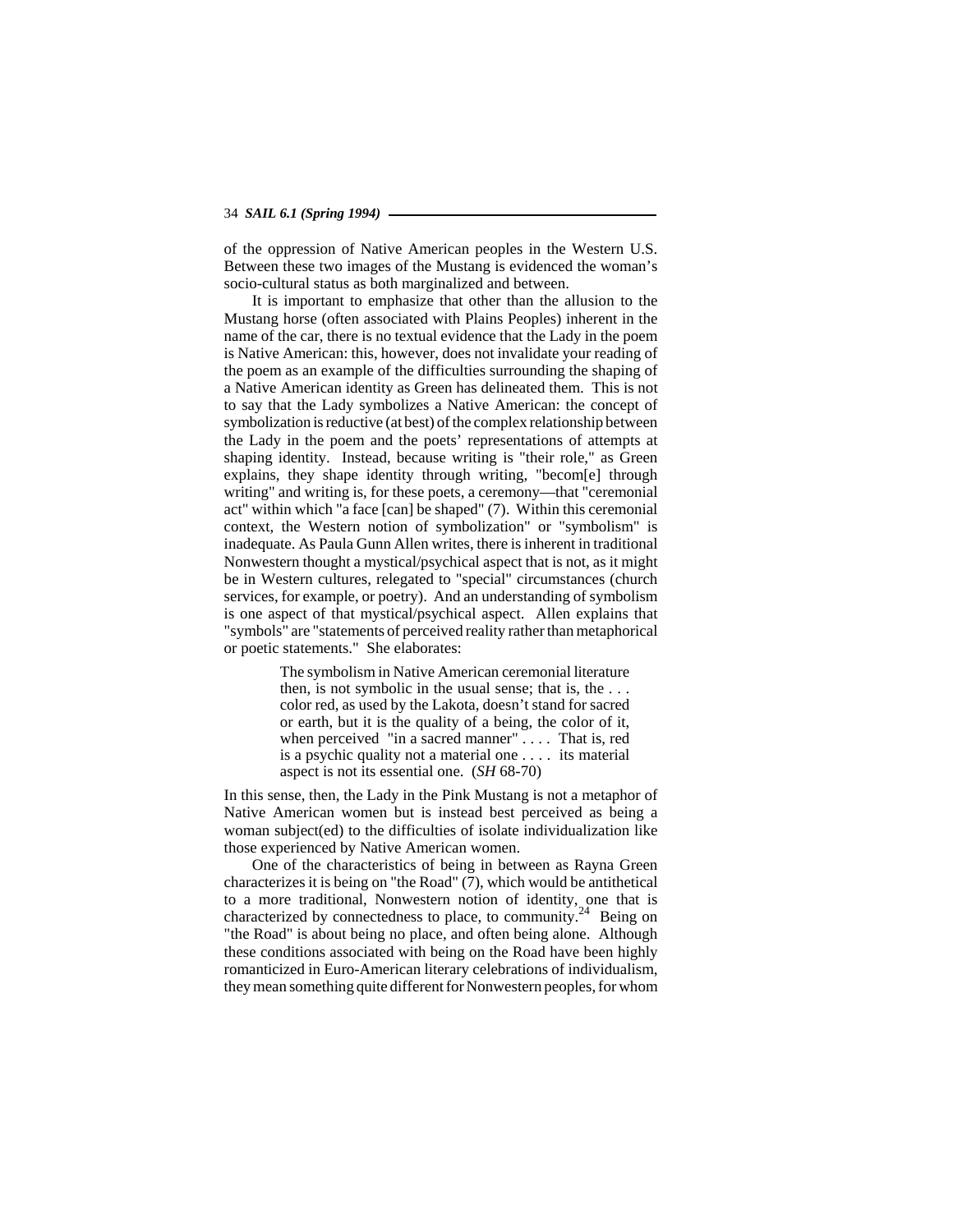a sense of community is essential to survival, as discussed in connection with Harjo's poem. Green's characterization of Native American writers as in between/on the Road, then, reveals the importance of that ceremonial act, which can be writing, to the shaping of identity.

Erdrich's descriptions of her life on the road place the Lady firmly in the in-between: this woman's story begins with a moment of transition. "The sun goes down for hours," the poem begins, thus locating her in a temporal in-between of timelessness. She has no past and no future: "Travel light. Don't keep / what does not have immediate uses:" "[s]he won't carry things she can't use anymore" but only "[t]hings she could leave anywhere." She, always traveling, in movement in her Mustang, is at a place that is no place, a time that transcends time:

> There is a point in the distance where the road meets itself, where coming and going must kiss into one. She is always at that place, seen from behind, motionless, torn forward, living in a zone all her own. It is like she has burned right through time, the brand, the mark, owning the woman who bears it. (17)

The Lady in the Pink Mustang, in her in-between-ness, has no identity. *Woman exists only as an occasion for mediation, transaction, transition, transference, between man . . . and himself.*25 She has no name, aside from the title "Lady" which reduces her to (ironic) femininity. *But* in *fact that "femininity" is a role, an image, a value, imposed upon women by male systems of representation.*26 Although—or perhaps because—she makes her living selling her physicality, her body, she scarcely has a physical identity left. *She "doesn't exist." She adopts the disguise that she is told to put on. She acts out the role that is imposed on her.*27 Like Harjo's woman hanging from the thirteenth floor window, she does not "own" her body: "The body as disposable as cups." *In our social order, women are "products" used and exchanged by men. Their status is that of merchandise, "commodities.*"<sup>28</sup> Her body is merely a "bare lap" and silver-painted nipples, physical manifestations of its economic value:

> Painting her nipples silver for a show, she is thinking *You out there. What do you know. Come out of the dark where you're safe. Kissing these bits of change, stamped out, ground to a luster, is to kiss yourself away piece by piece until we're even. Until the last coin is rubbed for luck and spent. I don't sell for nothing less.* (18)

But these last lines can indicate a possibility that Harjo's woman does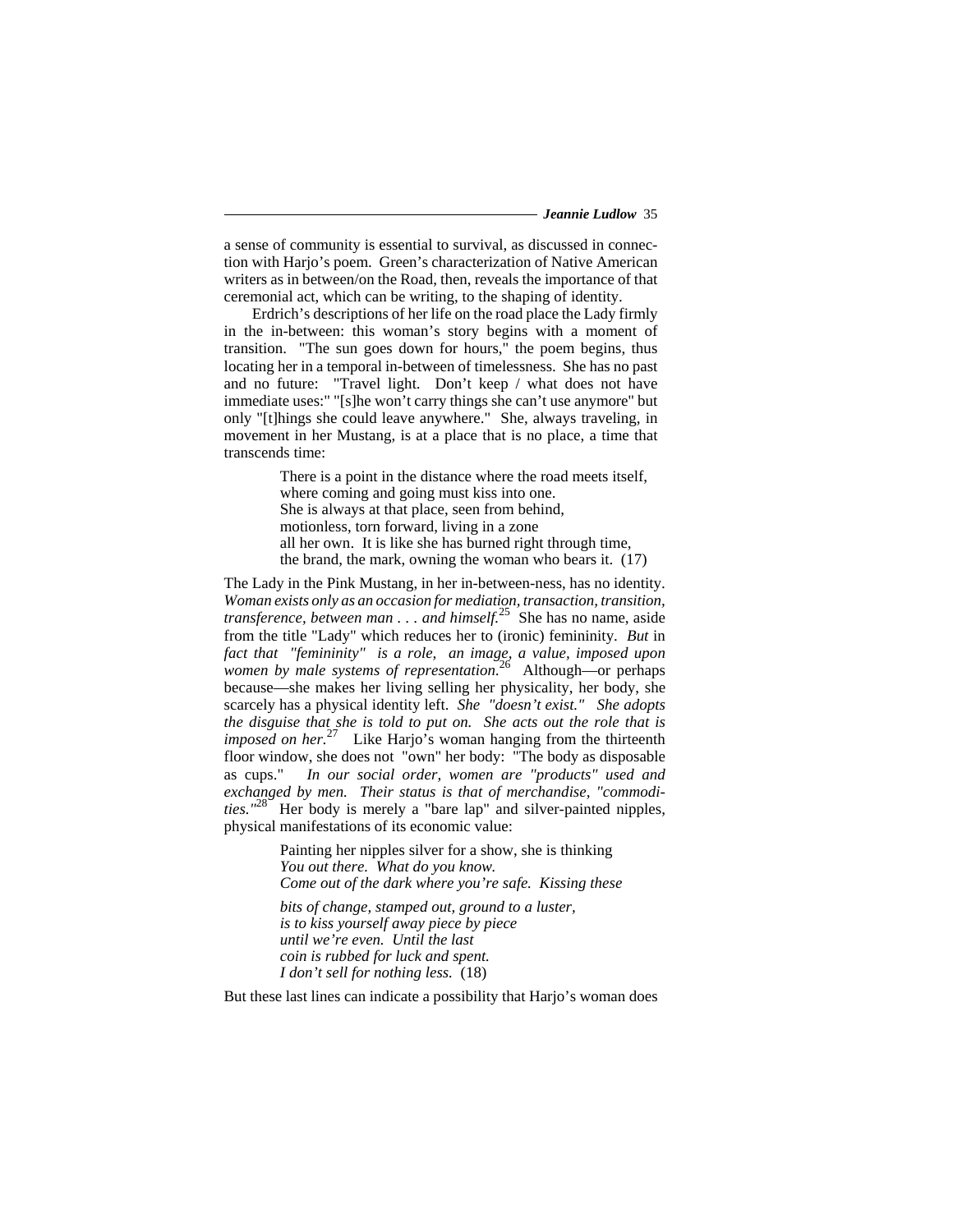not have. The Lady's thoughts are more than merely defiant. She might be possessed of a kind of power, albeit a frighteningly limited and dubious power. This power is revealed in the language used to relate her thoughts: *Kissing these / bits of change, stamped out, ground to a luster.*" With the paint (which recalls the paints used by many Native American peoples, including the Chippewa  $[Ojibwal, <sup>29</sup>]$  to decorate the body or face for war or celebration [Johnston 80-93, 146- 47]), her nipples become "*bits of change*," like silver coins certainly, but also "bits of change"—small particles related to alteration of reality. "[*S*]*tamped out*" and "*ground to a luster*" may well describe the silver coins, stamped and polished at a mint, but the structure of the sentence allows for an ambiguity here. Perhaps it is the man who is "kissing these" nipples who is also "stamped out," extinguished like a fire and "ground to a luster" (reduced to a lust-er. one who lusts) by virtue of the woman's perception of her "control"—as seller–over the commodity he desires. Through its layered complexity, the language allows for the man/men to be reduced to economic value and then devalued, like the prostitute: "*to kiss yourself away piece by piece / until we're even*." This use of language climaxes with the double negative in the last line: "*I don't sell for nothing less*."

It would be a mistake, however, to see the Lady's (potential) disempowerment of the men as resulting in/from an empowerment of herself which might then allow for some shaping of an identity. It is clear from the images of commodification and exchange that are complicated but not negated in these last lines, that the Lady has not moved beyond (perhaps because she cannot conceptualize moving beyond) the economy of prostitution—within which she is disempowered—to a different context which would allow for her own empowerment rather than simply for the disempowerment of the men. [*W*]*hen women's movements . . . aim simply for a change in the distribution of power, leaving intact the power structure itself, then* [*women*] *are resubjecting themselves, deliberately or not, to a phallocratic order.*<sup>30</sup> While the act of "[p]ainting her nipples silver for a show" invokes images of masquerading oneself—In *this masquerade of femininity, the woman loses herself, and loses herself by playing on her femininity*31–it might well invoke the Chippewa ceremonial acts of body decoration, thereby simultaneously embodying the Lady's un-masquerade-ing. The double negative in the last line,then, which encourages interstitialcy on the part of the reader, turns upon and complicates itself as it represents the Lady's resubjecting herself to a patriarchal power structure while it proclaims the nature of her (potential) control as "between"–between power and not-power, between what she relinquishes (her sex) and what she does not, what she attempts to hold in reserve for herself, to hide behind her masquerade.

Within this interstitialcy between the Lady's dislocation and reification of the power of the male(s), it becomes clear that this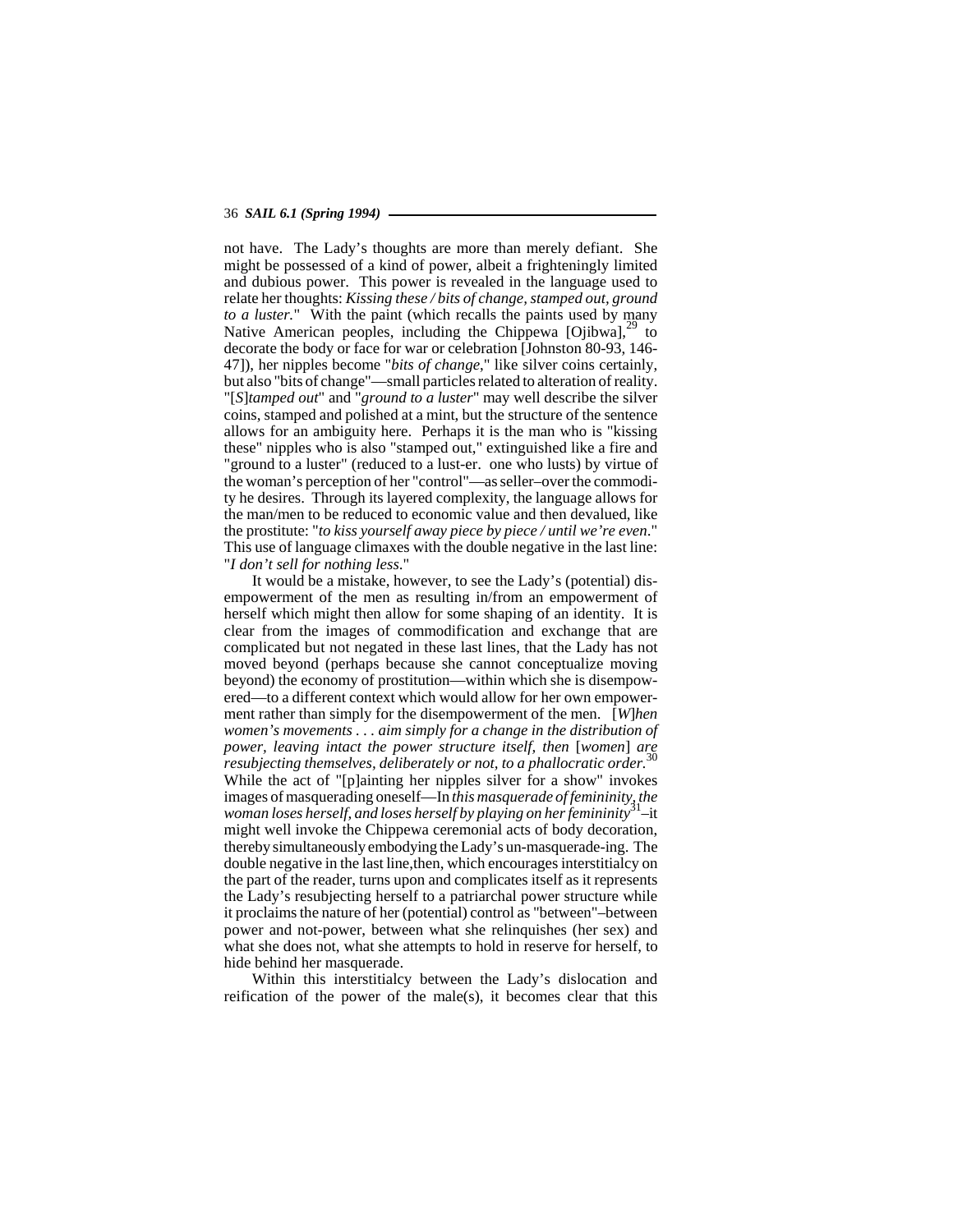woman's only chance for power lies in her remaining in the inbetween. In contrast to Harjo's woman as specular—as having no subjectivity and no form that is not always already defined in terms of and used by others—Erdrich's is anamorphic. She is both subject and without subjectivity, with and without body/form, distorted, em-bodied and formed within place and time, again, anew.<sup>32</sup> *(The/a) woman is always already in a state of anamorphosis in which every figure becomes fuzzy,a state of cyclic discontinuity closing in a slit whose lips merge into one another.*<sup>33</sup> Thus, the Lady's (potential for) identity and power lie in the impossibility of (the men's) defining her if she remains in the in-between—when one attempts to define her, he will find that he can only "*kiss* [him]*self away piece by piece / until we're even.*" Her in(de)finite nature will be her strength. *(The/a) woman refers to* what cannot be defined, enumerated, formulated or <u>formalized.</u><sup>34</sup> Although she remains objectified in her "job"—allowed to speak (but not to speak aloud) only in the last few lines of the poem, without a source of self-empowerment—the Lady's (anamorphic) identity is (not) shaped (by the ceremony/masquerade of body painting) as in(de)finite.

Cixous' notion of writing subjectivity is of a mobile, anamorphic subjectivity. moving ("dynamized" rather than "fixed") through/among boundaries becoming "fuzzy," with the two (subject and subject) and the one (writing subjectivity) becoming contiguous and continuous though not identical (like the two lips in Irigaray's work):

> *To admit that writing is precisely working (in) the inbetween, inspecting the process of the same and of the other without which nothing can live, undoing the work of death—to admit this is first to want the two, as well as both, the ensemble of the one and the other, not fixed in sequences of struggle and expulsion or some other form of death but infinitely dynamized by an incessant process of exchange from one subject to another.* (883)

Erdrich's anamorphic subject-in-between emphasizes the limitations inherent in Harjo's specular subject-in-between. Erdrich's imagistic inbetween creates out of oscillation a space of possibilities—possibilities for empowerment for the (potential) subject. Like Erdrich's, Harjo's in-between is primarily imagistic, but her images locate an unconstructed, isolated identity, with little hope for possibilities. You decide that the significant difference between Harjo's specular woman and Erdrich's anamorphic subject lies in the ability of the Lady in the Pink Mustang to recontextualize the material realities of her life within a Nonwestern valuation of the in(de)finite. Because Harjo's woman occupies an interstice that is separated from any community, she cannot be an acting, moving subject, cannot move among interstices.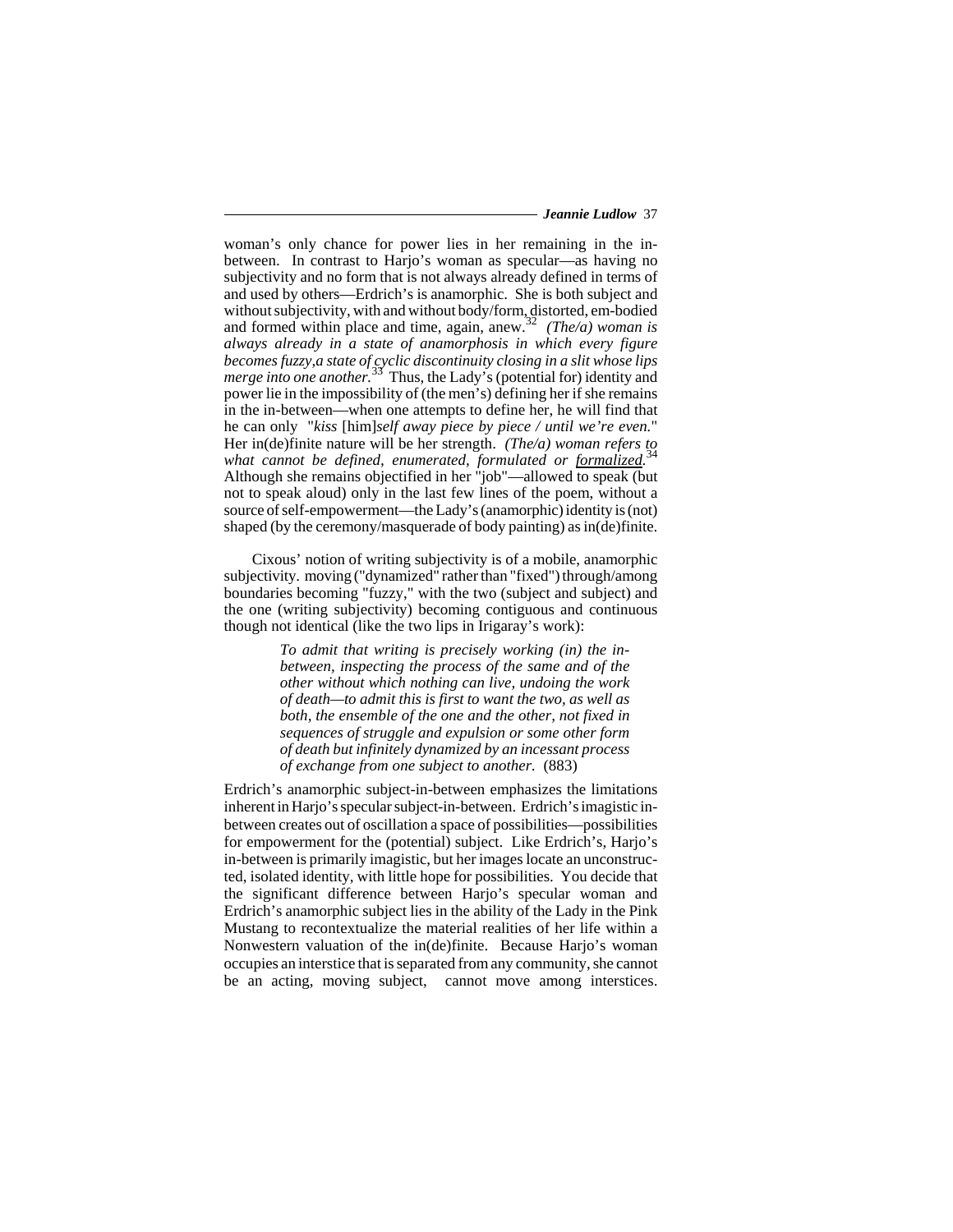Erdrich's Lady, on the other hand, has found her means to power within a wavering in the in-between. This power provides the basis for an acting subjectivity, an identity which has the (relative) freedom to move among interstices.

Perhaps a critical stance that would allow for politically active, mobile subjectivities, that would encourage the "comparative and pluralistic notion of the institution of literature" that Gates calls for, might be an anamorphic critical stance—the in(de)finite (dis-)location of objectivity/subjectivity which you/"you" can represent. In fact, the anamorphosis of a multiplicitous and simultaneous(ly) subjectified object/objectified subject might be your/"your" most powerful political asset. The power of the form(lessness) of anamorphosis (as opposed to the object-ivity, the form-without-power, of the speculum) would provide for the simultaneous decentering of the critical voice in favor of a centering of the poets' perspective(s) and a politically-defined criticism. The anamorphic critic would be able to want *the two* [the decentered voice and the political voice], *as well as both, the ensemble of the one and the other, not fixed in sequences of struggle and expulsion or some other form of death but infinitely dynamized by an incessant process of exchange from one subject to another.*

#### **NOTES**

<sup>1</sup>This essay is part of a much longer work-in-progress. Special thanks go to Ellen Berry, Bowling Green State University, and Cathy Peppels, University of Oregon, for their careful reading, encouragement, and friendship.

 $2$ I have chosen to represent the concept of "not-of-the-Western-tradition" with this term. The more familiar "non-Western" is unacceptable because it emphasizes the idea of Western as norm; the capital "W," the hyphen that separates the negation from a central concept, and the small initial "n" all reinforce the already-too-dominant idea that Western culture is a standard against which all other cultures can be compared. My rendering of this term with a capital "N," a small "w," and no separator, while certainly not without problems, serves to emphasize the negation of this normalization and of the often oppositional relationships between Western and Nonwestern cultures.

 $3$ In this paper, quotations from Cixous and Luce Irigaray, whose theories are interpreted/translated/transformed within my use of them, are italicized in order to visually represent the interruption of my work by their words, especially as that interruption has served as a point of solace/resistance for me—solace as it reifies my perceptions about my own experiences; resistance as the interruption reminds me of my own differences, as a hegemonic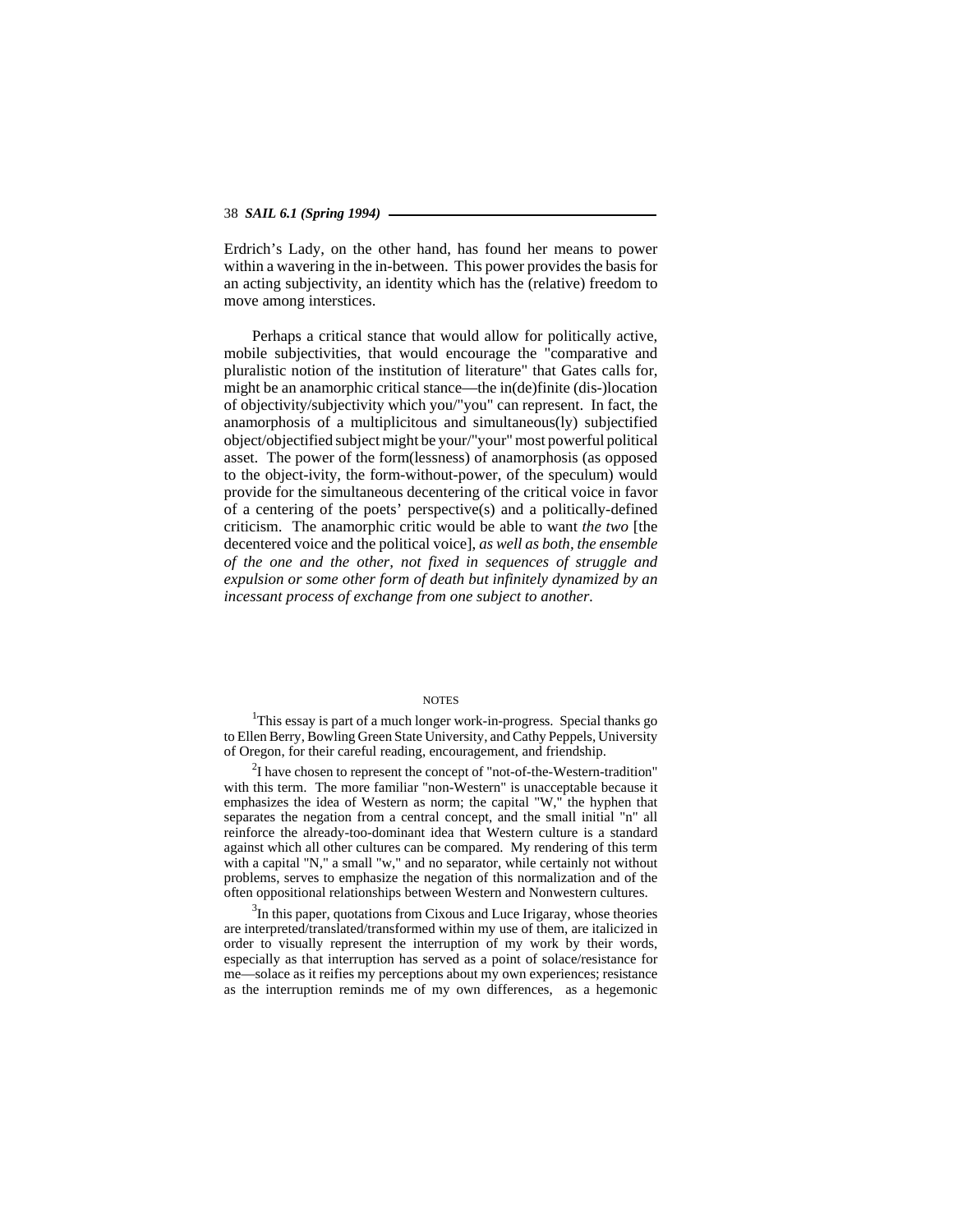feminist, from Nonwestern women (through its failure to delineate or address these differences). In order to preserve a textual flow, citations of Irigaray's texts will be provided in endnotes rather than parenthetically.

 ${}^{4}$ In this repetitious construction, the reader may find an explanation of the simultaneity contained in Cixous' use of the parenthesized "(in)"–working (in) the in-between should be read as both locational (working in the in-between, at boundary-points) and thematic (working the in-between, using or manipulating those boundaries). Cixous' original construction will henceforth be used.

 $5$ This is a limitation inherent in my critique, one that speaks volumes about the politics of publication. However, it is also a self-imposed limitation—I am not willing to assert that Native American poets struggling to get published (or not) or writing within very different contexts are "working (in) the in-between" in the ways that I discuss it here.

 $6$ "Subject," here, is used in a Foucauldian sense—"[a] subject is the occupant of a subject position situated as such through discourse," as Jennifer Terry explains (57), an occupant who moves in and out, among various subject positions.

<sup>7</sup>Here, Trinh is quoting Barthes' essay "Caro Antonioni," published in the Australian journal *Art & Text* 17 (April 1985): 45.

 ${}^{8}$ In this essay, Spivak is writing about the "negative" nature of the subaltern's influence over the subjectivity of the "elite," rather than of the kind of linguistic action that I describe here.

<sup>9</sup>Here I refer to the relationship between Western theoretical discourses and Nonwestern literature in regards to racism and applicability.

<sup>10</sup>Irigaray, "Volume-Fluidity," Speculum of the Other Woman 230.

<sup>11</sup> From the Latin  $e$  out + *lucidus* bright, to throw light upon, to clear up, to render lucid (from *lucere* to shine, bright, translucent, period of rest/sanity in the midst of confusion/acts of lunacy, reversion to a desirable condition, marked by clarity of reason); this term is more applicable here than "illustrates" or exemplifies," both of which would imply a movement from the theoretical moment onto/into the poetic moment (a one-way, hierarchical relationship) and, although it includes the traces of bright-ness, shine, and clarity that would make "illuminates" an especially apt verb to juxtapose with Irigaray's speculum, "elucidates" has a much broader connotation.

 $12$ Irigaray uses the configuration "specula(riza)tion" to represent the many levels of objectification of woman in relationship to the male subject within mainstream discourse: "speculation" indicates meditation and contemplation (woman as the object of male discourse) and a risky venture (woman as the unknown, the mysterious); "specularization" indicates the turning of woman into a speculum, a mirror (reflecting and thereby reifying the male subject's conceptualization of himself), an instrument for dilating an opening into the (female, discursive) body in order to better understand that body. Both words come from the Latin *specere*, to look at. It is important to remember that, in Irigaray's formulation, woman can only be "seen" in her utilitarian role, which allows man (society) to "look at" himself.

<sup>13</sup>Irigaray, "How to Conceive (of) a Girl," *Speculum* 165. This line is italicized in Irigaray's text. It is underlined and italicized here in order to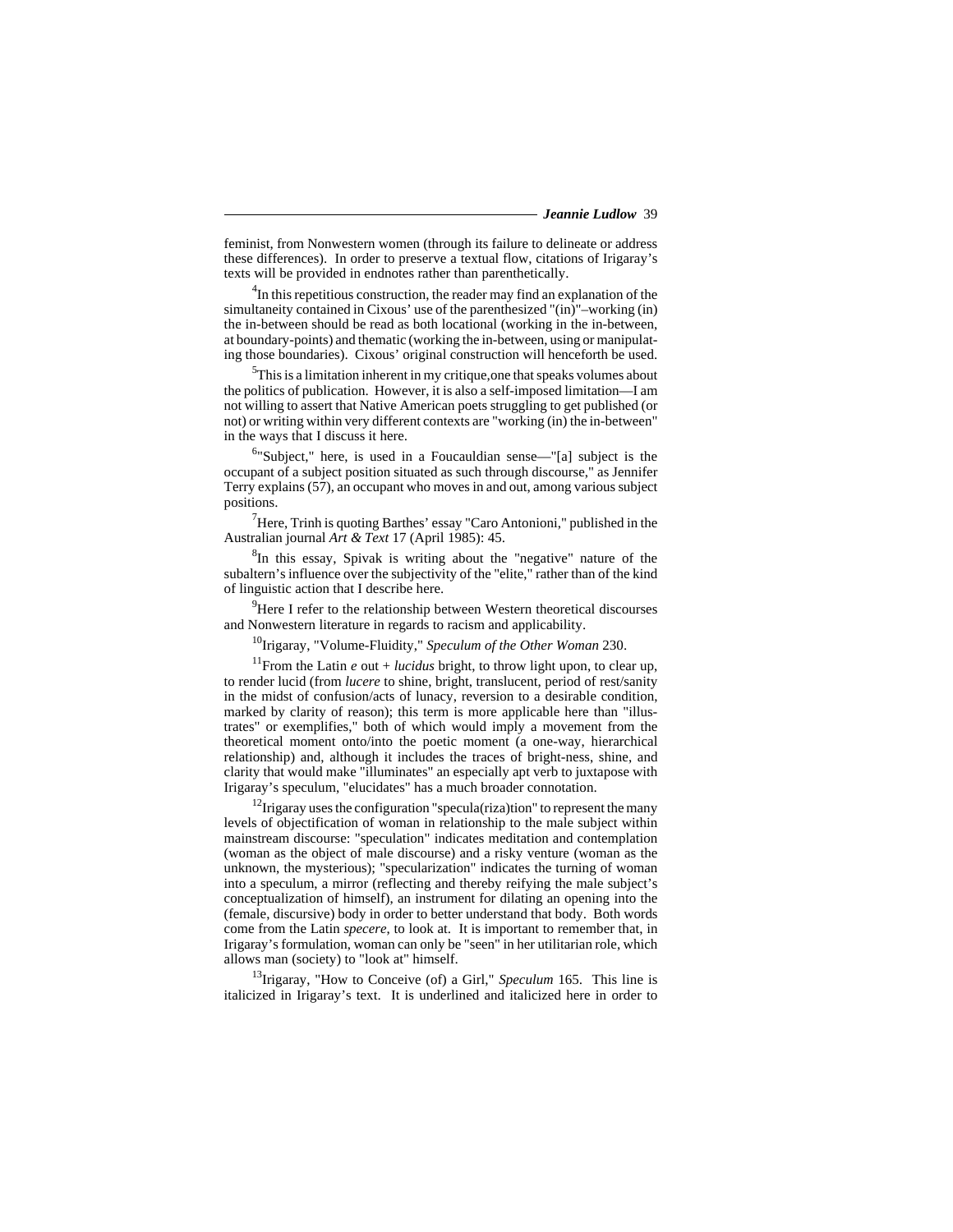visually represent this (doubled) emphasis–in this text as explained above, and in Irigaray's text; in similar situations, other words/phrases will be similarly treated.

<sup>14</sup>Irigaray, "Volume-Fluidity" 227.

 $15$ Irigaray, "How to Conceive (of) a Girl" 167.

<sup>16</sup>Irigaray, "How to Conceive (of) a Girl" 165.

<sup>17</sup>Irigaray, "Any Theory of the 'Subject' Has Always Been Appropriated by the 'Masculine,'" *Speculum* 144.

<sup>18</sup>Irigaray, "Any Theory of the 'Subject'" 134.

 $19$ Irigaray, "Volume-Fluidity" 230. It is, of course, this kind of statement that has made Irigaray so controversial among certain U.S. feminist circles and subject to rejection on the grounds of essentialism. The two lips of the labia(/mouth) can be read as both symbolic and surpassing the symbolic, in much the way Lacan reads the phallus. Irigaray, however, never insists on the separation of the symbolic "two lips" from the physical "reality" of the woman's body, the way Lacanian theory separates the phallus from the penis. The two lips, in their simultaneous inseparability and separation (by a "hole"), allow woman always to "touch herself" before anyone else ever touches her (and, in fact, being touched/entered by another—a not her—necessarily separates her from herself). Thus is woman different from man (who must use something—his hand, woman—to touch his "one" self, his phallic signifier) and, simultaneously, necessary to and excluded from his/the phallic order.

<sup>20</sup>Allen gives as two good examples of the "horrors" faced by those experiencing isolation from the community Silko's *Ceremony* and Hale's *The Jailing of Cecilia Capture*.

21According to the *Oxford English Dictionary*, in physics, an *interstitialcy* is a "kind of imperfection in a crystal lattice, characterized by an interstitial atom (the atom occupying the space between adjacent atoms or ions in a crystal lattice) able to displace an atom from an adjacent lattice position so that it becomes the interstitial in its turn, able to displace another atom." An interstitialcy, then, is a continuous displacement resulting from an imperfection. I do not intend to imply that Harjo's poem is or is not imperfect; however, the story it tells falls short of Western expectations for closure, expectations that in fact necessitate a discussion of the interstitialcy in the first place.

 $^{22}$ Irigaray, "Any Theory of the 'Subject'" 144-45.

 $^{23}$ Irigaray, "How to Conceive (of) a Girl" 165.

 $24$ Even among traditional nations that moved from one place to another throughout the year, there must (have) be(en) a sense of continuity and community, as the whole group moved from their winter home to their summer home and then back again.

25Irigaray, "Commodities among Themselves," *This Sex Which Is Not One* 193.

<sup>26</sup>Irigaray, "The Power of Discourse," *This Sex* 84.

 $^{27}$ Irigaray, "Commodities among Themselves" 194.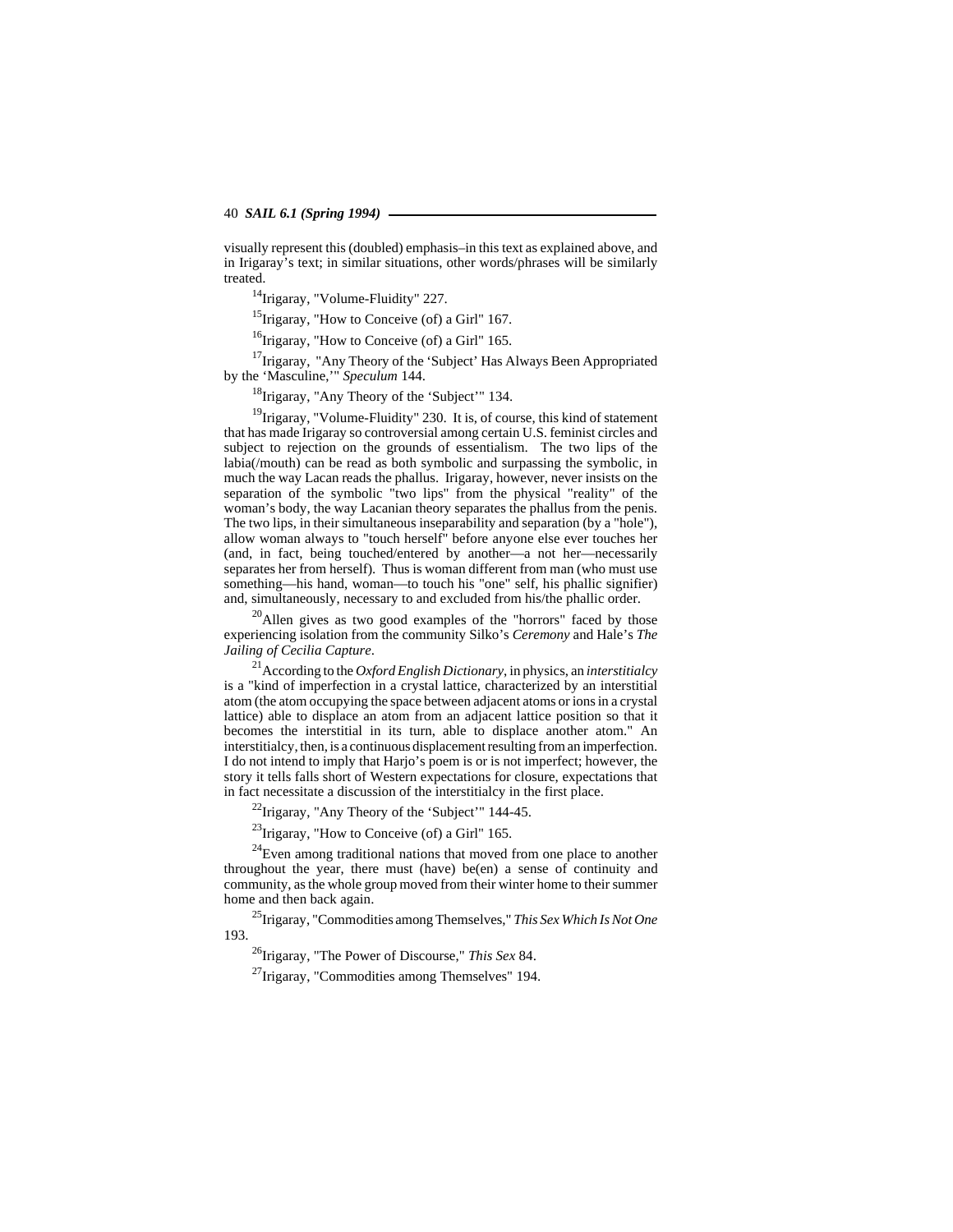<sup>28</sup>Irigaray, "The Power of Discourse" 84.

29"Chippewa" and "Ojibwa" are different names of the same nation of people. In my work, I have tried to name each writer's cultural affiliation according to the name she uses. For example, Erdrich uses "Chippewa" while Gerald Vizenor uses "Ojibwa"; I have maintained this usage.

 $^{30}$ Irigaray, "The Power of Discourse" 81.

<sup>31</sup>Irigaray, "The Power of Discourse" 84.

 $32<sup>n</sup>$ Anamorphosis" is a term used by Irigaray. From "ana-" up, in place or time, back, again, anew (but also from "an-" not, on both sides  $+$  "a-" without) + "morph" body, form, an anamorphosis is a "distorted projection or drawing of anything, so made that when viewed from a particular point, or by reflection from a suitable mirror, it appears regular and properly proportioned; a deformation." As Irigaray uses the term, it includes traces of distortion, body-lessness, em-bodiment, and form.

33Irigaray, "Volume-Fluidity" 230.

<sup>34</sup>Irigaray, "Volume-Fluidity" 230.

#### WORKS CITED

- Allen, Paula Gunn. *The Sacred Hoop: Recovering the Feminine in American Indian Traditions*. Boston: Beacon, 1986.
- ---. ed. and intr. *Spider Woman's Granddaughters: Traditional Tales and Contemporary Writings by Native American Women*. Boston: Beacon, 1989.
- Cixous, Hélène. "Le Rire de la Méduse." 1975. Trans. Keith Cohen and Paula Cohen. "The Laugh of the Medusa." *Signs* 1.4: 875-93.
- Coltelli, Laura. *Winged Words: American Indian Writers Speak*. American Indian Lives. Lincoln: U Nebraska P, 1990.
- Erdrich, Louise. "The Lady in the Pink Mustang." *Jacklight*. New York: Henry Holt, 1984. 17-18.
- Gates, Henry Louis Jr. "'What's Love Got To Do with It?': Critical Theory, Integrity, and the Black Idiom." *New Literary History* 18.2: 345-62.
- Green, Rayna, ed. *That's What She Said: Contemporary Poetry and Fiction by Native American Women*. Bloomington: Indiana U P, 1984.
- Harjo, Joy. "The Woman Hanging from the Thirteenth Floor Window." *She Had Some Horses*. New York: Thunder's Mouth, 1983. 22-23.
- Irigaray, Luce. *Ce Sexe qui n'en pas un*. 1977. Trans. Catherine Porter with Carolyn Bulke. *This Sex which Is Not One*. Ithaca: Cornell U P, 1985.
- ---. *Speculum de l'autre femme*. 1974. Trans. Gillian C. Gill. *Speculum of the Other Woman*. Ithaca: Cornell, 1985.

Johnston, Basil. *Ojibway Heritage*. 1976. Lincoln: U of Nebraska P, 1990.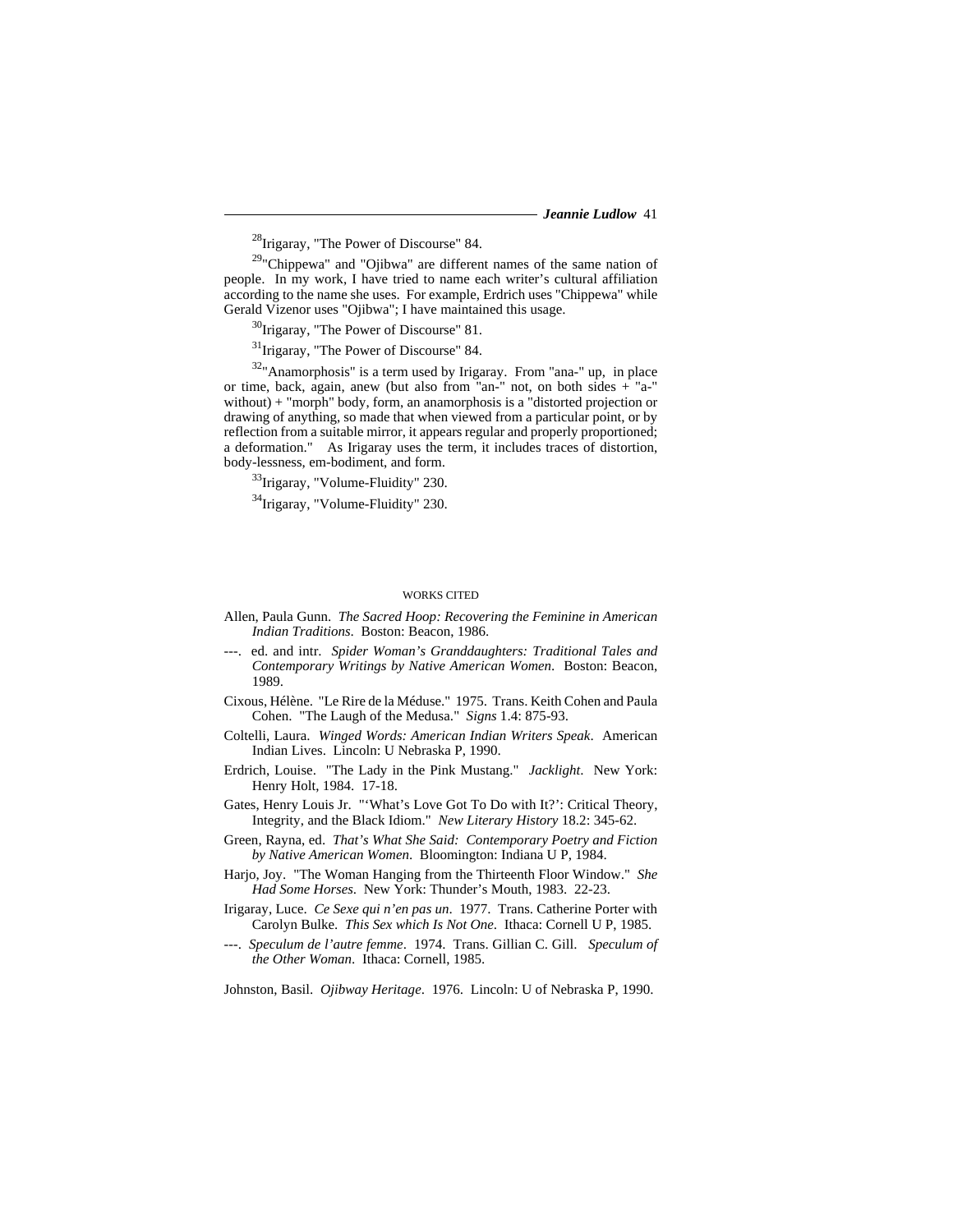Silko, Leslie Marmon. *Ceremony*. 1977. New York: Penguin, 1986.

- Spillers, Hortense J. "Interstices: A Small Drama of Words." *Pleasure and Danger: Exploring Female Sexuality*. Ed. Carol S. Vance. Boston: Routledge, 1984. 73-100.
- Spivak, Gayatri Chakravorty. "Subaltern Studies: Deconstructing Historiography." 1985. *In Other Worlds: Essays in Cultural Politics*. 1987. New York: Routledge, 1988. 197-221.
- Terry, Jennifer. "Theorizing Deviant Historiography." *Differences* 3.2: 55- 74.
- Trinh, T. Minh-ha. "A Minute Too Long." *When the Moon Waxes Red: Representation, Gender and Cultural Politics*. New York: Routledge, 1991. 107-16.

Vizenor, Gerald. Interview. Coltelli 154-82.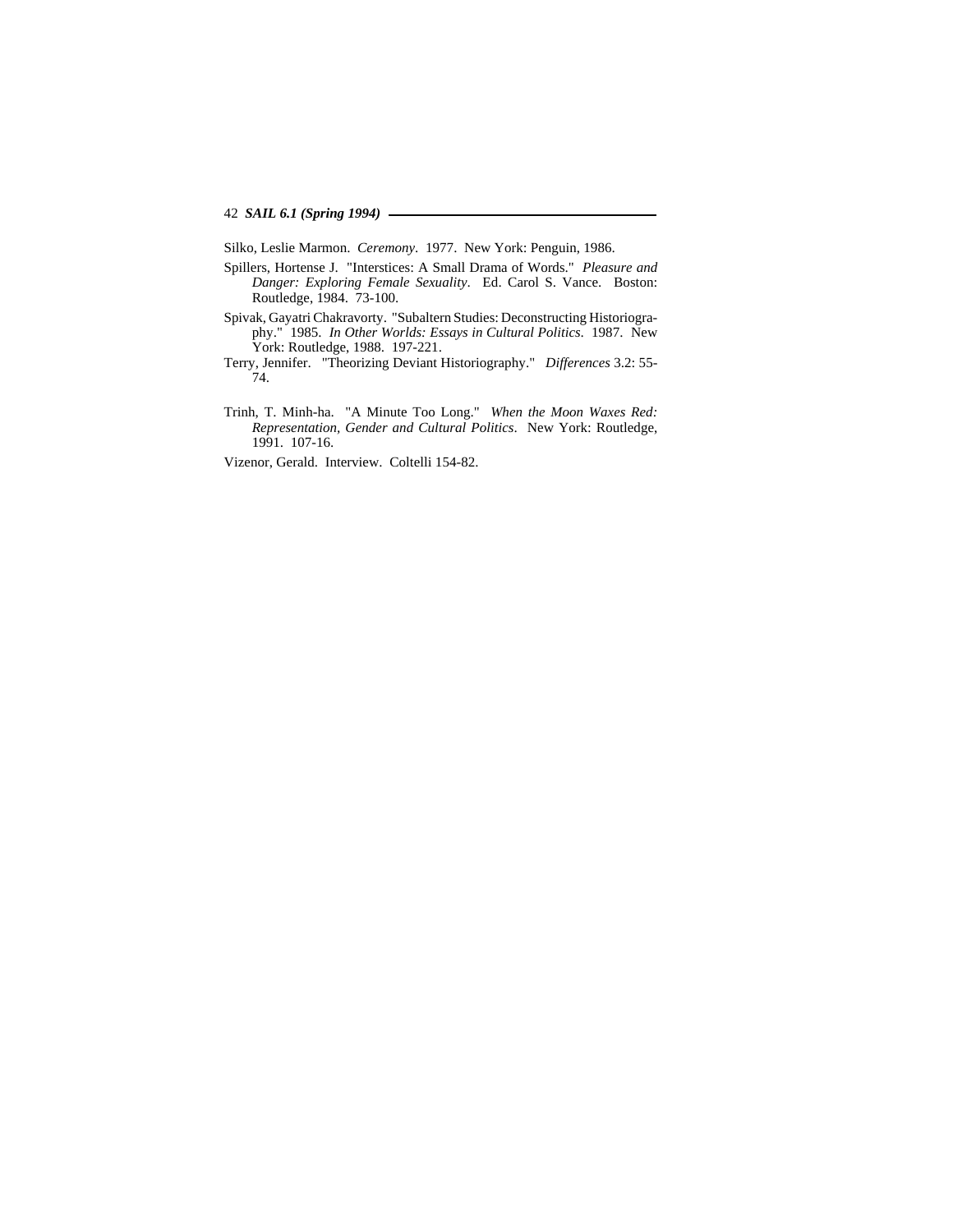# *Reclaiming the Lineage House: Canadian Native Women Writers*

# Agnes Grant

Indian women have rarely been included in historic portrayals of indigenous life styles, ceremonies and spiritual beliefs. In Canada the records of the Jesuit priests, the first missionaries to Christianize the eastern Canadian Indians, set the tone for European attitudes toward Indian people. Since the Jesuits recorded few impressions of women, they have largely remained an enigma until recently. Subsequent studies of early historic times have often used the Jesuit Relations as the primary reference source so information about the lives of women is rarely included. The journals of explorers such as Samuel Hearne and David Thompson, who wrote about Indian life in the late 1700s, are also frequently quoted; however, these men, too, wrote from a male, European, patriarchal perspective. Early sources of information, then, are highly unsatisfactory regarding insights into the lives of Indian women.

Only one example of the paucity of information about women is Penny Petrone's excellent book, *First People, First Voices* (1983). Petrone has searched original documents and presented Indian opinions during the various historic periods in an attempt to present a less biased version of history. In the first chapter (approximately 1600-1770) the only indication that women even existed is found in two traditional love songs. In the next chapter (approximately 1770-1914) there is also only one reference to women—a poem written by Jane Schoolcraft, the part-Chippewa wife of explorer and ethnologist Henry Rowe Schoolcraft. Though more primary material is likely in existence, the work done by Petrone is illustrative of the difficulty historians, folklorists and ethnologists experience in presenting a comprehensive picture of early Indian life. Sylvia Van Kirk's 1980 book *"Many Tender Ties": Women in Fur Trade Society, 1670-1870* is the first comprehensive Canadian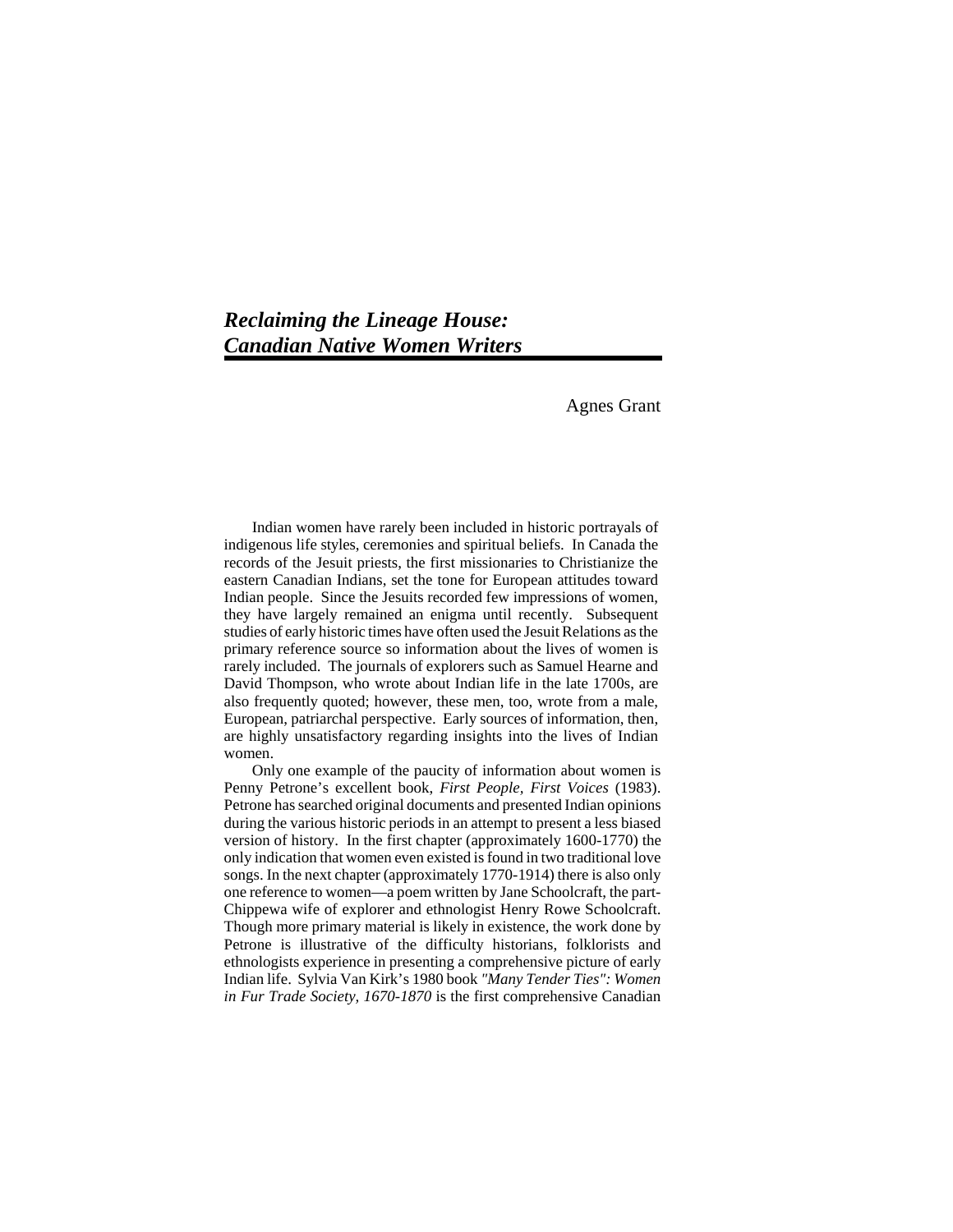book to examine the profound impact of Indian and mixed-blood women on Canadian history.

#### **Native Women Writers and Feminism**

Today, Native women are telling their own stories. Native women are feminist in a way that women of other culture groups, other religions, rarely understand. Native women would have little opposition to Sheila Ruth's definition of feminism when she says, "We value women in and of themselves. . . . We value and prize the fact of being women as highly as we value the fact of being human. . . . We recognize that all characteristics (masculine and feminine) may appear in either sex. . . . We value autonomy. . . . We have been denied our rights as citizens and as human beings." (Ruth 4-5)

Where differences arise between mainstream feminists and Native women they centre around causes of oppression and particularly racism. Whereas mainstream feminists see the primary cause of their oppression as patriarchal society, Native women are more inclined to see their oppression as arising from racism and colonialism. Chrystos is an American Indian whose poetry has been published by Press Gang Publishers in Canada, so she is often included as a Canadian Native writer. She is an unabashed lesbian and stated at a feminist poetry conference in Winnipeg (1992) that homophobia among her own people has never presented the barriers that racism has presented in feminist circles.

Native women do not deny that they have suffered at the hands of their own men, as well as non-Native men, but they look to the causes of Native men's behaviour. The patriarchal organization of society was foreign to aboriginal cultures. It was imposed on them after European invasion and the subsequent subjugation of Native peoples. Native men were forced to act in accordance with the Indian Act, an act unparalleled in its power to regulate a group of people. Some Native men continue to act in very oppressive ways but it is only in recent years that Native people have regained even a small measure of control over their own lives. Some men are, of course, clinging to their patriarchal privileges, which is merely proof that absolute power does, indeed, corrupt.

One of the most discriminatory clauses in the Indian Act was a clause that stated that if an Indian woman married a non-Indian man she immediately lost her status as an Indian person, as did her children. If an Indian man married a non-Indian woman, however, she immediately became an Indian with all the rights and privileges, as did her children. This law was not questioned until the 1960s when individual women began to condemn it. In 1971 it was challenged in the courts but it was upheld. In 1976 women of the Tobique Reserve in Quebec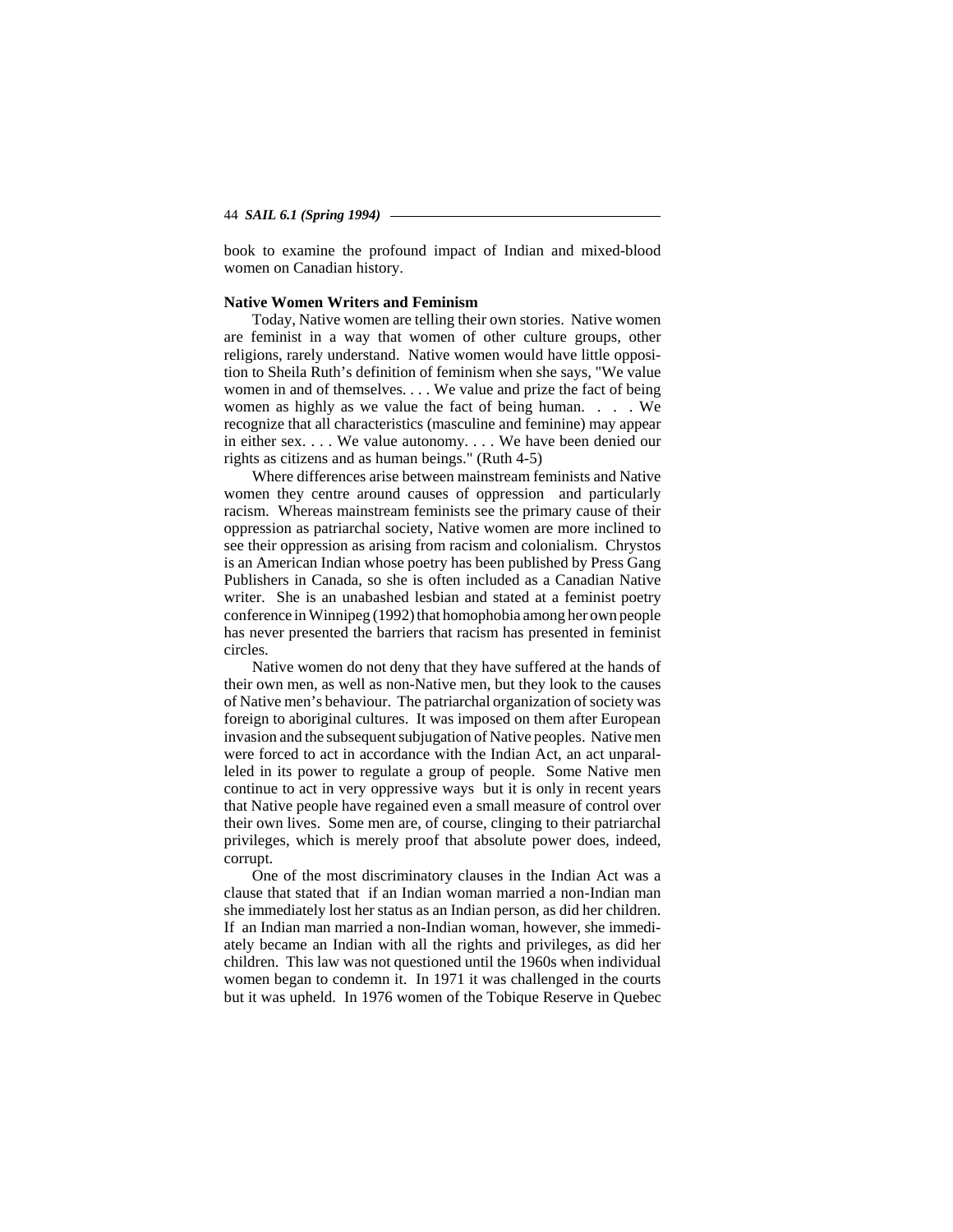began a protracted battle to have the law changed and finally, in 1985, Bill C-31, a law eliminating sexual inequality in the Indian Act, was passed.

The women of Tobique have commented on their struggle in *Enough is Enough: Aboriginal Women Speak Out* (1987). There is ambivalence toward the feminist movement by many Native women writers, partly because of the Euro-Canadian penchant for appropriating other peoples' words, analyzing them from within another culture's paradigm and ignoring the intent of the original speaker. There is a lack of listening and a lack of understanding of the words that have been spoken by Native women. Feminists often wonder why Native women do not join them in their struggle to eliminate oppression. The women of Tobique offer unique insights into Native women's attitudes toward men and society as a whole. If feminists truly want to bridge the culture gap which exists they would do well to listen to the women's words.

Mavis Goeres:

We have had a long, hard struggle. I think what kept us going was our heritage and our sticking together . . . we all had one goal in mind—equality for women. We're just as good as the man. I think what really kept us going was our determination to seek out what is rightfully ours. And that *is* our heritage.

 When I look back I see that we became more and more aware of the Indian Act standing behind a lot of our problems. Something I don't think other people are aware of, though, is the *hurt* that comes with it.

 That Indian Act and the discrimination against women had such far-reaching effects. . . . (Silman 217-19)

Bet-te Paul puts it in a larger context:

We didn't come from a male-dominated society—it was matrilineal . . . the elder women were the ones to hold places in council and to guide the men. We had chiefs, but the elder women were behind the men; they were listened to and held in high respect.

 As far as the clans went, the bloodlines went through the women . . . exactly the opposite of what the Indian Act imposed on us. See, that's what the government wanted to destroy. What better way to break up families and communities? (Silman 226)

Sandra Lovelace, the most prominent of the Tobique women, states,

When the men argued that they didn't want reinstatement for fear of the white men coming in and taking over, I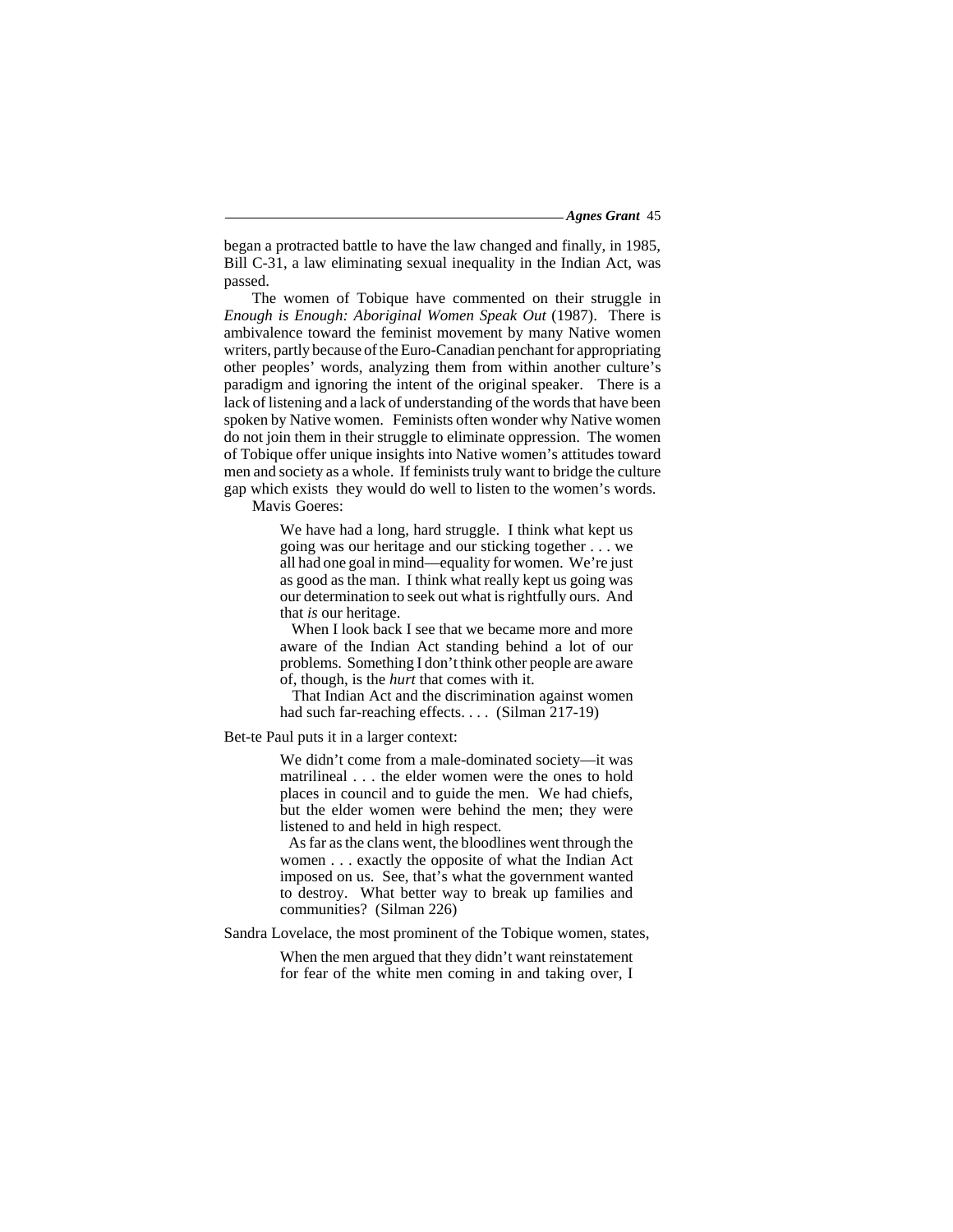think it's really us women they were afraid of. They know we are persistent. If we believe in something, we will fight, we'll keep at it until something comes of it. Maybe the men are afraid of the competition! (Silman 244)

Rather than blaming men for their lot in society, Native women see their fight for equality as a struggle for *Native* equality within the larger Canadian society. Doris Young (Cree) explains why the struggle between the sexes as found in patriarchal societies is not found to the same extent in Native societies.

> The people were governed from within their nations through a system that was handed down from generation to generation. Decisions were made and witnessed by people. While it was mainly the men who were at the council meetings, they carried to these meetings and spoke on the important matters as instructed by the women. In order to ensure the best possible leadership for the First Nations, the women carried the responsibility to raise, groom and instruct all children, one of whom would be a future leader. Women were the keepers of the culture and influenced all that transpired in our nations.

She recalls:

My father was chief of my community when I was young. I remember when he went to meetings, my mother and grandmother would give him instructions on what they thought was important for council consideration. Leadership was accountable to all the people. The word of the women was considered integral in the maintenance of our community. (Young 25-26)

Young explains how the system broke down. Residential schools were instrumental in the breakdown of the family, causing strain and mistrust as language barriers arose and children were taught to devalue their cultural traditions.

> Upon leaving the school, there seemed to be little point to women participating in community politics. The role of the women to raise and groom the future leaders was diminished, and the role of the women in passing on instructions to the council was gone.

> Women were ignored in the decision making process; their words were not respected as they once were. Women became strangers in their communities.

We became dependent upon another government and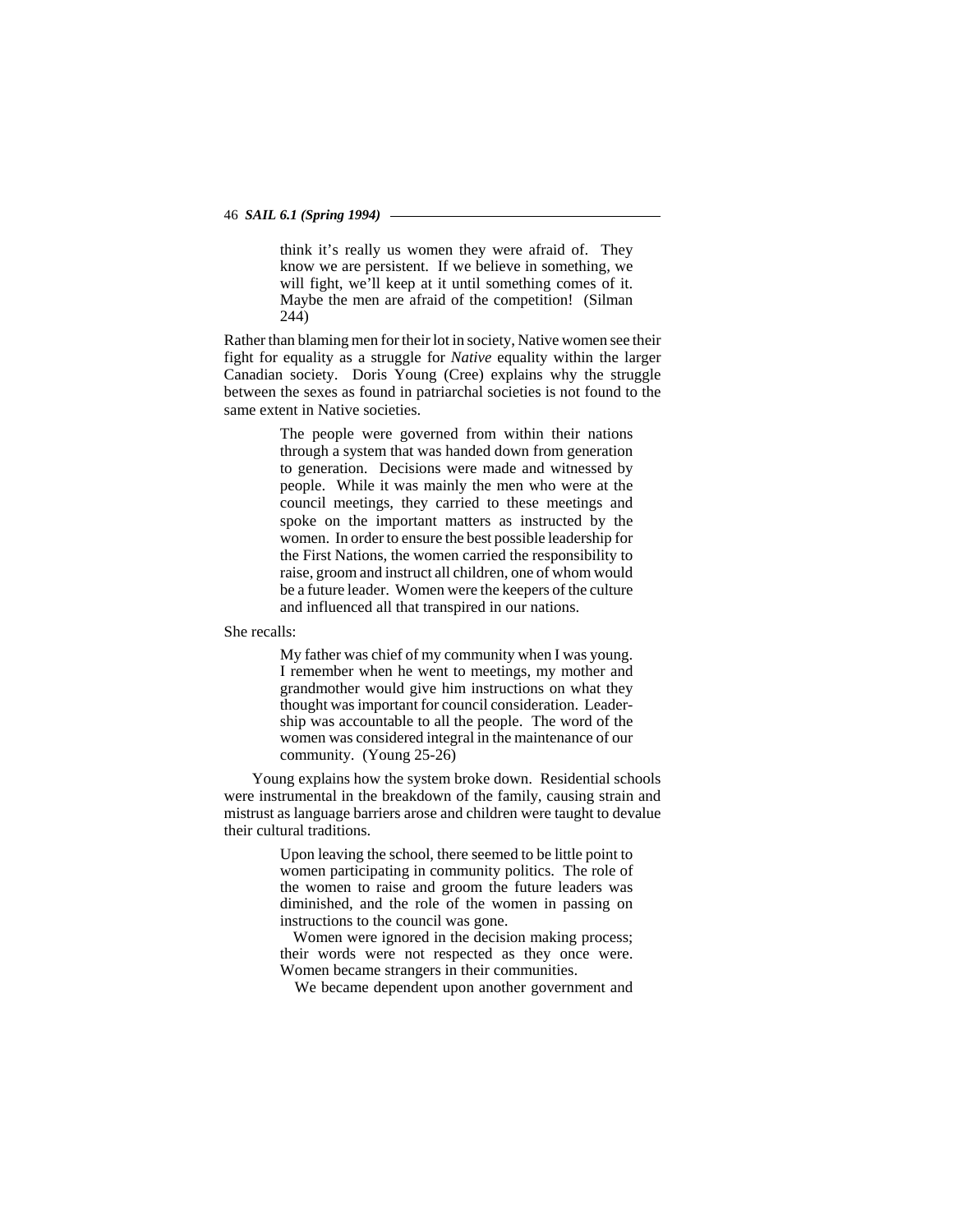#### *Agnes Grant* 47

systems which were meaningless to us. [The words of the Indian Agent] superseded all others in the community and most certainly excluded the word of the women. The band leadership was severely undermined. Full authority lay with the Department of Indian Affairs and instructions and decisions came from Ottawa. (Young 26)

Native women generally appear to consider government and colonialism, not male/female relationships, as the major obstacles to equality. Their attitudes toward mainline feminism vary widely. At the feminist poetry conference in Winnipeg (1992) Emma LaRocque stated that she had received more recognition and acceptance as a writer from the feminist community than from any other source. Books like *A Gathering of Spirit* and *Not Vanishing* are strongly feminist but *Writing the Circle*, for example, does not have an expressed feminist theme. In the preface, LaRocque discusses the themes found in the anthology.

> Themes specific to Native women, are, of course, here: birthing, children, nurturing, a sense of vulnerability, fear of violence, wife battering, and sexual assault. And there is some allusion to the developing tensions between maledefined traditions at variance with the women's spirituality, suffering, and perceptions. [There are] issues such as loss of innocence, sexism, hypocrisy, personal foibles, sexuality, and even betrayal. (Perrault and Vance xxviiixxix)

LaRocque comments on the broad spectrum of betrayal found in this anthology, ranging from parents who sent children to residential school or hospital to sexual assault by a trusted person. There is betrayal by protectors who did not protect. There is betrayal by mainstream Canada which allowed terrible things to happen. However, LaRocque also points out that there is "a remarkable lack of despair. Or rage" (xxix). Her own gentle poem sets the tone for the anthology; it acknowledges the particular sorrow of Native women but also recognizes that it is the sorrow of "every Native."

Brown Sister

O my beautiful brown sister your eyes are deep pools of pain your face is prematurely lined your Soul of Sorrow is the Sorrow of every Woman Every Native My beautiful brown sister I know you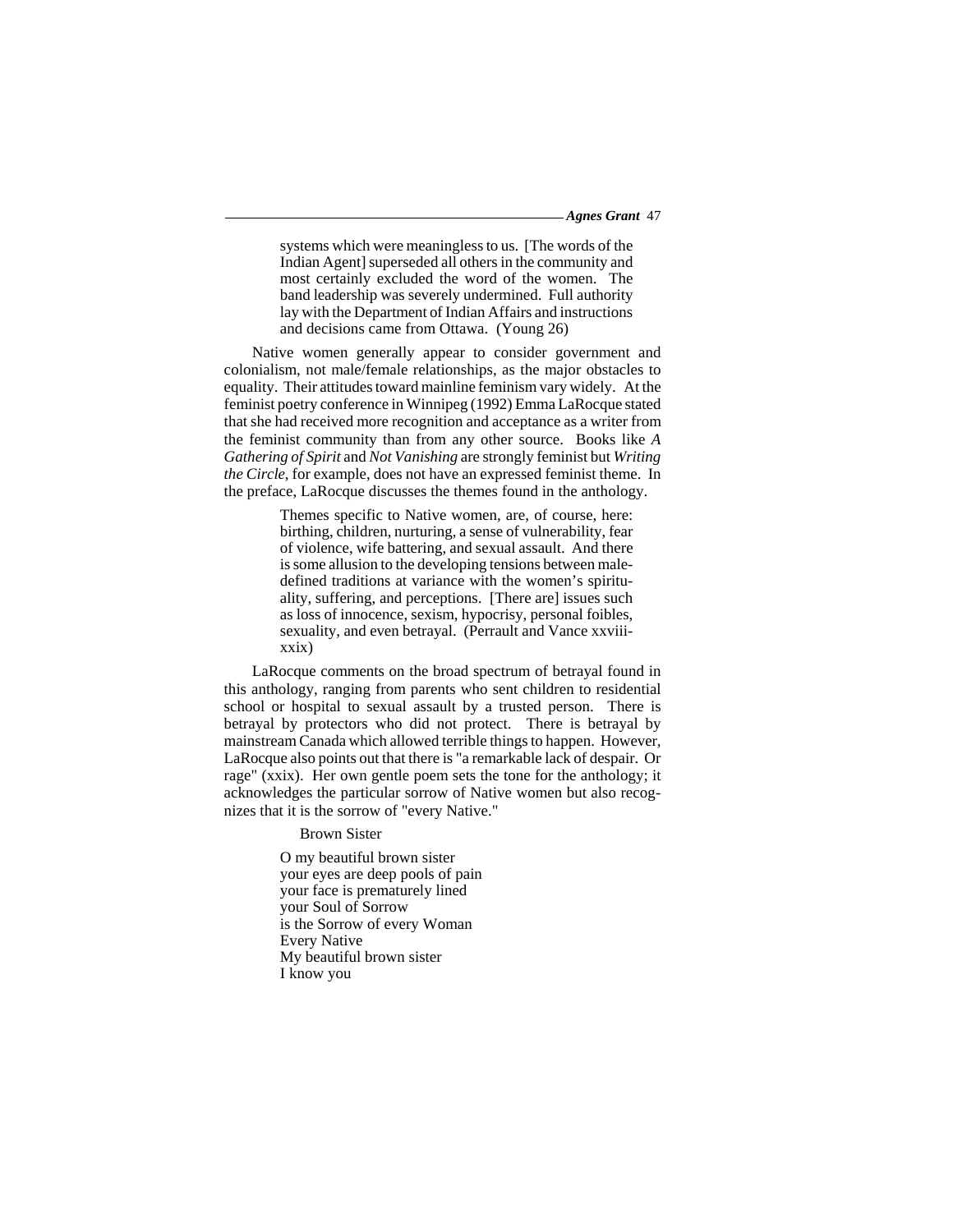I know you you sweep sweetgrass over the scars of my Exile (Perrault & Vance xxx)

The poetry of Chrystos is a stark contrast to writers such as LaRocque. Every page of *Not Vanishing* is an emotional experience, whether she conveys a lovely sweetness or lashes out in fury:

#### Sailing

in a boat of brambles our lips ripe our purple tongues signal the full moon in hot metaphors Your long fingers slip the sweetest berries into my mouth I drink your juiciness Rowing with soft strokes bring one another home Plant a future out of season I promise pies You promise plenty of fruit (Chrystos 10)

In sharp contrast is the following poem about her uncle, Jean LeMaitre.

#### Bitter Teeth

Rummaging in these old shoes rain clouds frost stars worn out socks snarls of hair broken needs dead leaves I heave to you any black hole No space deep enough or far Every word we spoke Each kiss taken Years your cock down my throat hissing nightmares Shape you pressed into me concubine lying cheating warped commodity no future looking at too may ceilings not enough air I ache for your funeral Only safe place to see you again I'll spit in your face for once so young I . . . . (Chrystos 63)

 Beth Cuthand, a Cree writer, sees Native men as having adopted a "machismo gone haywire" in the absence of a deeper, more nurturing male role. She refers to Tomson Highway as a Native writer who "stands alone" in his courage in portraying both men and women in a way that reflects present realities. In speaking of his plays she says:

> I know that a lot of Native women, Indian women, are sensitive about the way he portrays women. But I think he was very brave to do what he did in *The Rez Sisters*.

> In *Dry Lips Oughta Move to Kapuskasing*, misogyny is right out in the open. In that play the Trickster is a woman, done up like a whore, and she is always manipulating the men. And in one part, one of the male charac-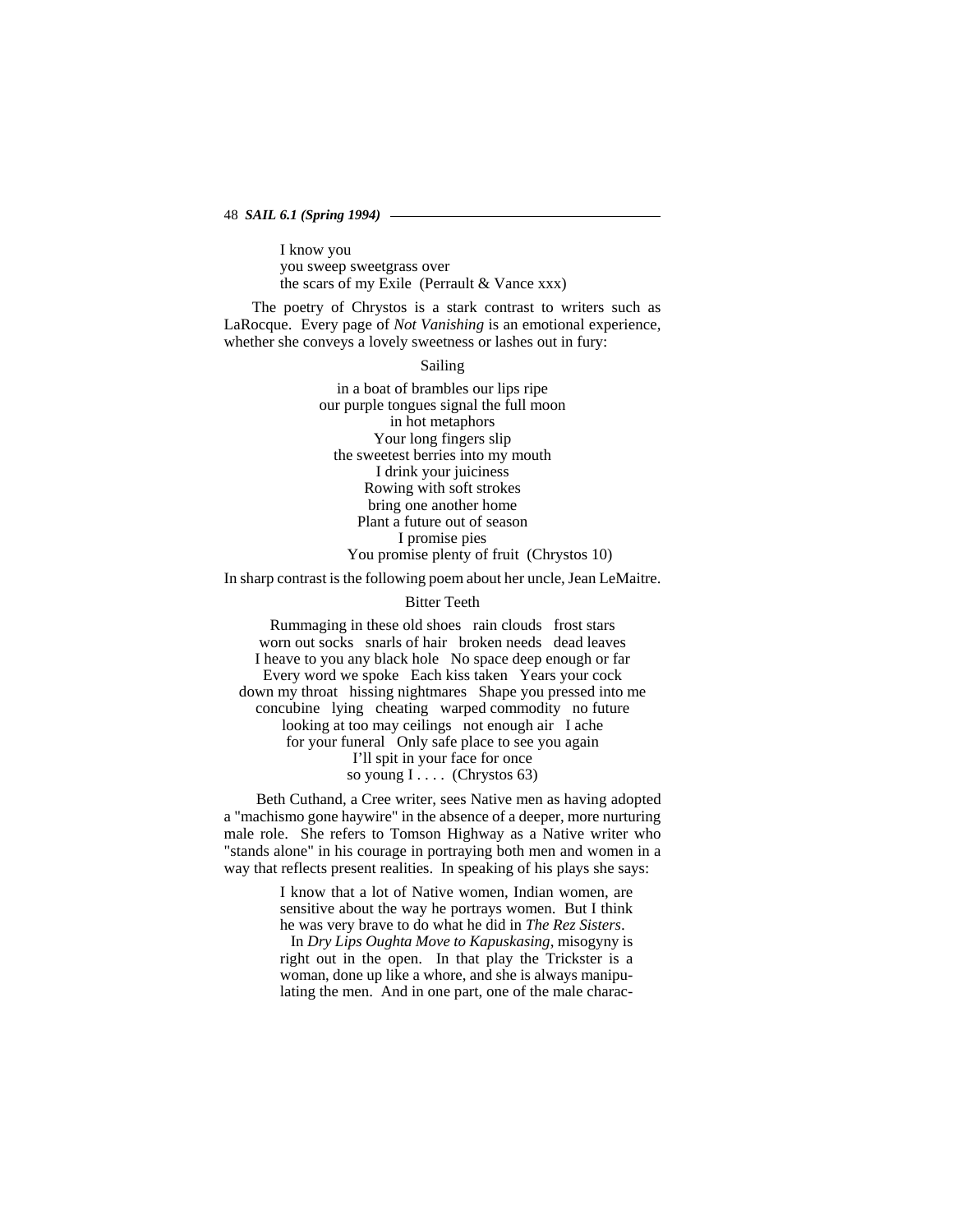*Agnes Grant* 49

ters says, "Fuck your woman's power!" But, as a reflection of the reality of our society, I think that he can't say, "Shut up! Don't talk about this!" I mean, that is not what the artist does. It takes guts to reflect your society the way it is. (Lutz 80)

In contrast to present realities, Beverly Hungry Wolf comments on happier times and explains what male/female relationships once were.

> Let me say that in my culture the work of women was generally respected and honoured, for the men knew very well that they could not live without them. The people of the past thought it a great honour that the women should bear and rear the children, ensuring that there would be people in the future. Equally honourable was the women's work of creating the lodges that made the homes, taking them up and down when camp moved, heating them, and providing the bedding and clothing for the household members. In the social life of my grandmothers, a household was judged not only by the bravery and generosity of the man, but also by the kindness and work habits of the woman. (Hungry Wolf 110)

Rose Auger, a Cree Elder, expresses her viewpoint on the roles of men and women in contemporary society:

> Indian people must wake up! They are asleep! . . . Part of waking up means replacing women to their rightful place in society. It's been less than one hundred years that men lost touch with reality. There's no power or medicine that has all the force unless it is balanced. When we still had our culture, we had balance. The women made ceremonies, and she was recognized as being united with the moon, the earth, and all the forces on it. Men have taken her over. Most feel threatened by holy women.

> Men need to do research into their family trees and find out where the women fitted in, traditionally. . . . If they truly have power they will give guidance to discover the strength of woman and work with her again. And women will work with men, in balance. (Meili 25)

Emma LaRocque touches on the personal pain of family violence and suggests a typically Native way of dealing with it obliquely rather than through rage and accusation.

> We don't have to divulge personal information or reduce discussions of injustice and oppression to "personal pain." We can deal with pain–like you deal with every aspect of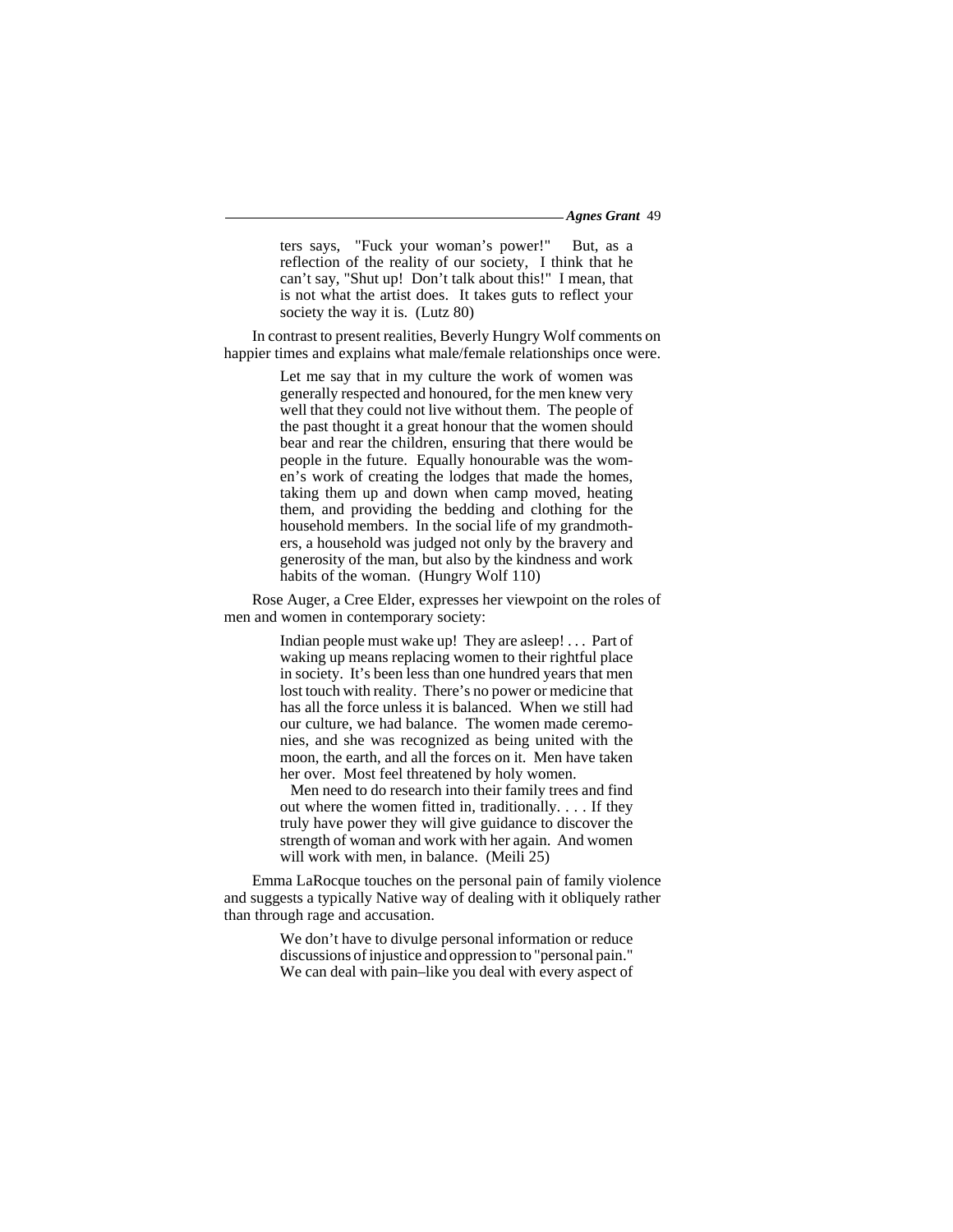life—from a place of integrity, from a place of authenticity and particularly from a political place, from a politically conscious place. We as writers cannot escape the discussion of suffering. And for me that is where a lot of my passion comes from—my strong belief that we must confront oppression wherever it exists, be it in our homes or in white society . . . in terms of consciousness, you cannot be liberated unless you have articulated what the pain was about. (Lutz 196-97)

In common with feminists from all walks of life, Native women writers are writing about violence and abuse with great integrity, both on the personal and on the political level. Outstanding in this area is Ruby Slipperjack's memorable book *Honour the Sun*.

#### **Native Women in History**

Though Rose Auger says that Native men have lost touch with reality in the last hundred years, Native women have been portrayed negatively since early contact times. Impressions of Indian women as beasts of burden, little more than the animals the Indians trapped for benefit of European fashions, pervades much early writing. Diamond Jennes quotes the Jesuits and early explorers copiously in his book *Indians of Canada* (1932). It has long been presented as the most comprehensive work available on Canadian Indians. Regarding women, he states:

> Even among the Iroquois the women occupied an inferior position, and endured many hardships, although they enjoyed greater privileges and exercised more influence politically than the women of other tribes except perhaps the Eskimo. . . . It is perhaps unnecessary to add that the women accepted this inferior status without question, and generally found as much contentment in life as their sisters in more favoured communities. (Jennes 52)

Jennes' attitude toward women becomes evident when he describes the Iroquois Confederacy. He freely acknowledges that the political organization of the Confederacy was highly sophisticated and far more democratic than any government in Europe at that time but he sees the very important role the women played as one of the "limitations" which needed to be overcome. He calls the leadership of the matriarchs "despotic" and has no doubt that, had European colonization not disrupted their lives, as time went on the men would have freed themselves of this "supervision" by women (134-35).

Women have generally been invisible in all historical accounts and a great deal of compensatory research is being carried out to correct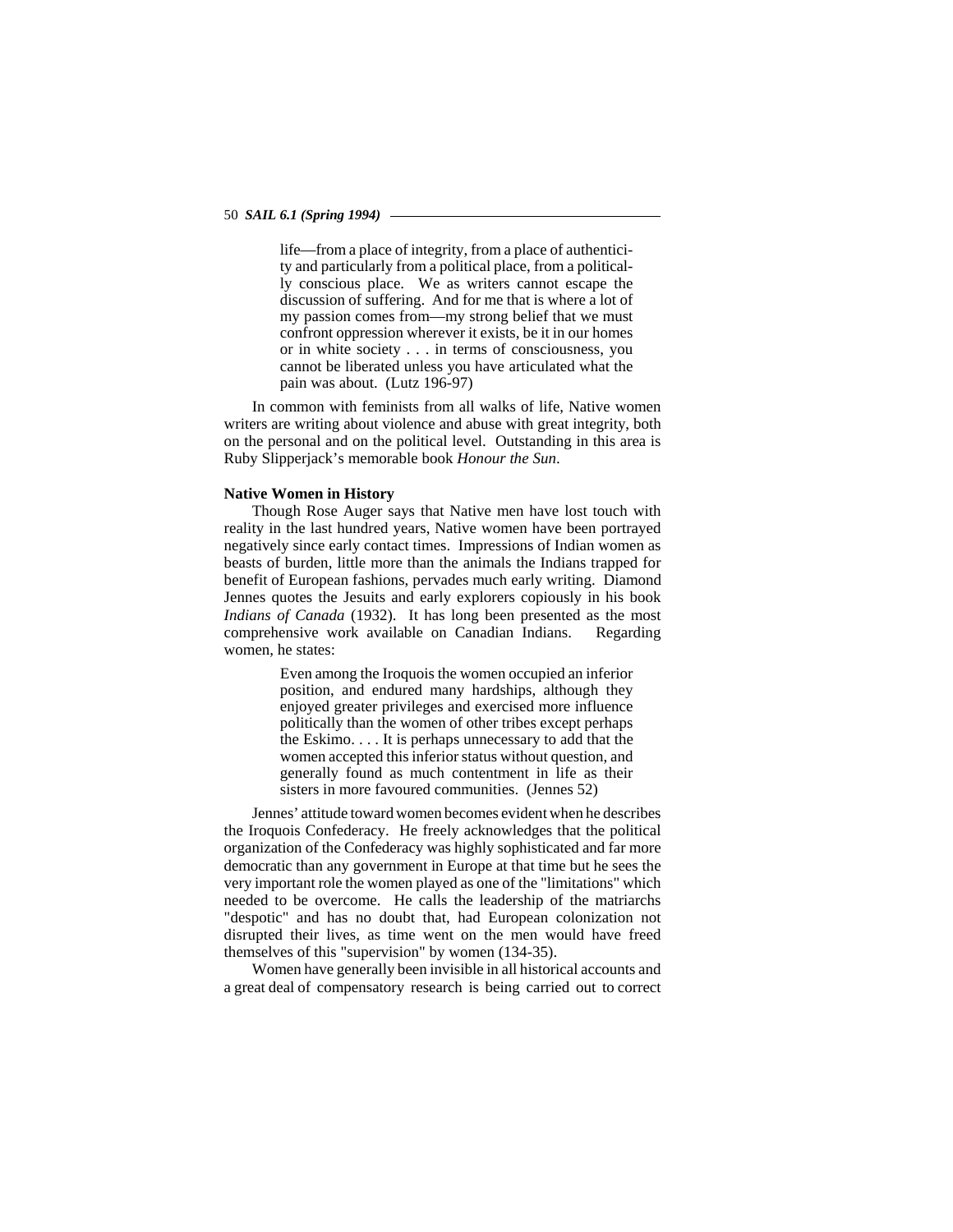this today. Native women are no exception. Beverly Hungry Wolf (Blackfoot) writes:

> I think Indian history has often neglected the women. We get the impression that women did their daily work and drudgery and had nothing to look forward to or talk about. When I was young I used to think that the oldtime Indian women were sold and treated like slaves, because that's what the books said.

> Times have changed so much that we can barely imagine the daily challenges faced by our forefathers. For that reason it is pretty hard to make any judgements about the way we did things. (Hungry Wolf 109-10)

 Just how badly persons from one culture can misinterpret what they observe is entertainingly illustrated when George Henry, an Ojibwa Methodist preacher, interpreter, and translator, went to Europe in 1844. He observed English gentlemen gallantly offering their arms to the women and reported, "The English women cannot walk alone; they must always be assisted by the men." And later, when he visited the English officers, he reported that "When the tea got ready, the ladies were brought to the table like sick women." He also described their chatter throughout the meal as being noisy as "ravens when feasting on venison"! (Petrone 88-89)

Legends and myths, often a wealth of cultural information, are not generally a source for insight into the lives of women. Folklorists and ethnologists who collected the legends were largely male and it is highly unlikely that they considered women as sources of information. It is also unlikely that *any* collector would have been trusted with female esoteric stories, let alone a male folklorist. A few stories collected by Schoolcraft are credited to his Chippewa wife and deal with women's wisdom but the European education she had received dictated a certain prudery, so very little understanding of Native women's perspectives is gained. There is, however, an indication in these legends that stories told by women would have intrinsic differences.

A book like Evelyn Reed's *Women's Evolution* (1975) is useful in understanding how Indian societies might have functioned in pre-contact times. Reed's theory of evolution is that the patriarchy is not a natural phenomenon but a social construct that challenged women's roles in family since women, as the bearers of children, had a more influential role in tribal societies than men. This primary role of women is still greatly respected in all Native cultures today but this attitude toward women is often sadly misunderstood by people from outside the cultures. The devaluing of women that is found in Euro-Christian cultures finds no parallel in Native cultures.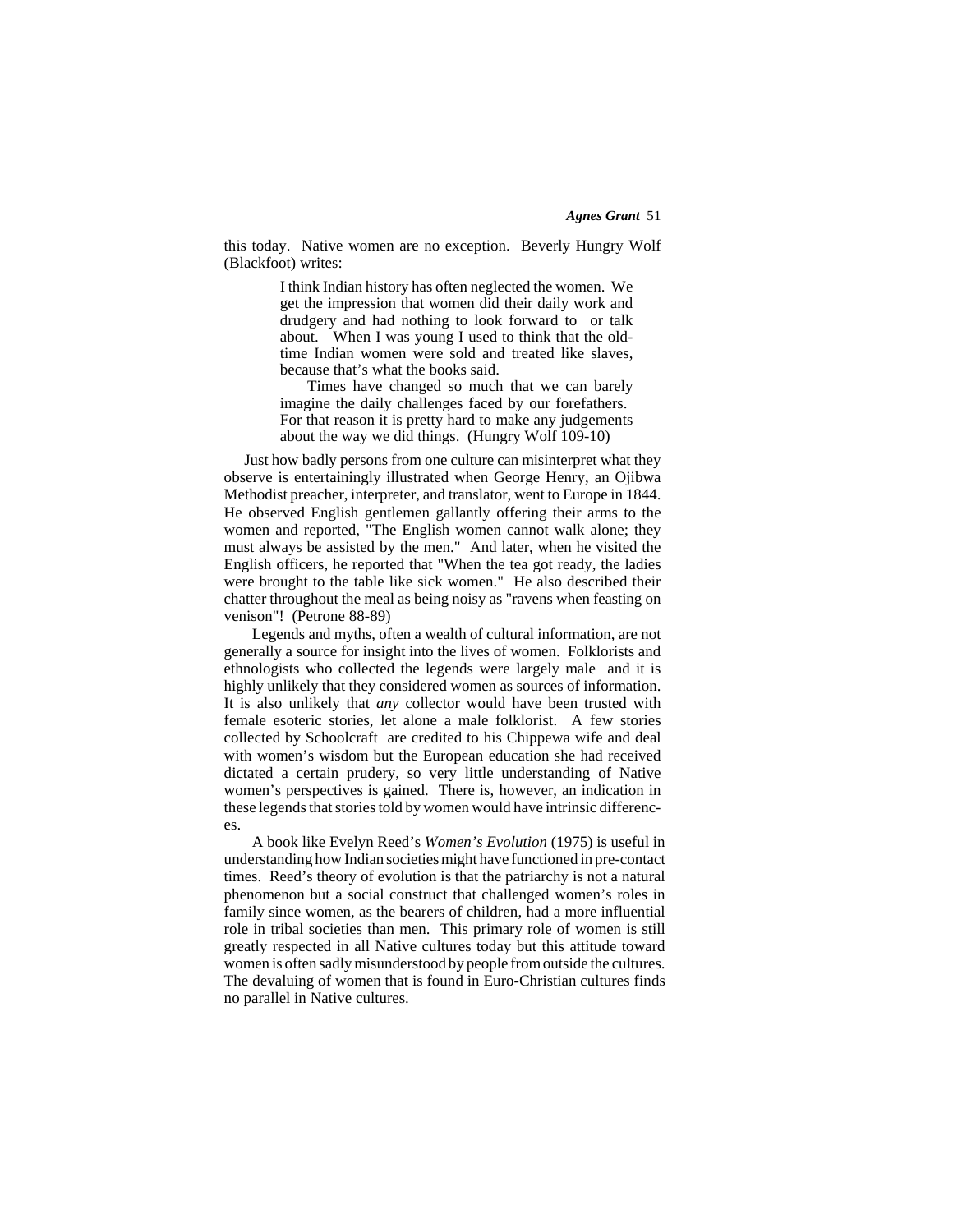Accurate insights into male/female relationships and attitudes are rare. Carolyn Niethammer carefully sifted through historic documents to compile her interesting book, *Daughters of the Earth: The Lives and Legends of American Indian Women* (1977). She researched southern United States tribes for information on birth, menarche, menopause, widowhood, sexuality and many other topics not normally dealt with by earlier writers. Her sources, again, were historic but several modern women also provided information. Yolanda Murphy and Robert F. Murphy lived with the Mundurucu Indians of Brazil in order to write their book, *Women of the Forest* (1974). They attempted to balance the largely male anthropological writing by describing the fundamental role played by women in tribal societies. No comprehensive research of this kind exists on Native women of Canada, though one can assume that there would have been similarities with other tribal cultures.

Anne Cameron has recorded myths of the Canadian Northwest coast in two of her books, *Daughters of Copper Woman* (1981) and *Dzelarhons* (1986). Cameron tells how, as a child, she heard stories from Klopinum, an old Salish women. She suggested that Klopinum record her stories, but Klopinum replied, "Not me. Nobody wants these stories. . . . I'm just an old klooch. . . . Who listens to me? Who listens to us? Who listens?" and in the end she told the twelveyear-old listener, "Tell you what . . . I'll give them stories to you. You want it done, you do it" (Cameron 19). Anne Cameron is a superb storyteller but has recently been criticized because she is a non-Native writer telling esoteric Native stories.

Some glimpses of what life was like for women can be found in traditional poetry but it must be remembered that all poetry is available only in translation and the problem of accuracy is an ongoing concern. The drudges portrayed in the accounts of missionaries and explorers do not seem to apply to the women who sang the following songs.

From the Ojibway we have the following love charms:

1. I can charm that man; He is completely fascinated with me. 2. I can make That man bashful. I wonder What can be the matter That he is so bashful (Colombo 36)

The disappointment and disillusionment of the woman in the following song could come from any time, any culture, but it was recorded among the Blackfoot Indians in the early 1900s.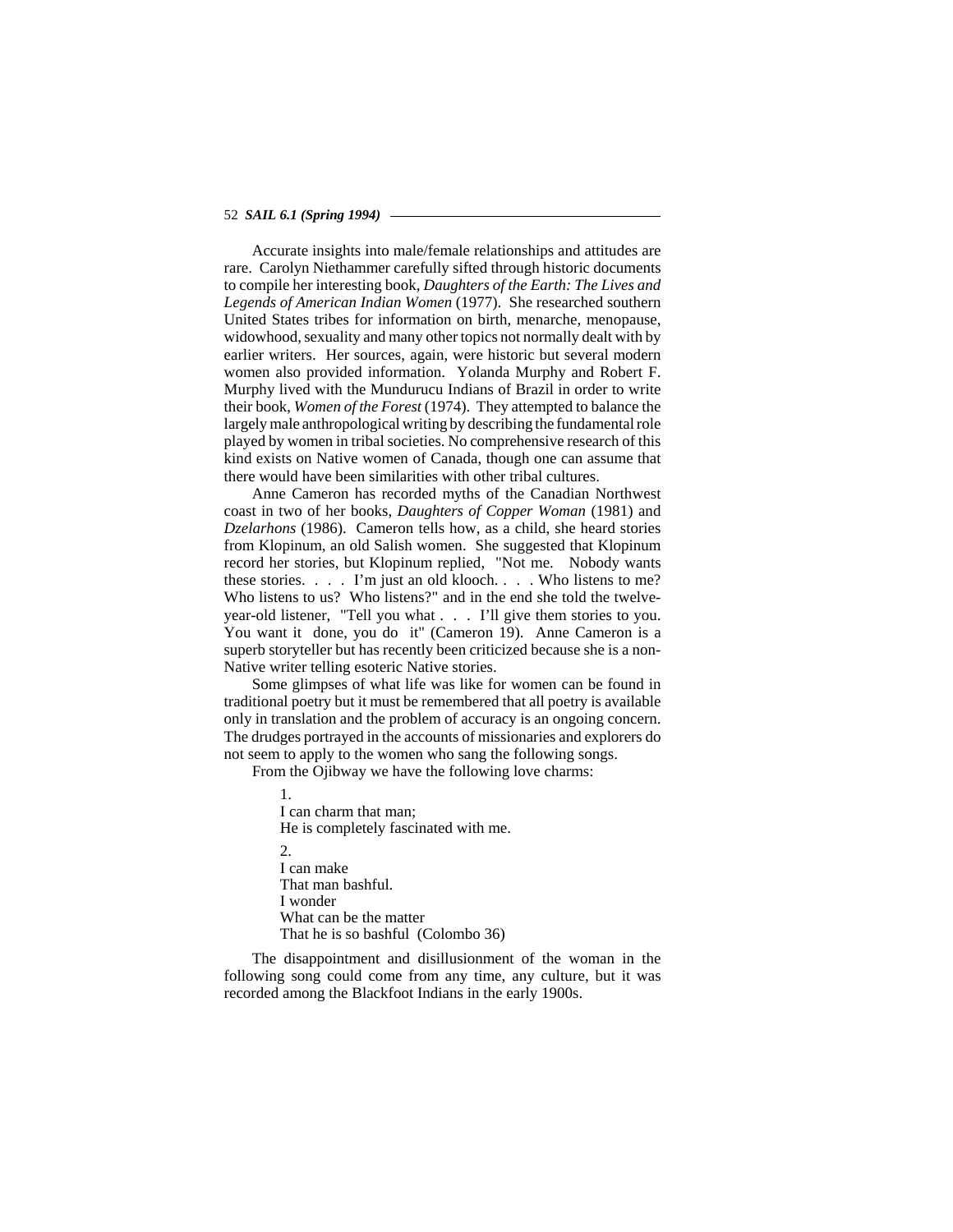My lover looked like an eagle from a distance, but alas! When he came nearer I saw he was nothing but a buzzard. (Colombo 57)

There were songs for every occasion: songs to greet visitors, songs about divorce, songs about daily chores, lullabies, and many more. The Sekani mother in the following song teaches her boy-child his future responsibilities well.

> Now my child is a helpless babe. A son in need of his mother's care. Soon he will grow to manhood and test his strength, Spearing the fish and hunting the bear.

Let him ever remember his mother Toultel! (Colombo 85)

The role of women in war is revealed to be the same then as it is now. The grief and despair they suffered is shown in the following song from the Ojibway:

> In the place where the fight was Across the river, In the place where the fight was Across the river: A heavy load for the woman

To lift in her blanket, A heavy load for the woman To carry on her shoulder In the place where the fight was Across the river In the place where the fight was Across the river: The women go wailing To gather the wounded The women go wailing To gather the dead. (Colombo 46)

The traditional singers were soon silenced by the Christianizing Europeans and it is only in recent times that the voices of Native women are being heard again.

#### **Contemporary Native Writing**

1990 can be characterized as the year of the anthologies. Prior to 1990 Canadian Native authors were writing but few were published by mainline publishers. The work of Maria Campbell and Basil Johnston was available through McClelland and Stewart and Beatrice Culleton's books were available from Pemmican Publications. More often,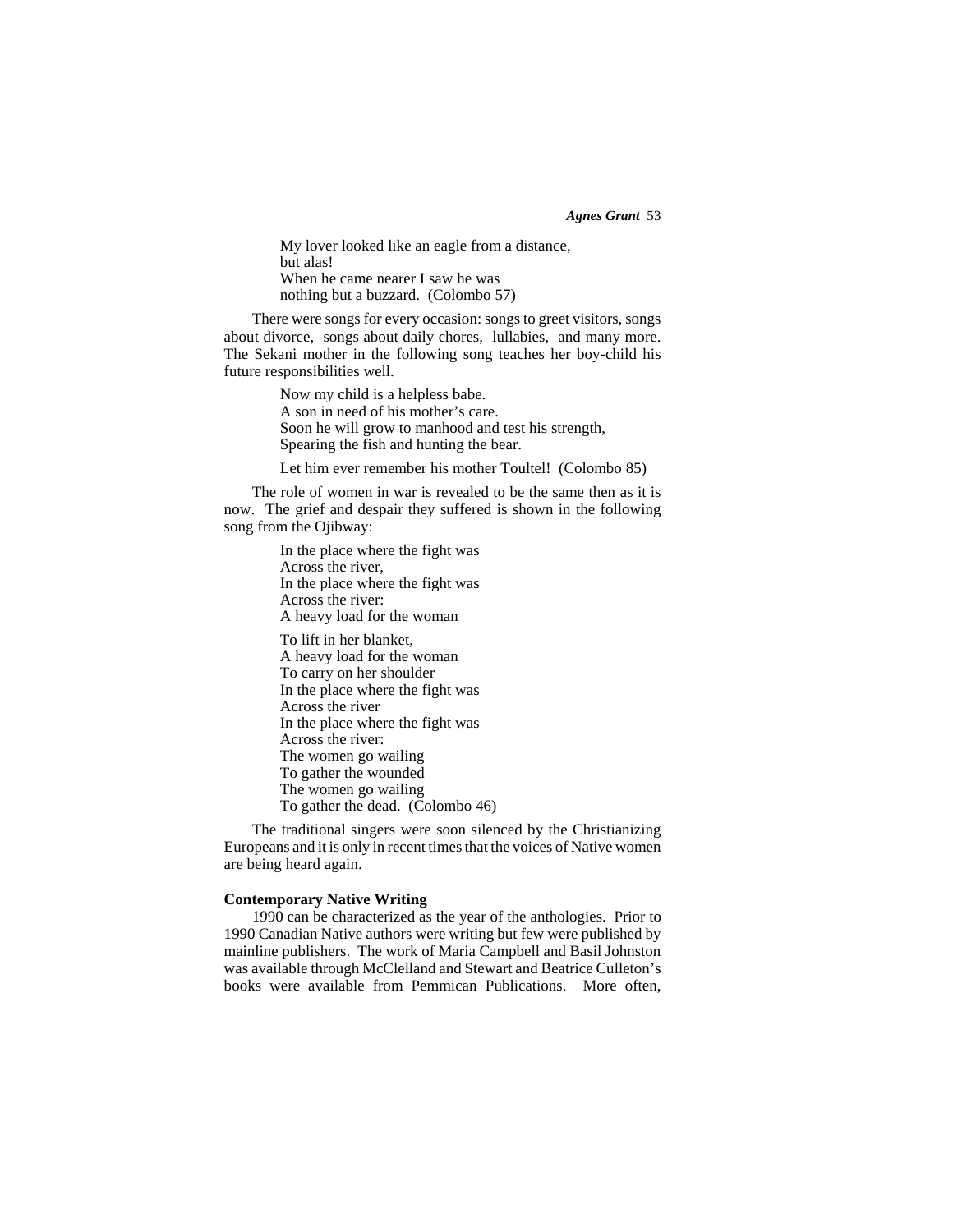however, books were published in limited editions and were consequently out of print just as the reading public became aware of them. Interest in Native literature was developing (though it still has not found its way onto high school Language Arts programs or university Canadian Literature courses). It is used in Native Studies programs and a few Canadian universities have Native Literature courses. With a dramatic increase in the numbers of trained Native teachers and local school boards which choose their own teaching tools, relevant reading material is in great demand. There is also a much greater awareness on the part of feminists that they need to be pro-active in bridging racial barriers. Anthologies serve these needs.

1984 had seen the publication of *A Gathering of Spirit: A Collection by North American Indian Women* edited by Beth Brant, a Mohawk writer who wished to provide a forum for Native lesbian and other feminist writers. She says of her work:

> *A Gathering of Spirit* continues to shape and direct what I think, what I feel, what I know. The women in this book have challenged non-Indian attitudes about Indian women. We have inspired new attitudes among Indian people. We gathered our spirit and called it faith. We gathered our spirit and called it love and hope. We are a community. We are a nation. We are alive. We gather the spirit every day—giving it our names, our own languages. (Brant 15)

Though Beth Brant is from the Bay of Quinte area in Canada she presently lives in the United States, as do most of the poets represented in her anthology.

In 1989, the first Canadian anthology, *Seventh Generation: Contemporary Native Writing*, edited by Heather Hodgson, was published by Theytus Books, a Native publishing house. Three anthologies were published in 1990: *All My Relations: An Anthology of Contemporary Native Fiction*, edited by Thomas King, a Cherokee/Greek/German professor at the University of Minnesota who originally began his career at the University of Lethbridge in Canada; *Our Bit of Truth: An Anthology of Canadian Native Literature* was published by the Metis publishing house, Pemmican Publications, edited by Agnes Grant, a non-Native professor at Brandon University; and two non-Native professors from the University of Alberta, Jeanne Perrault and Sylvia Vance, edited *Writing the Circle: Native Women of Western Canada*, published by NeWest. Also in 1990, the premiere issue of *Gatherings: The En'owkin Journal of First North American Peoples* was released by Theytus Books. Oxford University Press published *Native Literature in Canada from the Oral Tradition to the Present*, a critical work by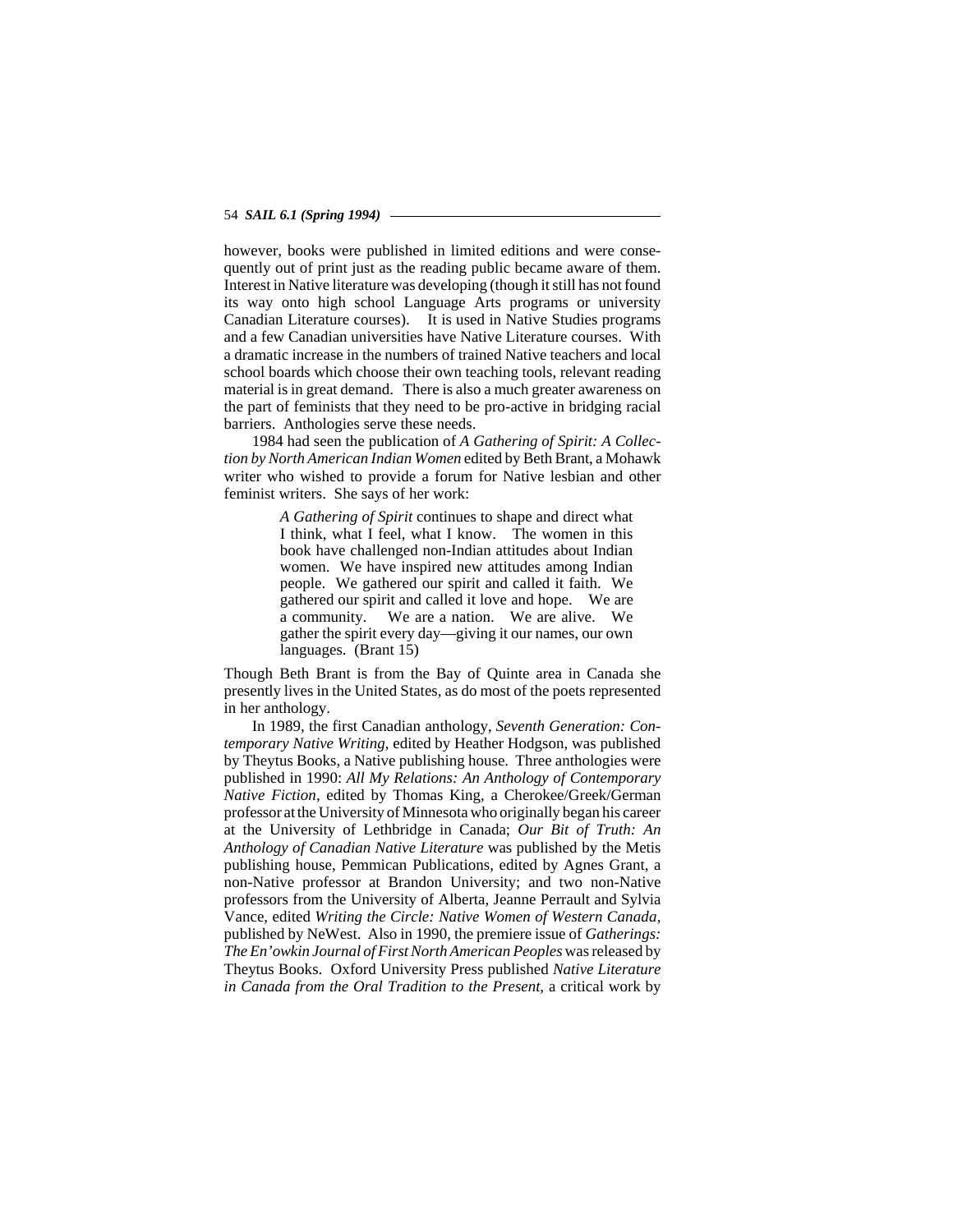Penny Petrone, and a special issue of the journal *Canadian Literature* was published by the University of British Columbia, entitled *Native Writers and Canadian Writing* and edited by W. H. New. 1991 contributed another critical work,*Contemporary Challenges: Conversations with Canadian Native Authors* (Fifth House), compiled by Harmut Lutz, a German scholar, and *Those Who Know: Profiles of Alberta Native Elders* (NeWest), compiled by Dianne Meili, a Cree journalist. In 1992 another anthology was released by Oxford University Press, *An Anthology of Canadian Native Literature* by D. Moses and T. Goldie.

Suddenly, a comparatively large body of Native literature is available for study and casual reading. To date, critical study of Native literature has been difficult for scholars coming from European literary circles but Native writers themselves are now beginning to point the way to how they would wish their literature to be approached.

### **Contemporary Myths and Legends**

Beth Cuthand (Cree), in commenting on future directions Native literature might take, said,

> There are a number of us who are going back to the old stories and using them, or they are using us, as a means of telling a contemporary story. When we use myths, then the possibilities of the use of time just broaden, because in primordial times it was *times*! It was plural.

> It seems to me that maybe at this time in the history of the world we need to go back to those. Because I see a big change coming in the world itself, and in the way humans relate to the Earth, to our existence here. (Lutz 40)

Contemporary Native writers are represented in all literary genre but some are working more specifically in the field of Native oracy. They are examining the dichotomy created by the holistic context of Native oracy and Western literacy. JoAnn Archibald (Sto:lo) examined various literacy hypotheses as well as First Nations oracy and arrived at the following conclusions:

> First Nations have been engaged in reviving traditional cultural practices and knowledge which have application in the modern world. The younger generations then may have an opportunity to learn their cultural context . . . . We need to become the future storytellers! We also need to recognize that the form of storytelling for teaching is subtly practised today; and perhaps should be uncovered so that "outsiders" such as teachers become aware of these subtle forms for First Nations children in their classrooms. First Nations' orality must be recognized as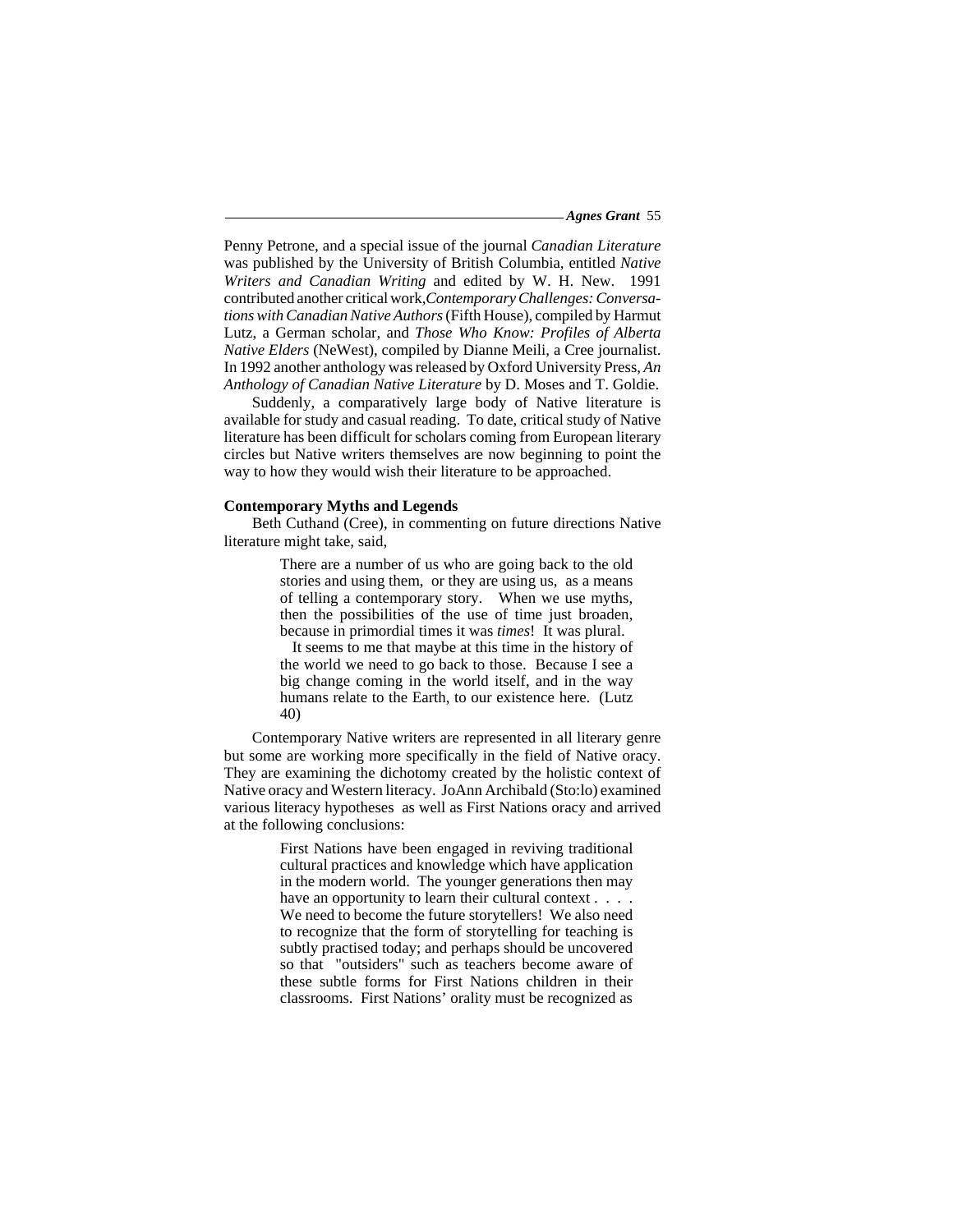having intellectual as well as social benefits.

She goes on to say,

First Nations need to find ways to combine methods of orality and cultural context, and as well with the cultural forms of storytelling. . . . This pathway reflects the oralliterate world that is emerging today because of the increased interest in improving interpersonal communication; the improvements in communications technology; and the recognition of the limitations of alphabetic literacy. (Archibald 78-79)

Archibald points out that our present world of video, television and film has become a combined oral/literate/visual world and this has "exciting possibilities for First Nations because it is nearing the traditional Holistic approach to teaching and learning which is needed to heal our people who have been adversely affected by history" (79).

Ethel Gardner (Sto:lo) shows how this return to First Nations oracy may come to pass in her article "Ka-Im's Gift: A Sto:lo Legend" (with commentary) in *The Canadian Journal of Native Education* and in "Ach-koo's Song" in *Our Bit of Truth*. Another example can be found in *Writing the Circle* when Louise Bernice Halfe (Cree), a "selfproclaimed hag," uses the mythical Pagak, a Flying Skeleton, in her poem by the same name. The poem begins:

> Flying skeleton I used to wonder where You kept yourself I'd hear you rattle about

Scraping your bones I opened the door

You grinned at me through a Hollow mouth Pierced my heart with your Socket eyes  $\ldots$  (85)

For the uninitiated, a footnote explains the significance of Pagak in northern Cree culture.

> Pagak, like any other spirit, is a paradox. She forces us to look within and confront and resolve our skeletons, the past that burdens and hardens our lives. To ignore her appearance is to run from our own frightful personal lives. When we view our skeletons and give them the food of respect, they strengthen our spirit, and emotional and spiritual healing occur. Our desire to live in harmony with others and with our Earthmother becomes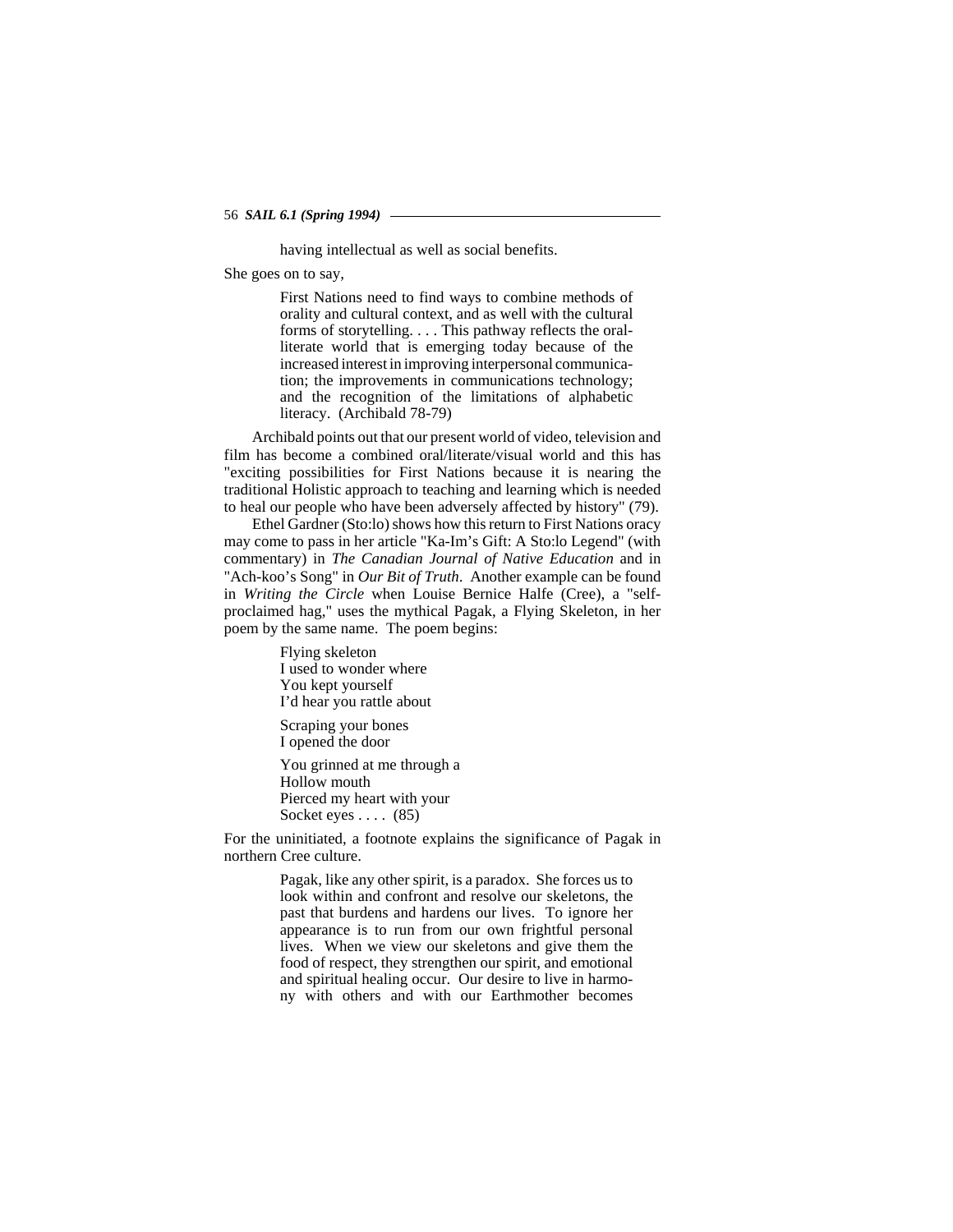possible. (86)

### **The Wisdom of the Elders**

The teachings of the Elders are closely related to myths and legends. In the preface to *Writing the Circle*, LaRocque says,"the poignancy of 'taking on' the historical millstone of keeping our ancestors' memories alive comes through our unsettling dreams and visions" and she goes on to point out that "we share our humanity over and over again. We share our dreams, our fears, our loves, our hates, our mourning for the dying of the grandmother, our culture, the Mother, our land, the Children, our future" (Perrault & Vance xxviii).

This theme emerges over and over again. Lee Maracle explains that she is only one in a "long chain of people" in her poem "Creation":

> I know nothing of great mysteries know less of creation I do know that the farther backward in time I travel the more grandmothers and the farther forward the more grandchildren I am obligated to both (*I Am Woman* 8)

In *Writing the Circle* the wisdom of the Elders appears in contributions such as Bertha Blondin's(Dene) "Native Traditional Medicine: Its Place in Northern Health Care," Molly Chisaaky's (Dene) poem "The Elder's Drum," and numerous stories that honour grandmothers.

Several books are devoted exclusively to this topic. Beverly Hungry Wolf (Blackfoot), the forerunner in this area, explains why she wrote her book, *The Ways of My Grandmothers*, in 1982.

> There are many women among my people whom I consider wise and good storytellers. I wish some of the younger people would follow my example and record what their grandmothers and mothers have to say before they leave us forever.

> Each of the women who helped me felt that a book like this could benefit the younger generation of our people, who need to understand their ancestral ways to appreciate them. This book should also give those who are not of our tribe a better chance to respect and admire the ways of my grandmothers. (Hungry Wolf 9)

The book goes on to tell stories under such headings as "Who My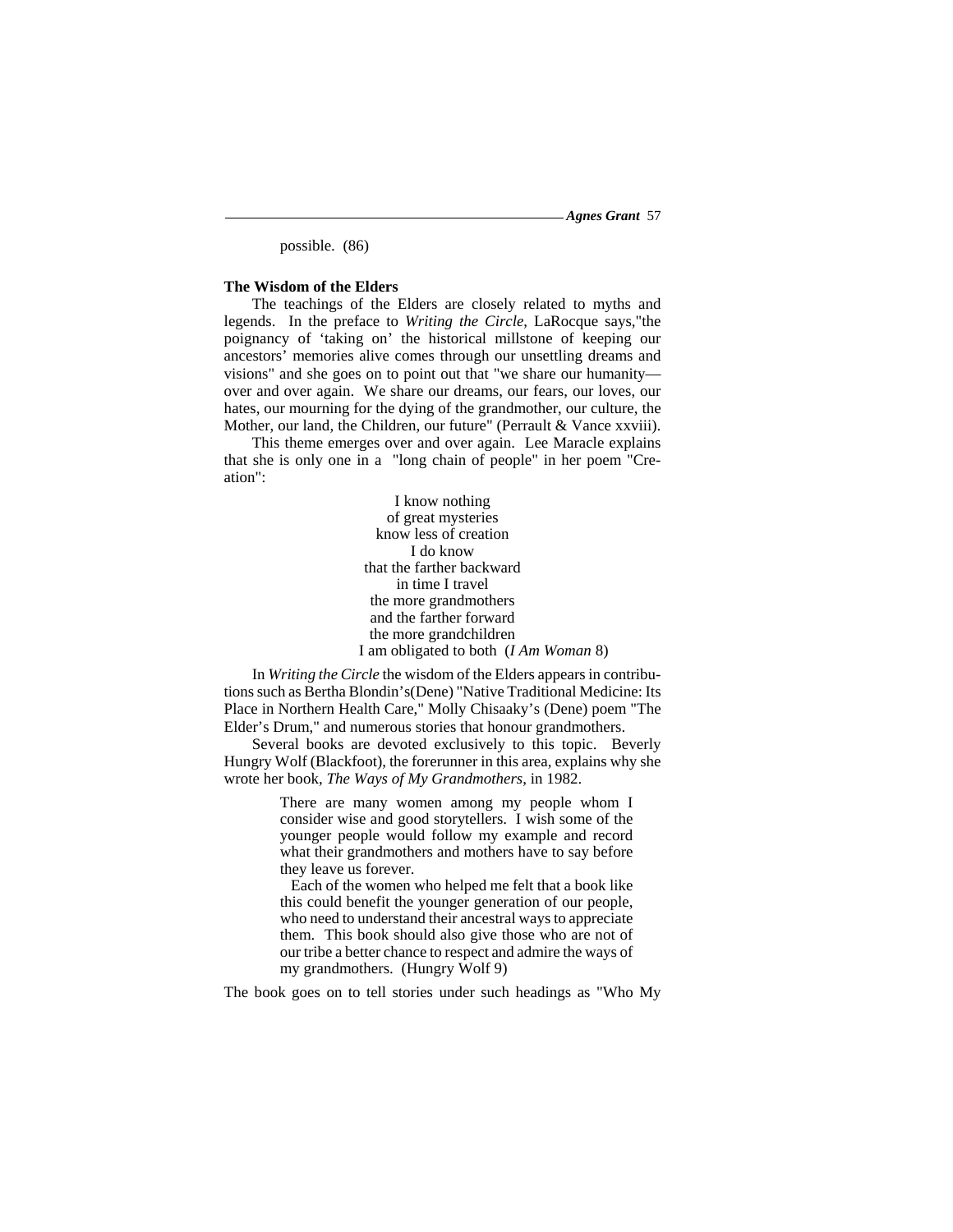Grandmothers Are," "Myths and Legends of My Grandmothers," "The Dances of My Grandmothers," and "Around the Household." Hungry Wolf recalls her experiences when she began to write the book:

> I recall that when I first started asking my grandmothers about their old ways they sometimes discouraged me and made me feel silly for having such interests. . . . Even though their belief in these traditions was very strong, they had been made to feel that there was no future in this world for their children and grandchildren if they didn't put these old ways aside.

> But once my grandmothers saw that I was sincere in wanting to learn about their old ways they were very encouraging. . . . (9)

Dianne Meili, a Cree journalist, tells how she came to write her book, *Those Who Know: Profiles of Alberta Native Elders*. Meili was looking for a spiritual vision like the Catholic saints of her childhood days. She studied exotic Eastern religions hoping to find a "wizened old Korean mudang [shaman] who would take me under her wing or a Tibetan monk who would recognize me as an old soul and teach me tantric Buddhism to speed my journey toward all-knowing" (Meili ix).

When she became editor of *Windspeaker*, an Edmonton based Native newspaper, she began to meet Elders who were involved in Native religion.

> I noticed that whenever we ran a feature on an elder, I usually received letters from readers asking for more. Young readers, prisoners, non-Natives and Natives alike wrote to say how much they enjoyed reading these stories. Plenty of people were starved for cultural information.  $(ix)$

For a year and a half Meili interviewed Elders and all were characterized by their prophetic vision. Meili summarizes what she learned:

> I am part of God, so I could stop my search in trying to find Him/Her in someone else. I learned that God is love and love transcends all, even the passion of supernatural abilities. They invited me to stop pushing so hard and simply trust that God would bring me the experiences I needed to learn from. (xi)

There is a thread which runs through Meili's book, connecting the various speakers through their teachings. The Elders demonstrated a common belief in:

. . . a benevolent force higher than themselves, that all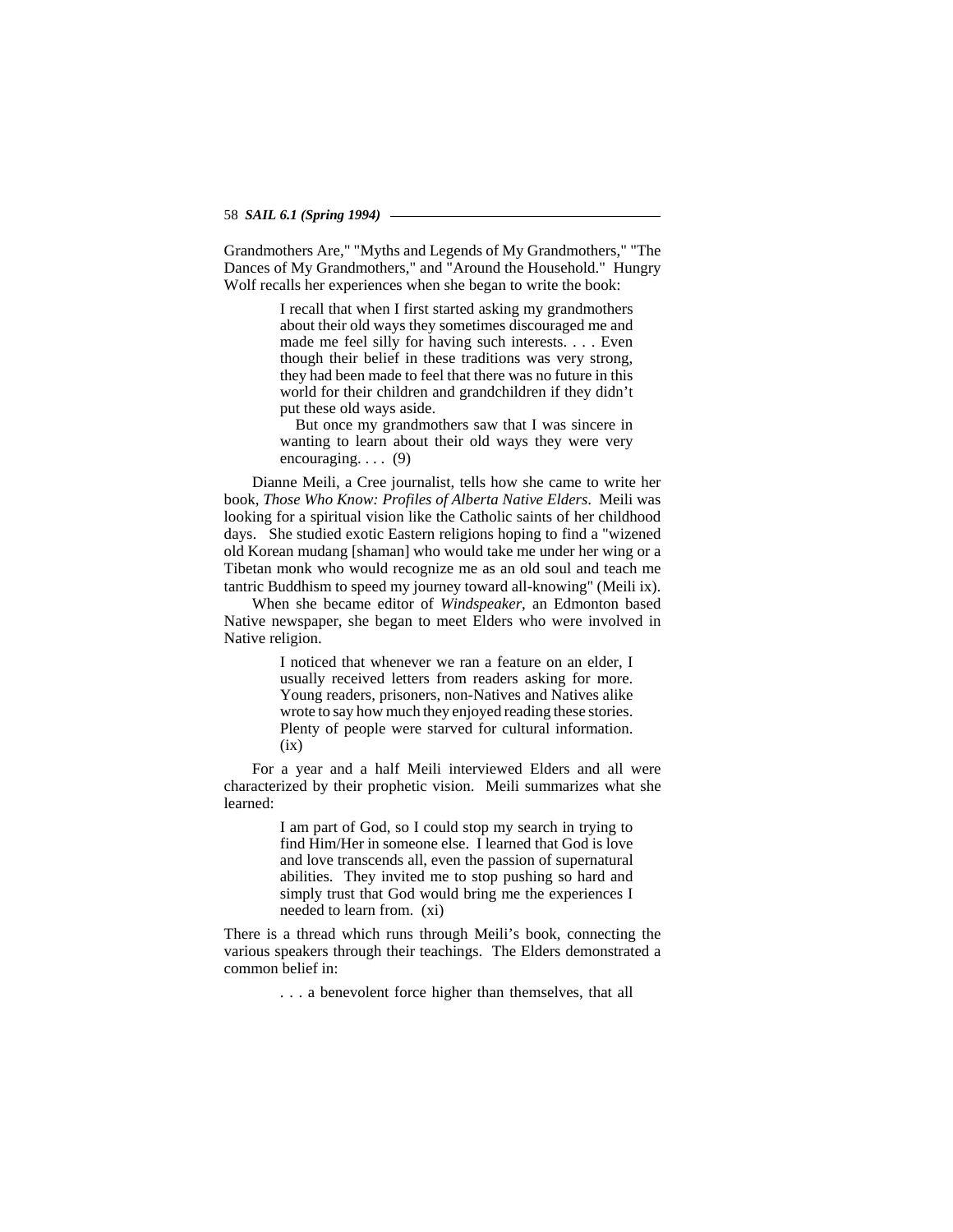things are alive and related, and that there is, indeed, life after death. The elders know behaviour in this world dictates what spiritual life will be like in the next world. And, finally, they know the ceremonies and the spiritual songs or prayers—they hold the key to our culture. (xixii)

The importance of the Elders is integral to all Native cultures and it is likely that Native literature of the future will develop this theme more fully as time goes on.

## **Conclusion**

Native writers are a combination of the old and the new. They speak of storytelling and being authors in the same breath. Anne Acco speaks of obeying "the muse"; Maria Campbell speaks of the muse as being the "Grandmother." Some have university training, have read widely the accepted Euro-Canadian canons of literature; others do not have this background but have exceptionally rich backgrounds in oral narrative; others still have a solid grounding in both worlds. Some Native authors are appearing in mainline publications, but more often they are published by smaller publishing houses and magazines, though these are usually feminist publications. Anne Acco has appeared in *Canadian Women Studies* and Annharte has appeared in *Contemporary Verse 2*. Many Native women have been anthologized.

 Lee Maracle describes the importance of writing for Native women:

> When we write, I believe that what we are doing is reclaiming our house, our lineage house, our selves, because I think we already have a spirit of cooperation that just underlines everything we do, and when you reclaim the self, there's no [literary] category. It's significant with the person. It's wonderment. Absolute wonderment. That's how we see eachother's work, and we want to read each other, and see each other, and to experience each other, because the more pathways we trace to the centre of the circle, the more rich our circle is going to be, the fuller, the rounder, the more magnificent. (Lutz 176)

Maria Campbell as "Mother of them All" perhaps expresses the excitement all readers feel about this rapidly growing body of literature. She is, indeed, one of the grandmothers of our time and she says:

> Writing from Native women has always been very exciting, right from the beginning, because that's where the political writing, the really analytical writing is. Men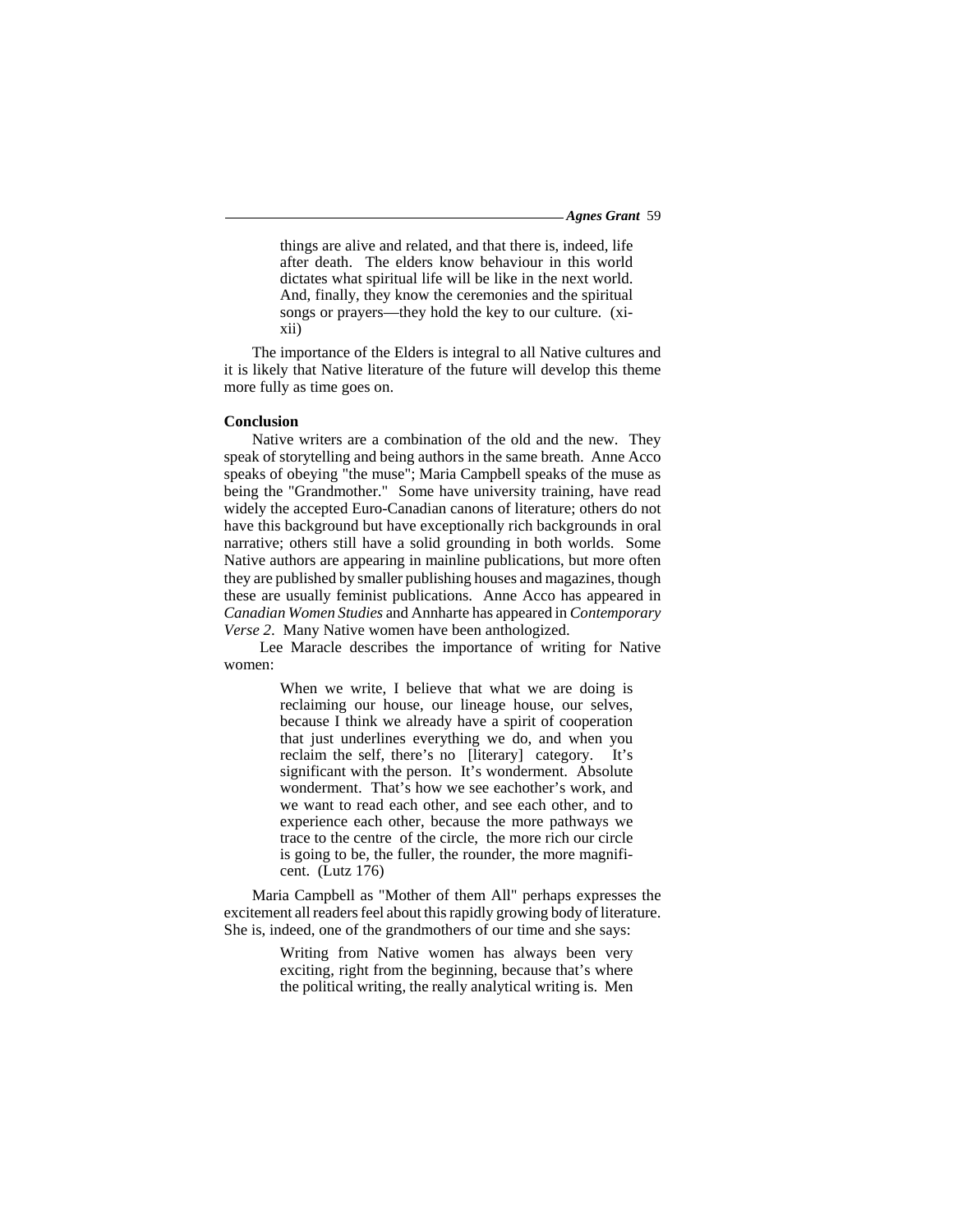are not prepared to be vulnerable in their writing. Part of it is the kind of oppression that we've been under.

 But I'm certainly excited about the stuff that women have been doing. There's some really powerful women writers.  $\ldots$  (Lutz 48)

#### WORKS CITED

- Acco, Anne. "Elizabeth." *Canadian Woman Studies* 10.2&3 (Summer/Fall 1989): 74.
- Annharte. "Exchange Cafe" and Darklove." *Contemporary Verse 2* 11.4 (Fall 1988): 14, 15.
- Archibald, JoAnn. "Coyote's Story About Orality and Literacy." *Canadian Journal of Native Education* 17.2 (1990): 66-81.
- Armstrong, Jeannette. *Slash*. Penticton: Theytus Books, 1985.
- Attwood, Margaret. *Surfacing*. London: Wildwood House, 1973.
- Auger, Rose. "Rose Auger, Cree, Driftpile Reserve." Meili 25-26.

Blondin, Bertha. "Native Traditional Medicine: Its Place in Northern Health Care." Perrault and Vance 19-26.

Brant, Beth, ed. *A Gathering of Spirit: Writing and Art by North American Indian Women*. Montpelier VT: Sinister Wisdom Books, 1984. Toronto: Women's Press, 1988.

- Cameron, Anne. *Daughters of Copper Woman*. Vancouver: Press Gang, 1981.
- ---. *Dzelarhons*. Madeira Park: Harbour Publishing, 1986.
- Campbell, Maria. *Halfbreed*. Toronto: McClelland & Stewart, 1973.
- ---. "Maria Campbell." Lutz 41-65.
- Chisaaky, Molly. ""the Elder's Drum." Perrault and Vance 27-28.
- Chrystos. *Not Vanishing*. Vancouver: Press Gang, 1988.
- Colombo, John Robert. *Songs of the Indians I*. Ottawa: Oberon, 1983.
- Cuthand, Beth. "Beth Cuthand." Lutz 33-40.
- Gardner, Ethel. "Ach-koo's Song." Grant 53-60.
- ---. "Ka-Im's Gift: A Sto:lo Legend." *Canadian Journal of Education* 15:3 (1988): 101-08.
- *Gatherings: The En'owkin Journal of First North American Peoples* 1.1 (Fall 1990).
- Grant, Agnes, ed. *Our Bit of Truth: An Anthology of Canadian Native Literature*. Winnipeg: Pemmican Publications, 1990.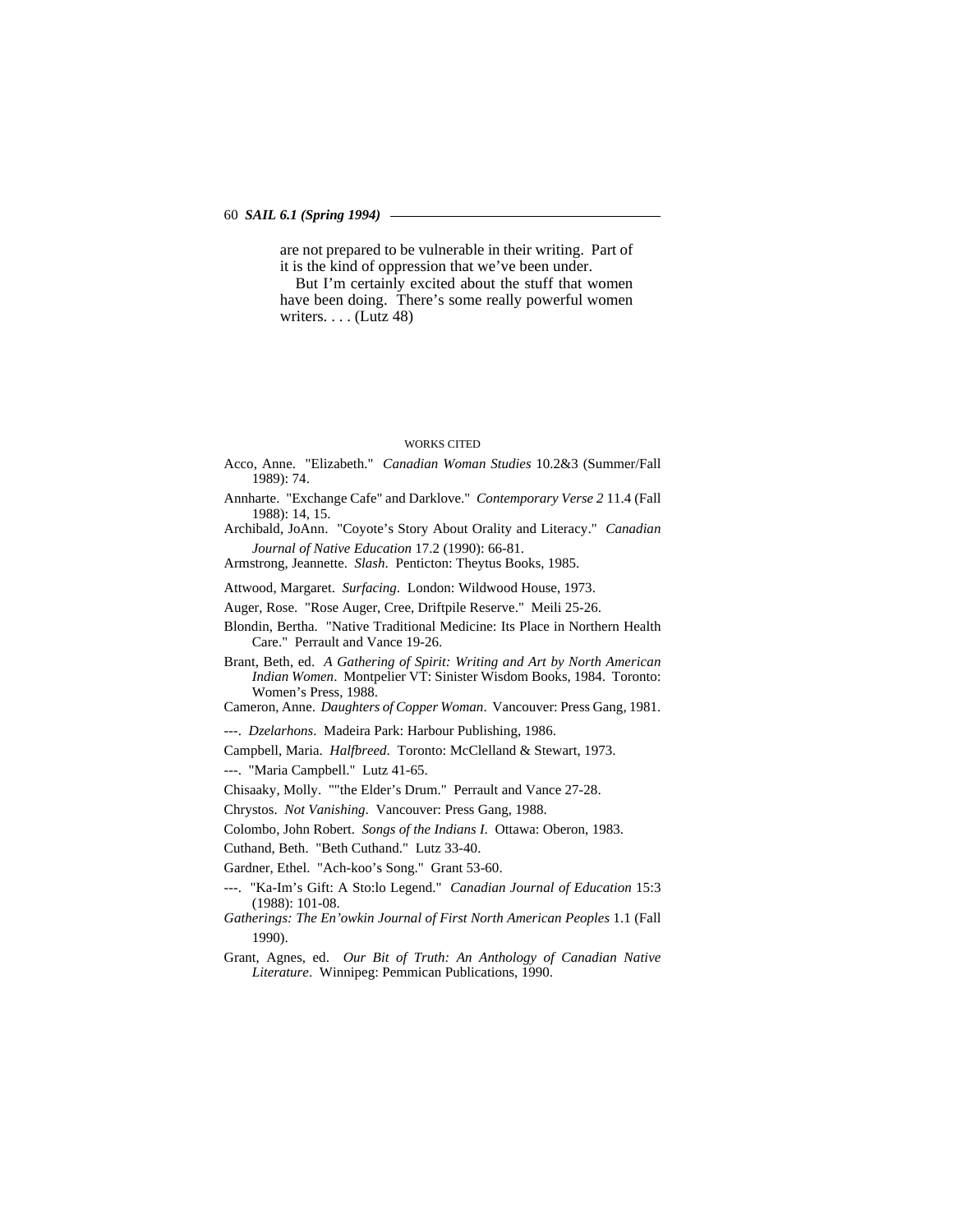Halfe, Louise Bernice. "Pakak." Perrault and Vance 85-86.

- Highway, Tomson. *Dry Lips Oughta Move to Kapuskasing*. Saskatoon: Fifth House, 1989.
- ---. *The Rez Sisters*. Saskatoon: Fifth House, 1988.
- Hodgson, Heather, ed. *Seventh Generation: Contemporary Native Writing*. Penticton: Theytus Books, 1989.
- Hungry Wolf, Beverly. *The Ways of My Grandmothers*. New York: Quill, 1982.
- Jennes, Diamond. *The Indians of Canada*. 1932. Toronto: U of Toronto P, 1977.
- King, Thomas, ed. *All My Relations: An Anthology of Contemporary Canadian Native Fiction*. Toronto: McClelland & Stewart, 1990.
- LaRoque, Emma. "Emma LaRoque." Lutz 181-202.
- ---. "Preface." Perrault and Vance xv-xxx.
- Lutz, Harmut. *Contemporary Challenges: Conversations with Canadian Native Authors*. Saskatoon: Fifth House, 1991.
- Maracle, Lee. *I Am Woman*. Vancouver: Write-On, 1988.
- ---. "Lee Maracle." Lutz 169-79.
- Meili, Dianne. *Those Who Know: Profiles of Alberta's Native Elders*. Edmonton: NeWest, 1991.
- Moses, D. and Terry Goldie. *An Anthology of Canadian Native Literature in English*. Toronto: Oxford U P, 1992.
- Murphy, Yolanda & Robert F. Murphy. *Women of the Forest*. New York: Columbia U P, 1974.
- New, W. H., ed. *Native Writers and Canadian Writing: Special Issue of Canadian Literature*. Vancouver: U of British Columbia P, 1990.
- Niethammer, Carolyn. *Daughters of the Earth: The Lives and Legends of American Indian Women*. New York: Collier, 1977.
- Perrault, Jeanne and Sylvia Vance, eds. *Writing the Circle: Native Women in Western Canada*. Edmonton: NeWest, 1990.
- Petrone, Penny. *First People, First Voices*. Toronto: U of Toronto P, 1983.
- ---. *Native Literature in Canada from the Oral Tradition to the Present*. Toronto: Oxford U P, 1990.
- Reed, Evelyn. *Woman's Evolution from Matrilineal Clan to Patriarchal Family*. New York: Pathfinder, 1975.
- Ruth, Sheila. *Issues in Feminism: A First Course in Women's Studies*. Boston: Houghton Mifflin, 1980.
- Ryga, George. *The Ecstasy of Rita Joe*. Don Mills: General Publishing, 1971.
- Silman, Janet, ed. *Enough is Enough: Aboriginal Women Speak Out*. Toronto: The Women's Press, 1987.
- Slipperjack, Ruby. *Honour the Sun*. Winnipeg: Pemmican Publications, 1987.
- Taylor, Drew Hayden. *Someday*. Saskatoon: Fifth House, 1993.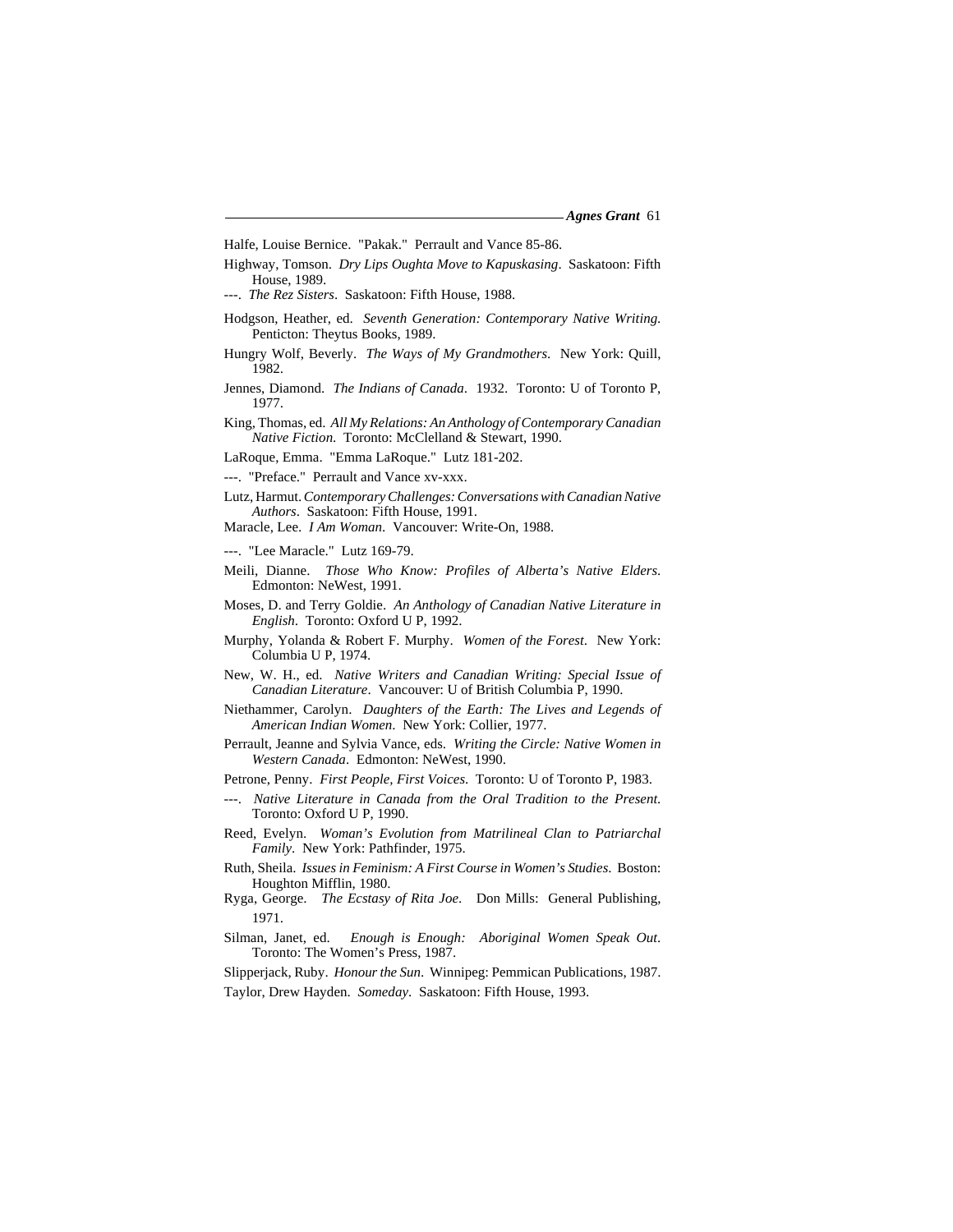- ---. *Toronto at Dreamer's Rock* and *Education is Our Right*. Saskatoon: Fifth House, 1992.
- Van Kirk, Sylvia. *"Many Tender Ties": Women in Fur Trade Society, 1670- 1870*. Winnipeg: Watson and Dwyer, 1980.
- William, Mentor L. *Schoolcraft's Indian Legends*. East Lansing: Michigan State U P, 1956.
- Young, Doris. "Walking in Our Mothers' Footsteps: Aboriginal Women and Traditional Self-Government." *Herizons* 6.1 (Spring 1992): 24-26.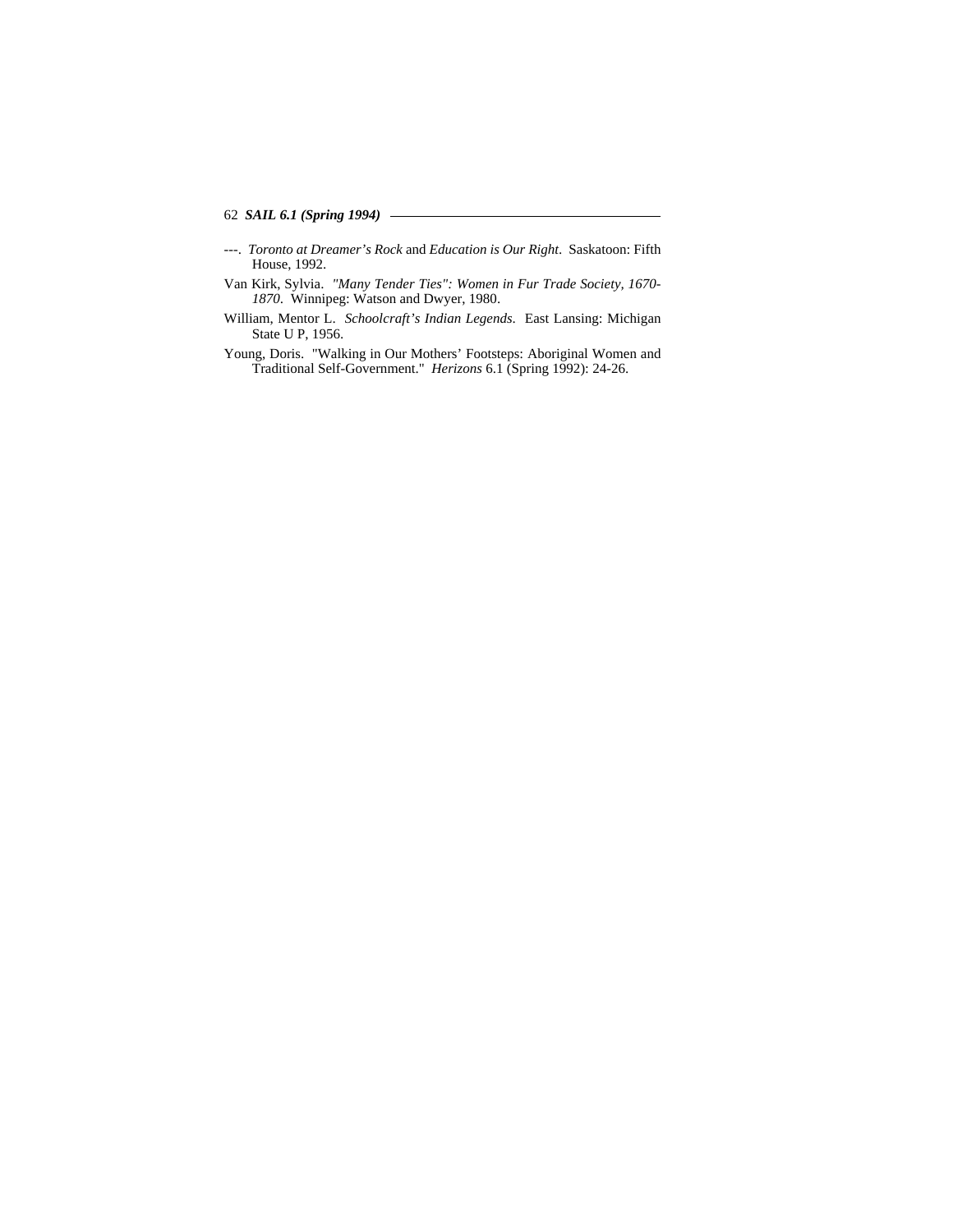# *Pocahontas: " Little Mischief" and the "Dirty Men"*

Betty Louise Bell

She never spoke of herself, she never represented her emotions, presence or history. *He* spoke for and represented her. —Edward Said, *Orientalism* 6.

Pocahontas, the Indian princess in the American colonial romance, died without leaving a word about her life. In the year she spent in captivity in Jamestown she learned to read and write but no written word survives from her pen. This fact has not discouraged writing about her life; indeed, her silence has inspired others to speak for her. These accounts of historians and novelists from Pocahontas and her life, easily dismissed as romantic inventions, are interesting in what they reveal about the author, not the author's subject, and the extent to which a Native woman's silence encourages not an isolated query or speculation but a full biographical account.

The narratives about Pocahontas can be read as metaphors for the author's position on the colonial project. Most authors of Pocahontas tilt their colonial hands when they accept, without interrogation or skepticism, this Indian woman's silence and the motives and desires attributed to her by white male colonists, especially John Smith, as historical fact. And, in the hidden and ambiguous recesses of history and fact, they locate imperatives for the representation of her life. The story must be told! The most recent attempt to tell the story of the Indian princess is Susan Donnell's historical romance, *Pocahontas*. Donnell uses history and fact to sustain her through the writing of the novel, the doubts of an editor, and potential disbelieving readers: "But I persisted because these events are historical fact" (vii).

Fact and history have been cornerstones in the colonial project. The assertion of cultural or racial or sexual superiority is always argued as fact known through historical precedents. Without the validation of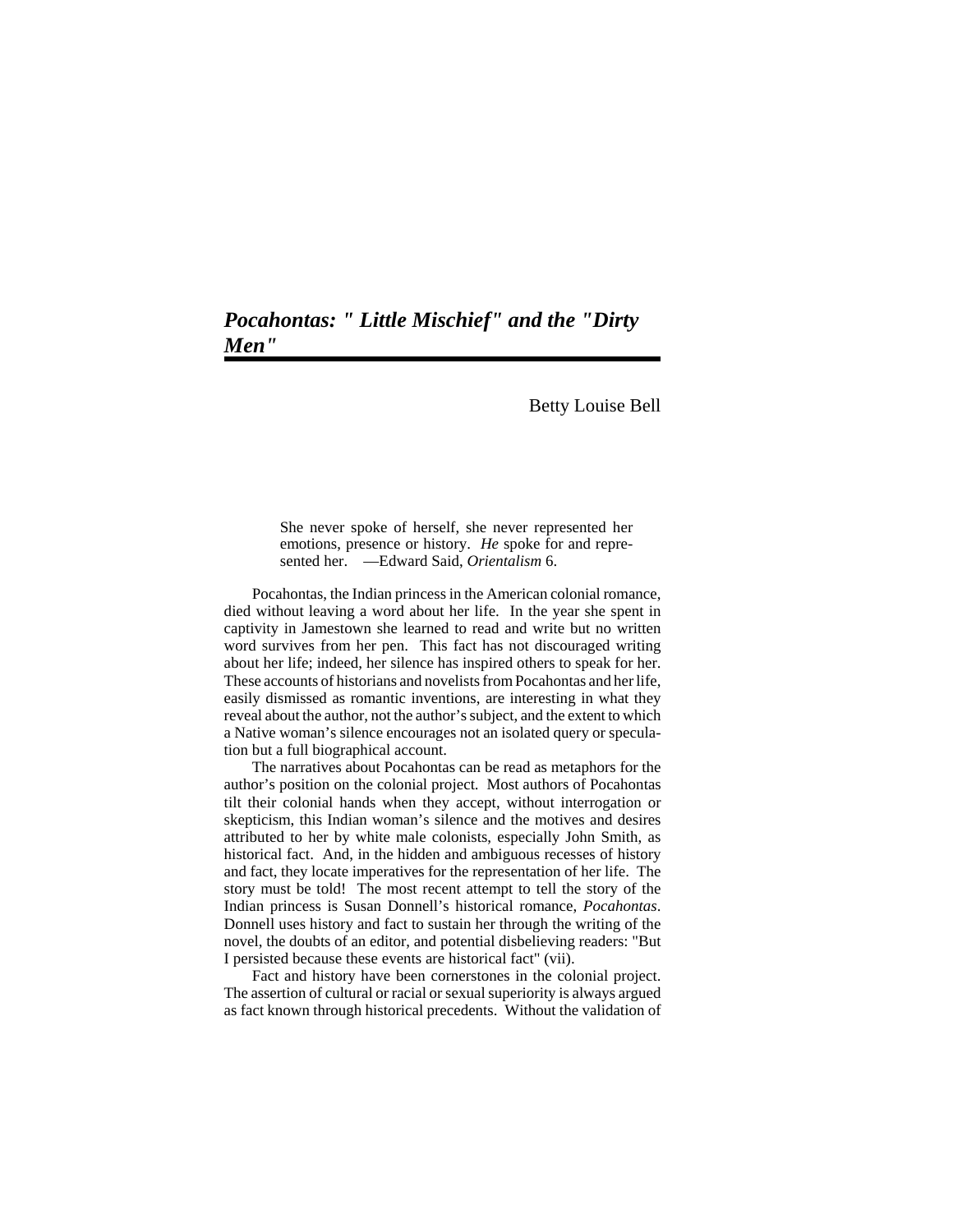fact and history, colonialism would be reduced to simply systems of power and violence. Its success would not be more than the violent projection of the values and beliefs of one culture onto another culture, the *creation* of dominant and subordinate races and sexes, and the *creation* of a cultural inversion in which the indigenous is transformed into the Other, while the colonist is identified as the vehicle for manifest destiny.

For the most part, (meta)narratives about Pocahontas are valorizations of conquest and, for the most part, these narratives are located in the genre of the romance, a patriarchal narrative which is, itself, dedicated to surrender and conquest. As such, the romance novel is an agent of colonialism, nurturing and perpetuating the fantasies of the dominant culture and sex, usurping the agency of its female writers, readers, and subjects, and transforming violence into mutual seduction.

Donnell describes Pocahontas's response to the arrival of the Tassentasses, Algonquian for "the dirty men," as euphoric (59). From the beginning of the colonists's arrival, she conspires to enter their New World. She has none of her father's or tribe's distrust or suspicion of the dirty men. And since this is a colonial narrative of eduction and not force, her eagerness to see the white men is interrupted, temporarily, by the menses. Her arrival into the New World and womanhood are simultaneous, her welcoming body becomes the ideological body of the romantic novel in its pursuit of female surrender and male conquest. She may protest and resist, now and again, but she is "Little Mischief," unable to detour the colonial narrative from its conquest and, finally, the savior of the colonial America (Donnell 59).

By every account Pocahontas was an extraordinary woman: her powerful father's favored child, the tribal ambassador to the Jamestown settlement, the mediator between British colonists and indigenous peoples, the first Native woman to convert to Christianity, the third Virginian Native woman to marry a colonist, the mother of a new mixed blood race, and the first Native American to be honored by the Court of King James. Yet, history tells us, she was not moved to set down words about her unusual life. We are told she was gifted in the languages, especially Latin and Greek, but "not particularly interested in history" (Donnell 370). Donnell speculates on how John Rolfe, Pocahontas's husband and teacher, would have explained her indifference to history:

> He thought that perhaps it was too soon for her to relate past events in a culture that was still so fresh to her. And her own people had no tradition of oral or written history. (370)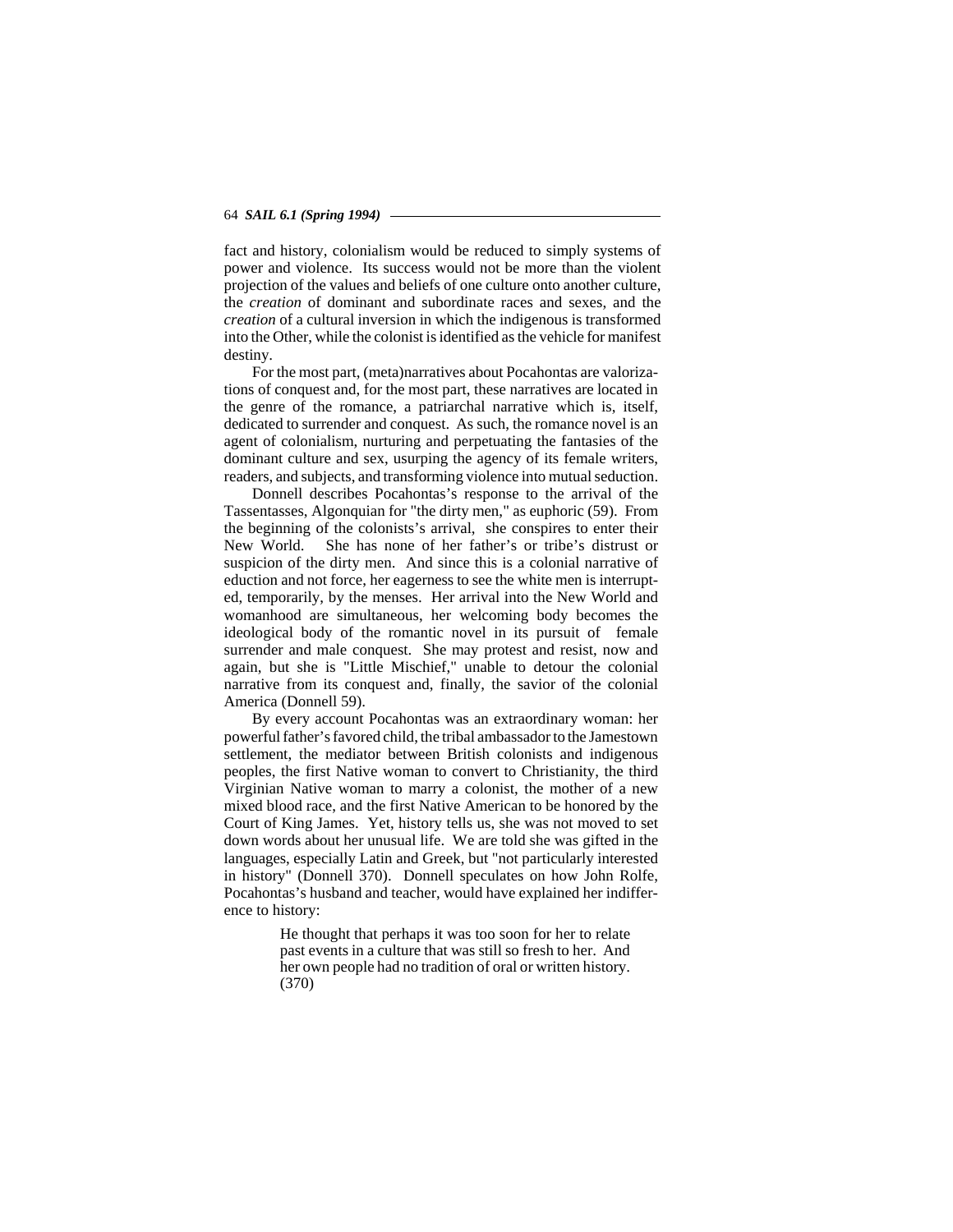When the colonists arrived in Jamestown in 1607, the Algonquianspeaking Powhatan Indians had been living in the Virginia Tidewater for over three hundred years. And Pocahontas, as one of Powhatan's children, was raised with an intense appreciation and respect for the ways of her people. Yet, as the above quotation demonstrates, she is represented as a historical and cultural cipher, a blank page receiving only the imprint of written words. Her identities as Pocahontas and Lady Rebecca, her experiences as Indian diplomat and Christian convert, do not provide her with a personal history necessary for the deciphering of either or both the Indian or white worlds. Without a placement in history, the languages Pocahontas studies do not carry the signs by which the world is known. Her languages, Greek and Latin, are rote memorizations, without nuance or cultural reference, used primarily for the study of the Bible. We are asked to believe that her relationship to language, including Algonquian, was literal, a miming of words as words, without an understanding of how cultures are embedded in language. As such, she is an innocent vessel of others's words and histories, alien to even her own language, and denied the powers of cultural comparisons or interpretation in her acquisition of language. Clearly, this powerful woman, who from the age of twelve or thirteen was a talented tribal diplomat and who, at just barely twenty years old, impressed the Court of King James with her charms and intelligence, needed someone else to speak for her. History asks us to believe that this powerful woman, who from the age of twelve or thirteen was a talented tribal diplomat, was transparent to the white male gaze and died silent.

The most influential writer on the life of Pocahontas was John Smith. He was her first teacher in the English language and culture and, he would have us believe, her teacher in sex and love. In his initial accounts of the Jamestown settlement, Smith said nothing about Pocahontas's rescue of him or her infatuation with him. Only in his writings of 1624, written in hard times and disfavor, did he write into his narrative the story of his rescue by the Indian princess. When he arrived in Jamestown in 1607, Smith was a dashing twenty-six year old soldier of fortune whose narrative already contained the conquests of Asia and Africa. This narrative precedes his introduction to Pocahontas. Donnell describes him, standing on the deck of the *Constant Susan* as the ship approaches land, wondering "if the naturals had women as comely . . . would they have lips as soft, breasts as round and succulent? And most important, would they be obliging?" (45-46).

And since this is historical romance, a genre privileging seduction over violence, Donnell finds in Pocahontas, at the age of twelve or thirteen, a reciprocal response: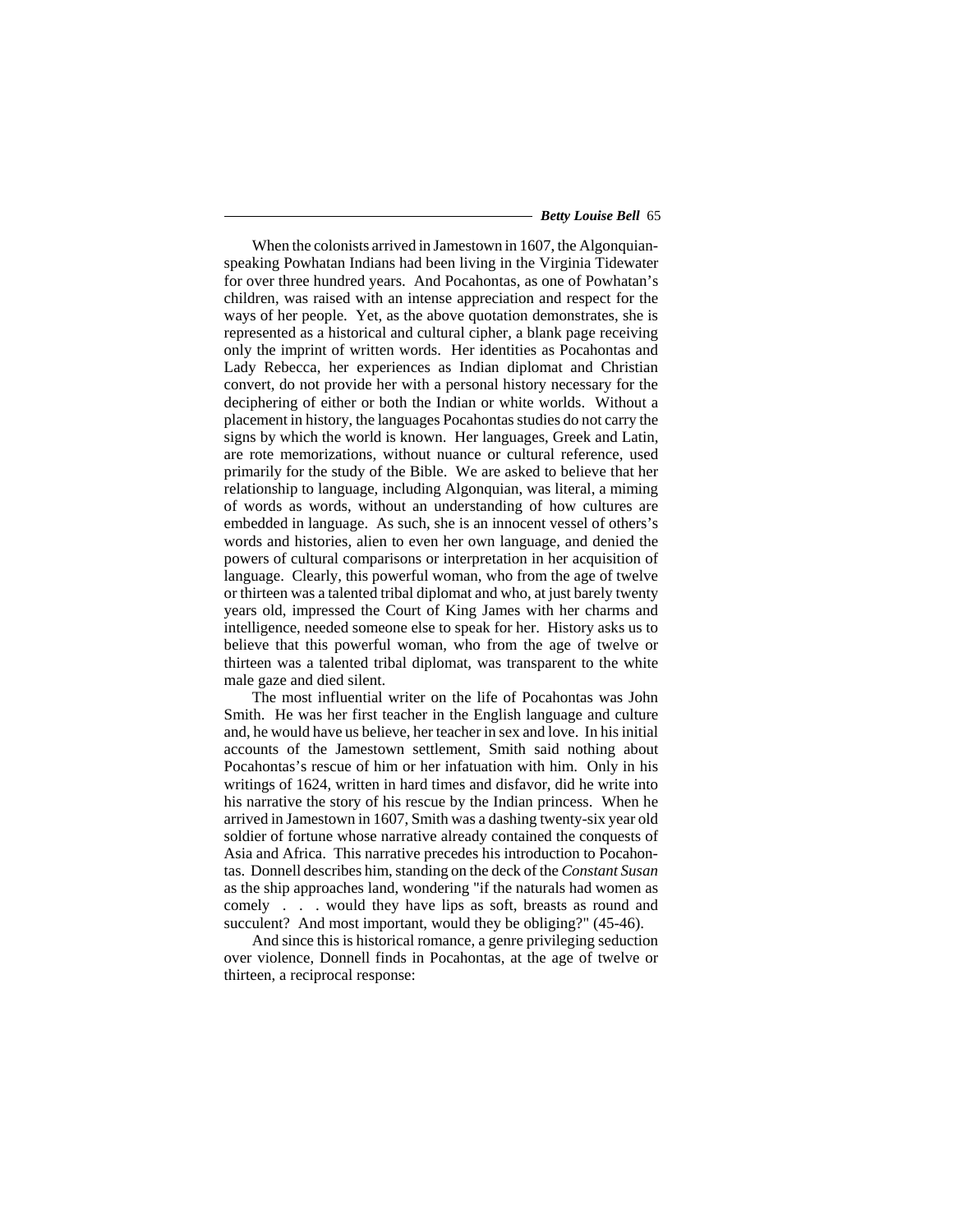She wanted to devour him with love. Her body acted as if it was no longer a part of the woman she knew. . . . She felt as if she were part of the man whose body gave her such joy, as if his skin were hers, as if their hearts were one. At other times she felt she would swoon with the deliciousness of her captivity. (235)

Her seduction and, later, her conversion are finalized in the same grateful gesture of dropping to her knees and stretching "her arms up towards the sky" in prayer to the "one true God" (401).

Smith's accounts of his rescue by Pocahontas were attempts at self-mythologizing as well as a mythologizing of the Other. In his writings on Pocahontas, he created and elevated the romance of John Smith. So, too, writers of the romance find in Pocahontas a subject that services their colonial narrative. Smith's final interview with services their colonial narrative. Pocahontas in England, in which she was too overcome by emotion to speak, corresponds to her continued *speaking* silence in other writer's works. Her silence with Smith, often interpreted as anger at him, is freely interpreted by Donnell as romantic conquest:

> The men were gentle. She could hear their worried voices, but although she wanted to speak, she could not. She willed herself to say a word, but not a sound escaped her lips. She knew only that John Smith's eyes and his touch had enveloped her, and nothing else mattered. (422)

Smith inverts Pocahontas's rescue of him into conquest; Donnell transforms romantic possibility into historical fact. There is no historical evidence, outside of Smith's account, that supports Pocahontas's rescue of Smith nor is there any evidence Smith and Pocahontas were lovers. Both Smith and Donnell appropriate the voice and body of Pocahontas as textual opportunity; both Smith and Donnell mythologize Pocahontas into silence and absence.

The Native American has always inhabited the nether space between truth and lie, self and false self. The word "mixed blood" refers as easily to identity as it does to truth. The Native American was physically removed from his/her land; existentially, this removal occurred in the removal of the Indian into mythology.

 The creation and continued sustenance of a mythology is dependent on a removal from history and the referential world. The first step in colonial appropriation is the Natives's removal from their history and language, and the creation of a mythology to replace Native history and sensibility. The Native experience is repressed and distorted, colonized by the settler's imagination, and reduced to a silent and fixed image. In this way, colonists become the self-appointed interpreters of Native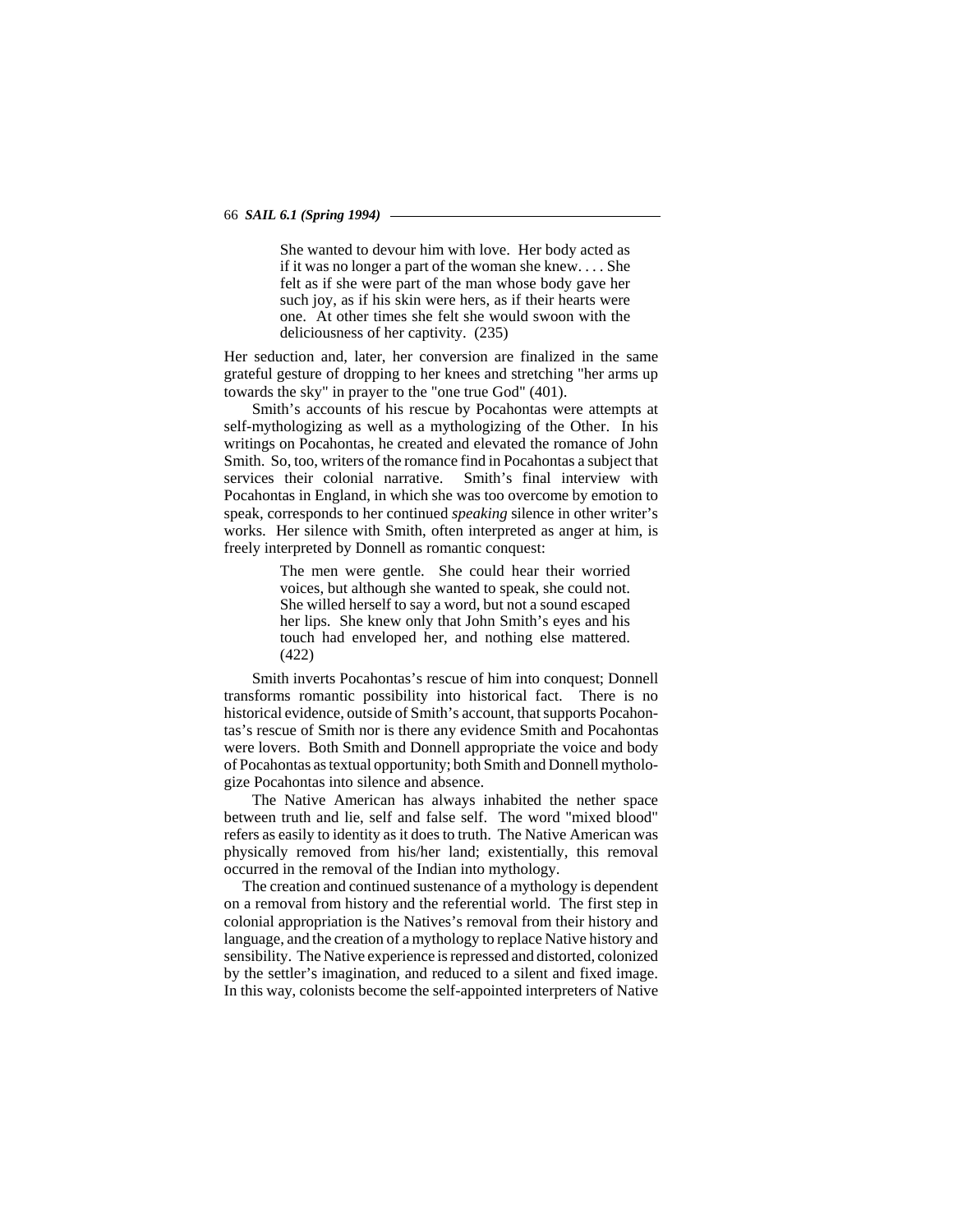self-apprehension and the inventors of a new world. The struggle for control of Native subjectivity and self-representation, so evident in post-colonial literatures, is absent from colonial narratives about Native life. These narratives are monologic, reducing the Native to a transparent and mythologizing silence. They are discursive projects dedicated to "the victory of one reigning language (dialect) over the others, the supplanting of languages, their enslavement, the process of illuminating them with the True Word" (Bakhtin 271).

Pocahontas is the first mythical Indian. The translation of her history and identity by European culture, the white ventriloquism of her motives and desires, have made her a metaphor for the colonizing of the native identity by the settler imagination. Her historical and cultural transparency and her silence were the primary sites of European conquest of Native Americans. The colonial appropriation of the body of America, its land and resources, was dependent on the appropriation of the body of Native identity. From the arrival of Columbus, who misnamed indigenous peoples "Indians," colonists appropriated the power of naming and interpretation. And these powers of naming and interpretation transformed Natives into textual and material products, as valuable to the romance of imperialism and discovery as tobacco.

As with the Indians named by Columbus, Pocahontas's names and their translations are assigned by the reader of her identity. She was given a secret name, Matoax, known only to her tribesmen and translated as "Little Snow Feather" (Woodward 20). Her father named her Pocahontas, variously translated from the Powhatan tongue as "Bright Stream Between Two Hills," "Playing with the Spirits," "Getting Joy from the Spirits," or "Little Wanton" (Woodward 20; Brant 42). With all of these translations available, Pocahontas, the nude prepubescent Indian girl who played in and on the edges of their settlement, was translated by the colonists as "Little Wanton" or "Little Mischief." In Powhatan culture children wore no clothing, except during the winter, but Pocahontas's nudity and playfulness was interpreted as frivolous and licentious behavior by the King's official colony recorder:

> The Jamestown colonists, busy felling trees, clearing ground for gardens, and building their fort, first saw her playing in prenubial nakedness within their settlement, leap-frogging and turning cartwheels with four young cabin boys. (Woodward 4-5)

#### **"I shall never be free of my body."** (Donnell 94)

From first contact, Pocahontas was an object of the male colonial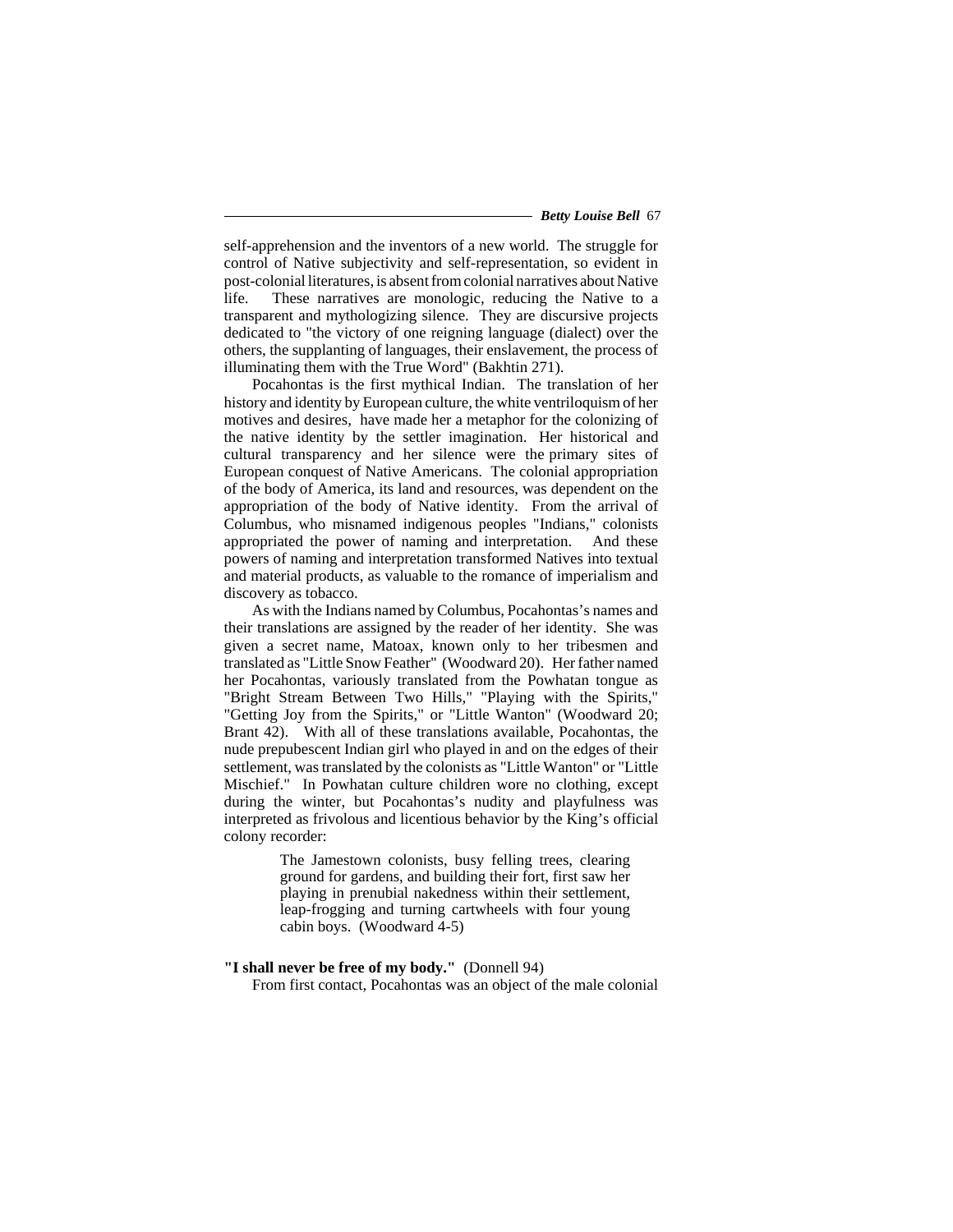gaze. She enters history as the sexual objectification of Native defeat and colonial conquest. Just over the age of ten, Pocahontas is identified as the promiscuous female body, as fecund and wild and seductive as the land. The body of Pocahontas and the body of America are the same contested site in the colonial enterprise. Both are feminized bodies of male occupation and dominance. The colonization of the Native woman is the psychic alienation from self, whereas the colonization of the land is the exploitation of its resources. Both Pocahontas and America carry the burden of female sexual stereotypes. They are represented as virgin and whore, innocent of history and identity but also a wild and corrupt challenge to the male colonial enterprise.

Everything we know about Pocahontas, including her silence, comes from the voices of others. She speaks in thousands of sentimental and popular novels, plays, and poems. As a symbol of the New World, an icon of Christian conversion, a representation of the fallen and redeemed woman, she is a legitimatizing image in colonial narratives. Her body is the site of the yielding exotic within the colonized space: the eager savage in colonial and Christian enterprises, the dark continent of female sexuality, her bronze nubile body yielding to the white settler's touch, and the woman as colonial savior.

When the colonists arrive, Pocahontas is already, at the early age of ten, a projection of male desire and a model for the identity of Native American women. The colonists's first glimpse of her is her naked, cartwheeling body and, without interrogation of the difference of place and culture, she is interpreted into the cultural and sexual structures of England. Her nakedness is seen as wantonness; her playfulness is known as seduction. Later, after her baptism and marriage, she becomes the Indian Princess, virginal and noble, a savior of men. Her conversion from savage to noble savage, from heathen to Christian, was a standard ploy of colonization. As Roy Harvey Pearce argues in *Savagism and Civilization*, "Savage inferiority is repeatedly, almost unconsciously imputed to Indians and then sentimentally or melodramatically ennobled out of existence" (43).

The romance of Pocahontas has been adapted to each culture's romance with Native and woman. The narratives that circulate her life, continually reinterpreting and reinventing her image, provide a cultural litmus test for the representation of Native and woman. Through these images of Pocahontas, we can see how Native and woman were appropriated and translated by an alien imagination, and we can see how white male writers and artists (re)produced the effects and affects of colonialization. In the Victorian age Pocahontas was represented as the Earth Mother, the angel in the house, and La Belle Sauvage. She is the Indian Princess, without the power of an Indian Queen, elevated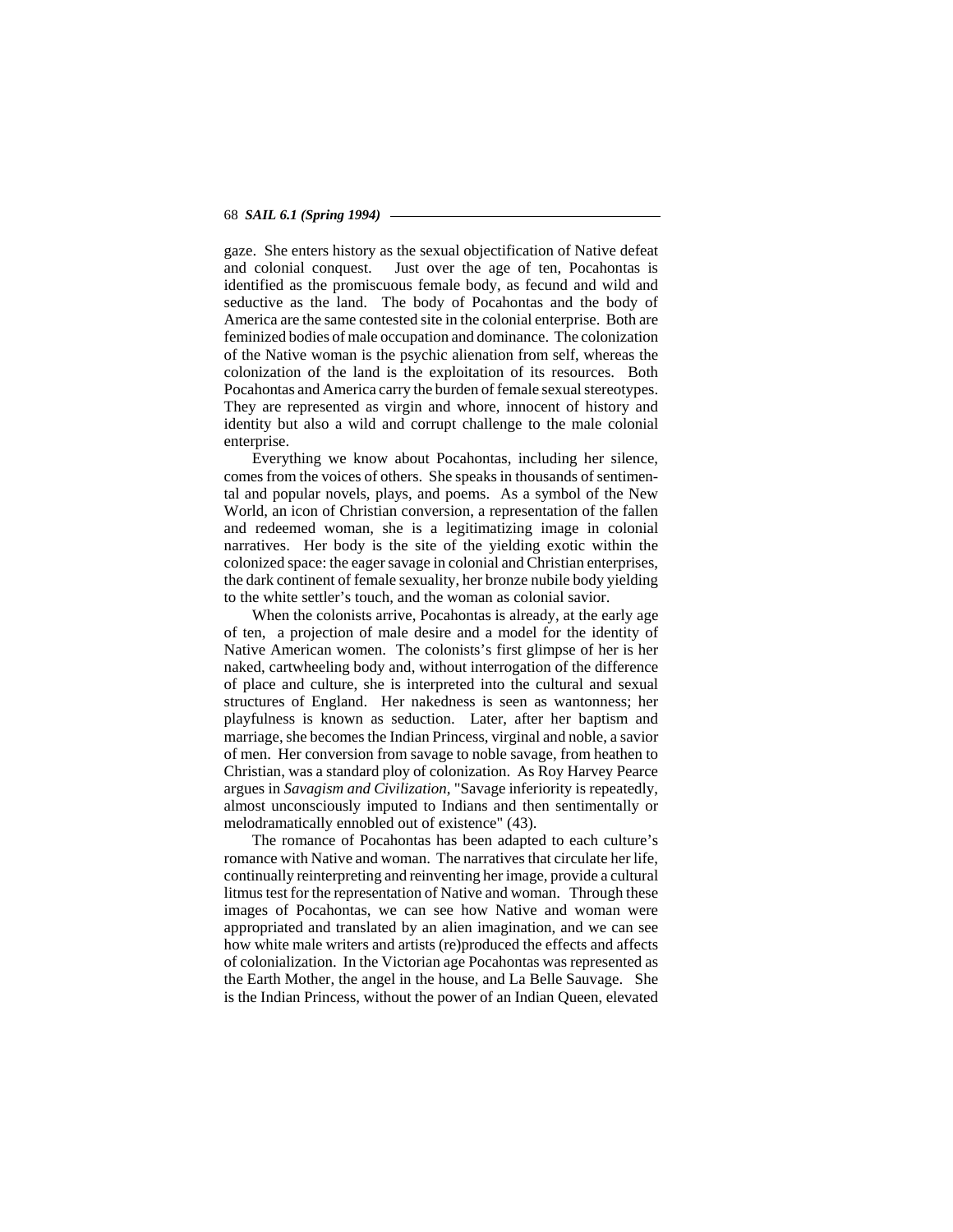into rare heights of feminine royalty and elevating the men who claim to know her into those same rare heights. As woman and Native, she is eager for sacrifice and domination, a ready victim of the violence of imperialistic ambitions and a validation of its dominance. The Native, like the masochistic female, becomes a valorized accomplice, indeed an advocate, of her own destruction:

> The old conflict between her loyalties was still there, but more and more she came to see the virtues of the strange people. She had always believed that the Powhatans and the English could live in harmony. They had much to give each other. In fact, she thought suddenly, that is exactly what I am doing, providing first one then the other with the products of each culture. (Donnell 193)

A strategy of colonialism is the subjugation of the subaltern's subjectivity through the appropriation of the Native voice and experience, but Susan Donnell, in this quotation from her recent romance, *Pocahontas*, has cannibalized the Native voice. Here, the consciousness of Pocahontas is located, without struggle or conflict, in the author. Here, a white woman writer, living in England in the late Twentieth Century, speaks through the voice of Pocahontas without the hesitancy of a conditional. This author, however, approaches the voice of John Smith from a polite distance. She enters his vision with the courtesies of "would have been" or "might have been." The result is that the scaffolding of the fictional framework is clearly seen in John Smith's representation but,in her representation of Pocahontas, Donnell insists on the hyperreality of a historical figure. One explanation for this is that, as a writer, she had to compete with Smith's own written words about his life. But another, more compelling, reason is the patriarchal structure of the romance narrative.

Susan Donnell presents her credentials for the authoring of Pocahontas: "I am a direct fourteenth-generation descendant" of the Powhatan princess (vii). We are informed she "used her family tree as the basis for *Pocahontas*" (publisher's note), leading the reader to expect her narrative to be interwoven with family stories about their great ancestor. In fact, Donnell's novel is, mostly, historically correct but not because of her family history but because of her reliance on the biography of *Pocahontas* by Grace Steele Woodward, a text that is, itself, compromised by the writer's own commitment to the colonial project.

Donnell's novel was created, she tells us, from heart and history. But, in fact, it originates in performance. Her novel is an extension of a childhood game reenacting the rescue of Smith by Pocahontas with her brother and cousins in Virginia. She dates the game from the age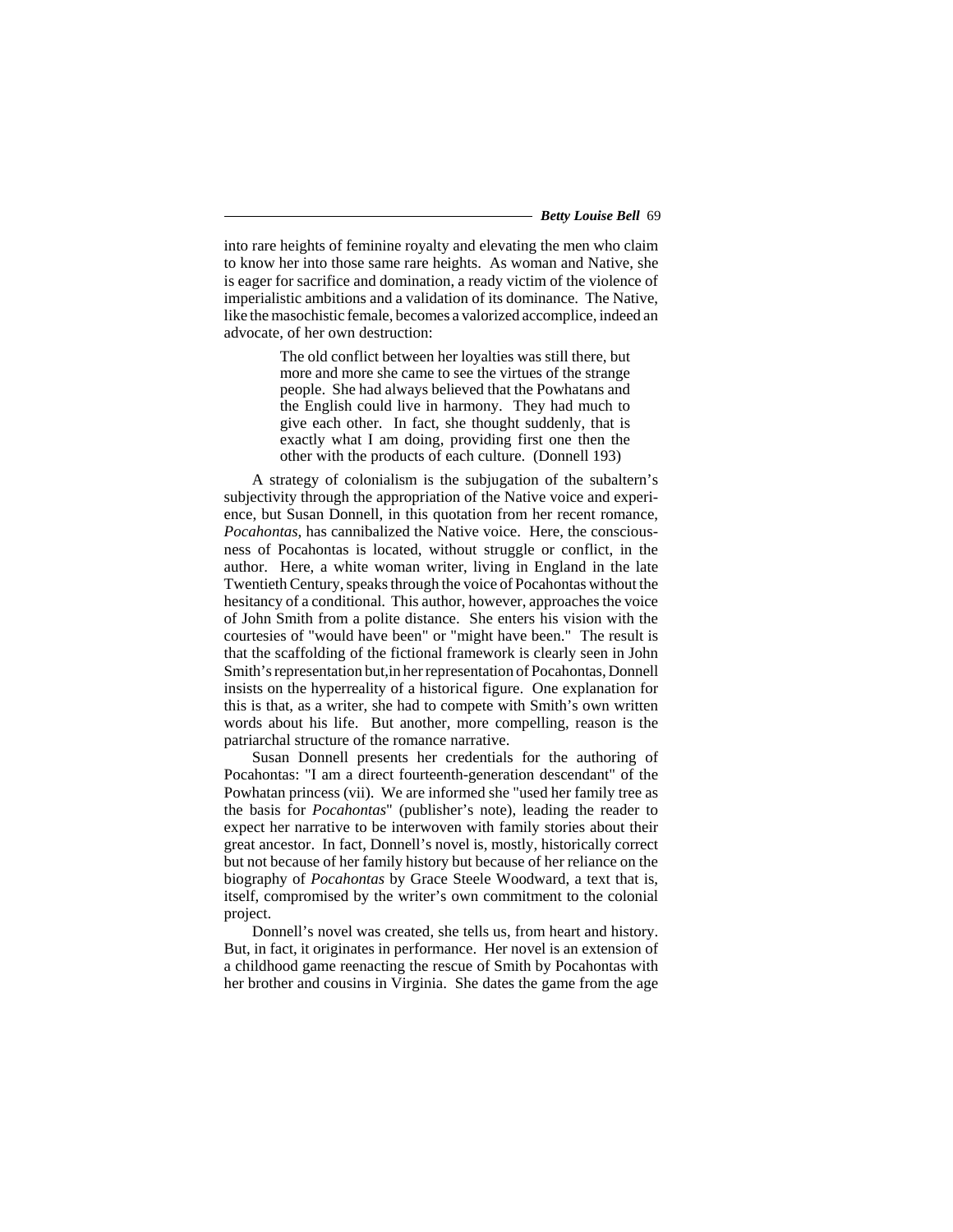of ten, Pocahontas's age when the colonists arrive in Jamestown. Donnell's memory of Pocahontas is reignited after her "deeply loved family home in Virginia burned and for many reasons could not be rebuilt" (vii). There are resonances here of Scarlett O'Hara and her beloved home, Tara. The impulse behind telling the story of the mythical Indian princess is the destruction of another American myth, the prelapsarian South. Like the settlers who recorded the "discovery" of America, like frontier and sentimental literature in the Nineteenth Century, Donnell's novel originates in a longing for an idyllic setting and story, the return to a place where there were "immensely healthy people who enjoyed a perfect environment" with "none of the prejudice that built up later after long years of warfare between them" (viii). It is represented as a return to Eden, to harmony and balance between the sexes and races when, in fact, it is a project of power and violence.

In *The Heirs of Columbus*, Gerald Vizenor calls for exchange of Columbus for the body of Pocahontas. She is a colonized body, filled with other voices and purposes, inseparable from manifest destiny and Native removal. The "real" and imagined stories of Pocahontas have served and continue to legitimatize the colonialization of tribal cultures and their lands. Can we, in our dream of recovery, find more than a woman's silence and cultural betrayal in the history of Pocahontas? Or will we, like John Smith, only inscribe our own fantasies on her inert body?

#### WORKS CITED

- Bakhtin, Mikhail. *The Dialogic Imagination: Four Essays*. Austin: U of Texas P, 1988.
- Donnell, Susan. *Pocahontas*. New York: Berkeley Books, 1991.
- Pearce, Roy Harvey. *Savagism and Civilization: A Study of the Indian and the American Mind*. Berkeley: U of California P, 1988.
- Said, Edward. *Orientalism*. New York: Random House, 1978.
- Woodward, Grace Steele. *Pocahontas*. Norman: U of Oklahoma P, 1969.
- Vizenor, Gerald. *The Heirs of Columbus*. Hanover NH: Wesleyan U P, 1991.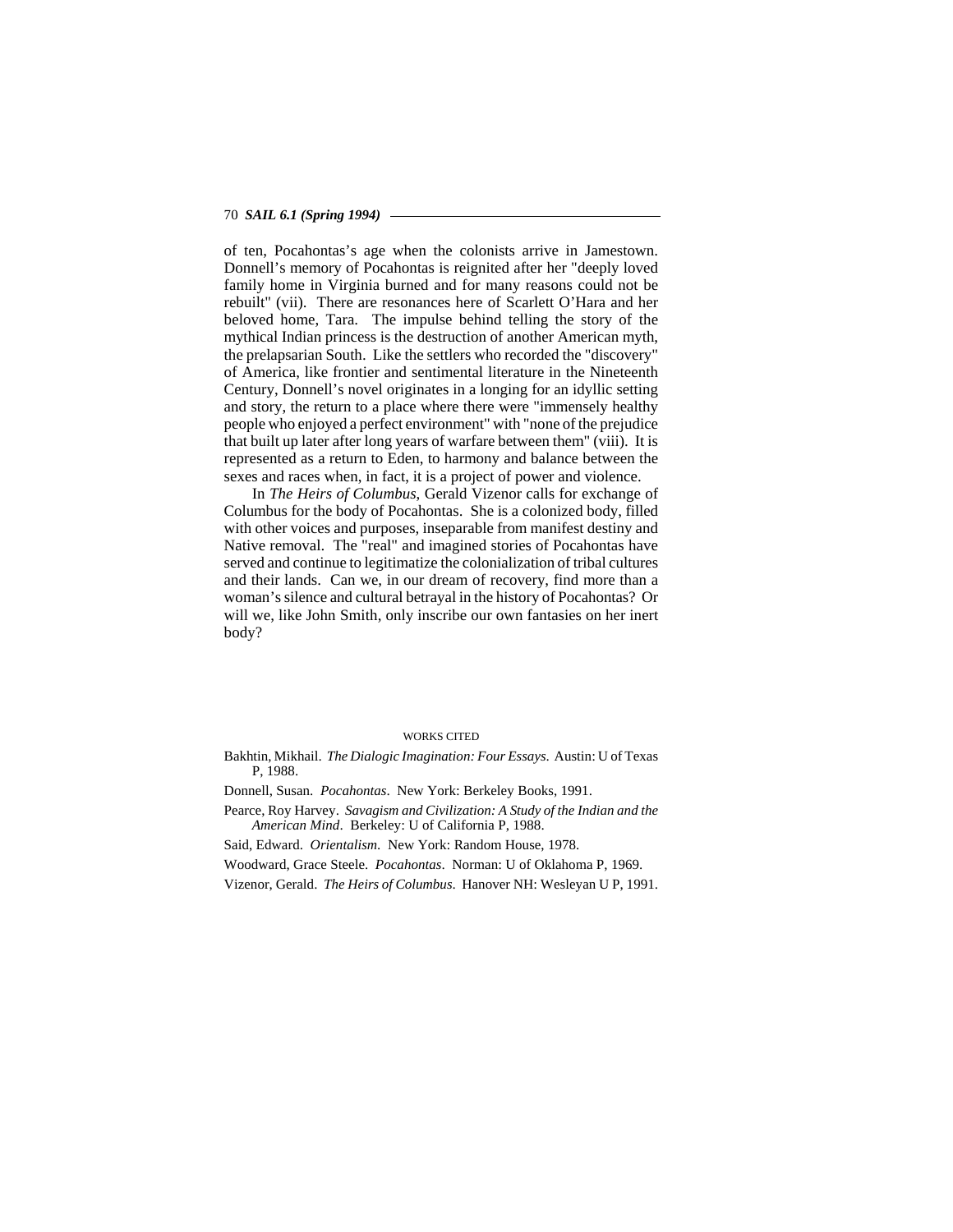Norma C. Wilson

May all walls be like those of the jungle filled with animals singing into the ears of night. Let them be made of mysteries further in in the heart, joined with the lives of all, all bridges of flesh, all singing, all covering the wounded land showing again, again that boundaries are all lies.

—From "Wall Songs" by Linda Hogan

Looking to nature as the model for a society that would be deeply responsible and completely related inside and out to this whole earth and to its inhabitants, Linda Hogan searches for new tools to dismantle and rebuild the society she lives in (Swann 244). Building on the foundation of her Chickasaw ancestry, Hogan says, "I think of my work as part of the history of our tribe and as part of the history of colonization everywhere" (233).

The colonizers of the Americas, who have exploited land, labor, indigenous spirituality, and women for profits, continue to destroy the environment and cultures indigenous to this place. Unemployment and rates of poverty are more severe among Native Americans than among any other racial group in the Americas. Annette Jaimes and Theresa Halsey have written that women "have formed the very core of indigenous resistance to genocide and colonization since the first moment of conflict between Indians and invaders" (311). They point out that since the late 1970s, Native American literature has "assumed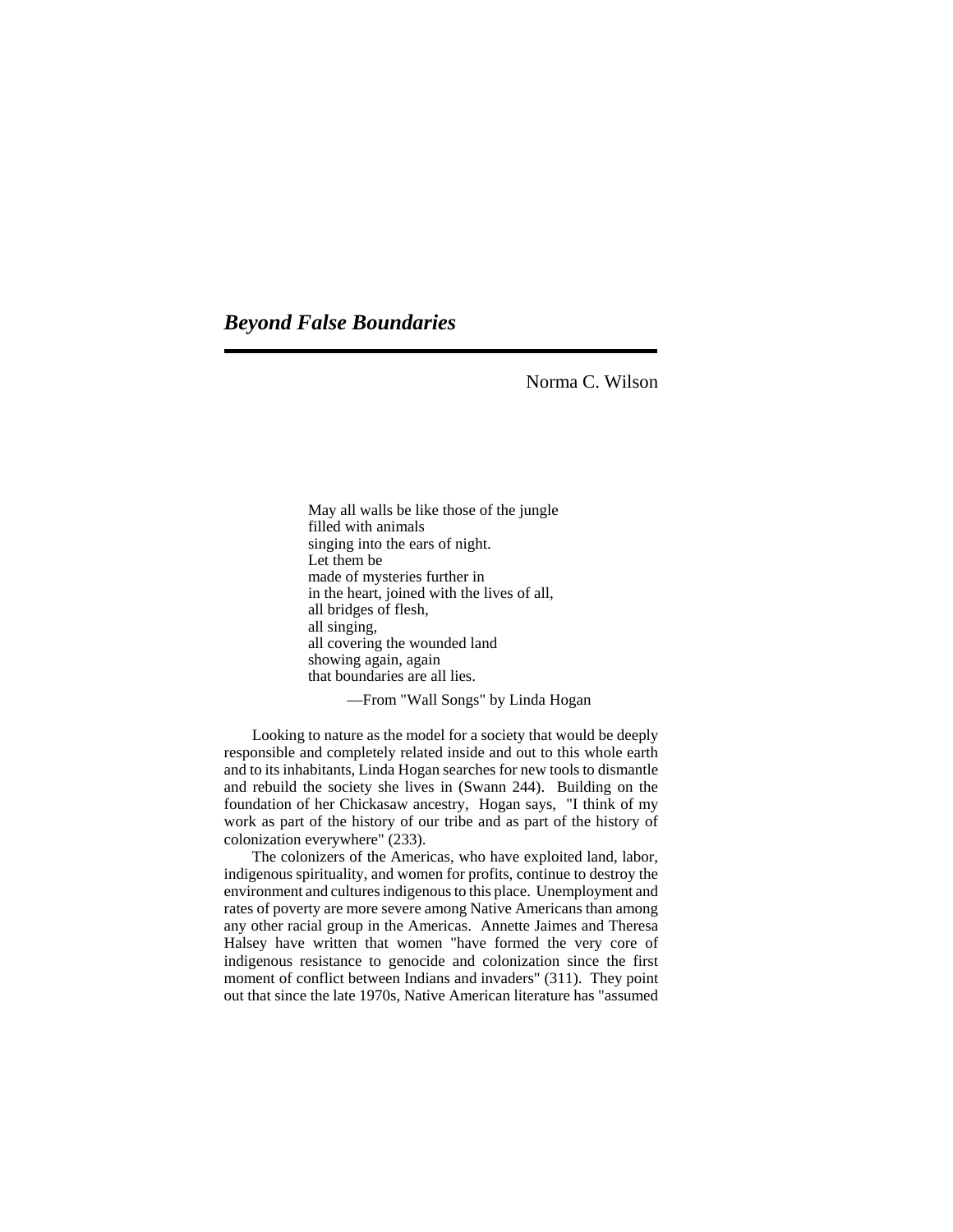a critical galvanizing role with indigenous liberation struggles in North America" (327), crediting Leslie Silko, Linda Hogan, Wendy Rose, and Joy Harjo with providing, along with others, "the muscle and sinew of the effort" (327). All four of these writers have Native and European ancestry, but identify with their indigenous culture. All four extend the indigenous visions of their cultures to consider the dangers and relationships shared by all interdependent inhabitants of earth. I think they would all agree with Silko's statement, "The community is tremendously important. That's where a person's identity has to come from, not from racial blood quantum levels" (Fisher 19). In the work of these authors, the definition of community has expanded from the local to the global. Their vision is one more sign of a consciousness in Native American art and literature that refuses to be bound by the colonial assumptions and expectations of the colonizer.

Creative ways of expressing human experience often require creative critical approaches. While we may find those approaches we have inherited from the new critics, feminists, deconstructionists and sociological and historical critics useful in our reading of the new literature, we always must combine these approaches with an open and thorough reading of the text and a careful study of the context.

Precedents for approaching Native American women's writing from feminist and post-colonial perspectives can be found in a continuum of literature, from the nineteenth-century social analyses of Fuller, Morgan, Marx, Engels, and Gage to those of present-day social critics and feminists, who have considered how we can most responsibly live in communities. Though the theories and observations of the nineteenth-century writers previously mentioned are not without fault, they have provided us with some valuable foundation stones.

In 1843 Margaret Fuller, author of America's first feminist manifesto, "The Great Lawsuit," condemned America's oppression of Native and African Americans: "I need not speak of what has been done towards the red man, the black man. Those deeds are the scoff of the world; and they have been accompanied by such pious words that the gentlest would not dare to intercede with, 'Father, forgive them, for they know not what they do'" (1516). Yet she was convinced that Americans would someday achieve a just society. "It is inevitable," she wrote, "that an external freedom, such as has been achieved for the nation, should be so also for every member of it" (1516). Yet her *Summer on the Lakes, in 1843* reveals that Fuller did not expect Native American cultures to survive: "I have no hope of liberalizing the missionary, of humanizing the sharks of trade, of infusing the conscientious drop into the flinty bosom of policy, of saving the Indian from immediate degradation and speedy death" (121). Like most intellectuals of her time, lacking an understanding and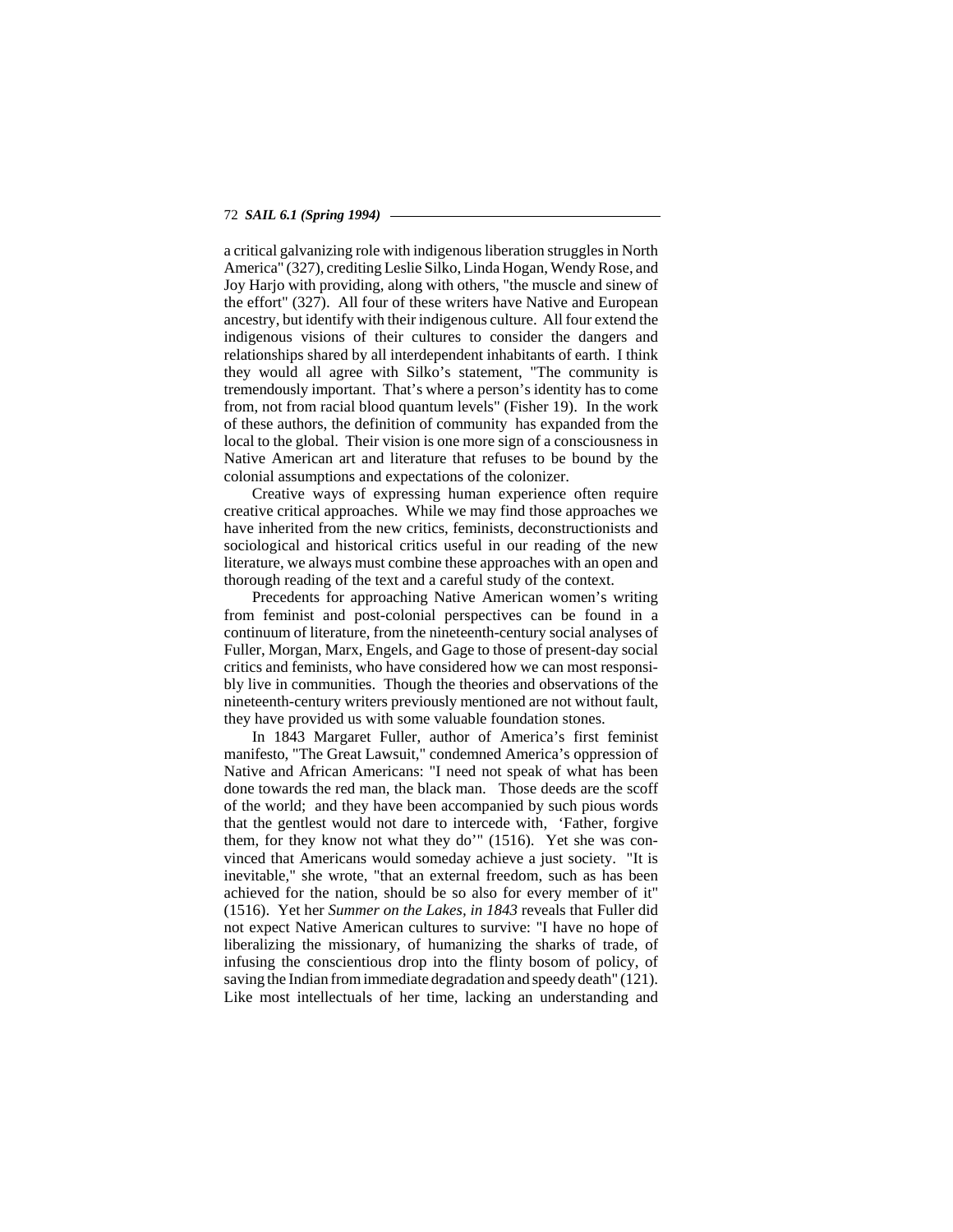appreciation for their cultural strengths, Fuller viewed the indigenous Americans as a vanishing race. Yet, to her credit, she took the government and the churches to task for their misdeeds.

In the late 19th century, Lewis Morgan, Karl Marx, Frederick Engels and Matilda Gage studied Iroquois society to determine how people had lived before the emergence of the patriarchal capitalist power structure, in the effort to find a model for the socially equitable and sexually balanced society they considered humans capable of building. Morgan expected this new society to be "a revival in a higher form, of the liberty, equality and fraternity of the ancient gentes" (22) or matriarchal clan. *Origin of the Family, Private Property and the State*, published in 1884, was based on Morgan's research, and the fruit of Marx's analysis and Engels' writing. Marx and Engels' study shows the advantages to the community, and particularly to women, of communal, matriarchal society in which family lineage is traced through the female birth line rather than through the male property line. While these writers placed too much faith in technology as a means of human liberation, their observation and analysis of the structure of Iroquois society and of women's place in that society are important in the development of thought critical to the responsible building of modern communities.

Suffragist Matilda Gage felt that women through the ages had been the victims of the Church. She left the Women's Suffrage Association when it merged with the Women's Christian Temperance Union in the effort to win the vote. In *Woman, Church and State*, published in 1893, Gage noted the respected role of women in Iroquois society and recognized the influence of the Iroquois League on the United States Constitution. Gage pointed out that among the Iroquois, no sale of lands was valid without consent of the women, and women possessed veto power over war. She believed that the government of the United States was borrowed from the Six Nations: "Thus to the Matriarchate or Mother-rule is the modern world indebted for its first conception of inherent rights, natural equality of condition, and the establishment of a civilized government upon this basis," she wrote, "while under their women the science of government reached the highest form known to the world" (10).

Having found their cause, as an outgrowth of their work in the Abolitionist Movement, white feminists such as the Grimke sisters recognized the common oppression African Americans and women were subject to as unpaid and unenfranchised laborers. However, as the speeches of Sojourner Truth and the well-documented study of Angela Davis, *Women, Race and Class*, clearly show, there were many concessions to racism in the early feminist movement. Then as now there was a dichotomy. On one side were pragmatic middle and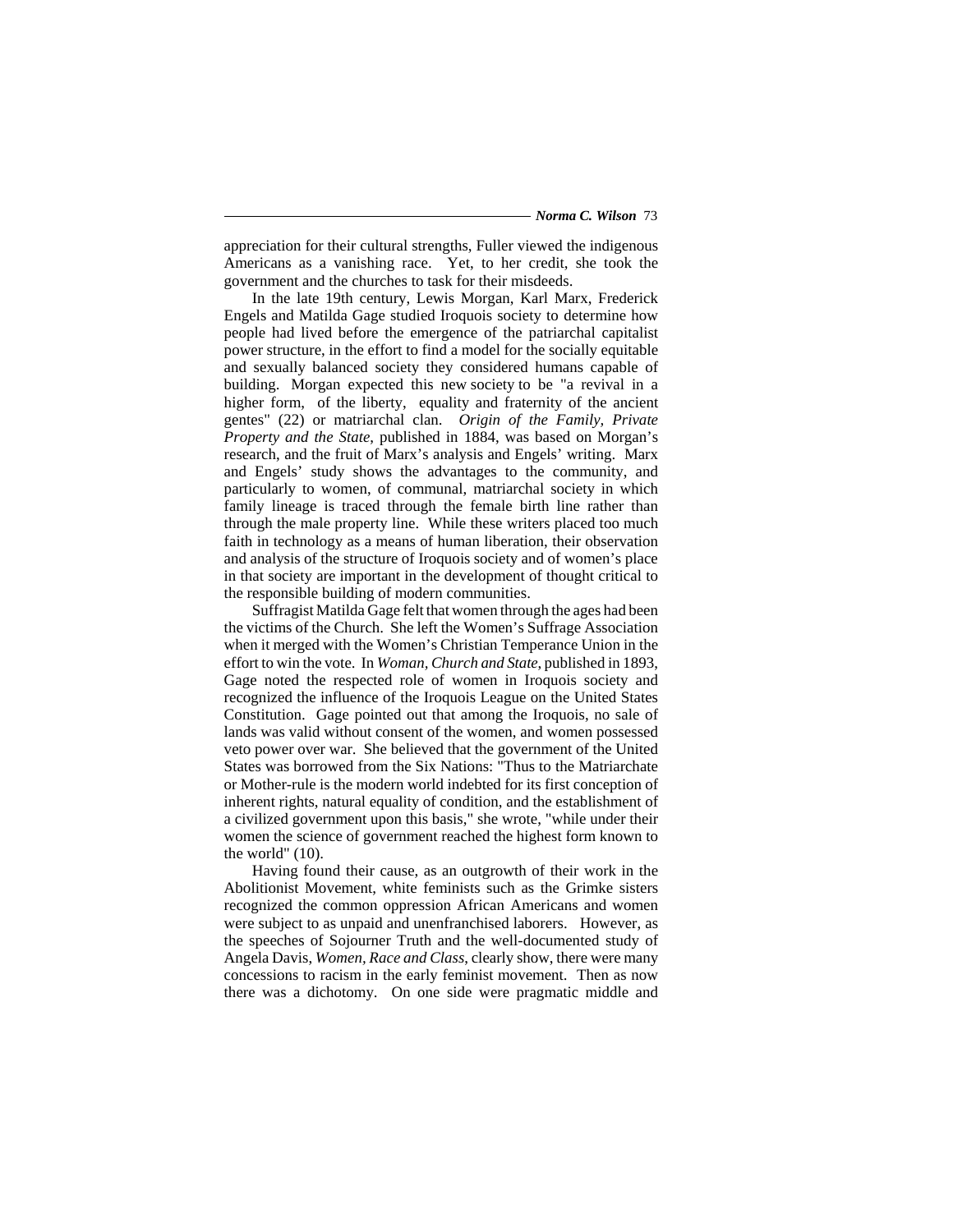upper-class women longing to enter the competitive and consumptive patriarchal arena of business and politics, and accepting the capitalist power structure; on the other were the idealists who saw a need for fundamental change in society before women and minority cultures could be freed from domination. African American women like Ida B. Wells who wanted to form a branch of the National Woman Suffrage Association were denied the opportunity as a concession to southern white women (Davis 111).

Today's direct involvement of African American and Native American women in the National Organization for Women is having an impact on feminist philosophy and action for social change. In an article written for the *National NOW Times*, Christine Rice, who is Blackfeet and Apache, recently stated:

> For the Indigenous People of this hemisphere, 1992 is a year of celebrating the miracle of survival. Those who are here today celebrate the survival of their religions, their cultures, medicine and values. This year is a time to honor and remember those who did not survive. It is a time to educate and help the majority non-native American sisters and brothers come to grips with the past, take responsibility for the present and to begin to shape a future that acknowledges, respects, and celebrates the incredible diversity of this country. (10)

Similar statements of what we must do have been expressed in the literature of Native American women since the late 1970s.

Silko's novel *Ceremony*, published in 1977, takes a long look outward from the vantage point of Laguna Pueblo. This novel illustrates not the boundaries, but the relationships between indigenous people and the rest of the universe. No American novelist has accomplished a stronger weave of history, mythology and contemporary narrative than Silko. Finely crafted, and carefully unified, *Ceremony* achieves through its cyclic form and the consciousness of its Laguna protagonist a rare sort of balance at the end with the precarious beauty of a sunrise that is always in danger of being polluted by the destroyers, as Silko names them, but that will always survive our pitiful human greed. This novel exposes the lies American society has been built on and presents a vision of ways to reintegrate the individual into the community.

Tayo, *Ceremony*'s male protagonist, is a World War II veteran, thoroughly sickened by what he has seen of war. He comes home to Laguna a broken man who is only able to achieve peace and wholeness through a ceremonial rediscovery of his relationships to the immediate place, people and animals surrounding him. Crucial to his healing is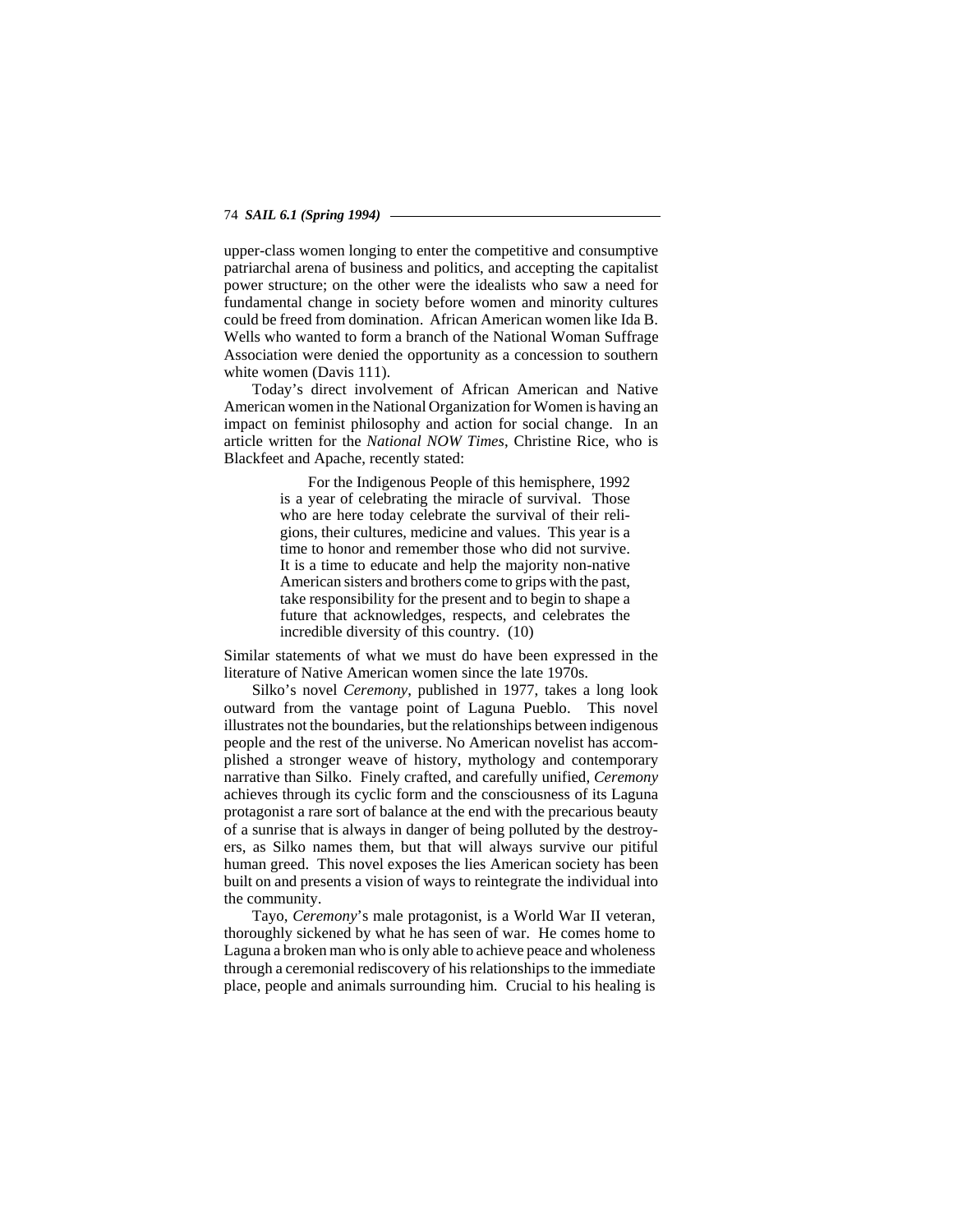the understanding that he must not be lured into the violence that erupts from his fellow veterans who, having learned to torture and kill, victimize each other. The destroyers can be Indian or white; and crucial to Tayo's personal survival is acquiring the strength to refuse to become a killer, manipulated by the force of evil Silko calls the "witchery."

Tayo's lover, herbalist Ts'eh Montaño, helps him gain strength to resist the destructive influence of other veterans. She is a healer, a medicine woman, who has remained always close to the land, holding it sacred. Tayo's grandmother is also a strong influence in his life. Laguna women have a prominent place in their culture, which is matrilineal. While she has not been directly involved in the women's movement, Silko feels that it has benefitted her in undermining the "stereotypes perpetrated on all of us by the white men" (Fisher 23). In Silko's fiction, females are fundamental to the continuing circle of life that enables the community and the whole earth to survive.

The setting is near Los Alamos, New Mexico, where the first atomic bomb was developed, and the Trinity site, where the first atomic bomb was exploded. A veteran of the war that ended with the United States bombing Japan, Tayo comes to realize his universal relationships to all people, endangered by the Destroyers:

> There was no end to it; it knew no boundaries; and he had arrived at the point of convergence where the fate of all living things and even the earth, had been laid. . . . From that time on, human beings were one clan again, united by the fate the destroyers planned for all of them, for all living things; united by a circle of death that devoured people in cities twelve thousand miles away, victims who had never known these mesas, who had never seen the delicate colors of the rocks which boiled up their slaughter. (246)

This concern about the "fate of all living things" links Silko's work to that of Hogan, Rose, Harjo, and women internationally who have been strong voices in the anti-war and anti-nuclear movement. Linda Hogan recognized the power of these voices in her book of poems, *Daughters, I Love You*, published in 1981. Feeling deep love and seeing the beauty and innocence of her own daughter, Hogan empathizes with the suffering of the innocent Japanese victims of atomic warfare:

> In her dark eyes the children of Hiroshima are screaming and her skin is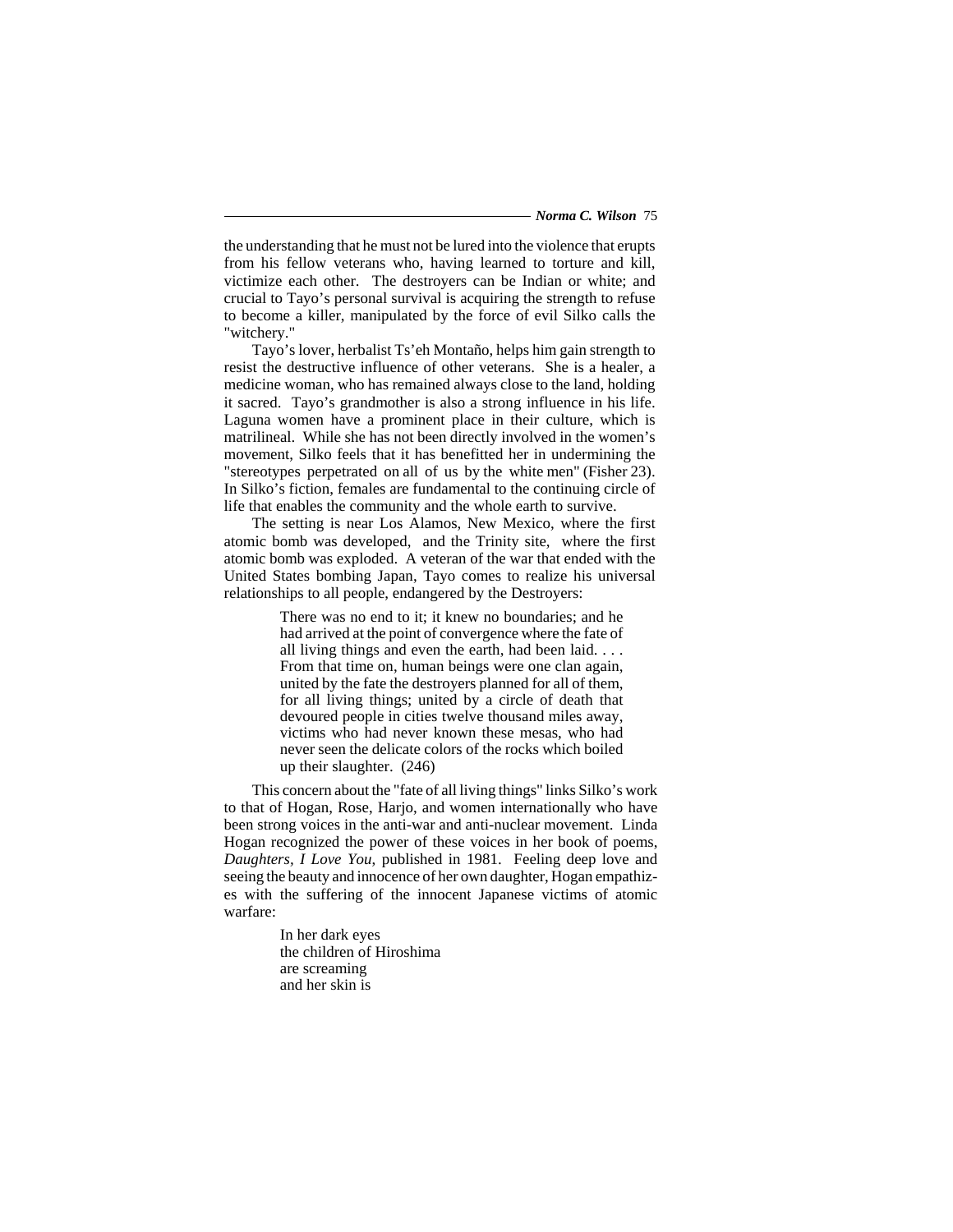their skin falling off. (7)

In another poem from a mother's perspective, Hogan considers how the mother of the American pilot who dropped the bomb may have felt:

> The humming plane that dropped such destruction, Enola Gay, was named for the pilot's mother. She weeps in her pillow at night nightmares of children lost to power. (10)

In "Folksong," from a more recent book, *Seeing Through the Sun* (1985), Hogan recognizes the parallels between her Chickasaw culture and another colonized oral culture, the Latvian:

> Our own songs are sweet me with my trail songs, you with your dainas. Beneath our voices are war songs though we sound harmless, our fists disguised as hearts because men are assembled with their yeas and nays. (8)

Hogan points out that women are engaged in a different sort of warfare from men, that they wage it emotionally, with their hearts. Hogan clearly identifies with other women and has been influenced by feminist theory. She says:

> I read books of feminist theory, and often relate that to culture and class. The experience of being a woman has the same elements as being Indian, black, and poor, even though some of the strongest divisions seem to be cultural ones, and some of the most difficult forms of exclusion and misuse that I have felt have come from white women in the women's movement and in the academy where some women have, by necessity and for their own survival, perfected the language of dominance and entered into competition with one another.

> I believe in the women's movement as another resistance struggle, not as entering into the ways of the bosses. (Swann 244)

In her poetry Hogan celebrates the international movement of women who have joined together to speak out against those bosses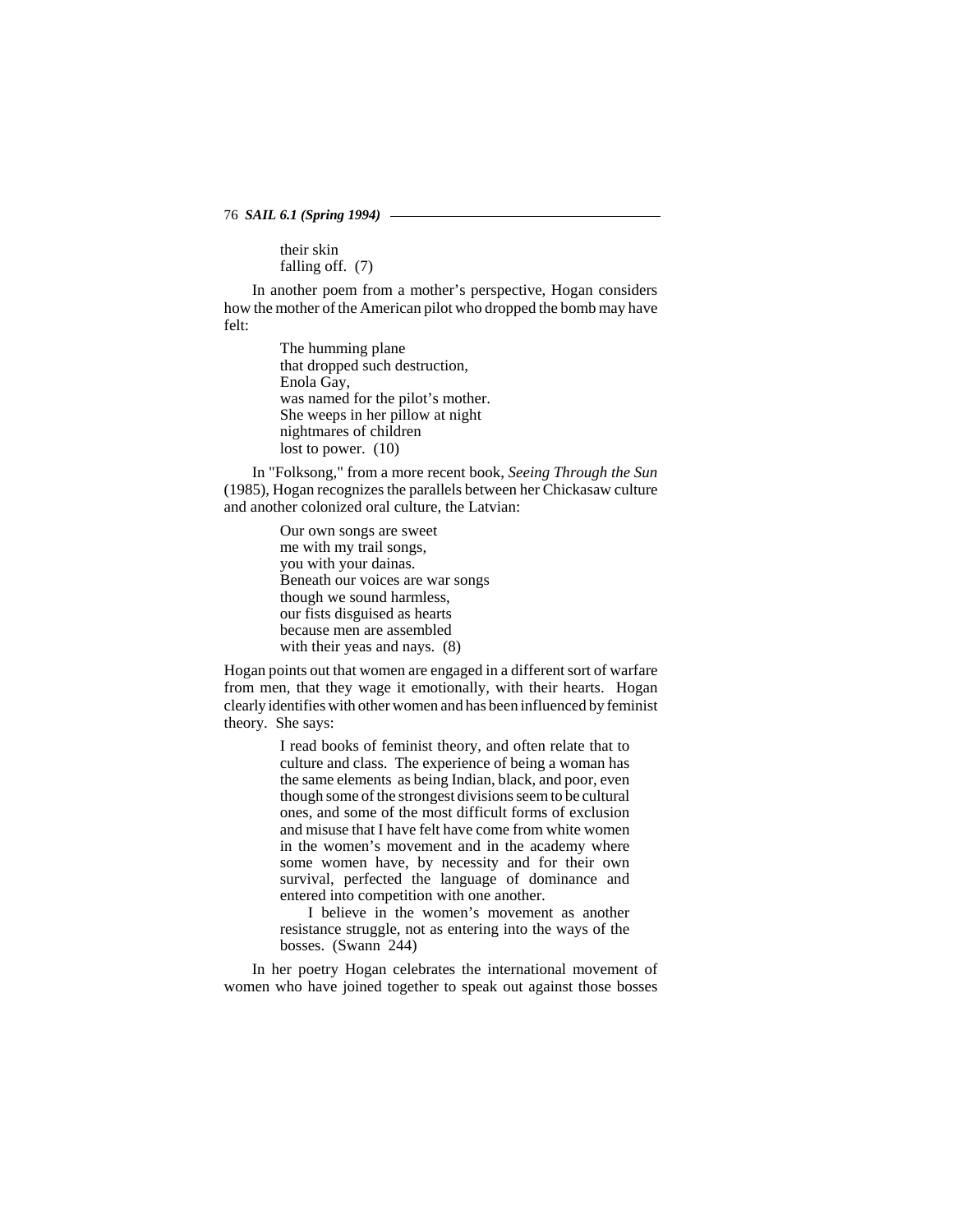willing to destroy anything in their quest for power. These lines are from "The Women Speaking":

> And the Russian women in blue towns are speaking. The flower-dressed women of India, women in orange tents, dark women of the Americas who sit beside fires, have studied the palms of their hands and walk toward one another. (*Daughters* 18)

An international vision of the relationships between women is also evident in the work of Hopi-Miwok poet Wendy Rose. Rose's capacity for empathy with women of diverse cultures and in earlier times may have developed from her studies as an anthropologist. Combining her insights from being a Native American with facts she learned in anthropological studies and using a modernized dramatic monologue poetic technique, Rose imagined the words of a Lakota woman killed in the Wounded Knee Massacre in a poem published in her chapbook, *Academic Squaw*, in 1977. The poem opens with the woman speaking of her suffering:

> I expected my skin and my blood to ripen, not be ripped from my bones; like fallen fruit I am peeled, tasted, discarded; my seeds open and have no future. . . . (n. pag.)

But the last lines of the woman's statement rise above her suffering to a statement of power and spirituality:

> Now the ghost dances impervious to bullets. (n. pag.)

In a more recent book, *The Halfbreed Chronicles*, published in 1985, Rose's perspectives include those of Tasmanian, Japanese, Jewish, and Mexican women. Like her earlier Wounded Knee poem, "Truganniny," imagining the voice of a Tasmanian woman, is about genocide. In fewer than seventy-five years, the British exterminated the indigenous people of Tasmania, an island off the southeast coast of Australia where England established a penal colony in 1803. In her poem, Rose imagines the last words of the last full-blooded Tasmanian, a woman who has seen the body of her husband placed on display after his death: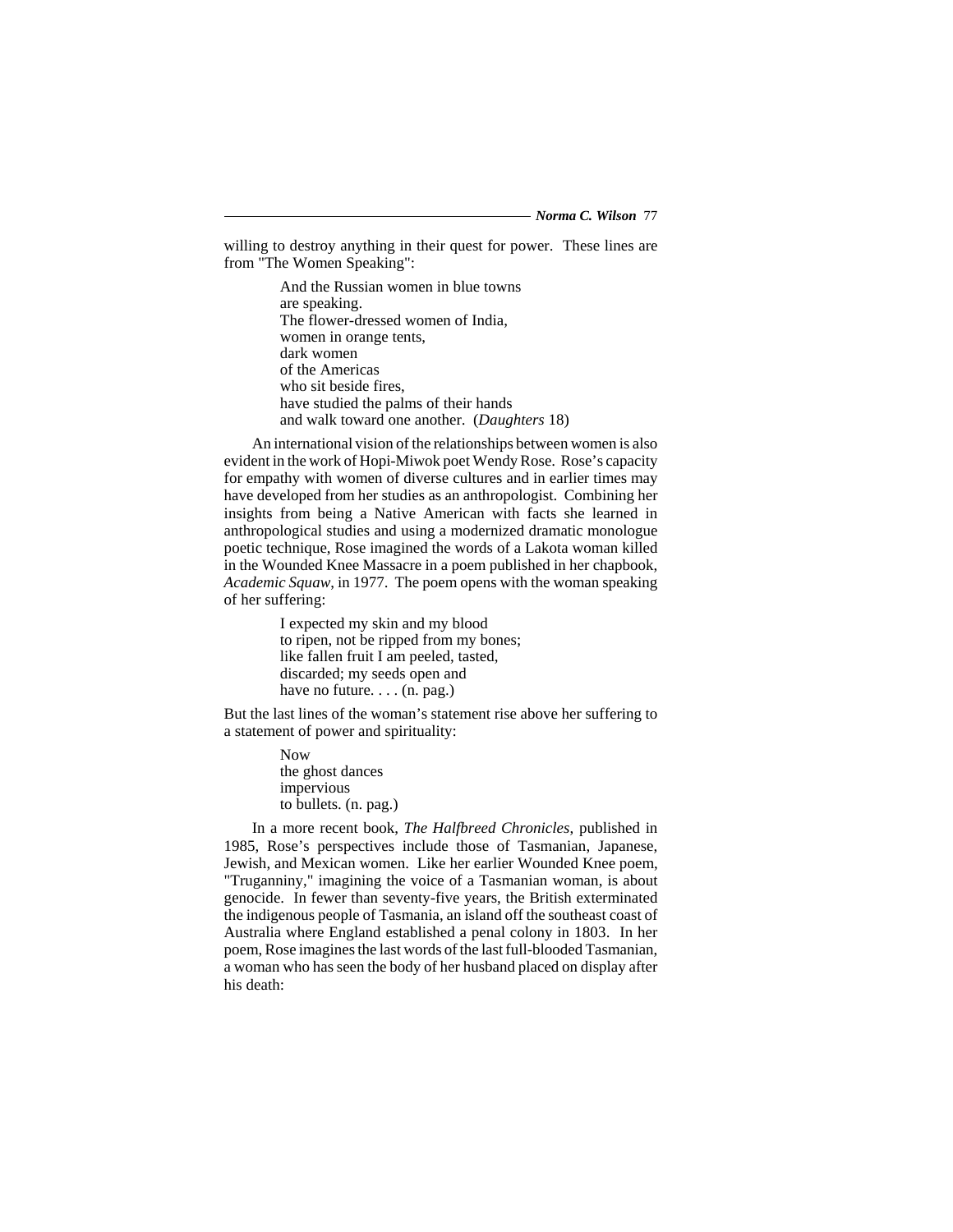Put me under the bulk of a mountain or in the distant sea, put me where they will not find me. (57)

Despite her last wish, which is confirmed in Tom Haydon's film, *The Last Tasmanian*, Truganniny's body was removed from its original hiding place in the basement wall of the penitentiary on the island and taken to the Tasmanian Museum at Oxford University, where Truganniny's bones were displayed until 1947 when they were removed and placed in a vault. Finally in 1974, largely due to the insistence of Australian aborigines, the Tasmanian government requested the return of Truganniny's remains, held a state funeral, and cremated her. Her ashes were cast into the sea (Haydon).

Rose's voices are defiant, whatever their suffering. They rise from the ruins, in the way of "Naayawva Taawi," her modern Hopi fight song about the miraculous survival of the indigenous people, who are able to use the leavings of European culture to rebuild their own. The poem ends:

> See, Pahana how we nest in your ruins. (35)

*Pahana*, Rose explains in a footnote, means "whiteman" in the Hopi language and refers to "a way of life, a set of institutions, rather than to male human beings of European ancestry." She states the belief that "all of us, including such men, are victims of the 'whiteman'" (35).

But the point of the poem is that the Hopi continue to survive amidst the ruins of Euroamerican culture. As Joy Harjo so powerfully asks in her poem "Anchorage" from *She Had Some Horses* (1983): "who would believe / the fantastic and terrible story of all of our survival / those who were never meant / to survive?" (15). The Native and non-Native people who fill her poems live and die on the precarious edge of American society. They range from her Creek ancestors to the villagers of Esteli in Nicaragua. To overcome colonization requires the courage that can only be achieved through overcoming fear of the oppressor. In her poem, "I Give You Back," Harjo exorcises her fear:

> I give you back to the white soldiers who burned down my home, beheaded my children, raped and sodomized my brothers and sisters.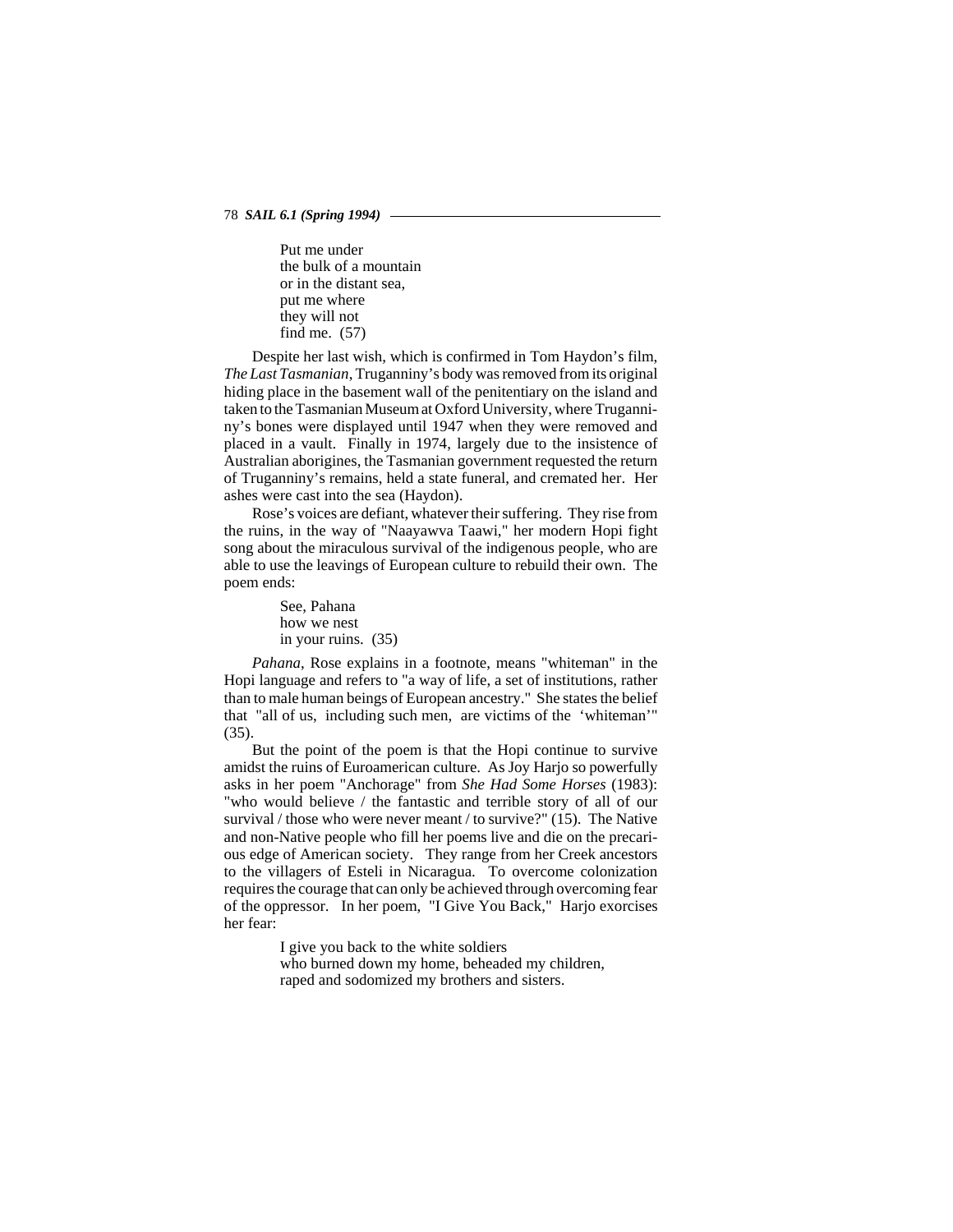I give you back to those who stole the food from our plates when we were starving. (*She Had* 73)

While Harjo's poetry has evolved from her own experience, it has consistently moved toward something much larger. As Andrew Wiget puts it, "at her best the energy generated by this journeying creates a powerful sense of identity that incorporates everything into the poetic self, so that finally she can speak for the whole earth" (117). Paula Allen calls Harjo "a poet whose work is concerned with metaphysical as well as social connections" (*Sacred Hoop* 166).

Harjo's expansive social and spiritual vision is particularly evident in her book *In Mad Love and War* (1990). Writing amidst the gunfire of the U.S. contra war, Harjo set down the experience of survival in Esteli in her poem "Resurrection":

> I have no damned words to make violence fit neatly like wrapped packages of meat to contain us safely. (17)

To find the words to convey the meaning of Esteli, Harjo and others must learn from the ghosts of those who did not survive:

> We all watch for fire for all the fallen dead to return and teach us a language so terrible it could resurrect us all. (18)

That we can learn from the "fallen dead" to throw off colonization is Leslie Silko's message in her recent novel, *Almanac of the Dead*. The novel foretells a huge influx of Native people from the South who will join with the poor in North America to overthrow the Destroyers, who have injured the balance of nature. Fulfilling an ancient prophecy, twin brothers will lead these unarmed people northward.

The terrain of this book ranges from Laguna Pueblo to Tuxtla Guiterrez in Mexico and as far south as Colombia. Silko establishes the decadent context for revolution in great detail, prefacing the narrative with this statement adjacent to the map on the inside cover:

> Sixty million Native Americans died between 1500 and 1600. The defiance and resistance to things European continue unabated. The Indian wars have never ended in the Americas. Native Americans acknowledge no borders; they seek nothing less than the return of all tribal lands.

With its wide cast of characters and complex plot, *Almanac* tests the boundaries of fictional narrative. Yet, though the story line travels far from them at times, it comes back to two central characters, one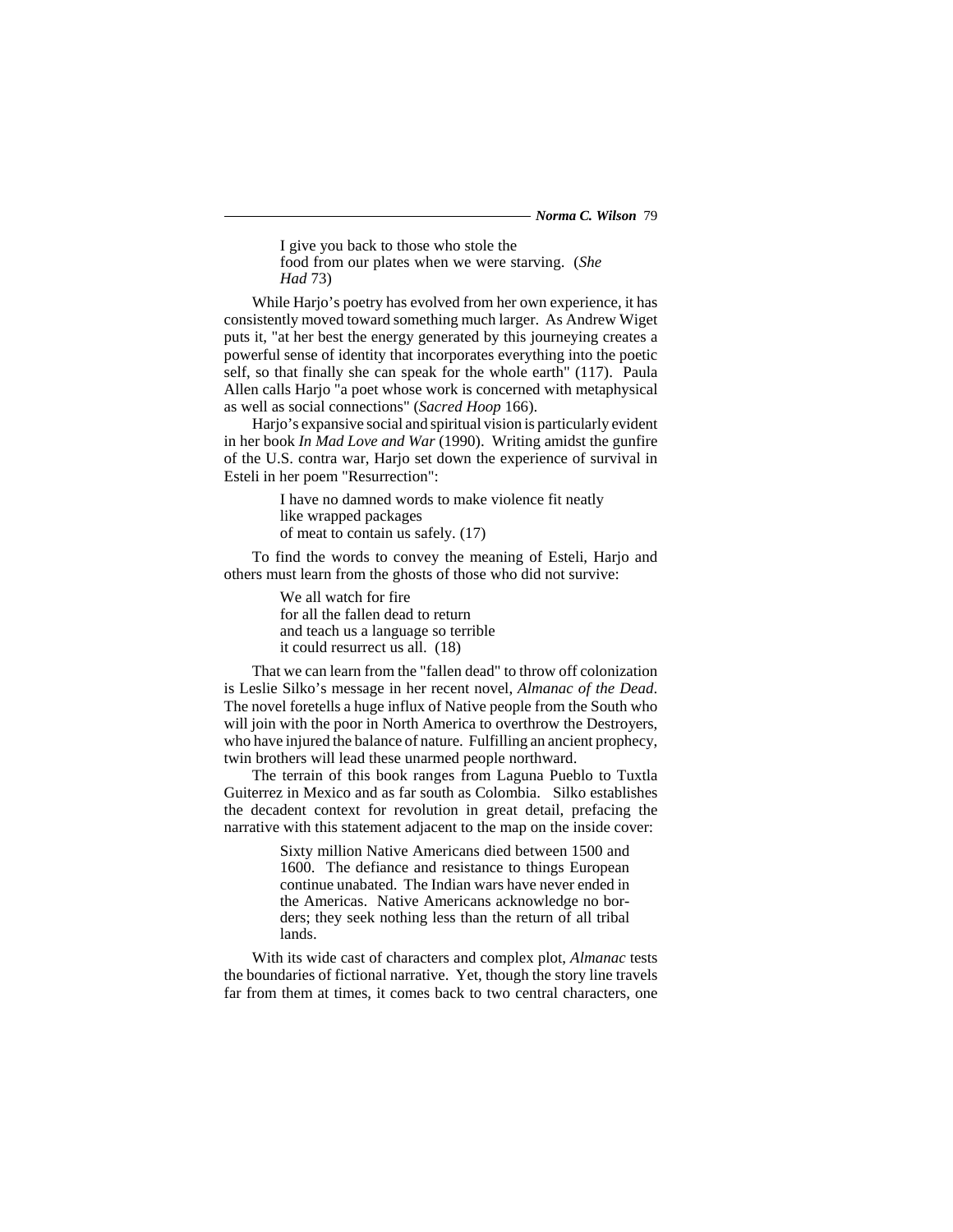female, the other male. Seese, a young white woman, formerly addicted to cocaine, has sought out the help of a psychic Sonoran woman named Lecha, in the hope of finding her baby, who has been killed by a ruthless big-time drug smuggler named Beaufrey as a way of exerting control over the baby's father, David. Beaufrey, a homosexual, has taken David as his lover.

Seese becomes friends with Sterling, a man from Laguna, the other protagonist. Having been banished from the reservation for failing to control a Hollywood film crew, Sterling works as a gardener at the headquarters of Lecha's twin sister, Zeta, and Lecha's son, Serlo. They and some other Mexican Indians in Tucson, where most of the action is set, support themselves by smuggling drugs and weapons across the border.

The sixth and final section of the novel, titled "One World Many Tribes," begins with a meeting in Tucson, billed "The International Holistic Healers Convention." A diverse group dedicated to social change have come together. Angelita, a revolutionary, is there from Mexico, as the emissary of Wacah and El Feo, the twins who are sending through her an invitation to join them in their journey walking north. The brothers, who receive guidance from the spirit macaws, are prepared to wait, a hundred years if necessary, until the Europeans have been outnumbered and the Native people can retake the land peacefully. But Angelita thinks differently. In love with Karl Marx, she has attempted to explain to the mountain villagers in Mexico the distinction between Marx and Marxism as it developed into political theories and governments. This pragmatic woman has learned from Marx, but she has devoted her life not to an abstract concept but to the return of the land to the indigenous people. She hopes to make contact with people who have the shoulder-mounted missiles that could defend the religious pilgrims from air attacks by U.S. forces.

Also at the conference are Lakota poet-lawyer Wilson Weasel Tail, a Barefoot Hopi prophet, a group of eco-warriors called Green Vengeance, and an African American Vietnam veteran named Clinton. However, looking at the schedule, Lecha, the seer, notices that most of the new-age spiritualists are whites from the United States, presenting sessions, such as these: "Tilly Shay, colonic irrigation therapist, editor of the Clean Colon Newsletter, discusses the link between chronic constipation in the Anglo-Saxon male and the propensity for violence" and "The cosmic Oneness of Red Antler and White Dove (adopted members of the Abanaki Tribe). 'Feel the nothingness of being through the emanating light of the sacred crystal'" (717). While her description of the conference is clearly a spoof on the exploitation and absurdity that is typical of new-age spirituality and conventions in general, this section of Silko's book does recognize such meetings as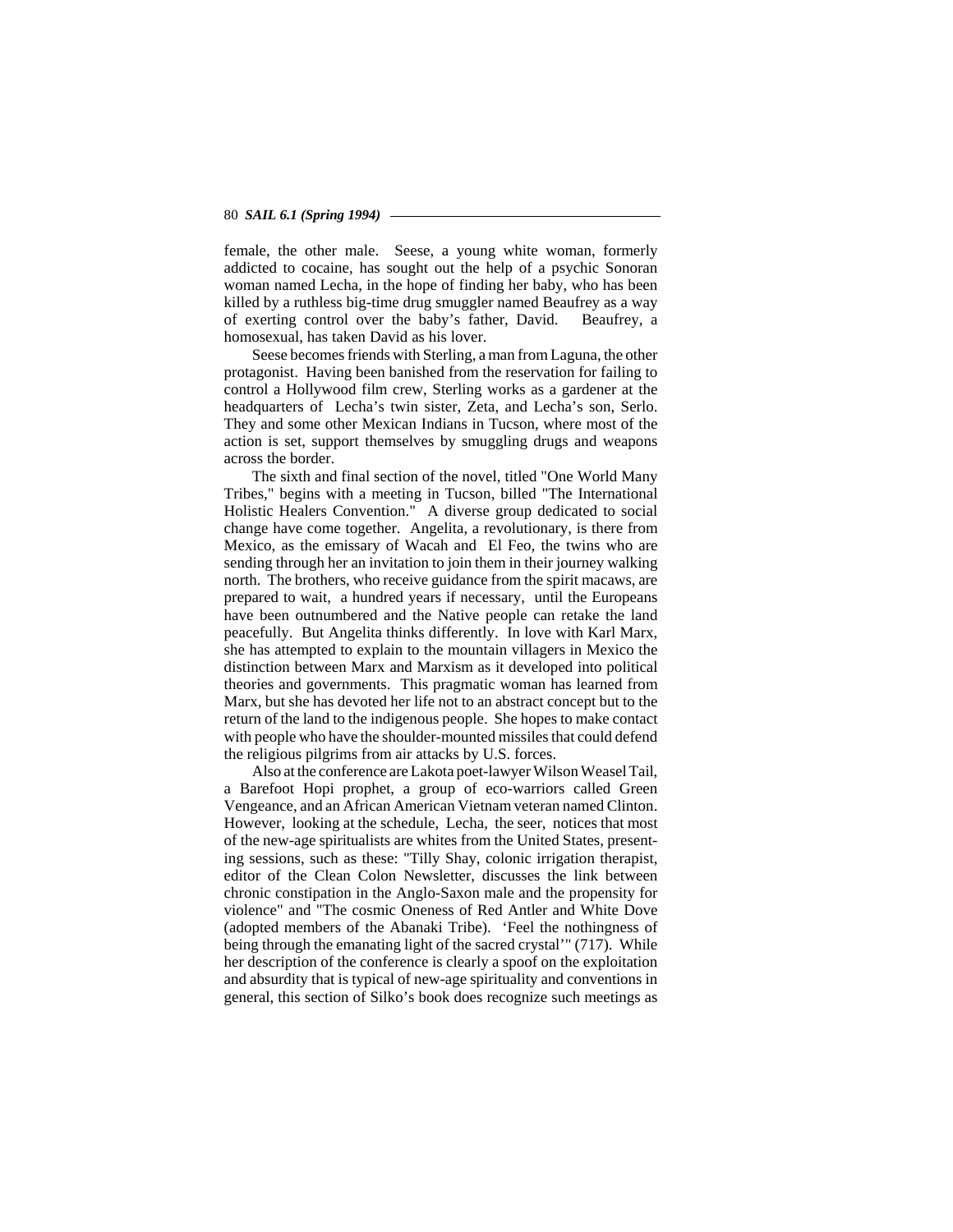an opportunity for creative people to meet together, mostly behind the scenes.

Clearly, Silko sees both spirituality and resistance as essential in the struggle of indigenous people to take back the land. And this struggle spans history and races. The Barefoot Hopi gives Clinton a book by white Marxist historian, Herbert Aptheker, listing chronologically the resistance of African Americans to slavery between 1526 and 1862. *Almanac of the Dead*, like Yoeme's notebooks, the Aztec calendar, and the old Native stories, illustrates the continued relevance of cultural knowledge from the ancient past to the ongoing lived reality.

Silko ends the novel with Seese and Lecha heading for the secret headquarters of Wilson Weasel Tail in South Dakota and Sterling returning home to Laguna to find that a giant stone snake, sacred to his people, has reappeared near a pile of uranium tailings. Contemplating the meaning of this, Sterling realizes: "The snake was looking south, in the direction from which the twin brothers and the people would come" (763).

Silko's belief that the revolution is being and will be accomplished coincides with the visions of Joy Harjo, Linda Hogan, and Wendy Rose. These Native American women are at the cutting edge of the world's literature in their insightful analysis and revelation of history and in their engagement in the transformation of consciousness that tears down the artificial boundaries, making it more possible for all ecocentric cultures on this earth to survive.

#### WORKS CITED

Allen, Paula Gunn. *The Sacred Hoop*. Boston: Beacon, 1986.

- Davis, Angela. *Women, Race and Class*. New York: Random House, 1981.
- Engels, Frederick. *The Origin of the Family, Private Property, and the State*. New York: Pathfinder, 1972.
- Fisher, Dexter. "Stories and Their Tellers—A Conversation with Leslie Marmon Silko." *The Third Woman: Minority Women Writers of the United States*. Boston: Houghton Mifflin, 1980. 18-23.
- Fuller, Margaret. "The Great Lawsuit." *The Norton Anthology of American Literature* 1. New York: Norton, 1989. 1515-31.

---. *Summer on the Lakes, in 1843*. Urbana: U of Illinois P, 1991.

- Gage, Matilda Jocelyn. *Woman, Church and State*. Watertown MA: Persephone, 1980.
- Harjo, Joy. *In Mad Love and War*. Middletown: Wesleyan U P, 1990.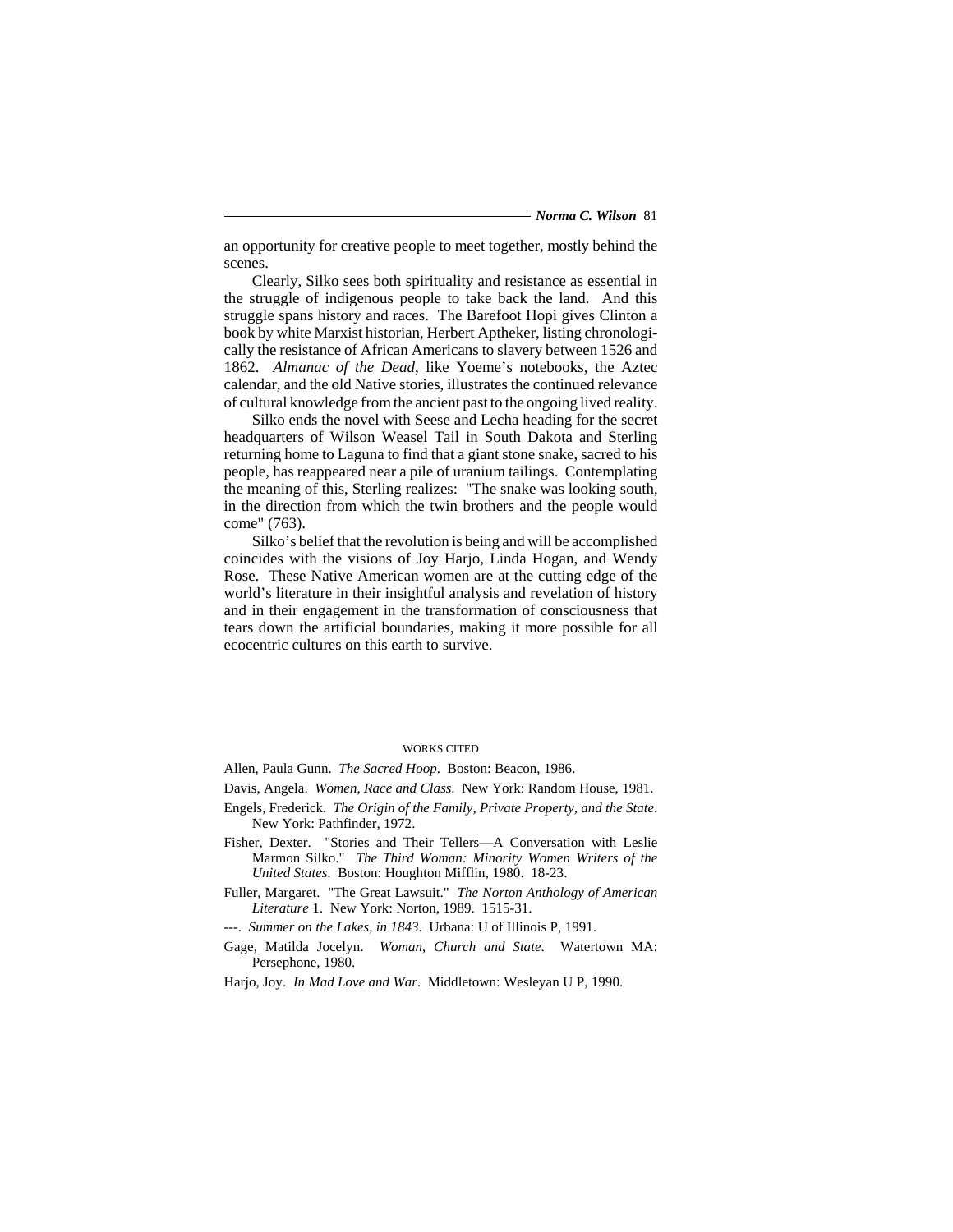---. *She Had Some Horses*. New York: Thunder's Mouth, 1983.

- Haydon, Tom, dir. *The Last Tasmanian*. ARTIS films (Australian Film Corp. in Assoc. with Tasmanian Film Corp.), 1980.
- Hogan, Linda. *Daughters, I Love You*. Denver: Research Center on Women, Loretto Heights College, 1981.
- ---. *Seeing Through the Sun*. Amherst: U of Massachusetts P, 1985.
- Jaimes, M. Annette and Theresa Halsey. *The State of Native America*. Boston: South End, 1992.
- Rice, Christine. "Quincentennial: A Celebration of Survival." *National NOW Times*, 24.5 (1992): 10.
- Rose, Wendy. *Academic Squaw: Reports to the World From the Ivory Tower*. Marvin SD: Blue Cloud Quarterly, 1977.
- ---. *The Halfbreed Chronicles*. Los Angeles: West End, 1985.
- Silko, Leslie Marmon. *Almanac of the Dead*. New York: Simon and Schuster, 1991.
- ---. *Ceremony*. New York: Penguin, 1986.
- Swann, Brian and Arnold Krupat. *I Tell You Now: Autobiographical Essays by Native American Writers*. Lincoln: U of Nebraska P, 1987.
- Wiget, Andrew. *Native American Literature*. Boston: Twayne, 1985.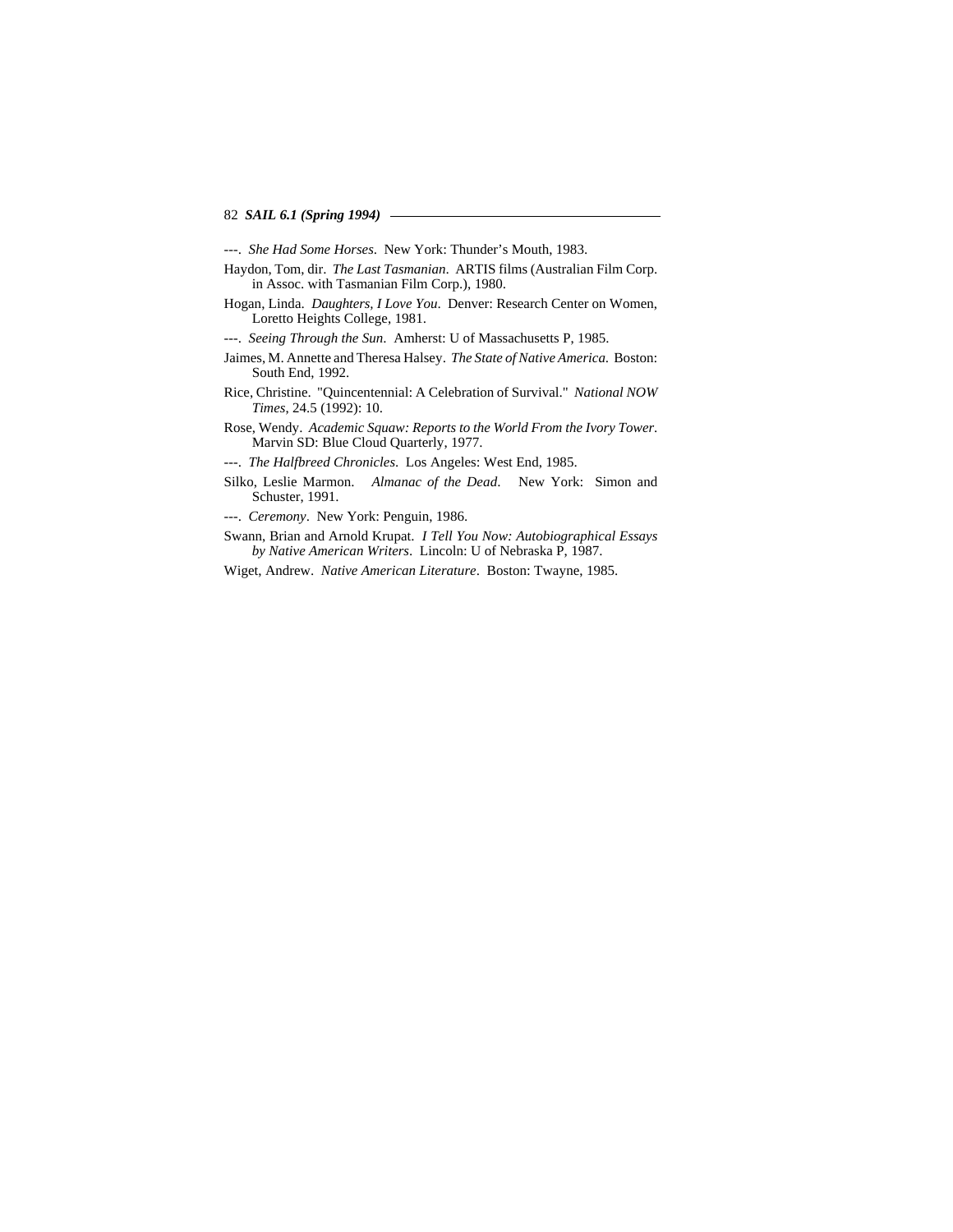## *Uneasy Ethnocentrism: Recent Works of Allen, Silko, and Hogan*

Janet St. Clair

Paula Gunn Allen, Leslie Marmon Silko, and Linda Hogan are in the awkward position of having formulated antidotes to twentiethcentury cultural poisons, with no way to express them but in a language that often appears polemically ethnocentric. Their dilemma arises from the paradox inherent in a specifically ethnic spiritual tradition that teaches inclusivity and convergence. That which might identify the authors as ethnocentric—their single-minded commitment to tribal spiritual tenets—requires of them a multicultural embrace. The non-indigenous culture that American Indians have most immediately to embrace, however—that of Euroamerican white men—is one that they see as so spiritually impoverished, morally corrupt, and philosophically wrongheaded that its very touch contaminates the social and spiritual heritages of Native peoples. Inaction would ensure devastation: so powerful is the dominant culture that it threatens to suck the planet and all its inhabitants into its own destruction. It is both impossible and irresponsible to maintain a safe distance; it is equally dangerous to approach the contagious monster on his own fouled ground. The recent work of each of these three spiritually-engaged authors reveals her struggle through this paradox toward a transcendent feminist philosophical solution to the contemporary American crises of identity and injustice.

In a paper presented at the 1988 MLA Convention in New Orleans and again in an essay published in the Fall 1990 issue of the *American Indian Quarterly*, Paula Gunn Allen complains that Leslie Silko had ethically violated the legendary privacy of the Lagunas by including sacred clan stories in her novel *Ceremony*. "She must have been told what I was," Allen says, "that we don't tell these things outside" (383). Silko's revelations to a white audience, Allen contended, endangered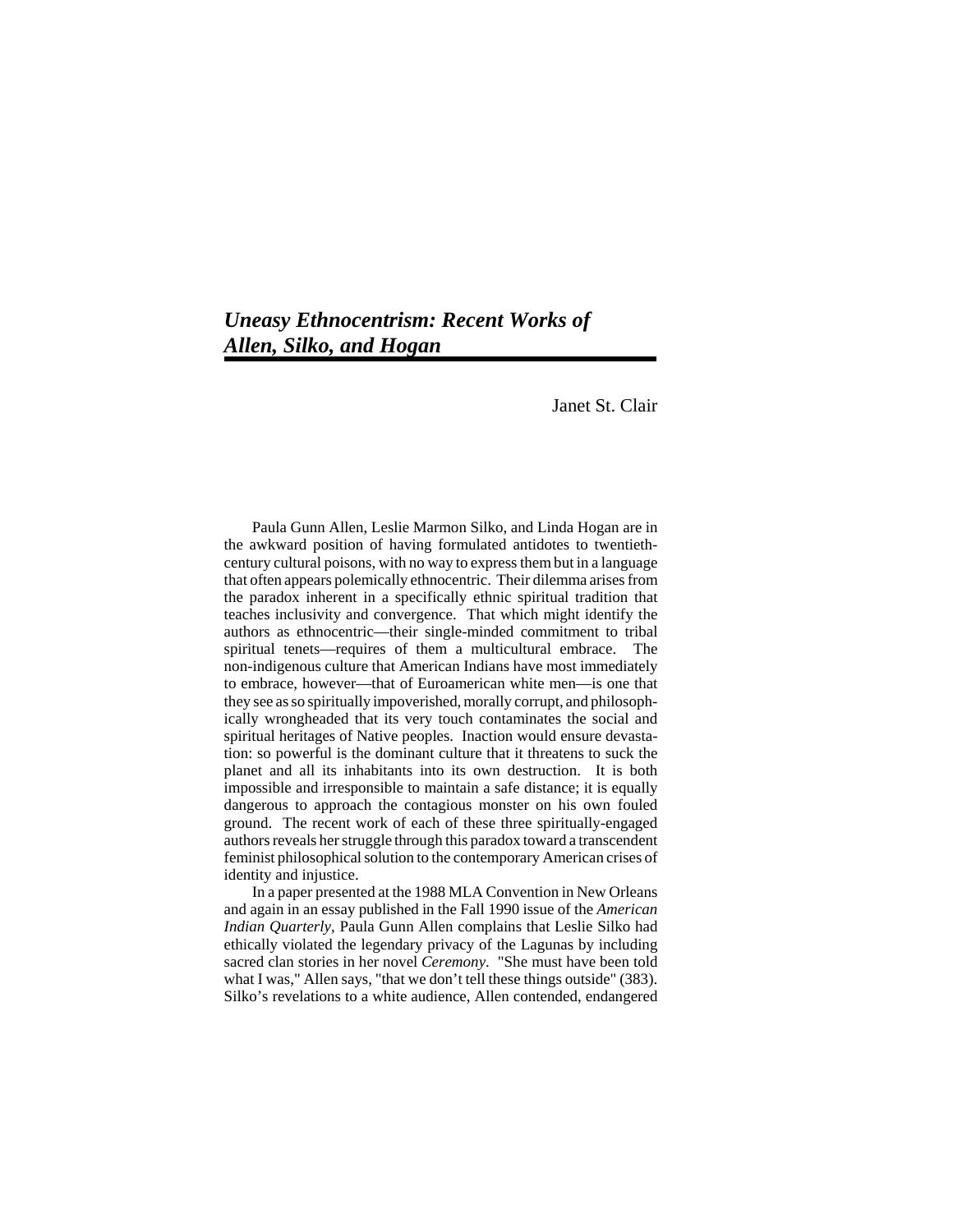the author and betrayed flagrant disrespect for ancient tradition. She explains, "Among the Pueblos, a person is expected to know no more than is necessary, sufficient, and congruent with their spiritual and social place," and that dire—even lethal—consequences could be expected to befall those who inquired or told "about matters that were not hers or his to know or discuss" (380). To tell these secrets to whites compounded the crime, according to Allen, because whites not only lack respect for the traditions, they suffer "a nearly neurotic distress in the presence of secrets and mystery" and must therefore immediately set themselves to the task of spiritually eviscerating tribal stories (382).

Yet Allen's most recent book, *Grandmothers of the Light*, is a collection of sacred stories drawn from many North American tribal traditions, and is prefaced by an explication of women's shamanic influences from cultures throughout the world and across time. The pre-publication promotional brochure from Beacon Press quotes Allen as saying that her own spiritual guides have convinced her that "The time is right" for revealing these sacred stories; her preface to the stories suggests that her fundamental premise in offering the collection is to teach the power and universality of women's spiritual traditions.

Ephanie Atencio, protagonist of Allen's 1983 novel, *The Woman Who Owned the Shadows*, perhaps presages the author's change of heart. Devastated and driven nearly to suicide by the ostensible oppositions of her mixed blood, Ephanie mends the warring halves of a divided psyche by acknowledging both her white and Indian heritages as parts of a seamless cosmic whole. Halfbreed daughter of a halfbreed daughter, Ephanie grows up ostracized from tribal participation, untutored and unincluded in tribal stories. As an adult, she flees her childhood community because Indians, "enraged with shame," beat their wives and children, persecute homosexuals, murder their neighbors, and drink themselves to death. The Indians she encounters in San Francisco seem even less spiritually centered, desecrating sacred dances by "preening and puffing, looking around to see who to score with, who to gossip about, who to snub, who to be sure to talk to" (55). Spiritual guidance is certainly not to be found among whites. Rather, they look to her for the wisdom they believe she must innately own as an Indian, then leave "disappointed in her lack of romantic appeal." "She was not noble, not wise, not exotic," "she always forgot to keep her eyes cast down, to say nature loving things," and "she didn't have a single portrait of an Indian leader on her wall" (66-67).

Ephanie, bereft of resources and support, must find her own spiritual path. She rejects the mystery-denying psychotherapy and life-denying Catholicism of white culture and the psychological tyranny of her Indian "hermano" Stephen in favor of tribal sacred stories of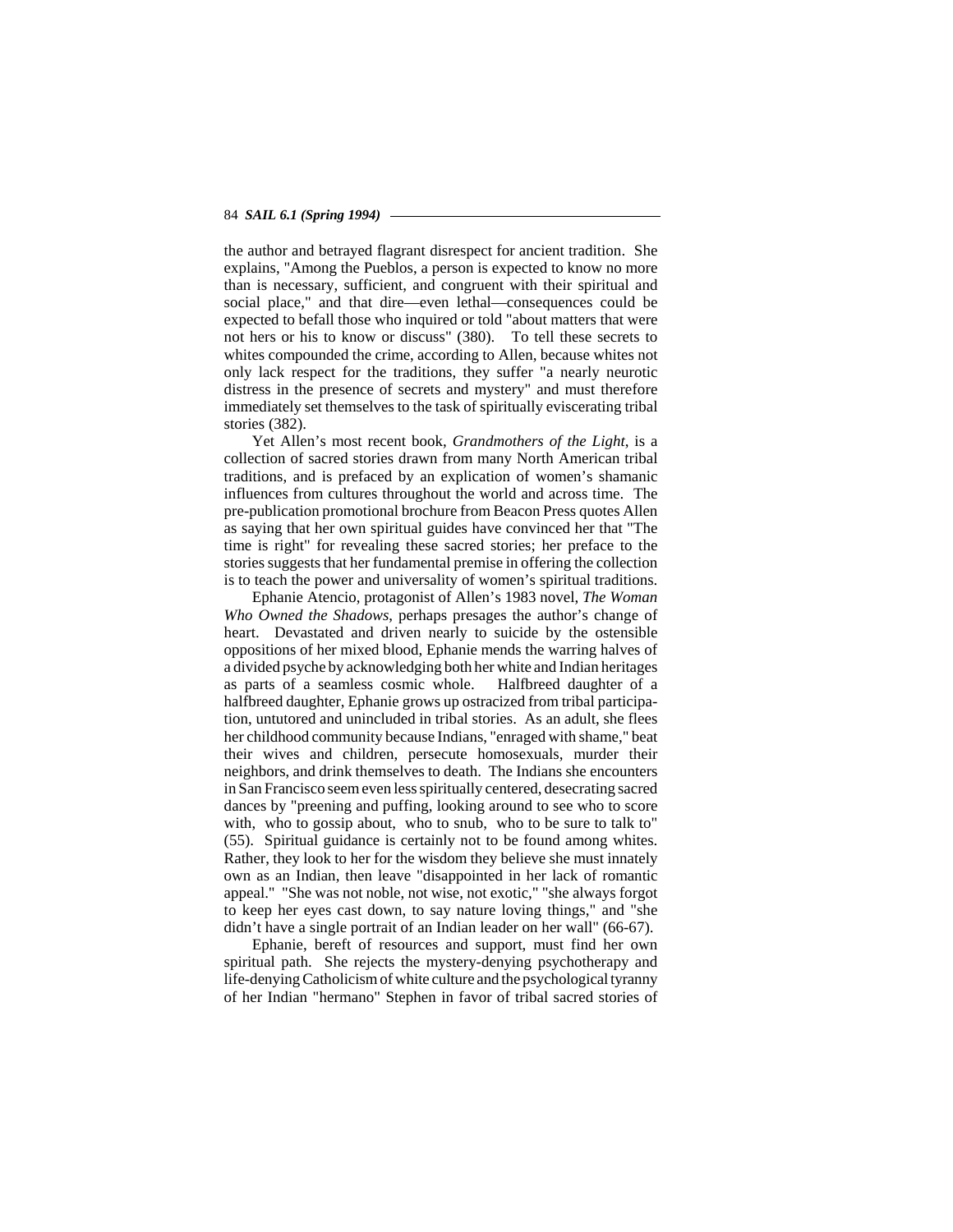powerful and creative women. But it is significant that her spirit guide—a woman who resembles both her Indian grandmother and a white lesbian nun from her convent school—is first introduced to her by her white friend Teresa. Ephanie rails against the genocidal arrogance and destructive greed of the white male tradition, but it is to Teresa she speaks, and her pronoun is always "they," not the collective "you." With the help of her spirit mentors, Ephanie reads, writes, meditates, chants, and dreams. In the end, she finds awareness within a local, tribal context. But, as prophet of conjunction and continuance, she, like Allen, moves toward a more inclusive spirituality that embraces a global coalition of like-minded women.

Silko, conversely, seems in some ways to be renouncing a tribally grounded affirmation of universal unity for a violent and vaguely focused exclusivity. *Ceremony*, almost holy in its spiritual elegance and moral simplicity, is both a novel of reconciliations and a manual of healing, reiterating in both story and structure the artificiality of separations. The novel's most dynamic characters, with the exception of the spirit woman Ts'eh, are hazel-eyed breeds who acknowledge and assume the delicate and urgent task of effecting transitions. It is true that the bad Indians, such as Emo and his friends, and the defeated Indians, such as Tayo's mother and the wretches who live in the Gallup arroyo, are morally corrupted and emotionally crippled by the destructive influences and attitudes of male-driven white culture. And whites, of course, are specifically delineated as the products of witchery who "fear the world" and "fear themselves" and "destroy what they fear" (135). Yet Betonie warns Tayo against sweeping condemnations. "'Nothing is that simple,' he said, 'you don't write off all the white people, just like you don't trust all the Indians'" (128). He observes that Indians' recriminations against whites—however just—only work into the hands of witchery to ensure further destruction. "You see, Tayo," he says, "we have done as much fighting as we can with the destroyers and the thieves: as much as we could do and still survive" (128). The ending of the novel reiterates its central theme: violence, even as defense against violence, cannot defeat violence; only indefatigable efforts toward peaceful integration can effectively resist the unrelenting forces of division.

Silko's *Almanac of the Dead*, on the other hand, is a novel made of violence and recrimination. It portrays an abyss of savagery and corruption almost too ghastly to imagine. Its diabolical characters horrify; its snarled plots terrify: within its pages the unbelievably heinous becomes credible. And the despots, swindlers, thugs, and cutthroats are white males. Vicious, manipulative homosexuality and injurious—even murderous—sexual perversion become relentless metaphors of the insane self-absorption and phallocentric avarice of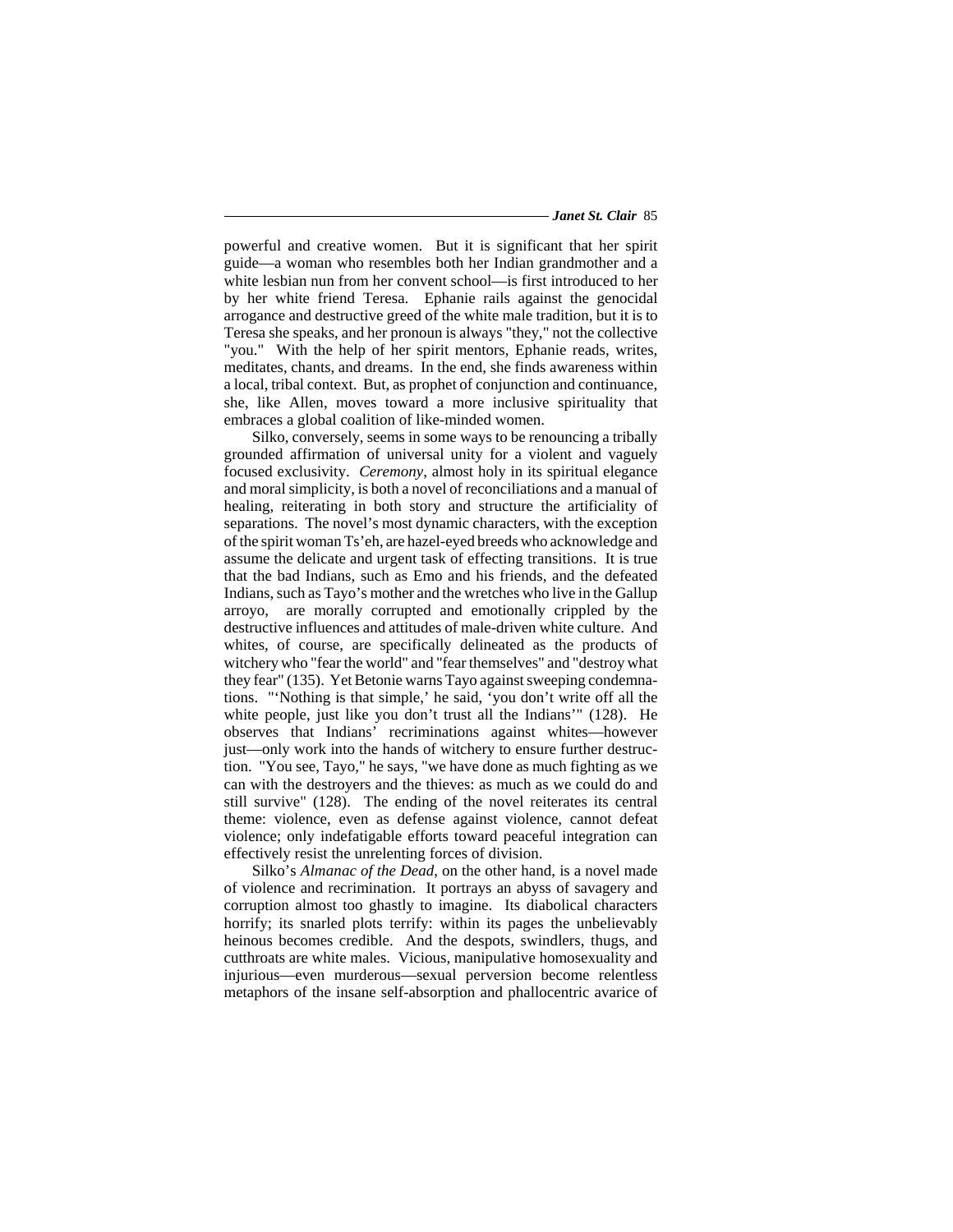god-forsaken Euroamerican culture. Typical among the characters are Beaufrey, who trades in torture pornography and snuff films but takes his greatest delight in driving his sexual partners to suicide; Trigg, who systematically murders homeless men as they are ejaculating in his mouth so that he can "harvest" their internal organs and sell them for fabulous profits; Judge Arne, who loathes the prostitutes he tortures and finds his most satisfying sexual gratification on the bodies of his mute basset hounds; and Serlo, who is disgusted by the stench and disease of man and woman alike, but who freezes and stores each opalescent drop of his aristocratic semen in order to repopulate his orbiting space stations after the final destruction of his moribund planet.

The pallid monsters of *Almanac* would seem to suggest the Manichean polarities of a particularly vicious ethnocentrism, except for the fact that Silko does not presume to balance this white Evil with some falsely exaggerated brown Good. While that which is European is as lethal and contagious as the AIDS virus unleashed by power-mad white men, the Indian leaders are also flawed. The novel opens upon a domestic scene poisoned by witchery. The mixed-blood Zeta stands at the stove stirring a simmering cauldron of dye the color of dried blood—the only color she'll wear. Her twin sister Lecha searches for a good vein as Seese, her white drug-addicted employee, fills a syringe with Lecha's afternoon Demerol. Ferro, the obese and neurotically needy son that Lecha had abandoned as an infant, glares at his mother in ominous loathing as he cleans the guns he uses in his drug-running business. Paulie, the silent live-in psychotic obsessed with Ferro, watches tensely, "coiled tighter than a mad snake." All of them are gathered in the kitchen, traditional heart of the home. Lecha—high, as usual, on drugs—nevertheless catches the irony: "She laughs and points at all of them together in the same room. No food anywhere. Pistols, shotguns, and cartridges scattered on the kitchen counters, and needles and pills all over the table. The Devil's kitchen doesn't look this good" (20). It is to Zeta and Lecha that their spiteful, long-dead Indian grandmother has entrusted the treasured pages of the almanac: such are the keepers of the sacred tribal truths and prophecies.

The only other well-developed Indian leader in *Almanac of the Dead* is Comrade Angelita La Escapia, student of Marx and organizer of the mountain villagers of Mexico. Her inspirations are tribal and her goal is to reclaim the land from the Death-Eye European dogs. But La Escapia—who names herself "The Meathook"—is a tyrant who loves the sophisticated weaponry, political intrigue, and uncontested power that emblematize her enemies' most heinous traits. She suffers no democratic qualms about deceiving her pacifistic fellow revolutionaries to effect her own political agenda, assuring herself that "what Wacah and El Feo didn't know wouldn't hurt them" (710-11). She decides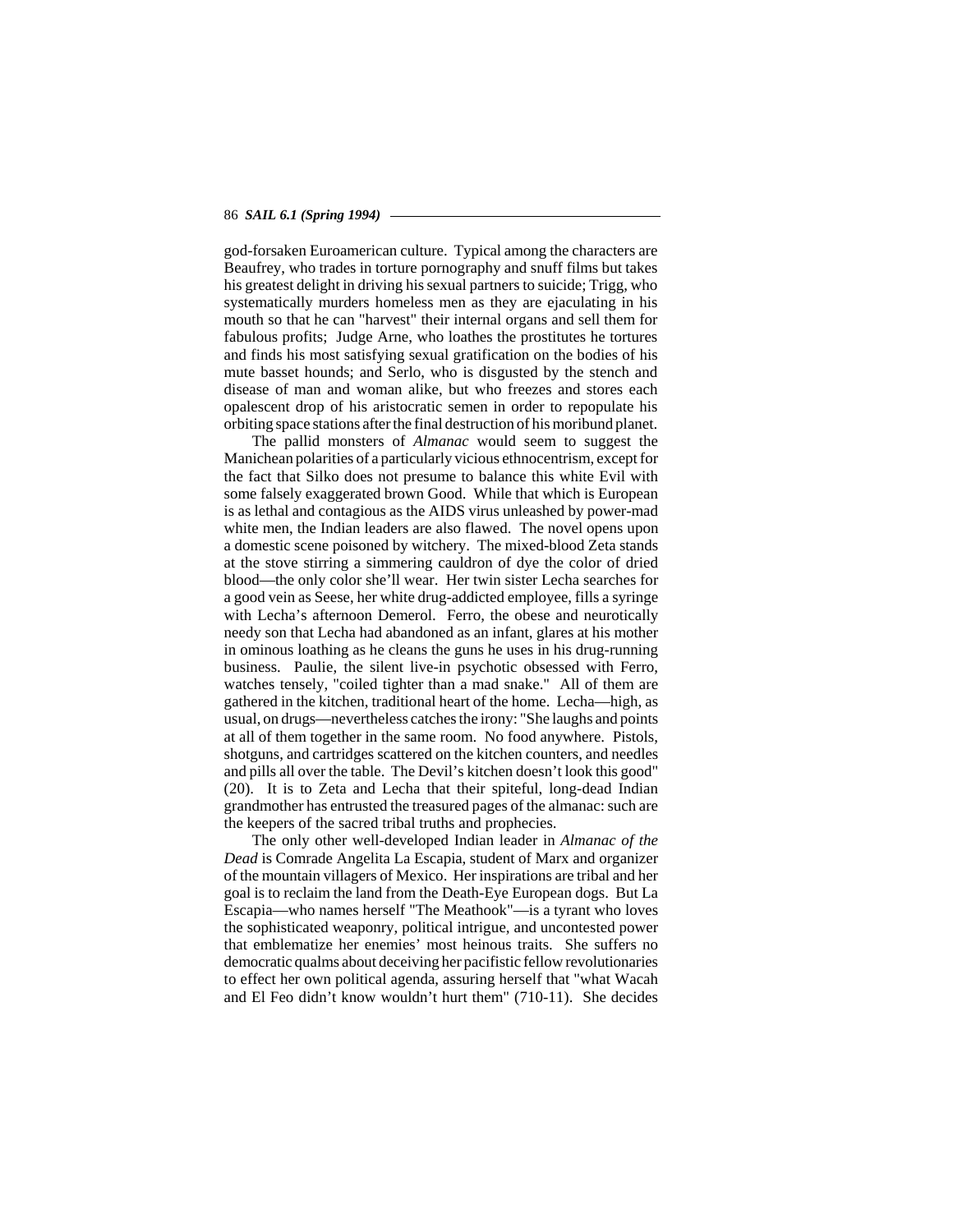independently to kill her fellow activist Bartolomeo because he has outlived his usefulness and misplaced his sympathies; she then persuades the Indian villagers to try, sentence, and execute him, buying their loyalty with Bartolomeo's orange pop. Even her lover, El Feo, wisely gives Angelita a wide berth.

Imperfect Indians notwithstanding, *Almanac* frequently seems to betray a radically separatist ethnocentrism. The Indians, after all, are flawed by their contamination by white cultures. Various Indian characters tell and retell stories of white atrocities against Indians: of women slowly impaled on sharpened stakes, of lampshades made of human skin, of women and children lined up at the edges of arroyos and used for idle target practice by laughing soldiers. Zeta and Lecha's Yaqui grandmother, Yoeme, blames the blood of her villainous white husband for her sickly, weak-willed, and worthless children. The twins' white father was so empty within that he didn't even rot when he died. The mixed-blood Menardo repudiates his wise, kind, and engaging Indian grandfather to gratify the insatiable thirst for power, money, sex, and position that characterize successful white men. Afro-Americans, such as the Black Indian Clinton, might still recover an authentic connection with their tribal histories. But except for such wild exceptions as Roy, the homeless warrior betrayed by his own country, whites are typically portrayed as beyond redemption. Corrupted and spiritually strangled by a bloody and murderous religion, whites have long since succumbed to every evil and excess; the land and people can be healed only when "all traces of Europeans in America . . . disappear" (632). Indians are not paragons of goodness in *Almanac of the Dead*, but white men, almost without exception, are an unspeakably evil influence in the Americas. The Barefoot Hopi's religion "made no distinctions"; he "even talks to whites" (626, 617). But that handful of spiritually salvageable whites must either return to Europe and reestablish ties with their own spirits or utterly renounce all things European and convert wholeheartedly to Native American tribal principles.

But the apparently violent tribal bias of the novel is deceptive. It is subverted, to a large degree, by that same hopeful inclusiveness that lends *Ceremony* its abiding beauty. In fact, like *Ceremony* and *Storyteller*, *Almanac of the Dead* is a story that rises above its own tangled plotlines to reveal both the confluence of seemingly fragmented stories and the order that such confluence implies. The myriad plots are finally understood not as lines at all, but as great looping convergences that encompass more time, and more space, until time and space—those cornerstones of modern Western thought—become the eviscerated signifiers of a radically limited vision. And so, despite its ghastly brutality, *Almanac* is ultimately less an ethnocentric attack on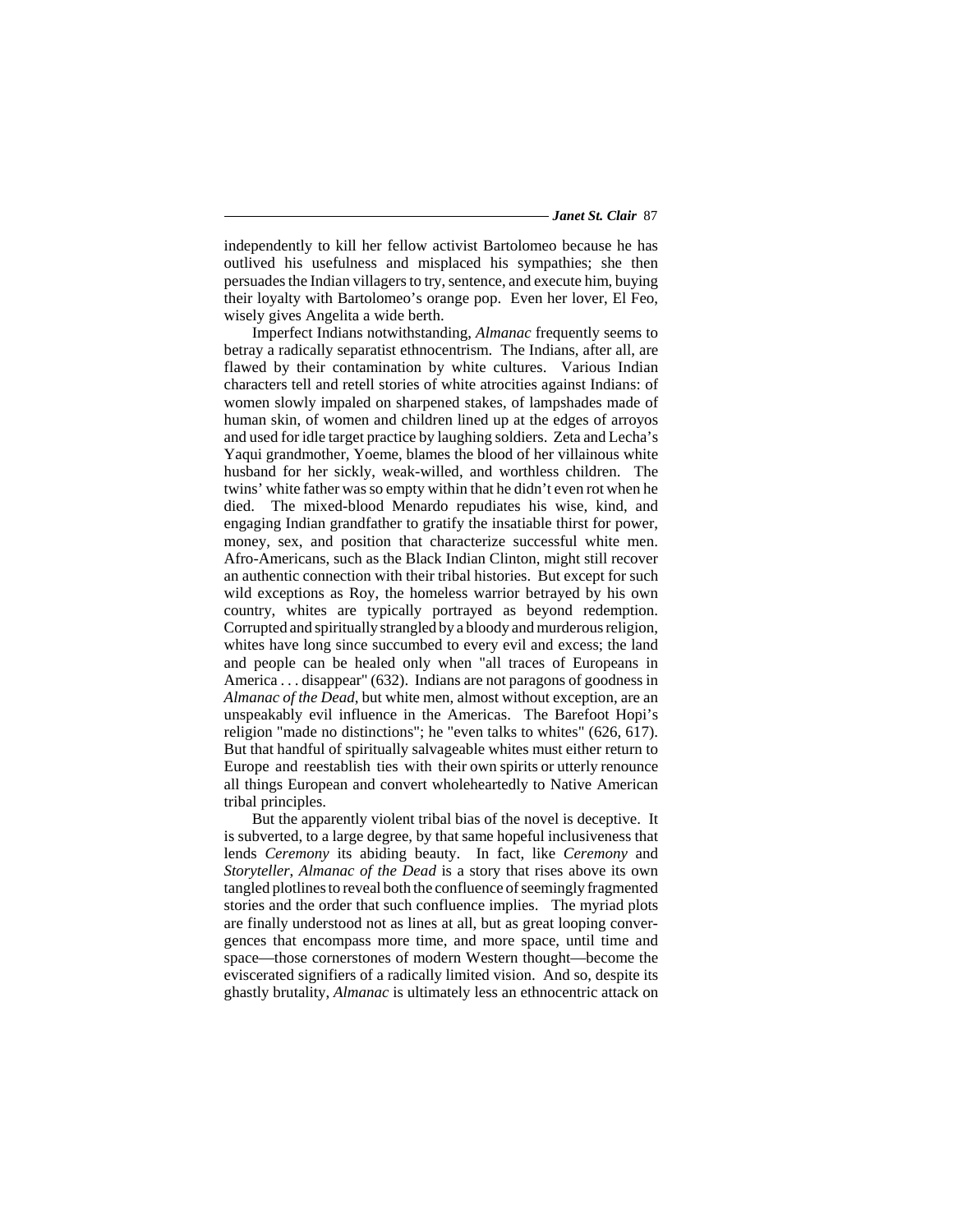cultural decay than an attempt to understand and then transcend the fear and loathing that such decay inspires. The almanac, timeless chronicle of recurring histories, becomes a symbol of hope and continuance. As Silko remarked during the composition of the novel, stories function to reunify us during times of "violent emotional experience" by combatting humans' basic tendency "to run off and hide or separate themselves from others" (Baker 59).

Linda Hogan also struggles to resolve and transcend an awkward ethnocentrism in her 1991 novel, *Mean Spirit*. Based on documented evidence of crimes against Native Americans following the discovery of oil in Oklahoma, the novel typically characterizes whites by a greed so unbounded and abominable that it justifies for them the systematic mass murder of men, women, and children—almost invariably Indian. Oil baron John Hale, as treacherous as he is vile, is at the outset "known as a friend to the Indians" who had "always been generous and helpful to his darker compatriots" (21). But Hale, of course, is revealed as arch-villain and (perhaps synonymously) archetypal white man: opportunistic, exploitative, and devoid of conscience, compassion, and morality. He rapes the land, destroys everyone who stands in his way, and augments his wealth by persuading terminally gullible Indians to name him their beneficiary on the life insurance policies he buys them. The town of Watona, described as "a limbo between the worlds" of indigenous and alien cultures (6), is repeatedly rocked by underground explosions from Hale's oil wells that rip the earth and literally blast things and lives into unrecognizable shards. The hellish fires that continually break out foul the air, destroy land and property, and threaten the townspeople with imminent and omnipresent disaster.

The Indians, conversely, are drawn as peaceful, moral, familyoriented people who, stripped of social and political power, must rely on spiritual resources that whites cannot comprehend. The town Indians are clearly spiritually and morally inferior to the reclusive Hill People, but the source of their corruption has been their association with whites. The character Grace Blanket is a case in point. Born a Hill Indian, she is brought to Watona as a child by her mother Lila, a river prophet who believed that the Indians' only salvation from white encroachment was to learn white ways. Grace is seduced by the trappings of white society, and when oil is discovered on her property she spends her fortune on an enormous house with Roman columns, rooms full of heavy, ornately carved European appointments, and a grand piano that she hasn't a clue how to play. Her enthusiastic alliance with white cultural values, however, does not save her from being murdered in front of her daughter by John Hale, who is greedy for her oil-rich land.

Linda Hogan, though, also goes far toward subverting her own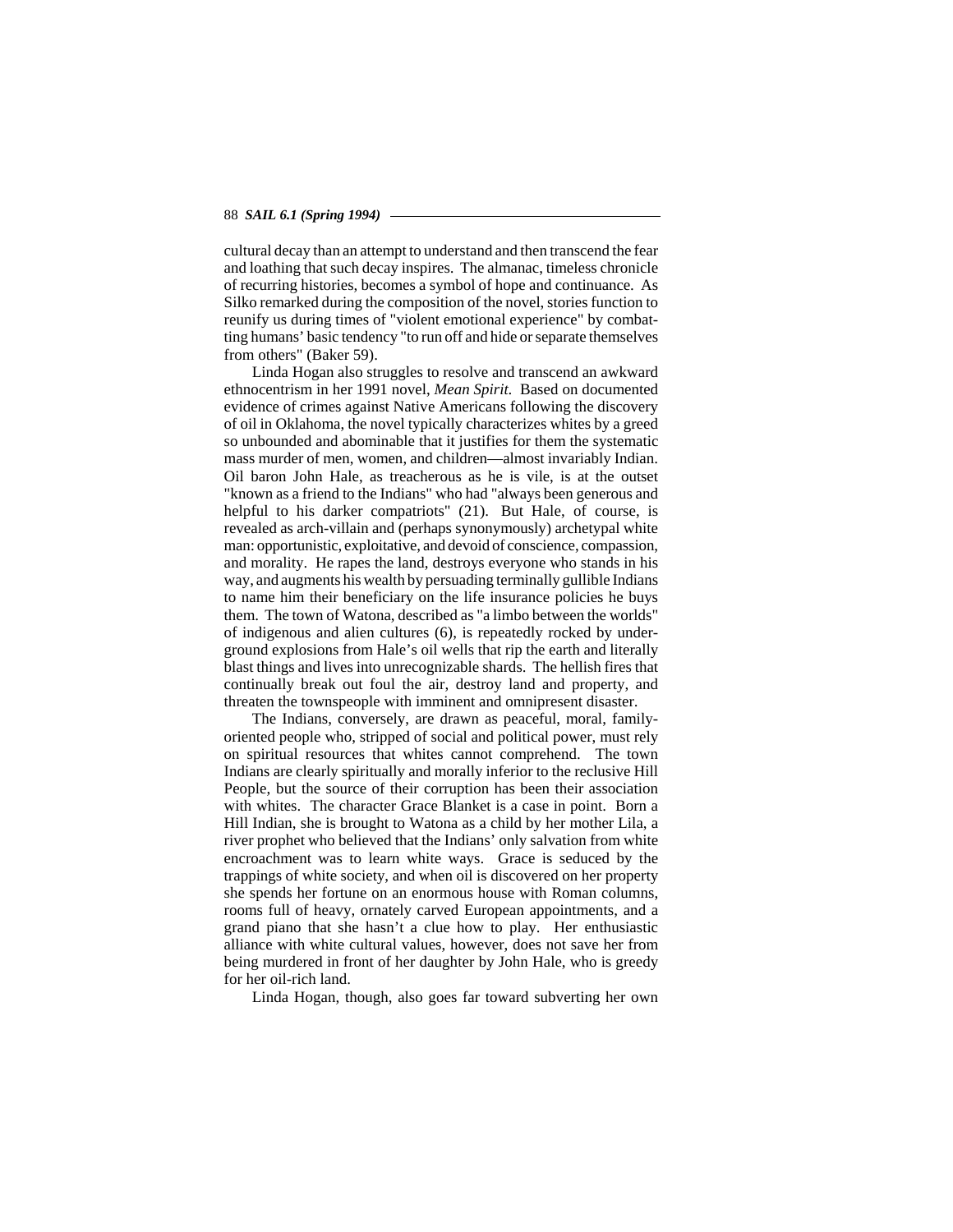ethnocentric separatism. Despite the obvious moral polemic between the good Hill Indians and the evil whites, the novel is deeply concerned with convergences. Protagonist Belle Graycloud, "a light-skinned Indian" who heads a family that includes a white son-in-law, a blond daughter, and fair grandchildren, functions as something of a mediator, although her methods are tribal and her wrath against whites is implacable. Her name itself suggest prophetic mediation: her voice, like a bell, is a herald; gray is the color of commingled opposites; clouds, the suspended mixture of water and air. She cares for those who have "fallen through the gap" between the opposing worlds, and protests the slaughter of eagles, creatures that live on the earth and in the heavens (262). In her despair over injurious divisions she looks for healing power in "bat medicine," which acknowledges the influence of creatures who traverse the borderlines of night and day, bird and beast, cave and sky. She intercedes to allow the Indian girl Lola to marry the white son of Lola's court-appointed guardian, and she is present when their mixed-blood baby girl is given the prophetically suggestive name of Moses. The novel ends with the greedy whites' total destruction by fire of the Grayclouds' home as Belle is recovering from an assassination attempt by the duplicitous white local sheriff. The family, however–including its white and mixed-blood members–remains intact and hopeful as it abandons Watona carrying "generations along with them, into the prairie and through it, to places where no road had been cut before them" (371).

A few white characters turn their backs on their heritage of greed and destruction, as well. John Hale's pampered but oppressed girlfriend China leaves town with Lionel Tall, an Indian who had come to help the Native townspeople, and his white driver. When the Indian preacher Joe Billy renounces his association with the Baptist Church, his white wife Martha eagerly follows him on "the good, red road" without "a single glance backward at her past" (300, 352). Even Father Dunne, the benign Catholic prist, tentatively betrays his vows and subjects himself to local ridicule for acknowledging that the holy spirit abides in everything, not merely "inside churches and cathedrals" (235). But again, as in Silko's *Almanac of the Dead* and—to a far gentler extent—Allen's *The Woman Who Owned the Shadows*, white characters are likely to find redemption only insofar as they renounce those unmitigated evils that are defined as "white" and accept instead the eternal principles of good that are identified as "Indian."

Linda Hogan's newest book of poetry, *The Book of Medicines*, reiterates *Mean Spirit*'s fundamental fury against the historical destructiveness of white male culture, but forcefully affirms the possibility of healing. In "The Fallen," Hogan echoes Silko's assessments of whites: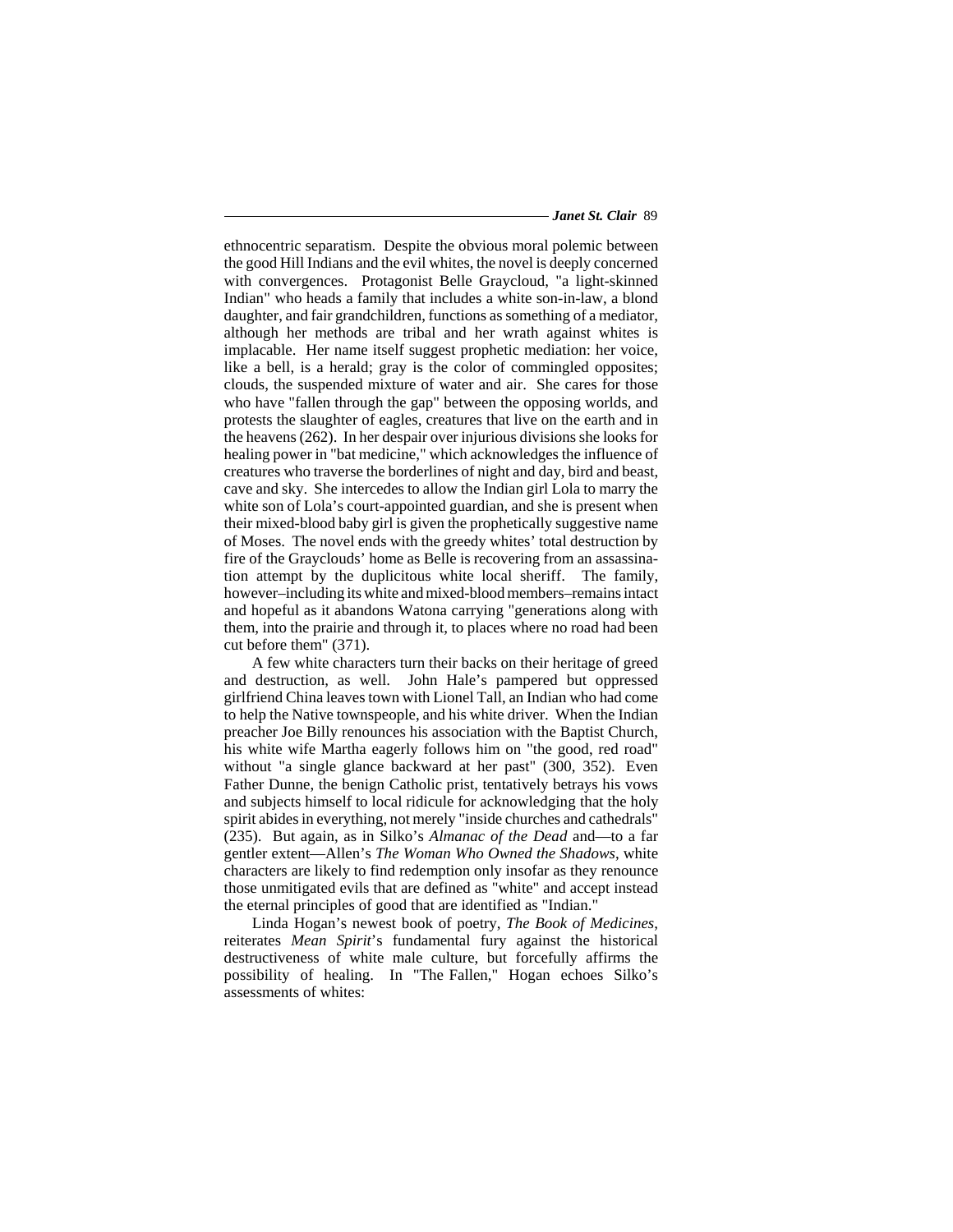whatever stepped inside their shadow, they would kill, whatever crossed their path, they came to fear. (42)

Though she refers to whites in "Sickness" as "the mortal enemy . . . living at the edge of sanity," she nevertheless ends the poem by noting that "these words are proof / there is healing" (63). As the title implies, healing is the central theme of the collection, and the book ends with the hopeful promise "that after the long sleep of seeds / all things will grow / and the plants who climb into this world / will find it green and alive" ("The Origins of Corn" 87).

Each of the three authors seems caught in an ironic dilemma: in order to nurture and protect a dangerously attenuated but potentially liberating spiritual philosophy founded on inclusion, they must to some degree exclude those who threaten its resuscitation and resurgence. In order to justify the exclusion, they tend to shape white people into a monolithic personification of witchery and white values and institutions into monstrous perversions of human ideologies. There is, of course, much to support their chilling interpretations of Western history and tradition: each woman knows and tells true and ghastly stories of whites' outrages against tribal people and against their own humanity. Allen's Ephanie is emotionally crippled by Catholicism's furious condemnation of love and whites' self-aggrandizing history of genocide and theft. Hogan bases her novel on historical evidence of whites' violence, greed, and indifferent destruction. Both of them have recounted in interviews incidents in which they and their families were brutalized or swindled by whites (Bruchac). Silko's characters recount atrocities of European conquest so heinous that the reader's eyes veer off the page in horror. And yet—as Ephanie understands even as she ruefully succumbs to them—such Manichean extremes are false, and serve to falsify the premises of tribal religion by merely restructuring the hypocritical and self-righteous moral hierarchies for which whites are condemned. Indians, she recognizes, tread on as hazardous a ground as whites in identifying themselves as the chosen people.

Although they condemn the oppression, destruction, and wanton self-aggrandizement that for them characterize Euroamerican philosophies and traditions, Allen, Silko and Hogan ultimately draw back from simplistic moral dichotomization. Perhaps it is because of their own mixed blood. If each is to remain whole, she must find a way to transcend the apparent oppositions of her nature: to choose sides, when she is in physical fact the merger of both, would be self-abnegation. The issue of their mixed blood is central to each author's consciousness: each speaks of both its horror and its potential for healing in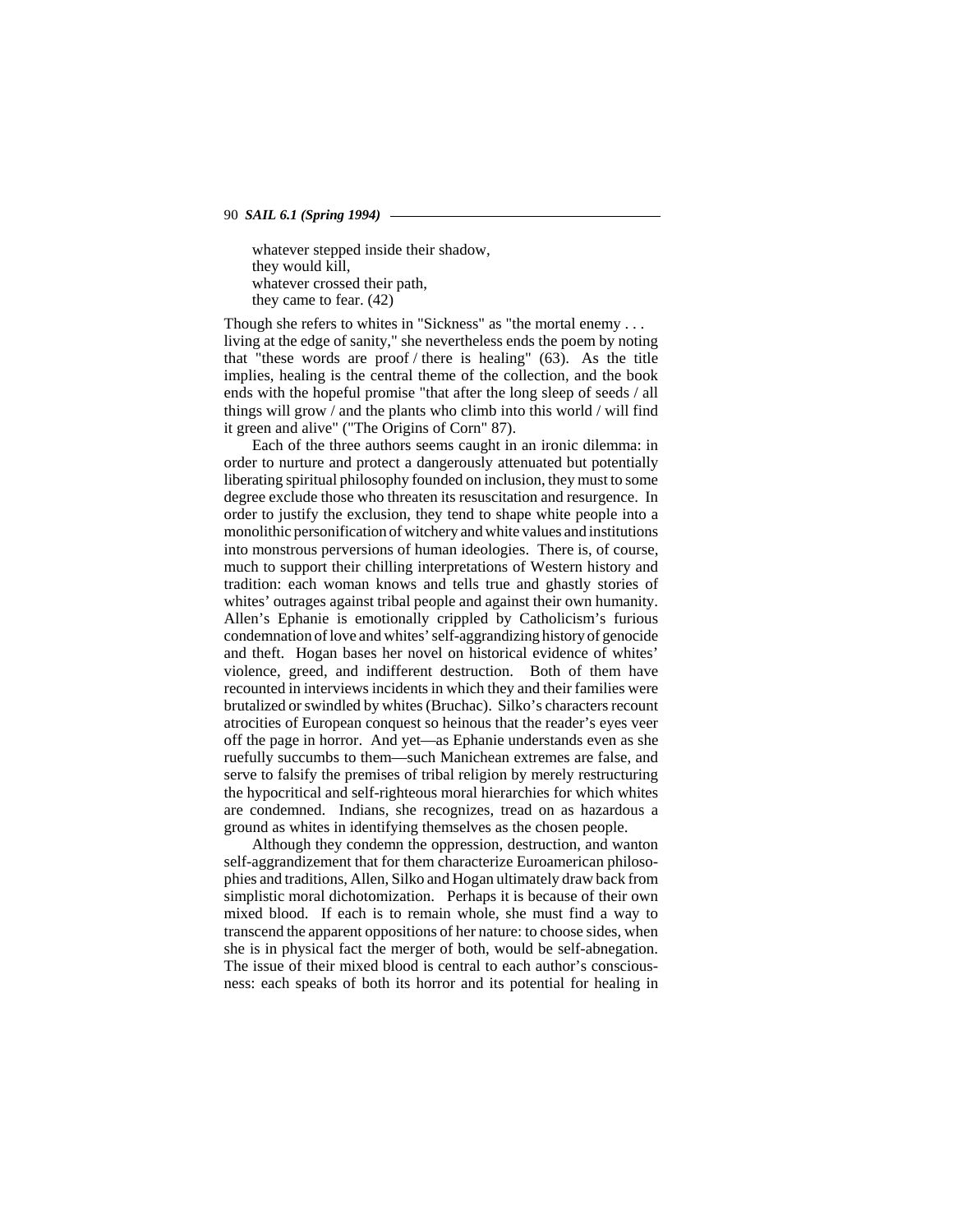Joseph Bruchac's *Survival This Way*, Laura Coltelli's *Winged Words*, and elsewhere. Again, Ephanie, "half of this and half of that," illustrates the necessity of reconciling kinships rooted in enmity: locked in mortal combat with "a monstrous other" bent on her destruction, she is maddened by her inability even to know "which is me and which is the other" (3, 133, 136). But if, as these authors suggest, opposition is a destructive illusion—a manifestation of what Silko calls "witchery" —there is nevertheless a line of demarcation separating cultural philosophies that can be reconciled only through memory, will, and understanding.

That division, evident in the work of Allen, Silko, Hogan, and many other Indian authors, might be stated as the conflict between Cartesian duality and Native interrelationship. The search for truth within the traditions of European rationalism requires the isolation of entities, definition of boundaries, and assignment of classifications. The thinker becomes the sole subject, while everything else is perceived as isolate object. The individual, as a result, is not a part of anything. Alienated from any meaningful sense of social or spiritual community, he (and she, the authors suggest, through oppression rather than temperament) can see the rest of creation only in terms of utility, never in terms of integrative identity. This isolation has left white people homeless and amoral, in lonely, insatiable quest of a wholeness they cannot name and can only vaguely apprehend.

This philosophical chasm between individual and communal authority has yet to be imaginatively bridged in Native American literature. As LaVonne Ruoff has observed from time to time, mixed-blood characters who achieve a satisfactory adjustment to life do so by choosing their Indian side over their white. But such a conclusion seems to accept an unnecessarily ethnocentric and unfairly stereotypic premise, which is that Indians understand and value community and interconnection while whites don't and can't. Using the language of Werner Sollers' paradigm of descent versus consent in the definition of identity in America, the fictional mixed blood reveals another irony in Native claims to moral superiority. While ethnicity would logically be deemed an issue of descent, these characters in fact represent the triumph of consent over descent: they *choose* an ethnicity that is at least partly their own invention. Ephanie, damaged and divided, forges a self out of her own anguish and abandonment. The fair-skinned Belle Graycloud identifies herself as an Indian, while her best friend Grace Blanket, full-blooded daughter of a tribal prophet, indulges herself with every frivolous European luxury her American oil dollars can buy. Zeta and Lecha do not even know they have Indian blood until their maverick grandmother teaches them to value it above their spiritually toxic white blood. Menardo, on the other hand,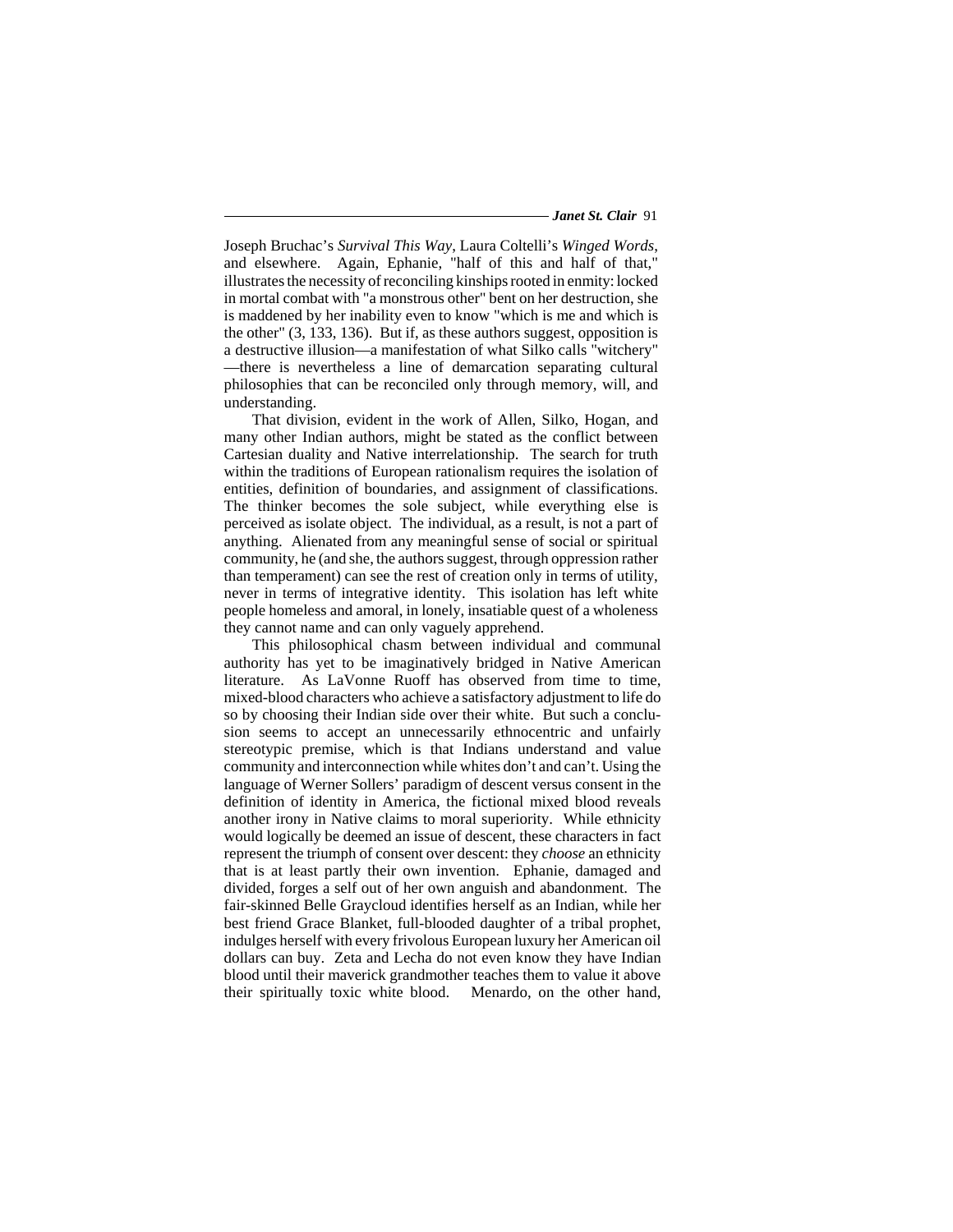explains his flat nose as the result of a boxing injury, and lives in fear that his Indian lineage will be exposed and his white privileges revoked.

If identity is delineated on philosophical grounds (and philosophy is invariably the foundation of choice for those who decide to be "Indian"), then perhaps ethnicity is not particularly relevant: perhaps it is not ethnicity that is being chosen as much as a workable way of conducting one's life. Perhaps Allen, in her frequent dismissals of those she used to call "wannabes," was unfairly ethnocentric in implying that Native philosophies are generally intellectually inaccessible to whites, and elitist in suggesting that ethnic boundaries should be maintained to protect some jealously guarded philosophical "property."

It would be arrogant to dismiss Allen's suspicions of whites' innate limitations: granting that she (and others) possess a mode of perception culturally unfamiliar to Euroamericans, it is impossible to guess how accurately the Western intellectual imagination is able to comprehend it. But Indians are clearly not immune to such character flaws as excess, greed, depravity, violence, selfishness, exploitation, intolerance, and alienation (and none of the authors tries to pretend otherwise). And it seems altogether improbable that such flaws were rarely encountered before Indians were contaminated by whites, however evolved their sense of kinship. Similarly, a conception of community, harmony, and an apprehension of interrelationship is a human ideal, not exclusively a tribal one. Annette Kolodny, for example, describes early European settlers' vision of America as a place where they could effect "a return to primal harmony" where "the old European vulgar, striving, acquisitional self could die" and humankind could live again in spiritual kinship with the mother earth and all her creatures (26). White ecofeminists decry such a portrayal of earth as passive female existing to serve men, but similarly strive toward a sense of global balance. It is both divisive and unjust to assume that compassion and community are somehow inherently "Indian," while selfishness and isolation are by definition "white."

 Of course, such naive, sentimentalized nostalgia for some incorruptible Edenic order as that noted by Kolodny seems bitterly ludicrous in retrospect: Euroamericans have raped, looted, and destroyed everything they meant to hold in reverence. A philosophy that boils down to a subject's evaluation of objects' utility doubtlessly ensured the toppling of the idyll. But this same sentimentalization may occur as well in contemporary Native philosophies. In her preface to *Grandmothers of the Light*, Allen claims that gynocratic tribal societies promoted values that rendered "the good of the individual and the good of the society mutually reinforcing rather than divisive," and so ensured both harmony and equality for everyone (xiv). Elizabeth Fox-Genovese, in *Feminism Without Illusions*, agrees that such values must be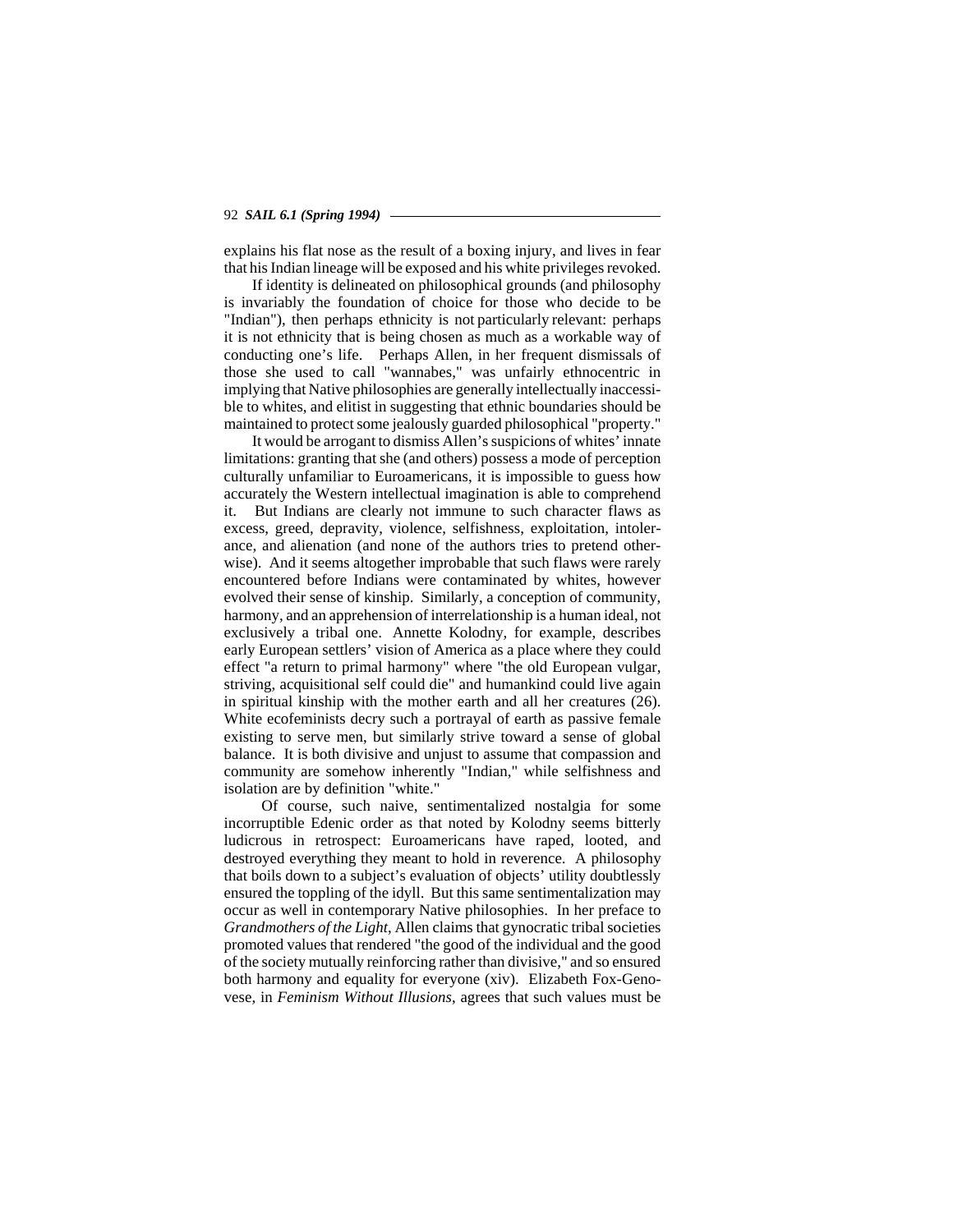sought and such ends achieved, but judiciously warns against "the siren calls of nostalgic and utopian communitarianisms" (54). Noting that communal coherence is historically sustained at the cost of violence and inequity, Fox-Genovese seeks to reveal the oppression that typically rests beneath the benign surface of community. Silko's heroine Angelita La Escapia illuminates Fox-Genovese's point. Champion of communitarian principles and gynocratic reclamation of the land for the chosen people, La Escapia is in fact a fascist leader of a fundamentalist jihad, sacrificing civility and polity in a war for power and identity, manipulating the masses into effecting her will and ruthlessly silencing those who challenge her unacknowledged autocracy.

Angelita La Escapia proclaimed her repossession of the land for "the people," but the price of inclusion was voiceless, faceless conformity. Community can confer identity, and it can strip identity. It typically depends upon its borders for definition: those who are in can readily be distinguished from those who are out. Inclusivity demands tolerance of difference, and tolerance of difference implies respect for the very individuality that continually threatens communal fusion. Sterling, the most sympathetic character of *Almanac of the Dead*, begins the novel banished from Laguna for a crime he didn't commit, and ends it in a lonely stone hut on an outlying sheep ranch, patiently waiting for the community's pardon. Tayo's aunt humiliates him as a child and denies him help as an adult out of her fear of community disapproval. The Hill People of Hogan's novel accept Michael Horse with his typewriter, Joe Billy with his white wife, and Father Dunne with his visions of beatitude, but then decide it is "time to hide the path to their settlement" to keep out the "carriers of a contagion" (298). Although Allen is an eloquent spokeswoman for communal virtues, her character Ephanie knows only exclusion. The Indians of her pueblo exclude her because she is half white, the Native community in San Francisco excludes her because she is not part of their clique. White liberals exclude her by exoticising her, and the Church excludes her because she will not renounce love. Ephanie ultimately finds community in ancestral connections, but–ironically– in the utter isolation of her tiny room. She understands "at last that everything was connected. Everything was related," and she becomes a shaman, a prophet (191). But in the end, she dances in dreams with shadowy spirit women, physically disconnected from the exclusive communities of the living. The idea of community is probably as seductive to many whites in contemporary America as it is to many Natives. The difficulty, as these novels demonstrate, is in conceiving the nature of a community that provides identity and stability, ensures social justice, and yet creates space for the asymmetries of both cultures and individuals.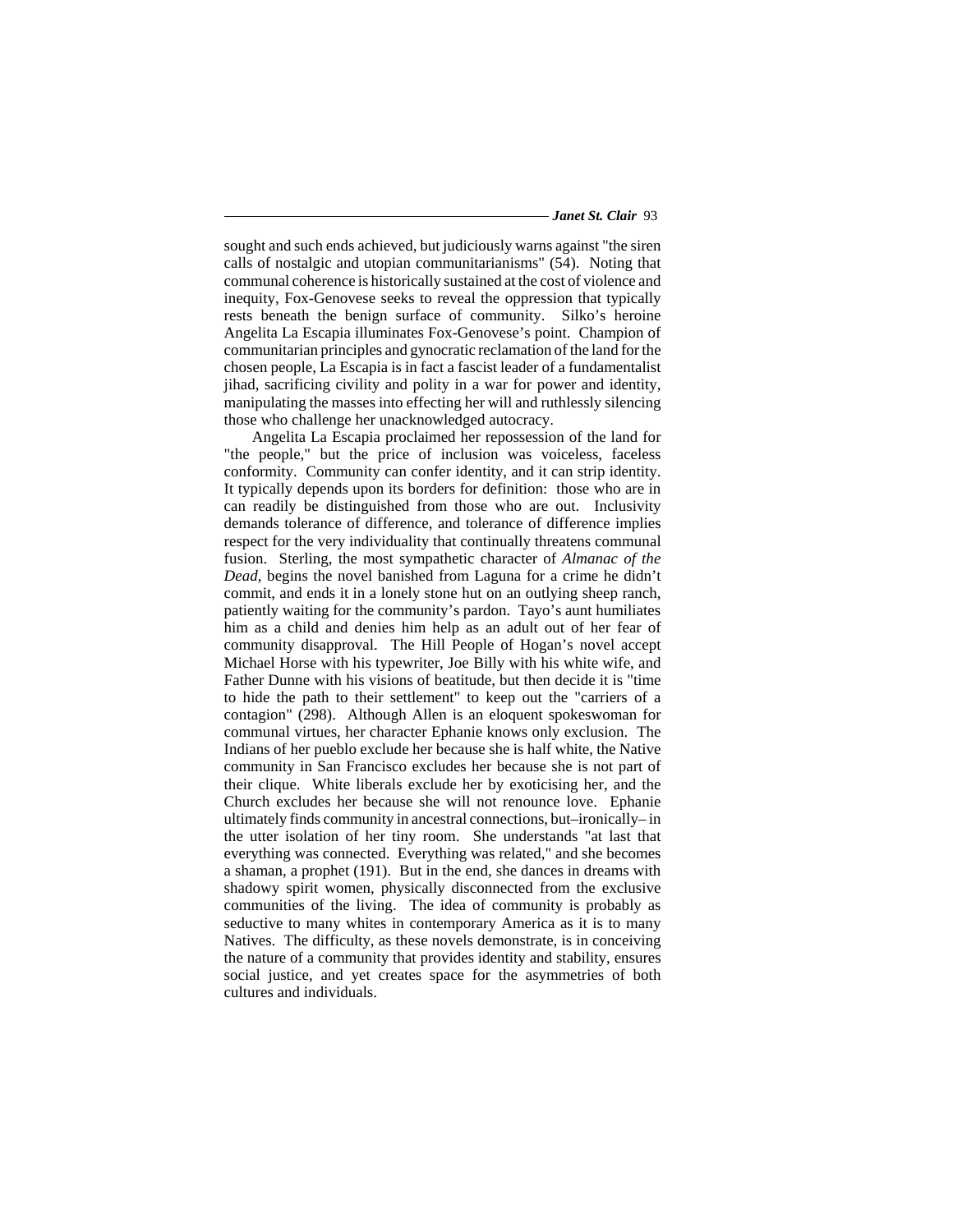It is nevertheless probable that students of Native American traditions have a clearer understanding of community than the average Euroamerican materialist. Respecting the relational and reciprocal nature of existence implies recognition of a foundation of kinships that undermines the central premise of Western individualism: that each man is a discrete entity. And defenders of liberal individualism and the androcentric traditions of Judeo-Christianity surely could not have so grievously misused the planet and its inhabitants had they understood kinship more broadly. Still, it is not entirely fair to characterize whites as isolate objectifiers incapable of a sense of community (local, global, and cosmic) and Indians as inheritors of a stable sense of place and purpose deriving from their spiritual apprehension of inherent unity. Many eminent modern European male philosophers have challenged the Cartesian legacy and decried the social consequences of the resultant moral relativism. Buber's juxtaposition of the objectifying "I-It" with that of the respectful "I-Thou"; Husserl's phenomenology, which seeks to treat all experience without preconception; and Heidegger's concept of "worldhood" in which humankind assumes a relational place immediately come to mind. Deep ecologists and environmentalists, frequently chagrined by the fact that "the environment exists because it was made visible by the act of making it separate" (Evernden 126), attack a religious tradition that "gave *man* dominion over the earth" and, in his God-like image, license to exploit all that he saw (Oelschlaeger 43). Many contemporary Christian theologians—especially women, such as Rosemary Ruether and Elizabeth Schussler Fiorenza are challenging the assertion of man's dominion and reinterpreting Scripture to emphasize the relational nature of identity and the accountability that interrelationship implies. Most Euroamericans may not attend to the rhetoric of philosophers, scientists, theologians and literary critics, but they nevertheless seek relation and kinship—sometimes clumsily, in subscription clubs and designer labels; but sometimes elegantly, in meaningfully integrative participation.

And, as the structuralists have demonstrated, to objectify is human, not "white." Objectification is a condition of sentience: we may see things differently, but we see things. We may think about things differently, but—as the characters of Allen, Silko, and Hogan attest we think *about*. It is this inevitable splintering that gives religion significance: its metaphors help reconnect us, help erode that sense of alienation borne of our awareness of otherhood. The metaphors of Christianity, according to Allen, Silko, and Hogan, have been twisted and fouled by the vicious, undisciplined avarice of androcentric individualism. Corrupted, they have lost their power to carry the human spirit and intellect forward toward social structures predicated upon a fundamental commitment to justice.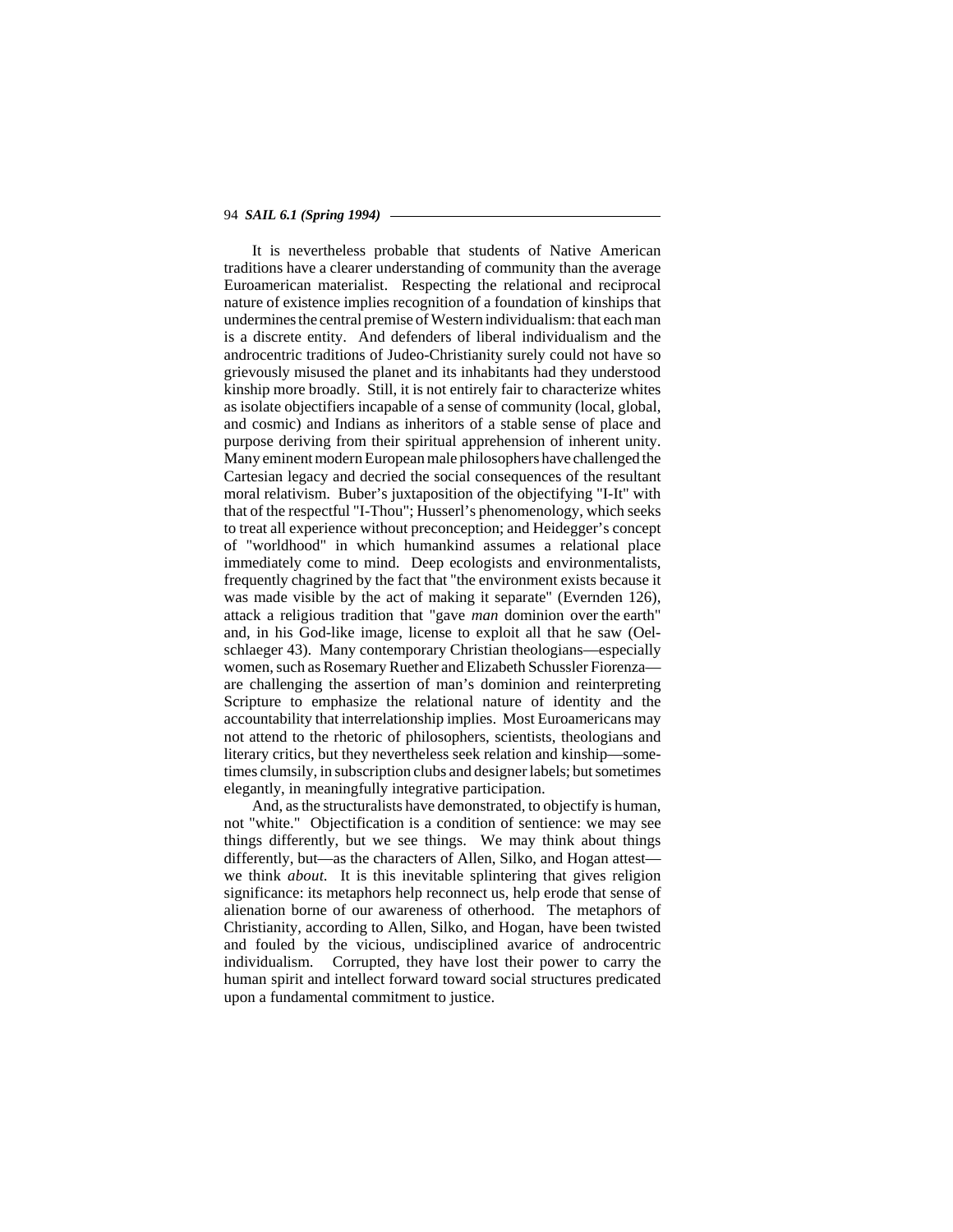Native American challenges to androcentric individualism and its legacies of oppression and greed are certainly not limited to these three authors, nor only to women writers. It is, in fact, the dominant theme of the literature. But, as Allen observes in *The Sacred Hoop*, the shift "from a male to a female axis" in American Indian literature has resulted in a corresponding shift of focus "on continuance rather than on extinction" (262). That new and hopeful focus is achieved in the work of Allen, Silko and Hogan (and others) through a reformation of feminine kinships, a restoration of feminine spiritual authority, and a reclamation of the values that such authority implies.

*The Woman Who Owned the Shadows*, *Almanac of the Dead*, and *Mean Spirit* explicitly insist that male violence, aggression, and selfishness be supplanted by nurturance, healing, and collaboration. Ephanie Atencio effects that transformation by rejecting the demeaning tyranny of such male institutions as the Church and Freudian psychotherapy for the empowerment endowed by feminine kinships and spiritual mentors. Withdrawing from "the lie she had learned, had lived, had told," she turns to the mythic Grandmothers and their healing knowledge of a relational reality (204). Silko chillingly illustrates how the male "Reign of the Death-Eye Dog" has systematically destroyed redemptive feminine vision. Women in the novel adapt to an impetus of aggression, greed, and callousness, like Leah Blue or Angelita; resist misogynistic subjugation through a defiant and dehumanizing scorn, like Zeta and Yoeme; or fall in speechless defeat, like Seese. Belle Graycloud is at the center of every page of Hogan's novel, resisting the urges toward destruction of both the white villains and the daunted men of her own family. Throughout the story, she fights Law, the traditional and persistently corruptible domain of the male, with an intuitive and inclusive spirituality drawn from being "part of earth's terrain" (340).

Recent works of Allen, Silko, and Hogan all reveal an apparent ethnocentrism, but it is an ambivalent ethnocentrism that attempts to work through opposition toward integration. Their devotion to tribal spiritual truths about responsible interrelationship requires them to embrace the culture that has very nearly destroyed them and the earth that sustains them. But embedded in the very vision that might be labeled ethnocentric are correctives to contemporary destruction and strategies for global survival.

Seen in this sense, their feminine vision of justice based on inclusion, respect, nurturance, and kinship is perhaps more a transcendence of opposing cultural premises than a moral choice between timebound polarized cultural options. Leslie Silko's almanac, Paula Gunn Allen's mythic grandmothers, and Linda Hogan's medicines all serve to discredit binaries as artificial, and to find healing in the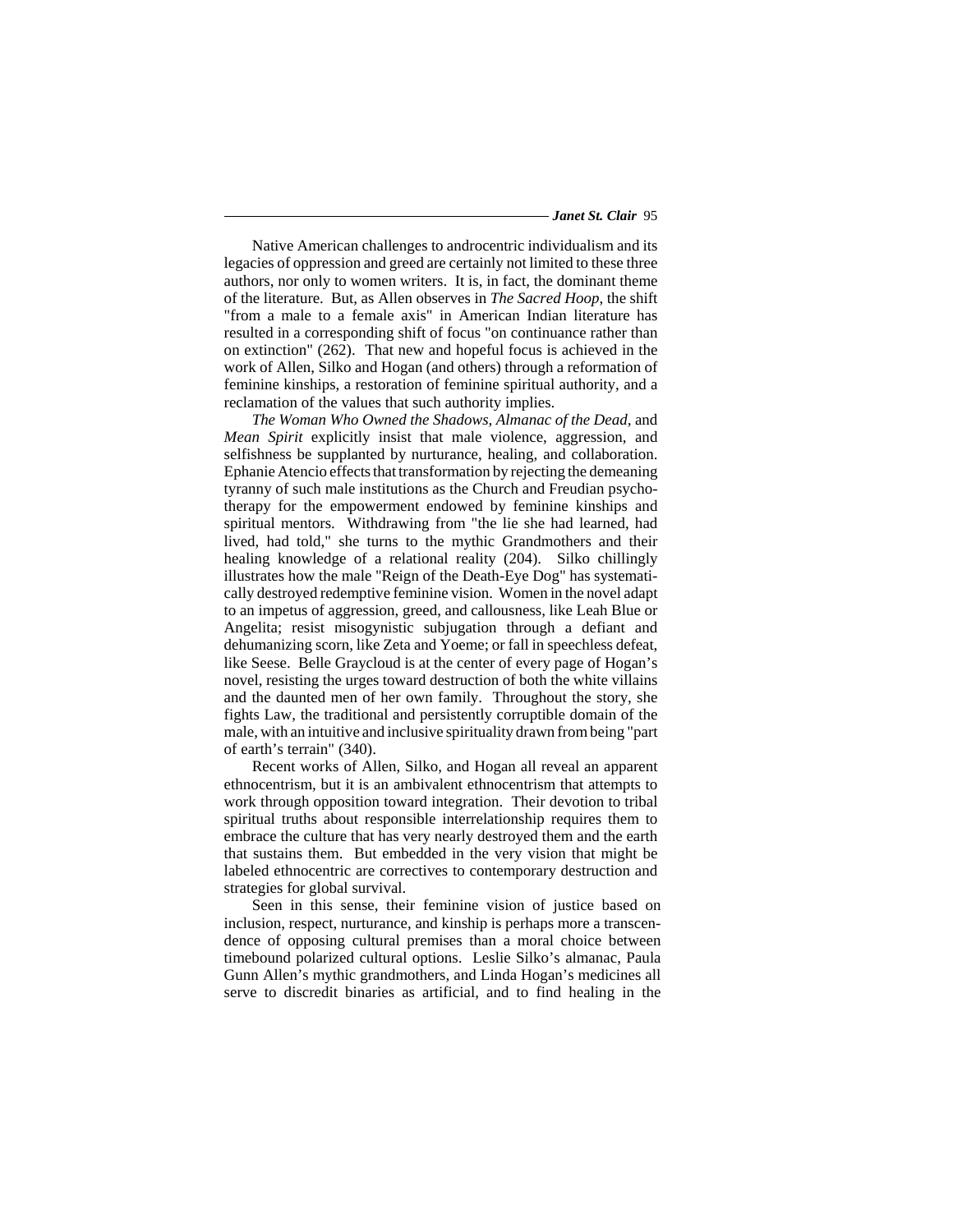convergences that occur outside the limitations of time.

That transcendence, however, is by no means complete. So far their inclusion of whites—especially white men—remains, understandably, tenuous and provisional. The authors rebel against a cultural milieu and a language incapable of encompassing their inclusive feminine vision, but they must speak from within the culture they defy, in its own language. As Ephanie says, "The language wasn't built for truth. . . . It made separations," but "it was the only language they all knew together—the people in her world. The tongue that only knew how to lie" (190). Joy Harjo, whose forthcoming anthology is entitled *Reinventing the Enemy's Language*, has frequently spoken of the difficulty of "being able to say things well" in "a very materialistic and a very subject-oriented language" (Bruchac 94). But even as she and other Native women writers work "to make it [the English language] powerful and beautiful and to turn it around" (Harjo 31), they cannot fail to resist even as they attempt to transcend the necessity for resistance.

Allen, Silko and Hogan nevertheless extend their solutions to everyone who will turn away from destruction. The perspective is Native and female, but the message is encoded in the broadly accessible language, literary conventions, and genres of Western tradition. Through the use of literal and metaphorical illnesses, each attempts to emphasize the lethal contagion of self-absorption and the urgency of the quest for a cure. And each, renouncing the scientific and linear for the intuitive and cyclical, expresses faith that "The closed bundles of healing / are beginning to open" (Hogan, *Medicines* 84). There is perhaps no way their stories could have been told without appearing to be ethnocentric, yet their hope transcends the stubborn boundaries of culture, gender, class and race. An ethnocentrism without boundaries and a separatism that protects the truths of unity are the cultural conundrums that each of the women struggles to resolve.

It is easier to acknowledge these authors' ambivalent ethnocentrism than to fault it: their inclinations toward monolithic labels and stereotypic assumptions are not altogether fair, but they are entirely understandable. And yet, ethnocentric pride and conviction must remain a starting place—not an end point—for discourse. Their thoughtful ambivalence provides a place from which we can begin to speak frankly, and listen earnestly, to each other; where we can learn deeply, and act responsibly, *with* each other. It is unquestionably our collective responsibility to understand and respect difference and dissidence. It is the further responsibility of Euroamericans to understand and respect the legitimacy of other peoples' rage and disdain. Nevertheless, an inclusive justice must somehow ultimately transcend difference: too narrow an absorption with the delineation of distinctions can lead us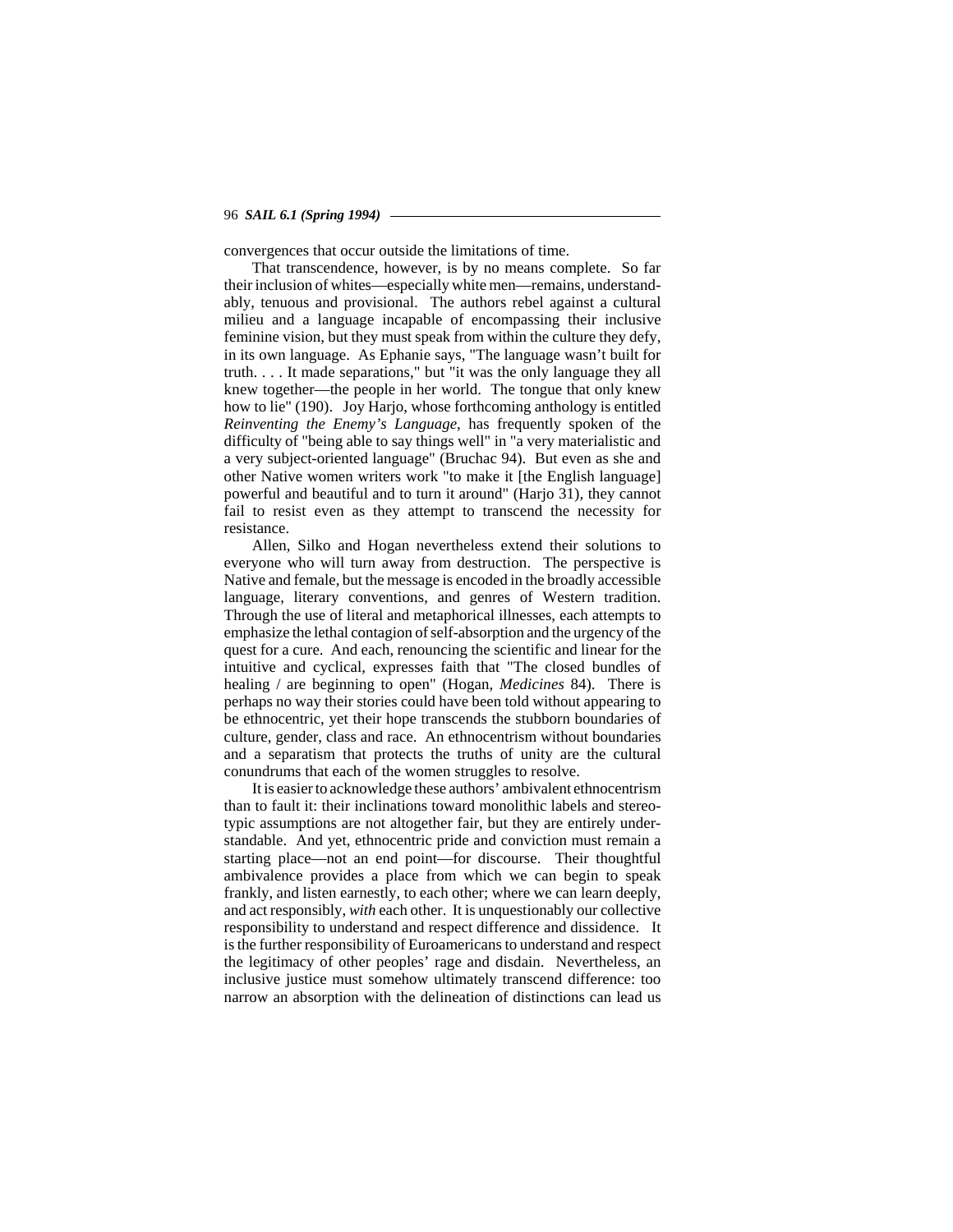into merely reimagining hegemonies or reapportioning divisive boundaries.

Paula Gunn Allen, Leslie Marmon Silko, and Linda Hogan have identified the cracks in the cultural infrastructure, warned of imminent and inevitable collapse, and openly offered suggestions for a stabler foundation upon which to rebuild. The indictments of Western tradition are scathing. But the suggestions appear to invite continuing speculation on how far indigenous traditions can serve as models for postmodern reconstruction, how and by what strategies contemporary culture can be amended, what might be worth saving and how those salvageable fragments might be integrated into the modified order, and precisely how community and kinship can be restored and strengthened without sacrificing the rights and the differences of individuals and cultures. Clearly, much wisdom resides both in the women's ambivalence and in the transcendent potential of their apparently ethnocentric vision—the wisdom, for one thing, to accommodate a space where productive discourse on justice can reasonably occur.

#### WORKS CITED

- Allen, Paula Gunn. *Grandmothers of the Light: A Medicine Woman's Sourcebook*. Boston: Beacon, 1991.
- ---. *The Sacred Hoop: Recovering the Feminine American Indian Tradition*. Boston: Beacon, 1986.
- ---. "Special Problems in Teaching Leslie Marmon Silko's *Ceremony*." *American Indian Quarterly* 14 (Fall 1990): 379-386.
- ---. *The Woman Who Owned the Shadows*. San Francisco: Spinsters / Aunt Lute, 1983.
- Bruchac, Joseph. *Survival This Way: Interviews with American Indian Poets*. Sun Tracks 15. Tucson: Sun Tracks and U of Arizona P, 1987.
- Coltelli, Laura. *Winged Words: American Indian Writers Speak*. Lincoln: U of Nebraska P, 1990.
- Evernden, Neil. *The Natural Alien*. Toronto: U of Toronto P, 1985.
- Fiorenza, Elizabeth Schussler. *But SHE Said: Feminist Practices of Biblical Interpretation*. Boston: Beacon, 1992.
- Fox-Genovese, Elizabeth. *Feminism Without Illusions: A Critique of Individualism*. Chapel Hill: U of North Carolina P, 1991.
- Harjo, Joy. "Reinventing the Enemy's Language." In *Love, Justice, Truth, Spirituality: Indigenous Women of North America on Ways of Seeing Beyond Apology, Dominion, and Resistance. Common Ground* 6 (1992): 28-32.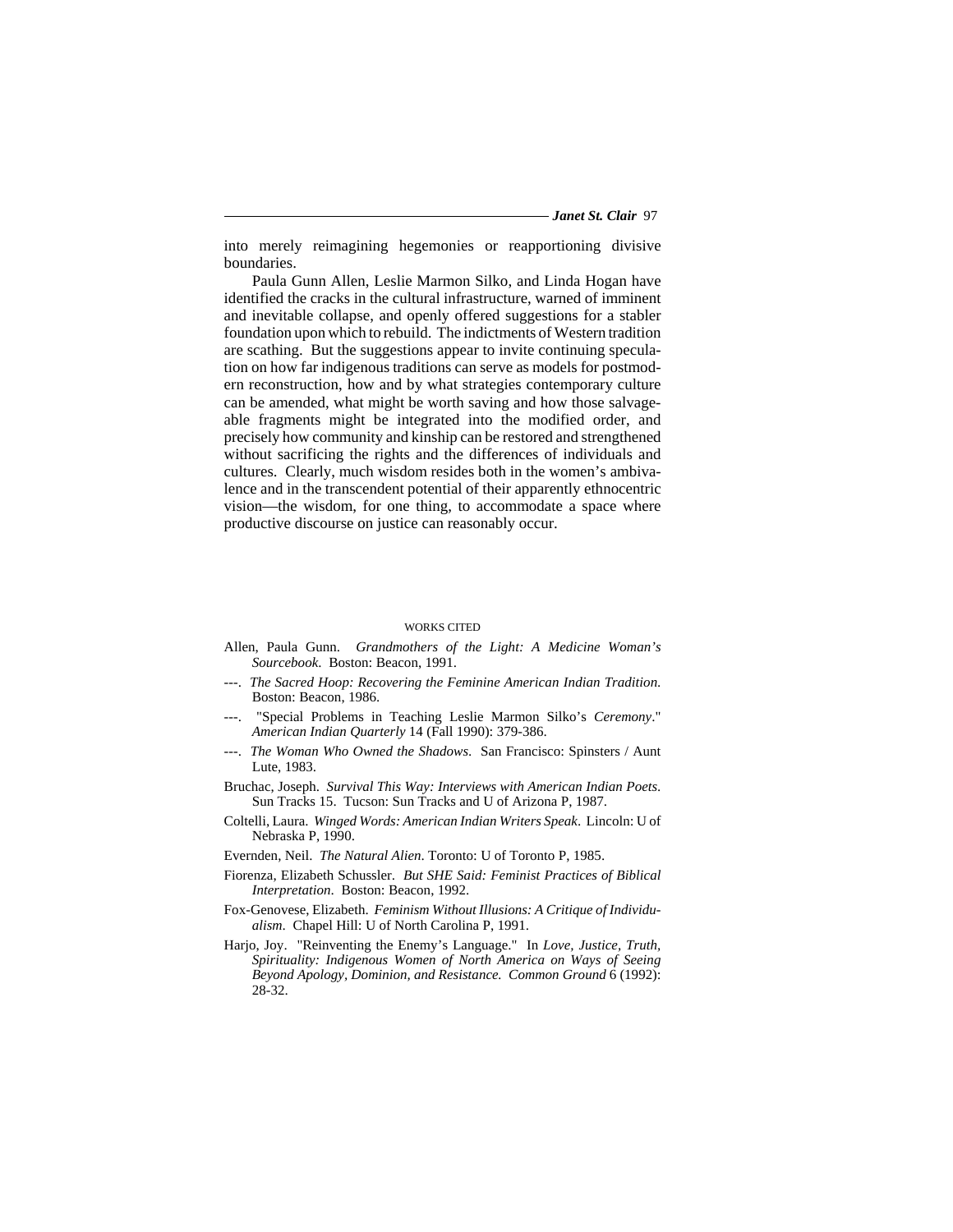Hogan, Linda. *The Book of Medicines*. Minneapolis: Coffee House, 1993. ---. *Mean Spirit*. NY: Atheneum, 1990.

- Kolodny, Annette. *The Lay of the Land: Metaphor as Experience and History in American Life and Letters*. Chapel Hill: U of North Carolina P, 1975.
- Oelschlaeger, Max. *The Idea of Wilderness: From Prehistory to the Age of Ecology*. New Haven: Yale U P, 1991.
- Ruether, Rosemary Radford. *Gaia and God: An Ecofeminist Theology of Earth Healing.* San Francisco: Harper, 1992.

Silko, Leslie Marmon. *Almanac of the Dead*. NY: Simon & Schuster, 1991.

- ---. *Ceremony*. NY: Viking Penguin, 1977.
- ---. "Language and Literature from A Pueblo Indian Perspective." In *English Literature: Opening Up the Canon*. Houston A. Baker, Jr. and Leslie A. Fiedler, eds. Baltimore: Johns Hopkins P, 1987. 54-72.
- Sollers, Werner. *Beyond Ethnicity: Consent and Descent in American Culture*. Oxford: Oxford U P, 1986.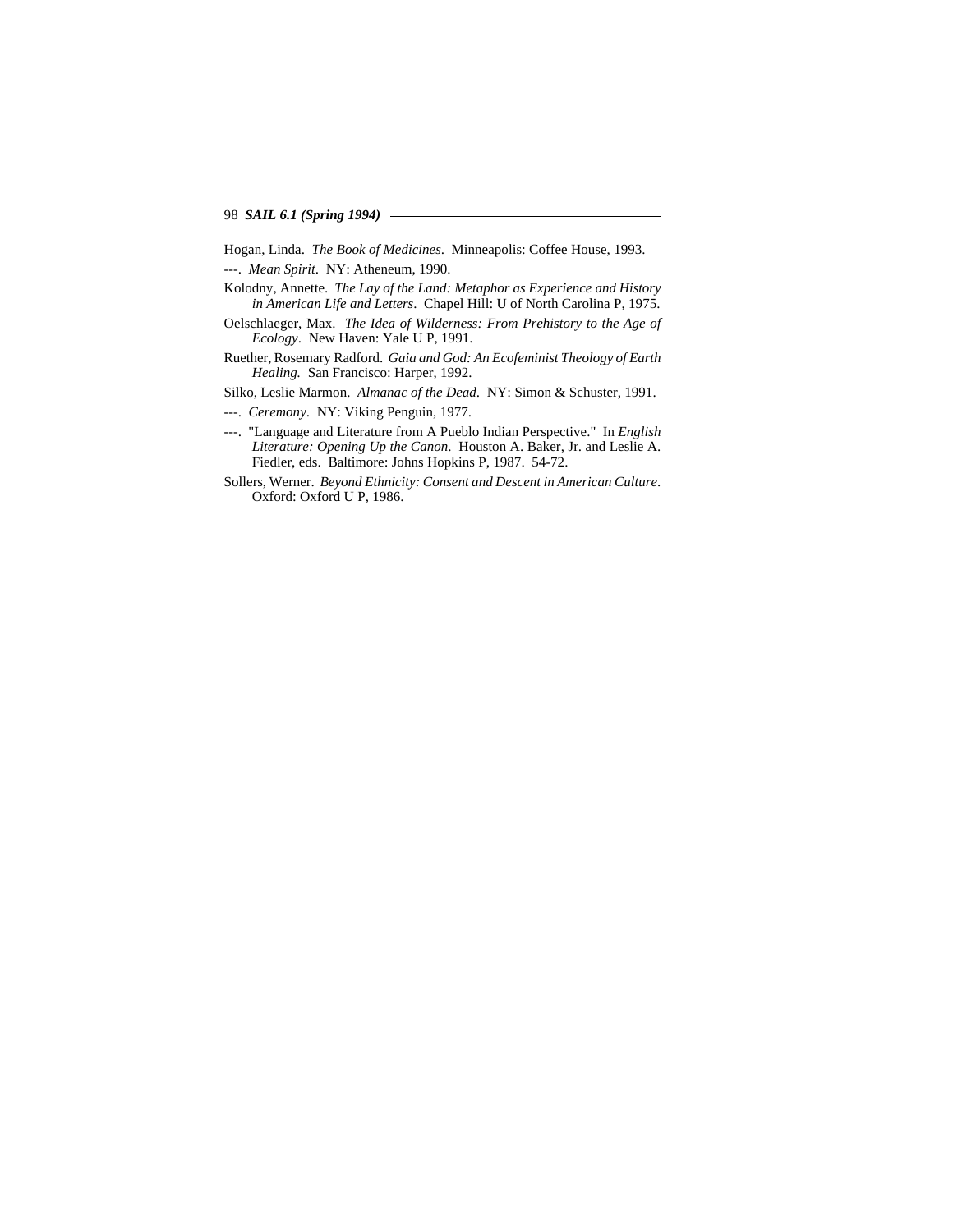# *Re Membering Ephanie: A Woman's Re-Creation of Self in Paula Gunn Allen's* **The Woman Who Owned The Shadows**

Vanessa Holford

Paula Gunn Allen's novel *The Woman Who Owned The Shadows* charts the near-fatal emotional breakdown of Ephanie, a "halfbreed" Guadalupe Indian living in New Mexico who, torn between the conflicting demands and beliefs of two cultures; feels incomplete to the point of panic but, initially, lacks the strength to overcome all that oppresses her. Gradually, though, she begins to create connections and build foundations by reflecting on her past, on the forces that have taught her self-hatred, on the relationships that have harmed her, and on the necessary decisions she needs to make to remember her own creative potential. Ephanie's story is at first the retelling of a painful struggle, but, as she begins to re-discover her self, her recovery becomes an affirmation of the power of language for self-definition, the creative power of united women, and the necessity of memory for selfand tribal-preservation. Ephanie must spin her own "web" of identity to re-forge connections with her tribal community, her family, her history, and her strength as a woman.

But, the ability to spin these webs of identity requires memory and knowledge that were denied to Ephanie during her education in boarding school. By putting her story into words, Ephanie relearns the art of remembering and is able to establish a connection with the Grandmother's spirit who eventually helps reunite Ephanie with her history, her body and her self. She "had forgotten how to spin dreams, imaginings about her life, her future self, her present delights. Had cut herself off from the sweet spring of her own being" (203). Ephanie struggles to articulate and thus celebrate those "imaginings," and so Gunn Allen's use of writing as self-discovery and as a self-preserving act has an affinity with Hélène Cixous's call to women: "Woman must write her self" (*Laugh* 245). Like Cixous, Gunn Allen sees women's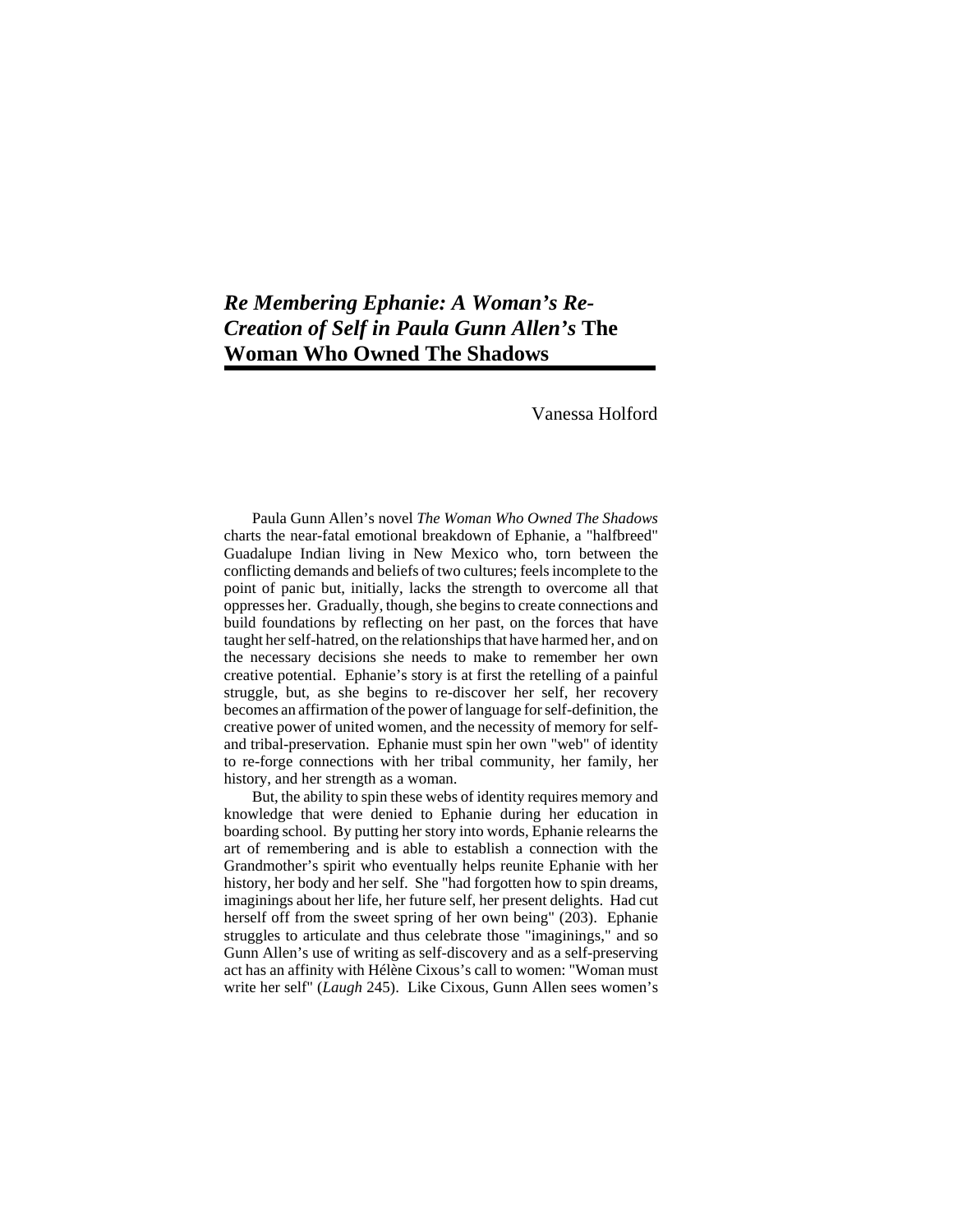writing as the potential for self-actualization. Indeed, *Shadows* is a log of Ephanie's rediscovery through language, of her personal value and abilities after years of membership in a culture that demands guilt and self-effacement as its entrance fee. Ephanie is a colonized American woman forced to deny her identity in order to fit into a social structure that ignores her value. In a dream, Ephanie sees a museum; describing it to her therapist later, she unwittingly describes herself:

> I am a bulwark. A strength. Half of what is stored in me is unrecognized by the people who work here. They can't begin to understand the knowledge and the treasures that I hold in me. But I keep these things safe. For sometime when there will be those who can understand, who can recognize what the artifacts and treasures I keep are worth. (86)

As she begins to articulate her unrecognized value through metaphor, she starts to piece together her own long-forgotten treasures.

Critic Elizabeth Hanson questions the stylistic choices Allen made in writing the novel. She calls it an "episodic, uneven, seemingly unedited novel," and she feels that it results in "unfulfilled promise" (35). Indeed, *Shadows* often jumps from thought to thought, scene to scene, without transition or explanation. But women writers within different cultural contexts have recognized the necessity of self-exploration through language, and this kind of search often uses fragmented discourse. Hélène Cixous and other French feminists hail *ecriture feminine*, or feminine writing, because it strives to "undermine the dominant phallogocentric logic, split open the closure of the binary opposition and revel in the pleasures of open-ended textuality" (Moi 108). Despite cultural differences among women around the world and despite accusations that Western feminists are part of the effort to "divide and weaken . . . [Native American] communities by defining 'male energy' as 'the enemy'" (Jaimes 335), the goals of Cixous' approach to writing make her feminist theory useful in examining Gunn Allen's creation of the character Ephanie. There is an urgency behind women's self-expression that has resulted from years of oppression. In the case of American Indian women, this urgency is unique and tenfold. Gunn Allen herself stresses this uniqueness:

> I want the reader to understand that tribal women—who have many differences from and with Indian men, to be sure—have even greater differences from non-Indian women, particularly white women. . . . We are not so much 'women,' as American Indian women; our stories, like our lives, necessarily reflect that fundamental identity. And as American Indian Women, we are women at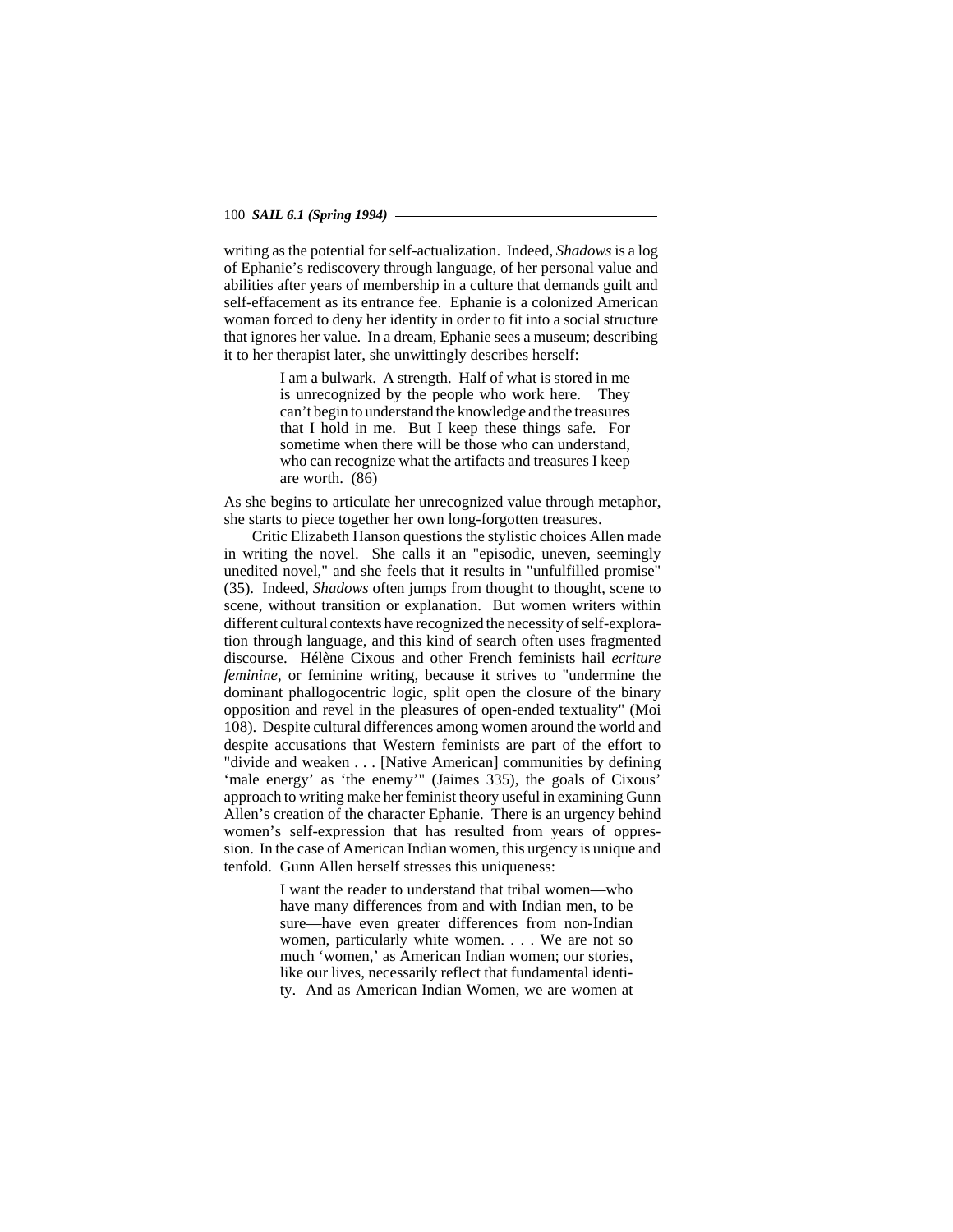### war. (*Spider Woman's* 24)

The urgency of "women at war" enlivens Gunn Allen's text with the possibility of change. With its life-preserving purpose, Gunn Allen's writing responds to years of colonization with the same vigor and drive that Cixous attributes to colonized people in a larger context:

> colonized peoples of yesterday, . . . those who have known the ignominy of persecution derive from it an obstinate future desire for grandeur; those who are locked up know better than their jailers the taste of free air. (258)

While all women have known "the ignominy of persecution," Anglo-European women writers like Cixous struggle to taste that "free air" by breaking down the male constructs of writing, searching for meaning in its gaps. Cixous' deconstructive action is not the same as the creative action Gunn Allen uses in her novel; Gunn Allen creates layers of meaning and cycles of memory in Ephanie's story that are informed by ritual and tribal membership. But Ephanie, too, must struggle with alienation from her native language and with the restrictions of the English language:

> Ephanie did not talk Guadalupe. . . . She did not know the tongue, but she knew the thought, its complication that piled one thing atop another, folded this within that, went from within to without and made what was without within. She knew that everything moved and everything balanced, always, in her language, her alien crippled tongue, the English that was ever unbalanced, ever in pieces, she groped with her words and her thought to make whole what she could not say. . . . Ever she moved her tongue, searching for a way to mean in words what she meant in thought. For her thought was the Grandmother's, was the people's, even though her language was a stranger's tongue. (69-70)

Ephanie tries to piece together self-definition in "a stranger's tongue," and by the end she is able to make that tongue her own. Like Cixous, Gunn Allen's character is struggling for free air as she struggles to articulate meaning into her life:

> But the words she had. The language wasn't built for truth. It was a lying tongue. The only one she had. It made separations. Divided against itself. It could not allow enwholement. Only fragmentation. And it was the only language they all knew together—the people in her world . . . The only words she had. The only containers for the food, the water, the soil of recovery, uncovery,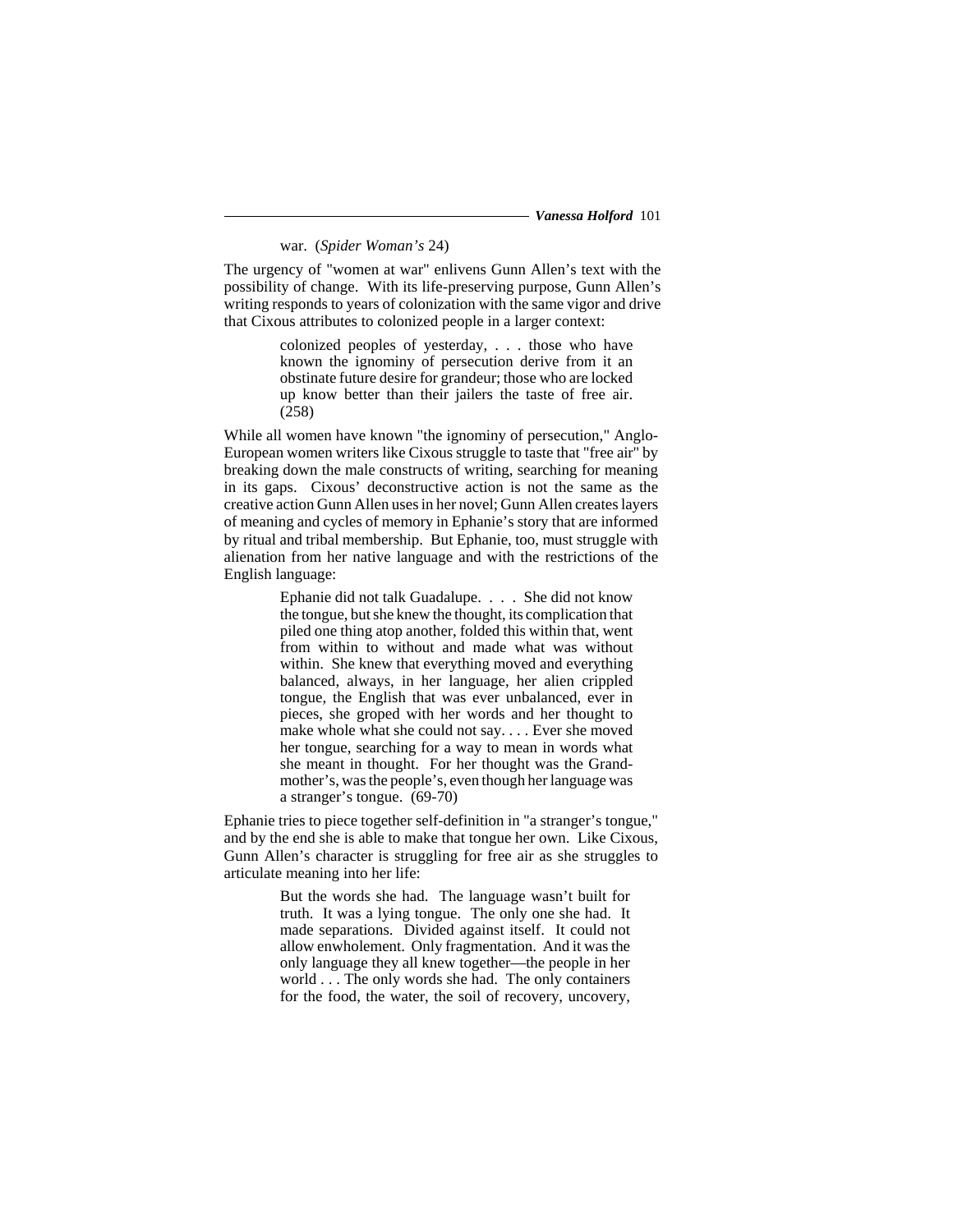discovery. To re learn. To re member. To put back what had been shattered. To re mind. To re think. The beginning so as to grasp the end. (190)

Ephanie must struggle within the confines of the language of her colonizers, yet it is "the only language they all knew together." Ephanie works with the language she has been forced to adopt, using the medium through which others will be able to share in her story. She uses English to include as many complications, folds and layers of meaning as possible. It is clear that Gunn Allen and Cixous, two women from such different cultural contexts, both present women with a means of redefining, rewriting, reenvisioning themselves through language.

Cixous says that "Flying is woman's gesture—flying in language and making it fly" (258). In *Shadows*, Gunn Allen flies from image to image within her discourse. Her apparent failure to use transitions is intentional and carefully crafted both to disrupt the confinement that English has placed on Ephanie and to communicate Ephanie's emotional state through sensory representation within language. We experience Ephanie's panic by reading it. Spasmodic flight between images and thoughts communicates Ephanie's personal fragmentation, while increased use of repetition begins to create a cyclical, more unified narrative whole.

In times of panic, Ephanie longs to fly, perhaps as a means of escaping the sense of helplessness she learned in boarding school. When Ephanie's beloved childhood companion, Elena, tells her that they can no longer see each other because her parents consider their friendship sinful and somehow wrong, Ephanie longs for the power to fly: "She put out her hand. Took hold of Elena's arm. Held it, tightly. Swaying. She looked over the side of the peak and thought about flying" (29). Ephanie needs to fly, to escape the relationships that oppress her, to seek out relationships that will strengthen her through complementarity, and to rise above the cultural constraints that have subjugated her healthy-strong womanhood. She feels this need, knows that it is imperative, and attempts to remember her way back to herself through storytelling. But this flight is an awkward and shaky one for Ephanie; she has some trouble taking off underneath the weight of guilt and self-doubt with which she has lived throughout her adult life. She had been numb to her own oppression, and the beginnings of her realization that change is vital take the form of an awakening: "I must wake up completely . . . I've been asleep for years" (*Shadows* 16).

Part of Ephanie's struggle for self-definition requires her to distance herself from the relationships by which she had tried unsuc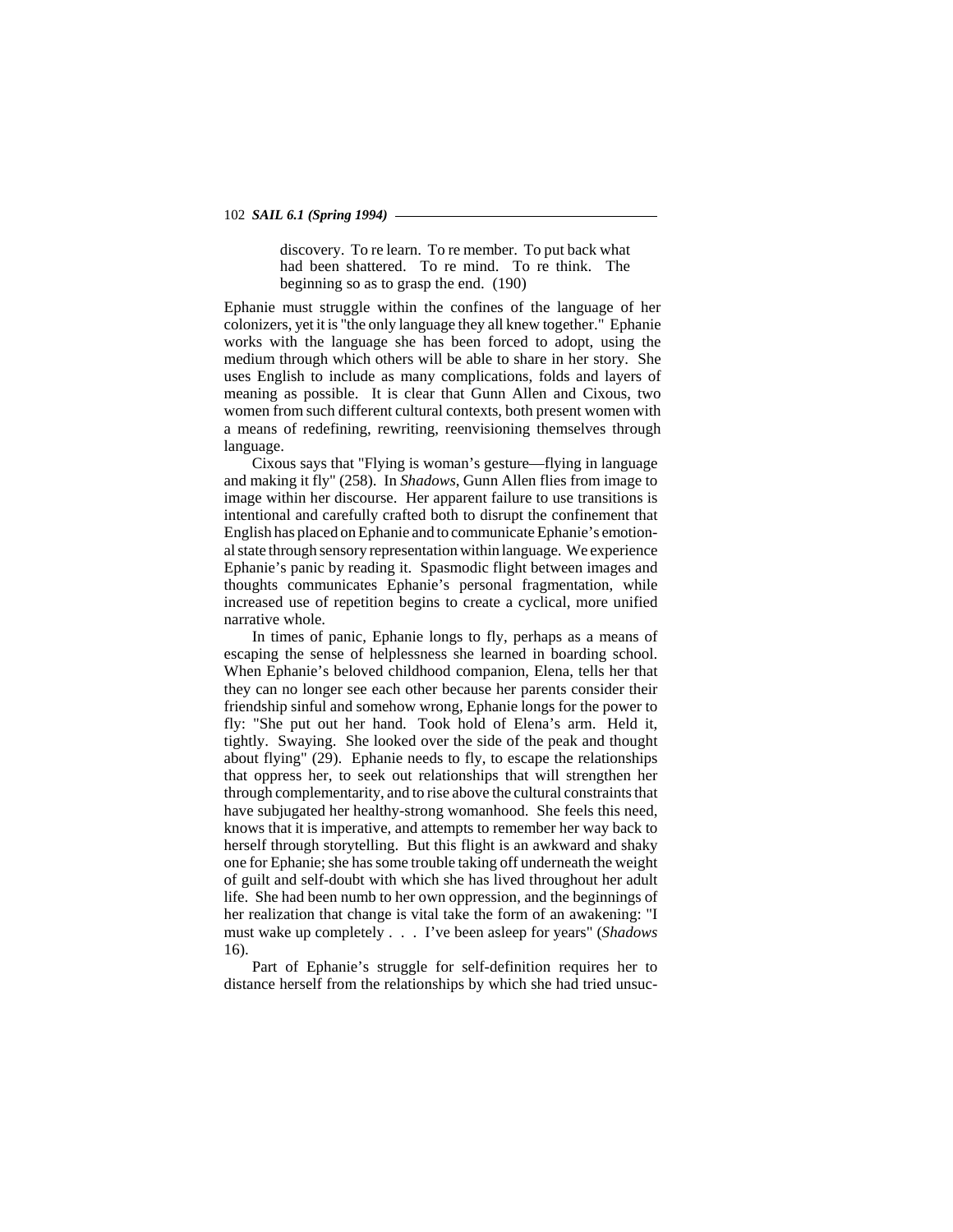cessfully to derive meaning and completion. The first of her relationships described in the novel is with Stephen, an Indian man and childhood friend, whose own personal suffering has turned him into a victimizer. Ephanie sees his denial of memory and suffering mirrored in many of the faces that later surround her in San Francisco:

> They all went about their lives as though the anguish had nothing to do with them. Like Stephen, lost behind the mountains, who in such fear refused, would not give himself away in word or deed. Who would not betray the pain. . . . He wanted to mean everything, be nothing. To live quietly with the anger, the lying, the blood. He did not ever want to acknowledge the brutal terror that was the certain measure of their lives. At home and here. (58)

In his determination to remain "nothing, n he refuses to allow her any attempts at becoming something, a whole being. Under his restraint she has been restricted, kept from spiritual exploration.

The portrayal of minute detail in Ephanie's life serves to illustrate how deeply centered is Ephanie's fear. For too long, Ephanie relied on her relationship with Stephen for self-definition, and the effects he had on her self-vision were harmful. Stephen's poorly veiled manipulation of Ephanie is oppressive in both its subtlety and in her reaction to it. She simultaneously recognizes and denies his control over her:

> [She] did not realize that it was he who told her often, every day, more, that she would surely die without him to secure her, to make her safe. She was helpless, he said. The blow to her. The mothering. She could not do. He said it. She silent, sick and exhausted, believed. (10)

Ephanie, on Stephen's suggestion, is separated from her children who are the only "living proof" of her creative power, and now she needs to begin her search for a creative self in the apparently mundane dailiness of her life. She begins this search too terrified to contemplate a task larger than mere self-preservation. When she finally stops believing that she is helpless, Stephen insists that her desire to redefine herself is silly. Her pleas for understanding fall on his deaf ears:

> "I want to be able to tell you how it was for me so you can understand." She said. . . . Reaching back into myself . . . I have to keep renaming everything, Stephen, as though it were new. As if I were new. . . . "You are," he said. "You are new, Ephanie. I have remade you." He smiled, calm and certain. She saw how her hands shook. (17)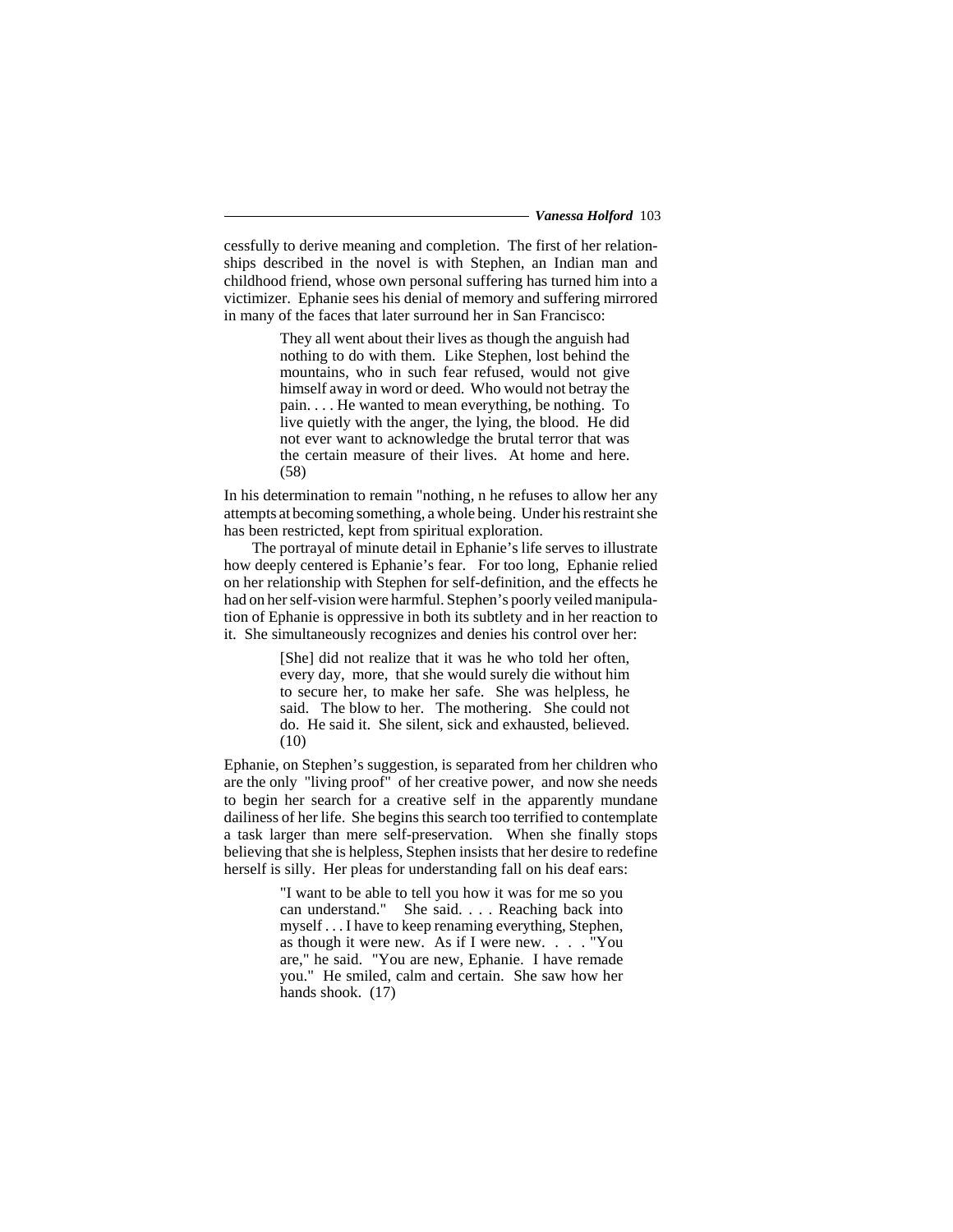As she struggles to find the words to express her rebirth, he uses language like a weapon against her, to cut off quickly the possibility of her new-found strength. Uncomfortable with her own ability to create, Ephanie trembles, afraid, over even a slight assertion of her right to personal discovery.

Her rebellion must begin quietly, privately, with the slightest of actions:

> Among the litter of my own things, she kept thinking . . . As though it was a prayer, a ritual, a rite. Among. Pick up the robe. The litter. Walk with it. Of my. Put it down. Own things. Turn out the bedroom light. (Among.) Turn on the hall light. (The litter.) Go downstairs. (Of my.) And begin again. (Own things.) (6)

Although she is hesitant in acting with strength for her own benefit, she at least realizes the possibility of beginning again. This seemingly small ritual is a precursor to the greater connections she will later succeed in creating for herself.

After leaving Stephen and moving to San Francisco, Ephanie finds herself still afraid to exist on her own. In another attempt to define herself through a relationship with a man, she chooses to marry Thomas, a Nisei (second generation Japanese American), who spent some years of his childhood in the World War II confinement camps for Japanese-Americans. But Thomas, like Stephen, is too wounded to provide her with the wholeness she seeks. As Ephanie wonders about her ability to help Thomas heal, we gain some understanding of his present cruelty:

> how could she protect him from the years? The pain of knowing that his face, his manner, his blood, had kept him from eating food his hands had planted, had picked? . . . How did a child grow, seeing his presence causing scorn and hate on those stranger's faces? . . . And she knew what he felt, hiding it from his face with the correctness of his language, the nonchalance of his description. What words were there to describe people who would damage a child beyond repair and at the same time eat the food the scorned scarred one had picked? (94)

Like Ephanie, Thomas was taught self-hatred as a child. But now, as she seeks a larger truth that will save her from self-destruction, he resists the memories that such a truth would unearth and refuses to listen to her attempts. Instead, he is left in the "unending quest for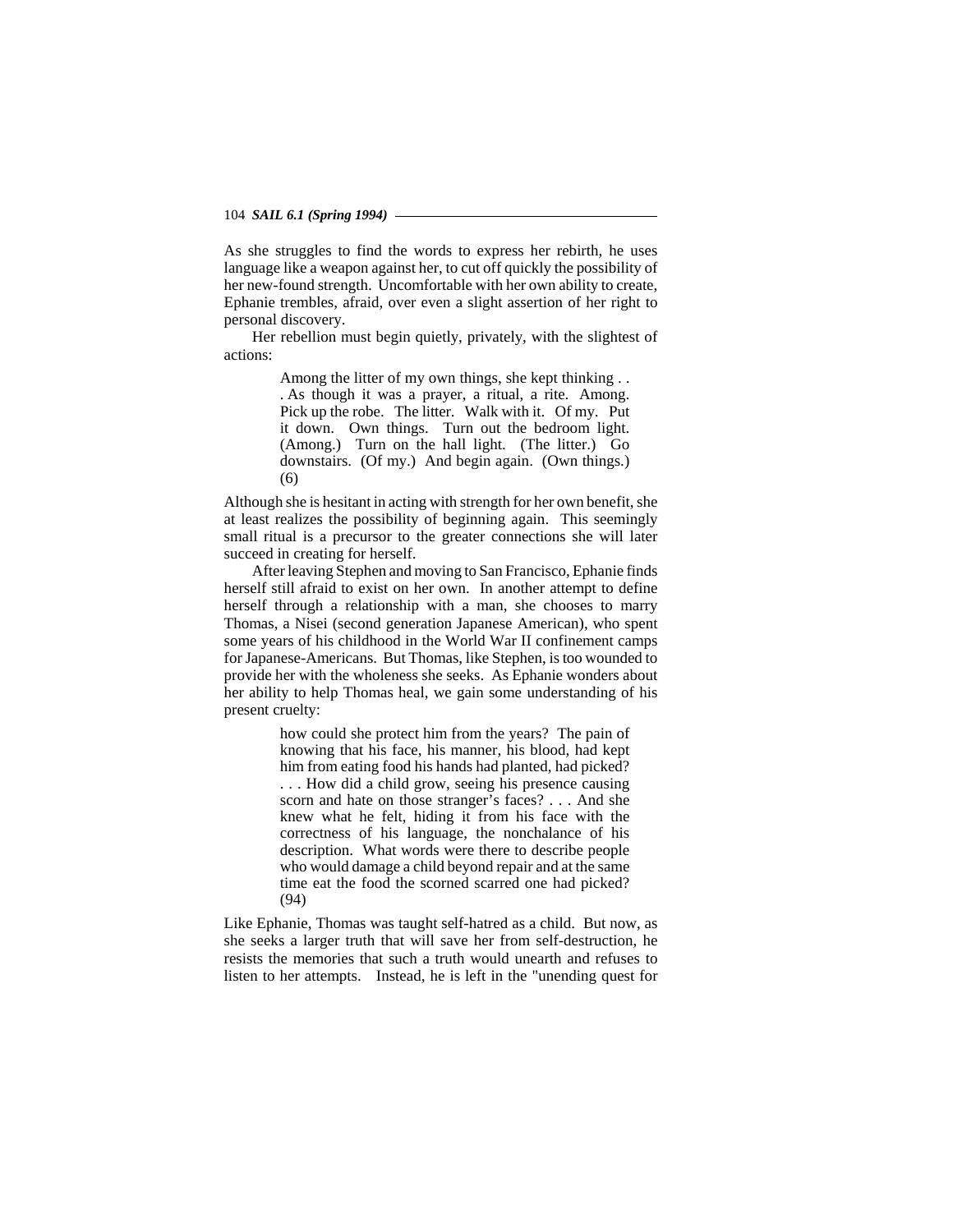vengeance, for righteousness, for forgiveness, for salvation" (97). Like Stephen, Thomas uses language as a distancing device to remove himself from the memory of his childhood and the grimness of his current reality. Both the men in Ephanie's life can't love her because of the depth of their own wounds. Their denial of memory denies her the support, the acknowledgement, the connection for which she continues to seek through examination of memory. Stephen and Thomas keep her distant from the proof of women's strength that lies within her own history; they refuse to hear her stories. Both men turn their frustration, inability to live with their own realities, onto her. Victimized, they become her victimizers. Ephanie wants to be supportive of Stephen and Thomas, but, still too weak, she is unable. She must first become whole herself before she can help others, but her wholeness will require a partner, a balancer. Her healing will not be completely possible in isolation because she needs to find another half: "Half mind half knowing. Halves, pieces. Halves, doubles. Halves, wholes. When doubled. Placed together in the right way" (77). Ephanie needs to find her other half, to become whole, and for her this becomes possible with another woman.

Ephanie was prevented from learning the value of women's unity from Stephen and Thomas, and at the boarding school she was not allowed to learn her own people's history that would have provided her with strong female role models. Gunn Allen protests against selectivity—be it intentional or inadvertent—within history and warns of the dangerous potential of this "power-destroying blanket of complete silence . . . to prevent us from discovering and reclaiming who we have been and who we are" (*Hoop* 259). *Shadows* lifts that blanket of silence, and in doing so it disturbs some readers. Those disturbed by the fact that Ephanie is a lesbian are intimidated by the refusal of mainstream, in this case heterosexual, confines. But lesbianism in the novel is vitally important because it is representative of woman's self-love. The characters who forbid Ephanie to love Elena are forbidding her to love herself, to be complete. Distrust of lesbianism is fear of women's renewed strength, self-value, and unity. A description in *Shadows* of the two girls' relationship recalls the twin sisters described in the creation story that begins the novel, "Uretsete and Naotsete . . . double woman . . . from whose baskets would come all that lives" (1). Ephanie and Elena are like these twins who create together as one woman: "They understood the exact measure of their relationship, the twining, the twinning . . . . With each other they were each one doubled. They were thus complete" (22). Like the creation twins, their identity is referred to as a single entity: "Though their lives were very different, their identity was such that the differences were never strange" (22).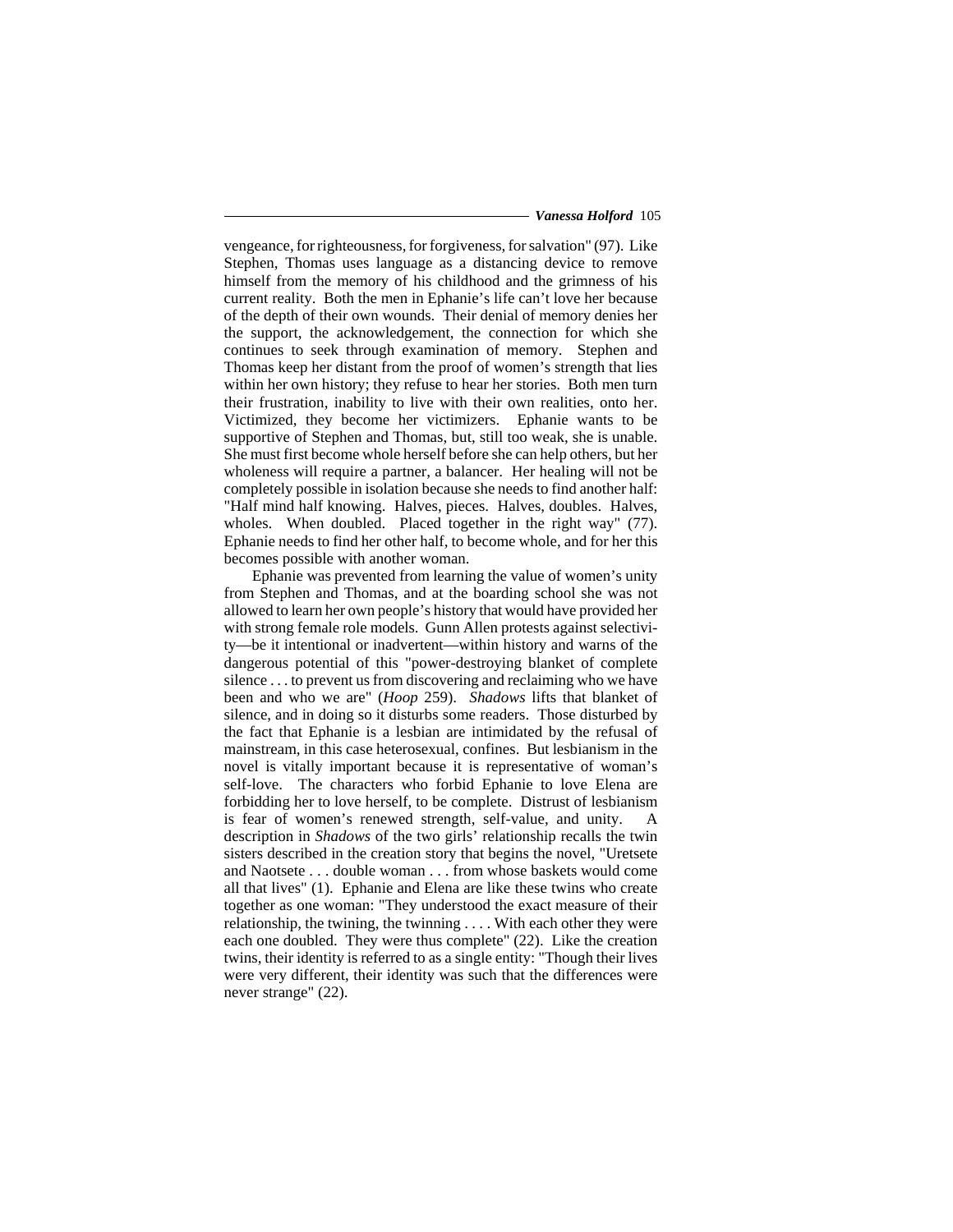United over time and through memory, women are complete; they are creators. Forced apart, forced to forget, and denied spiritual bonding between themselves, they partially lose their identities and thus their power, and "What is Divided in Two Brings War" (189). When Ephanie finds a lover in Teresa (a white woman), she finds new potential for spiritual bonding, for twinning. Notably, it is Teresa who first offers Ephanie connection with her grandmother's spirit during a psychic reading. Ephanie's return to the creation stories of the Grandmother means a rediscovery of her self: a reconciliation with the body, a renewed ability for twinning, and a new realization of feminine power. She has rediscovered her memory, and "Memory leads to completion eventually" (5). As she begins to throw off the learned self-hatred "That made her forget the ancient secret knowledge of balance between opposing things" (97), she begins to gain a new acceptance of her own duality as a "halfbreed." In the final dream vision of the novel, the Grandmother will tell her, "'Two face outward, two inward, the sign of doubling, of order and balance, of the two, the twins, the doubleminded world in which you have lived'" (207). But before Ephanie can completely understand such balance, she must unlearn the education that has kept her from achieving balance.

In boarding school, Ephanie learned the religion of her colonizers, and an essential part of that education was the lesson of guilt. The turning point of her childhood took place when, after being tempted by Stephen in a dare, the young Ephanie fell from an apple tree and broke a rib. The obvious allusions to Eve's fall allow Ephanie's descriptions of the change that took place in her after this fall to speak for all women who have felt forced to suppress their own views, lower their own voices, stifle their own cries, and squelch their own potentials. The guilt Ephanie experienced after her fall drastically altered her self-esteem, and it is only after years of torment that she is able to recognize the significance of the event:

> Because I thought I should have been smarter than to listen to Stephen's dare. Because I was hurt . . . alone and scared and feeling so guilty. So guilty I never trusted my own judgment, my own vision again. (205)

Her retelling of her own life history becomes a regaining of trust in her own vision.

Ephanie's childhood dreams of heroism were replaced by Anglo-European society's prescription for femininity. Her new distrust of her own abilities lead her to stop taking risks, and thus, denied her the potential to recreate her self through language. She became a "willing partner in the theft of her own soul" (19). No longer able to run free, no longer comfortable with her own body, Ephanie became instead a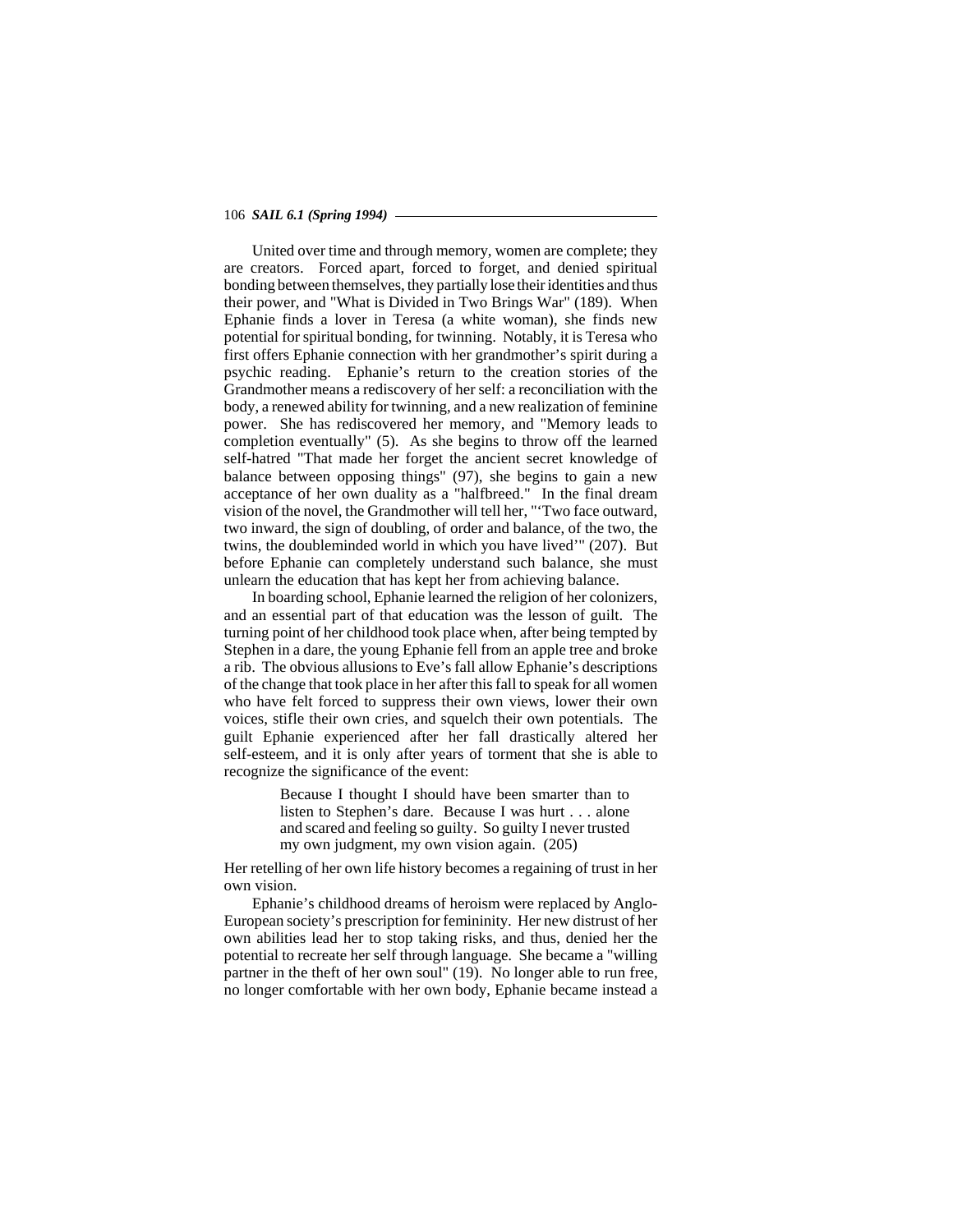non-person, an acceptable woman:

Instead sitting demure on a chair, voice quiet, head down. Instead gazing in the mirror . . . curling endlessly her stubborn hair. To train it. To tame it. Her. Voice, hands, hair, trained and tamed and safe. . . . [She] dreamed of being tall and pretty and dated. Adored. Mated. Housed in some pretty house somewhere far from the dusty mesas of her childhood, somewhere that people lived in safe places and . . . spoke in soft voices. (203)

This new Ephanie tamed her curiosity, tamed her bravery, tamed her strength. She became passive and plastic: "The old ease with her body was gone. The careless spinning of cowboy dreams" (202). Her former ambitions were off-limits to women, reserved for men and boys. She distanced herself from the mesas and memories of her childhood, forgetting what she was, what she is. Her body became a stranger to her.

An essential part of Ephanie's "education" at the boarding school was a forced detachment from her body. It is suggested that the young Ephanie was molested by a doctor in the presence of a nun, and as an adult she cannot bring herself to remember the details. Also, the threat of "sin" was the only explanation given for her forced separation from her childhood friend Elena. As Cixous has recognized, a re-writing of self will also entail woman's reclaiming of her own body:

> By writing herself, woman will return to the body which has been more than confiscated from her, which has been turned into the uncanny stranger on display . . . the cause and location of inhibitions. Censor the body and you censor breath and speech at the same time. (*Laugh* 250)

Indeed, the enforcement of rules in the boarding school censored Ephanie's breath and speech:

> "Don't climb those weak branches, you'll fall." Hearing the nuns say "Don't race around like that. Be a lady." Punishing her when she forgot the rules and ran, yelled, jumped on the beds and broke the slats. Sending her to confession to tell the father her unruly sins. "Bless me Father for I have sinned. I jumped on the bed. I fell from the apple tree." (204)

This stifling suppression of natural energies squelches Ephanie's potential for self-expression and growth.

Allen emphasizes the danger of such censorship preventing unity and support between women. A male-oriented society distrusts the spiritual bonds that exist between women, and so the possibility of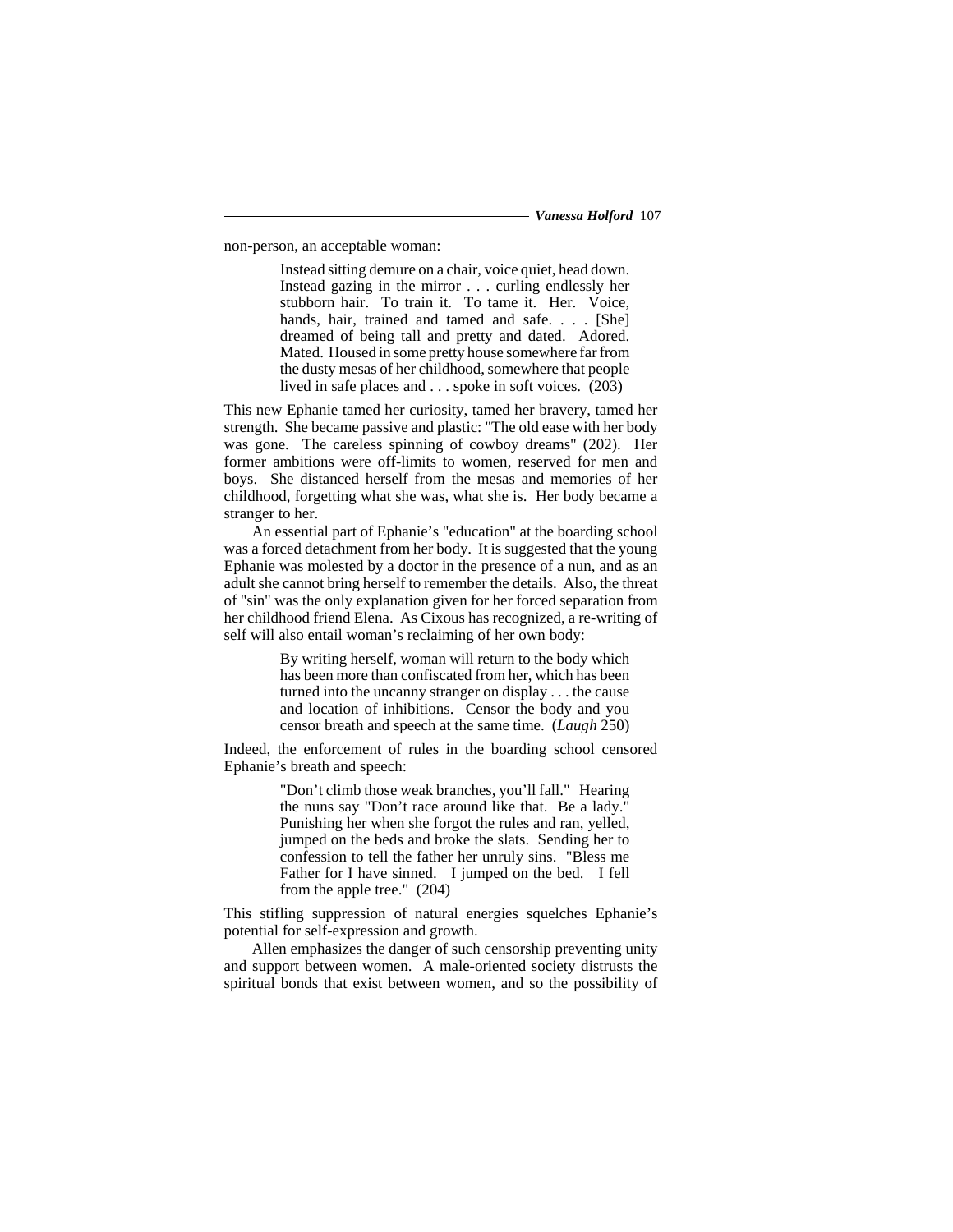female bonding is stifled under the guise of piety. Lesbianism is made taboo because such cohesion between women represents a threat not only to male sexuality, but to male power. Even as a young girl, Ephanie was denied the positive, creative influence of women loving each other. She describes the relationship of two nuns in the boarding school who, because of their love for each other, brought happiness, song and dance into the dour, loveless place where the children were forced to live. That love was fleeting, however, and eventually the two nuns were separated:

> The girls said, they must have been in love. And nodded to each other, and whispered. No one said anything about it being wrong. Ephanie thought now, all these years later, how glad they had all been that someone there was able to love. To laugh and shine and work and play and dance. And how very bereft they all felt when that love was sent away. (156)

This passage echoes how very bereft Ephanie felt when Elena was sent away, and how Ephanie almost ended her life after sending Teresa away, and how Stephen's leaving left the room feeling "no emptier, no more silent than before" (17). Elena offered Ephanie the twinning, a creative unity; the sisters offered each other love and companionship that they shared with the young girls so starved for love at the boarding school. Now, Teresa offers Ephanie understanding; through Teresa, Ephanie makes the first connection with the Grandmother spirit woman.

Critics and historians of American Indian women's literature and culture are often uneasy with the issue of homosexuality, some even going so far as to claim conspiracy amongst non-Indian gays and lesbians to appropriate Native American spiritual beliefs toward their own political ends. For example, M. Annette Jaimes and Theresa Halsey accuse Gunn Allen of "pandering to the needs and tastes of non-Indian gay and lesbian organizers" (333), claiming that:

> the desire of non-Indian gays and lesbians to legitimate their preferences within the context of their own much more repressive society, and to do so in ways which reinforce an imagined superiority of these preferences, has led many of them to insist upon the reality of a traditional Native North America in which nearly *everyone* was homosexual. (333)

This rather strong reaction to Gunn Allen does not take into account the larger implications of preventing any union because of the genders of the individuals involved, nor does it address the role of lesbianism in Gunn Allen's novel.

In *Shadows*, Ephanie seeks spiritual union with both men and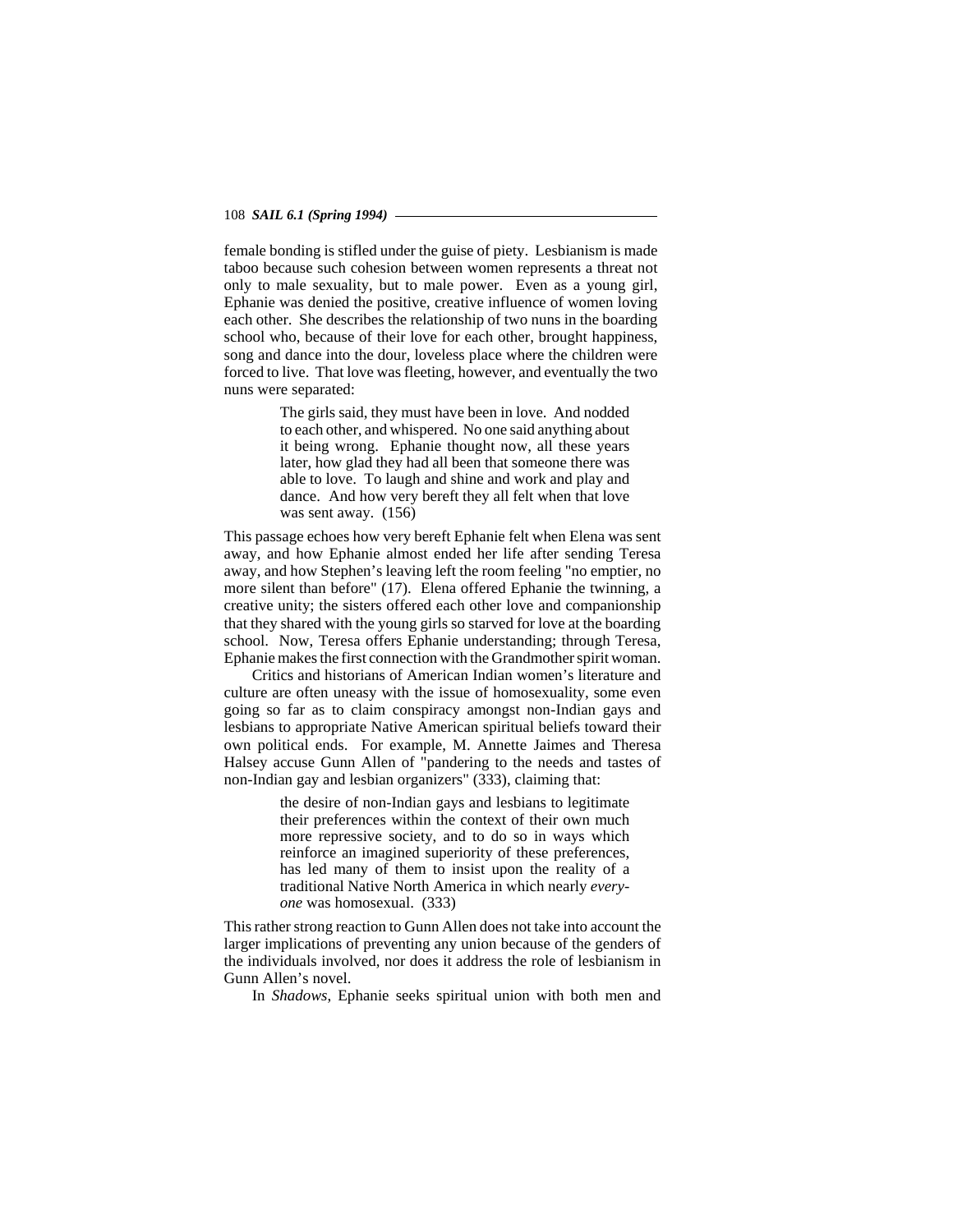women, but in her case it is Elena and later Teresa with whom she achieves the twinning she seeks to create her own identity. When Ephanie is at her weakest, it is Teresa who is there for her, "offering comfort to Ephanie, strength, acknowledgement, making her who was fast becoming shadow feel almost tangible for the space of time when she was there" (178). Jaimes and Halsey paraphrase a poet (who is identified only as "Inuit" and "lesbian") as warning that the connection between "Indianness" and homosexuality is dangerous: "the danger is that it could eventually cause divisions among us Indians that never existed before, and right at the point when we're most in need of unity" (333). But unity, or the erasing of divisions, is just what Ephanie is denied because of the homophobia around her and the "education" with which she was raised. With her final understanding comes memory of the "women who directed people upon their true paths" (211):

> And she understood. For those women, so long lost to her, who she had longed and wept for, unknowing, were the double women, the women who never married, who held power like the Clanuncle, like the power of the priests, the medicine men. Who were not mothers, but who were sisters, born of the same mind, the same spirit. They called each other sister. They were called Grandmother by those who called on them for aid, for knowledge, for comfort, for care. (211)

The "much more repressive society" to which Jaimes and Halsey allude is a reality that cannot be ignored because it is the society that has educated Ephanie, the society that forbade her memory, and the society in which she must survive. Before she can contribute to the total unity so very essential to tribal preservation, she must rediscover her own power among the women of her history. WARN founder Phyllis Young comments on women's unity as a first step in the larger project of liberation:

> Our creation of an Indian women's organization is not a criticism or division from our men. In fact, it's the exact opposite. Only in this way can we organize ourselves as Indian women to meet our responsibilities, to be fully supportive of the men, to work in tandem with them as partners in a common struggle for the liberation of our people and our land. . . . So, instead of dividing away from the men, what we are doing is building strength and unity in the traditional way. (Jaimes 329)

In *Shadows*, Gunn Allen's vision of traditional female unity is adapted to encompass the doubleminded" reality of tribal existence within the United States by offering spiritual connection that allows for differences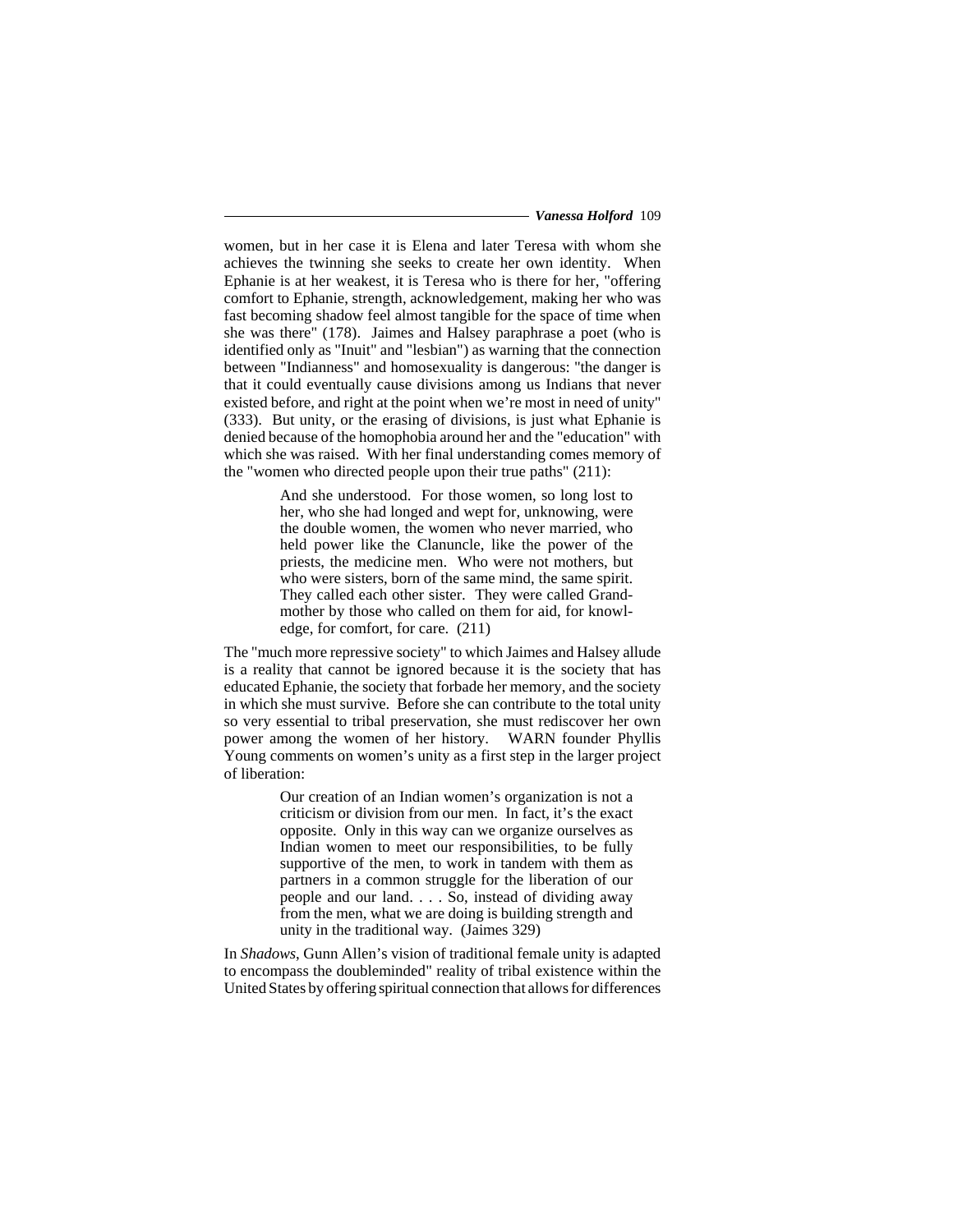among its members; she does not portray a community that is closed to all but the purist full-blood members.

Allen writes about preservation of the "web" of tribal identity: "the oral tradition has prevented the complete destruction of the web, the ultimate disruption of tribal ways" (*Hoop* 45). However, a simultaneous, and very important, part of Gunn Allen's project is to modify the tales to incorporate new elements of outside influence:

> The aesthetic imperative requires that new experiences be woven into existing traditions in order for personal experience to be transmuted into communal experience; that is, so we can understand how today's events harmonize with communal consciousness" (*Spider Woman's* 8)

In Ephanie's story, specific details of her individual experience are woven together with memories of, and allusions to, communal experience, providing her with strength through connection to her ancestors' traditions. As Ephanie remembers the story of Kochinnenako, she realizes r that Kochinnenako was the name of any woman who, in the events being told, was walking in the ancient manner, tracing the pattern of the ancient design" (209). Gunn Allen comments that the modifications of traditional tales within the collection of short stories, Spider Woman's Granddaughters, is a positive change:

> because present-day Native cultures and consciousness include Western cultural elements and structures. Assuming they do not seriously dislocate the tradition in which they are embedded, this inclusion makes them vital rather than impure or 'decadent.' If they are really good, they are as vital as the oral tradition which also informs and reflects contemporary Indian life. (*Spider Woman's* 7)

Gunn Allen's own inclusion of Western influences in her retelling of the Spider's creation story represents such vital flexibility in storytelling.

When Ephanie is visited by the Grandmother, who tells her the Guadalupe creation story, Gunn Allen presents a flexible version of the Spider's story and the Bible's story:

> First there was Sussistinaku, Thinking Woman, then there was She and two more: Uretsete and Naotsete. Then Uretsete became known as the father, Utset, because Naotsete had become pregnant and a mother, because the Christians would not understand and killed what they did not know. (207-08)

The implied fact that Thinking Woman precedes or encompasses Christian beliefs illustrates confidence in a unified world view which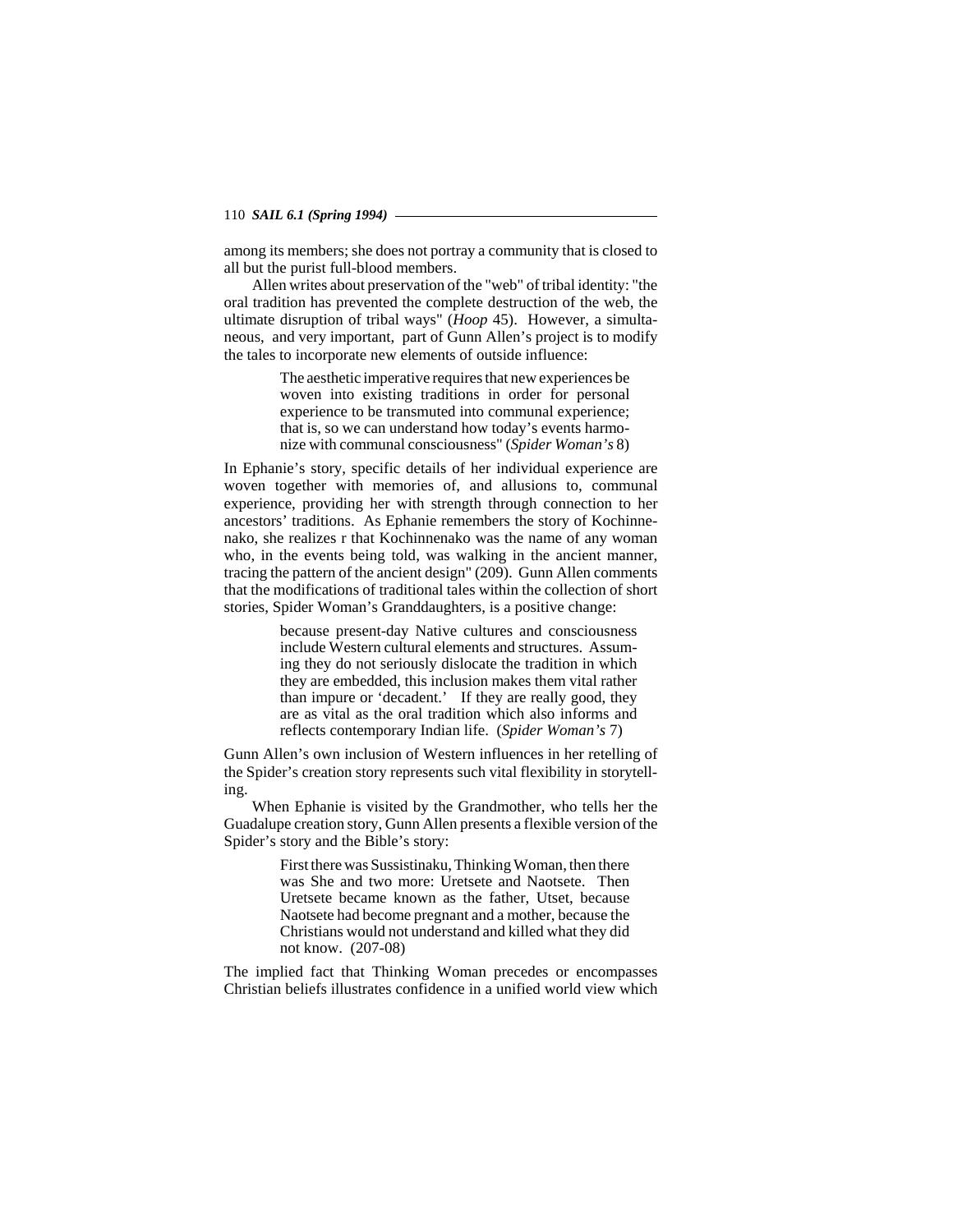allows for differences instead of punishing them. In a passage that echoes the Holy Trinity, Spider Woman describes spiritual unity in the creation myth:

> And Iyatiku was the name Uretsete was known by, she was Utset, the brother. The woman who was known as father, the Sun. And Utset was another name for both Iyatiku and Uretsete, making three in one. (208)

The interchangeability between sexes here represents Gunn Allen's modification of sex roles and modification of tradition. Helen Jaskoski's recent reading of Gunn Allen's poem, "Grandmother," highlights this difficult but vital negotiation between development and tradition: "the poem asserts change as well as continuity, evolution and growth as well as preservation" (248). Jaskoski goes on to read the woven blankets in the poem as "representative of androgyny" (248), suggesting that Gunn Allen's blurring of traditional gender lines is an ongoing project through which to negotiate tribal traditions' survival within the context of larger American society. An important part of the change she is initiating is evolution of storytelling into a medium to communicate with new listeners, a wider audience, outside the immediate tribal circle. In the novel, Teresa becomes the representative of this wider audience, and Ephanie's decision to tell her story to her daughter and to Teresa is a handing down of tradition to both the next generation within the tribal community and to new listeners, a move towards preservation.

When Ephanie re-evaluates the nature of her education, she understands her past and her self: "Because she fell she had turned her back on herself. Had misunderstood thoroughly the significance of the event" (204). As an adult she re-educates herself by reading about her own history, and her new education provides her with lost memories. Her remembering, which was impossible earlier because she would not allow herself to remember, is the key to her self-discovery:

> And now remembering rose in her body, . . . and with it from somewhere far off, from beyond the shattering heat and the buzz of shade, of humming silence, of suffocation, there came, thin and wailing, unhuman in its wail, a long moaning rising scream. (15)

*The Woman Who Owned the Shadows* is that scream of outrage, of understanding, of remembering. Ephanie understands that her self had been stolen, a portion of her life spent in a prison, where she was kept unaware. Her remembering is essential to her survival; by recreating her memory, she recreates her self. The resistance to memory she revealed in early passages about Stephen and about the doctor was a psychological defense against the necessary outrage she would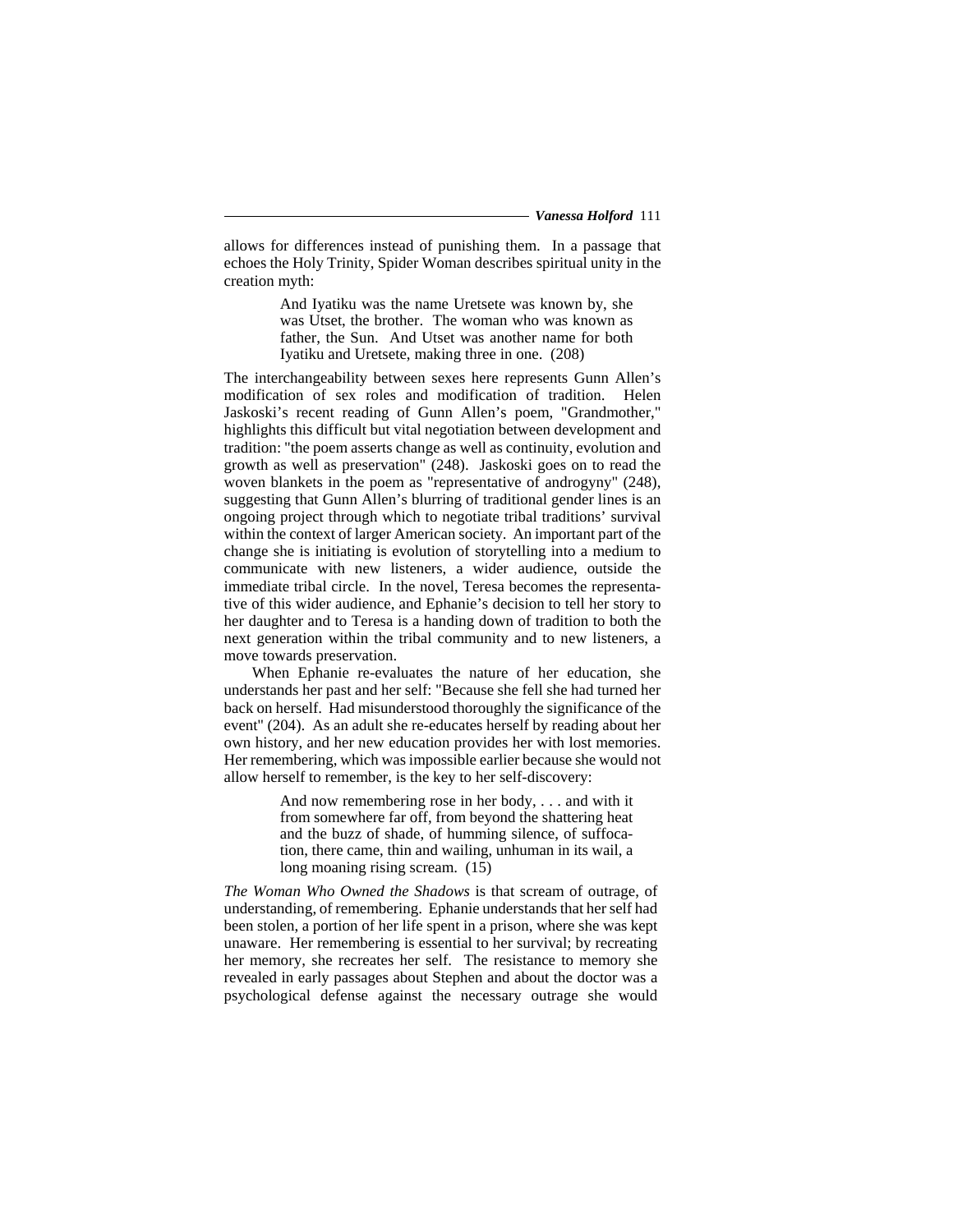inevitably experience when remembering came. Now with remembering has come knowledge, and this time Ephanie will not let herself be punished for that knowledge. She does not remain trapped in her anger, but instead moves beyond it to seek a creative union with Teresa.

Cixous senses this unity and sees it as the driving force behind Woman writing her self: "In Woman, personal history blends together with the history of all women, as well as national and world history" (252). Old Spider Woman advises Ephanie to begin by sharing her story with her lover, Teresa, who is white. Teresa represents both woman's love for other women and the possibility of a feminine unity that transcends race. The Grandmother says of Ephanie's story, "Give it to your sister, Teresa. The one who waits. She is ready to know" (210). Paula Gunn Allen leaves her white audience asking, what place does the growing number of white readers of American Indian literature have in this arena of tribal renewal? Are we a welcomed audience? If Teresa's character is read as an answer to this question, then Ephanie's story ends with an invitation—to share in the stories if and when we are "ready to know." We are now invited to remember our selves along with Ephanie and, regardless of race, to know again our full potential. Ephanie's newfound strength is the ability to pass on her story, and through telling her story, Ephanie makes real that potential for other women while preserving the stories and memories that are a part of her.

#### WORKS CITED

- Cixous, Hélène. "The Laugh of the Medusa." *New French Feminisms*. Ed. Elaine Marks and Isabelle Courtivron. Brighton: Harvester, 1980.
- Gunn Allen, Paula. *The Sacred Hoop: Recovering the Feminine in American Indian Traditions*. Boston: Beacon, 1986.
- ---. *The Woman Who Owned the Shadows*. San Francisco: Spinsters / Aunt Lute, 1983.

Hanson, Elizabeth I. *Paula Gunn Allen*. Boise: Boise State U P, 1990.

Jaimes, M. Annette and Theresa Halsey. "American Indian Women: At the Center of Indigenous Resistance in North America." *The State of Native America: Genocide, Colonization and Resistance*. Ed. M. Annette Jaimes. Boston: South End, 1992. 311-44.

Jaskoski, Helen. "Allen's 'Grandmother.'" *The Explicator* 50.4 (Summer 1992): 247-49.

Moi, Toril. *Sexual / Textual Politics: Feminist Literary Theory*. London: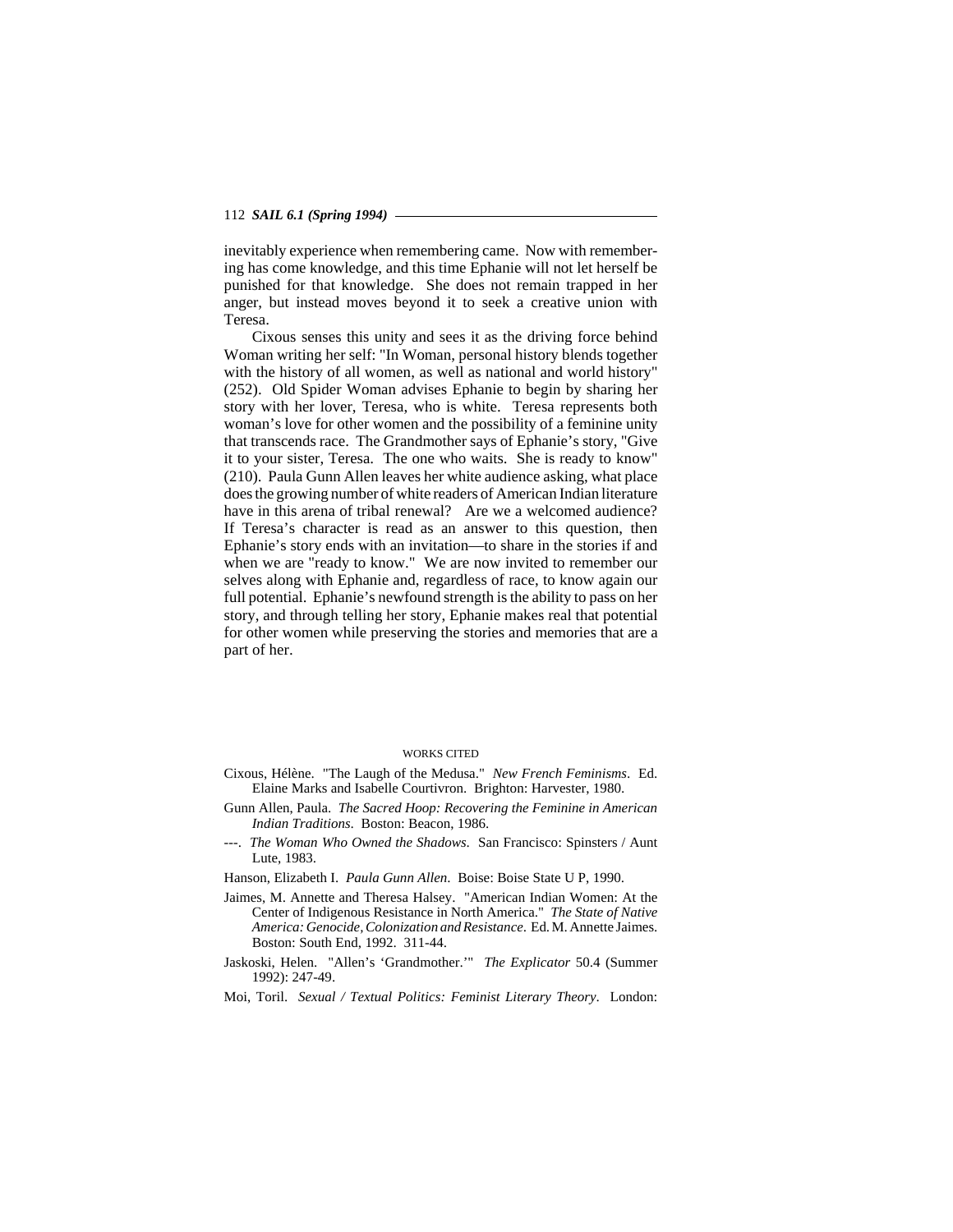Routledge, 1985.

- Niethammer, Carolyn. *Daughters of the Earth: The Lives and Legends of American Indian Women*. New York: Macmillan, 1977.
- Seale, Doris. Rev. of *Paula Gunn Allen*, by Elizabeth Hanson. *American Indian Quarterly* 16.2 (Spring 1992): 301-02.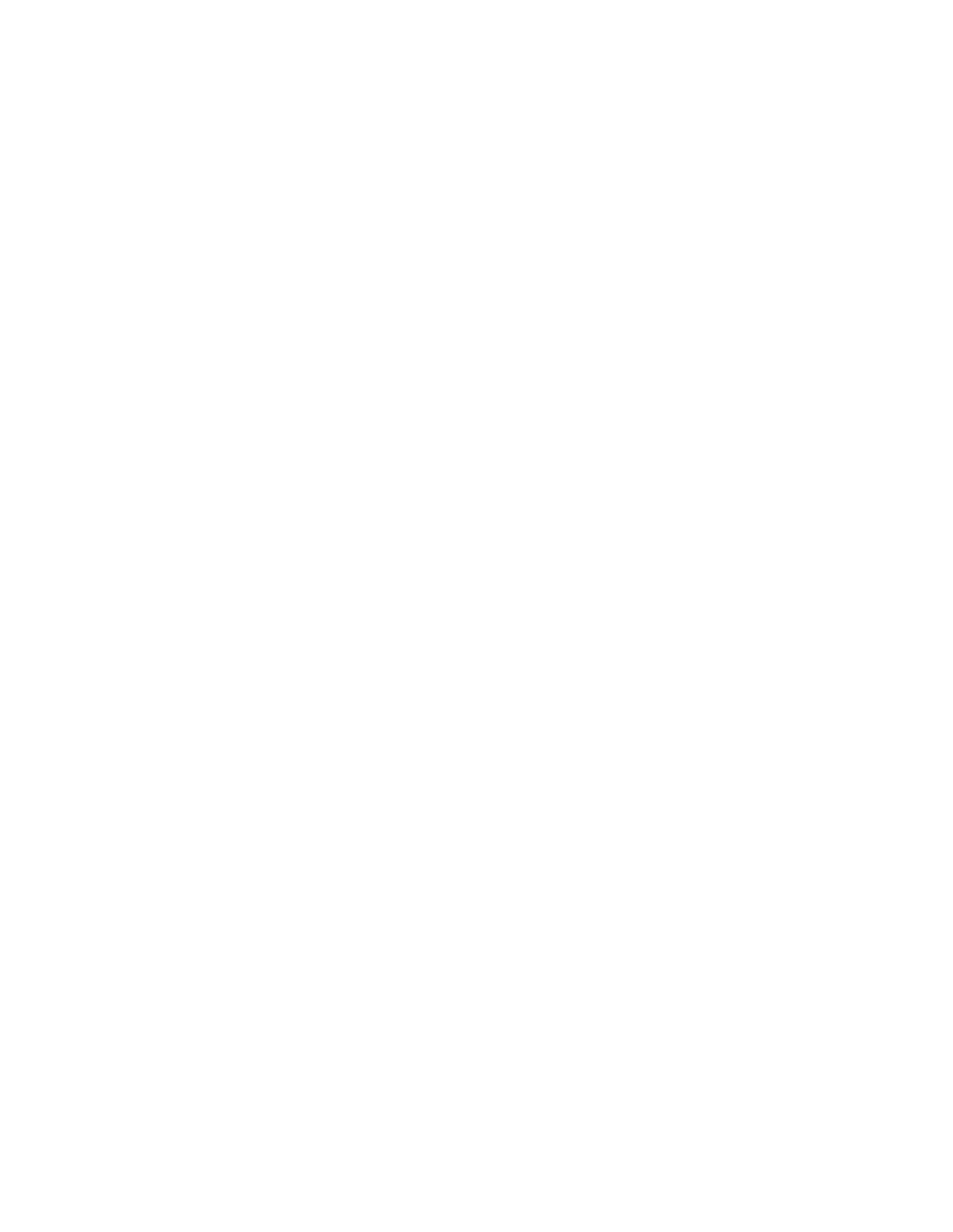## **FORUM**

*From the Editors*

## Robert M. Nelson

Here, somewhat belatedly, is the 6.1 (Spring 1994) issue of *SAIL*. We hope the publication delays and setbacks that have held us up this year have not inconvenienced our readers unduly, and I'd like to thank all of you for the patience and support you have shown as we've worked to get back on a regular publication schedule.

As you may have noted on the title page, this issue of *SAIL*, featuring articles on feminist and post-colonial approaches to Native American literatures, has been guest-edited by Susan Gardner at University of North Carolina-Charlotte. Our thanks to her for compiling these contributions to the discipline. Dr. Gardner invites correspondence in response to these articles (Department of English, UNC-Charlotte, Charlotte NC 28223); if readers' responses warrant it, we'll plan to run a special section of the Forum to air them, along with her words.

We hope to be back to a regular production schedule by the end of this year. Upcoming issues of *SAIL* Volume 6 will include an issue concentrating on the work of Linda Hogan guest-edited by ASAIL Vice-President Betty Louise Bell and the long-awaited anthology of new American Indian writing, *Returning the Gift*, co-produced by U of Arizona/Sun Tracks P and edited by *SAIL* poetry/fiction editor Joseph Bruchac. As usual, we welcome suggestions for future issues of the journal (as well as volunteers to guest-edit such issues).

> For *SAIL*, Robert M. Nelson Production Editor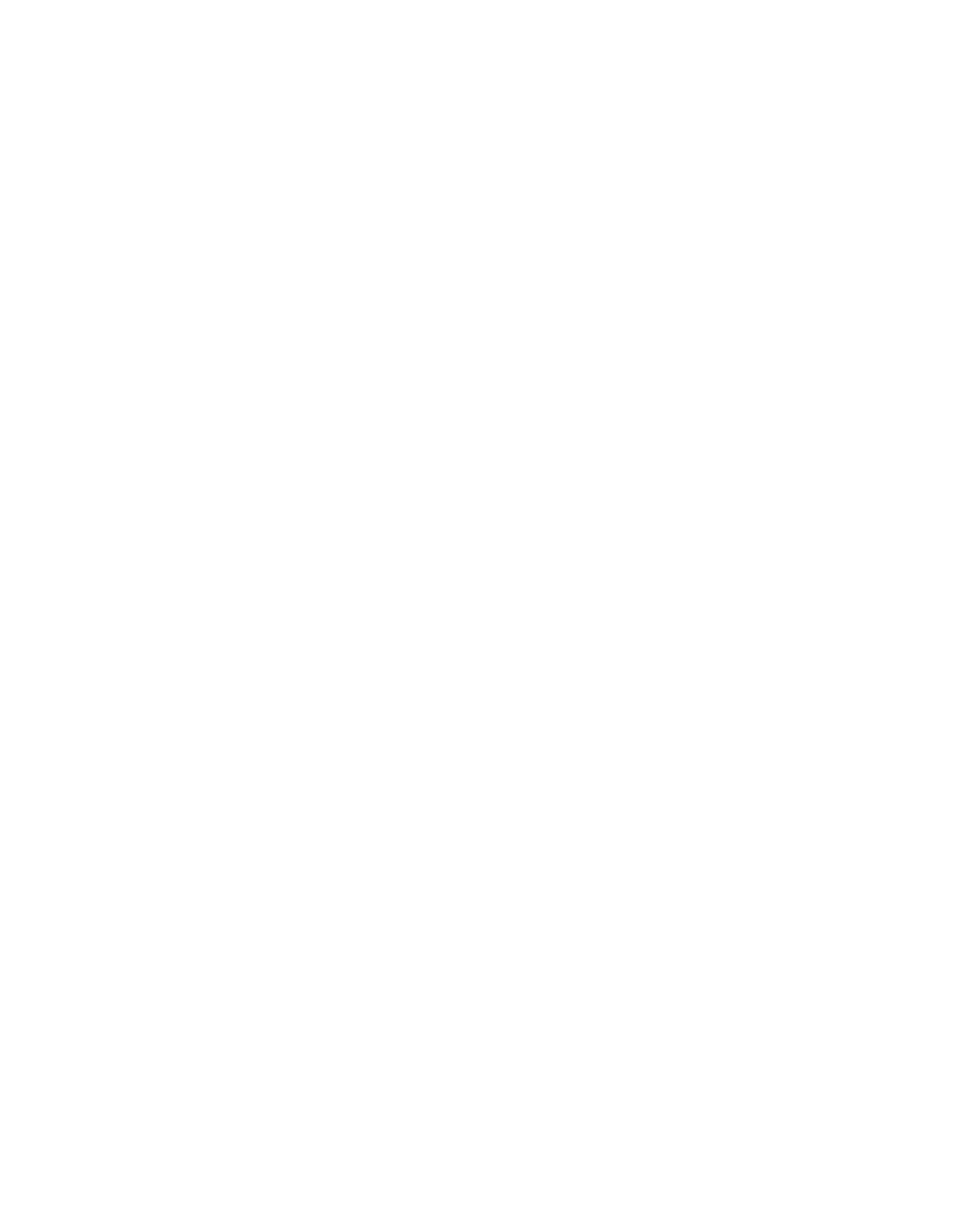# **CONTRIBUTORS**

**Betty Louise Bell** is an Assistant Professor of English, American Culture, and Women's Studies at the University of Michigan and current Vice-President of the Association for the Study of American Indian Literatures. Her novel *Faces in the Moon* has recently been published by University of Oklahoma Press.

**Burns Cooper** is an Assistant Professor of English at University of Alaska Fairbanks. He is currently completing a book, *Mysterious Music*, on the linguistics of rhythm in free verse and an article about the influence of class and dialect differences on poetic intonation. He is also finishing up a book of original poetry, *Figures of Desire*.

**Agnes Grant** teaches Introductory Native Studies, Native Literature, Native Education, and Women's Studies courses at Brandon University, Manitoba, Canada. Most of her teaching takes place in isolated and remote communities where Brandon University Northern Teacher Education Program (BUNTEP) trains Native teachers.

**Vanessa Holford** received her M.A. in English from Lehigh University in Bethlehem, Pennsylvania. She was a member of a panel on Leslie Marmon Silko's "Yellow Woman" at the Women Writers of Color Conference in Ocean City, Maryland, in May 1992. Currently, she is enrolled as a Ph.D. student at Arizona State University in Tempe.

**Jeannie Ludlow**, Ph.D. in American Culture Studies (Bowling Green State University, 1992), is a part-time instructor in Women's Studies, Popular Culture Studies and English, and a full-time mom. Recently she has taught a course entitled "Decolonizing Feminism: Native American Women's Criticisms, Responses, Strategies." She also teaches Introduction to Women's Studies, cross-cultural women's literatures, and popular media courses.

**Ann Rayson**, Associate Professor of English at the University of Hawaii, has published articles in *MELUS*, *Studies in Black Literature*, *Black American Literature Forum*, *Frontiers*, *Explorations in Ethnic*